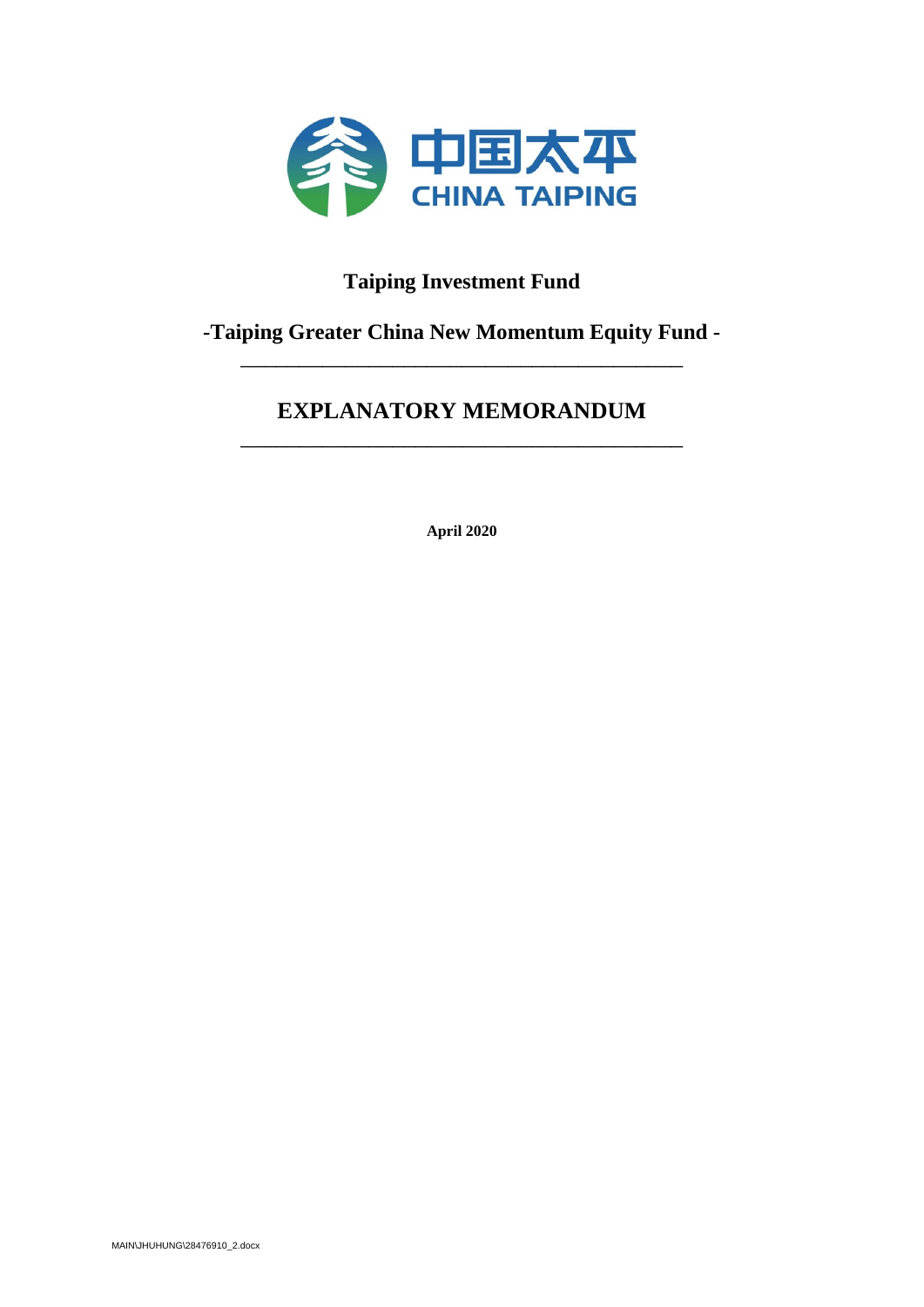# **TABLE OF CONTENTS**

| SECURITIES LENDING, SALE AND REPURCHASE AND REVERSE REPURCHASE   |  |
|------------------------------------------------------------------|--|
|                                                                  |  |
|                                                                  |  |
|                                                                  |  |
|                                                                  |  |
|                                                                  |  |
|                                                                  |  |
|                                                                  |  |
|                                                                  |  |
|                                                                  |  |
|                                                                  |  |
|                                                                  |  |
|                                                                  |  |
|                                                                  |  |
|                                                                  |  |
|                                                                  |  |
|                                                                  |  |
| REMOVAL AND RETIREMENT OF THE TRUSTEE AND THE MANAGER40          |  |
|                                                                  |  |
|                                                                  |  |
| CERTIFICATION FOR COMPLIANCE WITH FATCA OR OTHER APPLICABLE LAWS |  |
|                                                                  |  |
|                                                                  |  |
|                                                                  |  |
|                                                                  |  |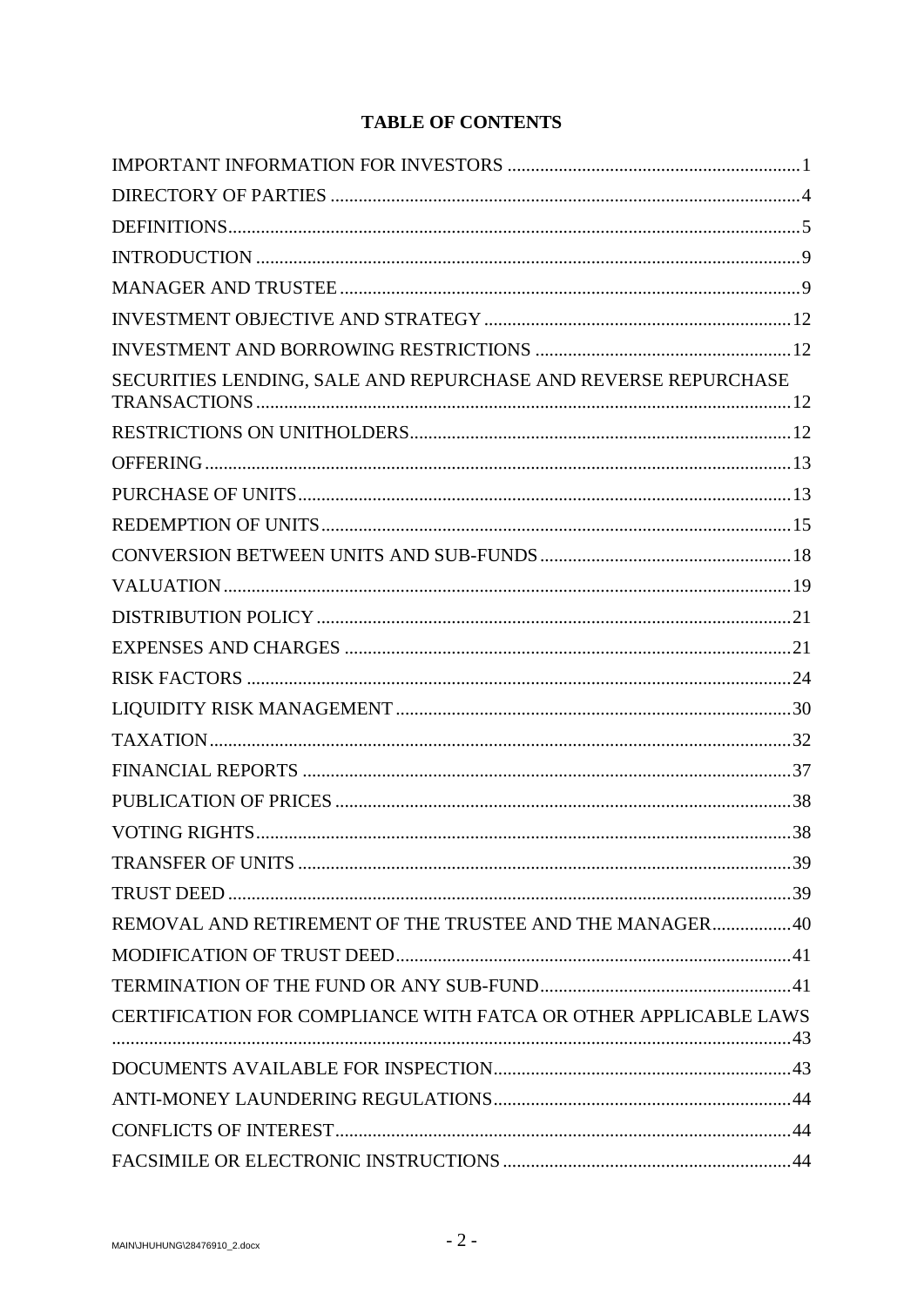| SCHEDULE 1 - INVESTMENT AND BORROWING RESTRICTIONS  46      |  |
|-------------------------------------------------------------|--|
| APPENDIX A TAIPING GREATER CHINA NEW MOMENTUM EQUITY FUND60 |  |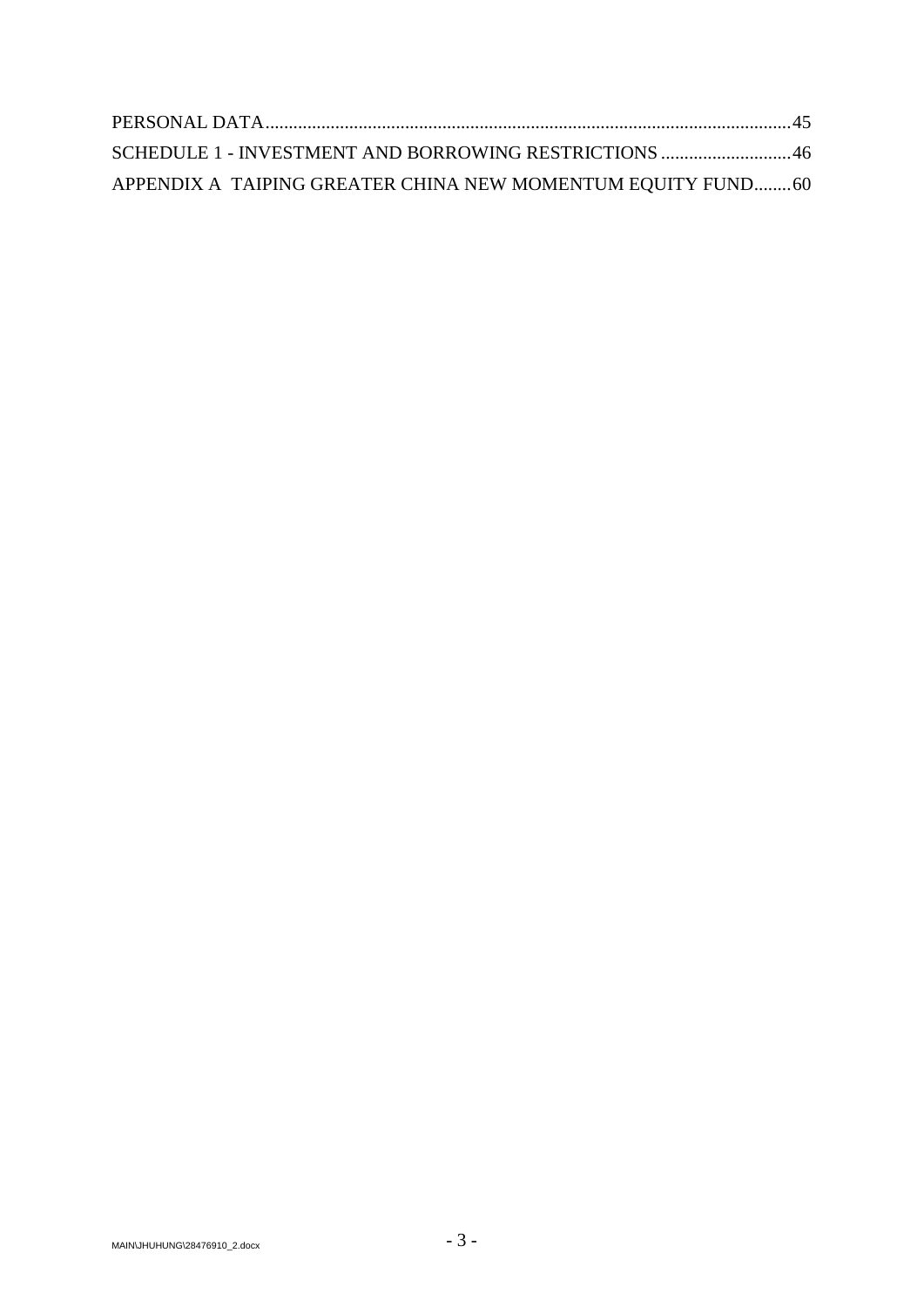#### **IMPORTANT INFORMATION FOR INVESTORS**

<span id="page-3-0"></span>**Important - If you are in any doubt about the contents of this Explanatory Memorandum, you should seek independent professional financial and/or legal advice. Investment in the Fund involves risks. Please refer to the section headed "Risk Factors" for further details.**

This Explanatory Memorandum comprises information relating to Taiping Investment Fund ("**Fund**") and its sub-funds ("**Sub-Funds**"). The Fund is an open-ended unit trust constituted as an umbrella unit trust by the Trust Deed and governed by the laws of Hong Kong.

The Fund was originally established under the laws of the Cayman Islands by a trust deed dated 17 March 2009, made between Hai Tong Asset Management (HK) Limited as manager and HSBC Trustee (Cayman) Limited as trustee and as amended from time to time. With effect from 15 December 2014, Hai Tong Asset Management (HK) Limited retired from its role as manager and has been replaced by Taiping Assets Management (HK) Company Limited ("**Manager**") as the Manager. With effect from 30 April 2016, the Fund was removed from the jurisdiction of the Cayman Islands to the jurisdiction of Hong Kong and HSBC Trustee (Cayman) Limited retired from its role as trustee and has been replaced by HSBC Institutional Trust Services (Asia) Limited as the trustee. With effect from 1 January 2017, BOCI-Prudential Trustee Limited ("**Trustee**") was appointed as trustee in place of HSBC Institutional Trust Services (Asia) Limited.

The Manager accepts full responsibility for the accuracy of the information contained in this Explanatory Memorandum and the Product Key Facts Statement of each Sub-Fund, and confirms, having made all reasonable enquiries, that to the best of its knowledge and belief there are no other facts the omission of which would make any statement in this Explanatory Memorandum or the Product Key Facts Statement misleading. However, neither the delivery of this Explanatory Memorandum and the Product Key Facts Statement nor the offer or issue of Units shall under any circumstances constitute a representation that the information contained in this Explanatory Memorandum or the Product Key Facts Statement is correct as of any time subsequent to the date of publication. This Explanatory Memorandum and the Product Key Facts Statement may from time to time be updated.

Distribution of this Explanatory Memorandum must be accompanied by a copy of the Product Key Facts Statement of each Sub-Fund and the latest available audited annual report of the Fund and the Sub-Fund(s) (if any) and any subsequent unaudited interim report. Units of the Sub-Fund(s) are offered on the basis only of the information contained in this Explanatory Memorandum, the Product Key Facts Statement and (where applicable) the above mentioned audited annual report and unaudited semi-annual report. Any information given or representations made by any dealer, salesman or other person and (in either case) not contained in this Explanatory Memorandum or the Product Key Facts Statement should be regarded as unauthorised and accordingly must not be relied upon.

#### **Hong Kong Authorisation and Approval**

The Fund and the Sub-Fund(s) have been authorised by the SFC pursuant to section 104 of the SFO. SFC authorisation is not a recommendation or endorsement of the Fund and the Sub-Fund(s) nor does it guarantee the commercial merits of the Fund and the Sub-Fund(s) or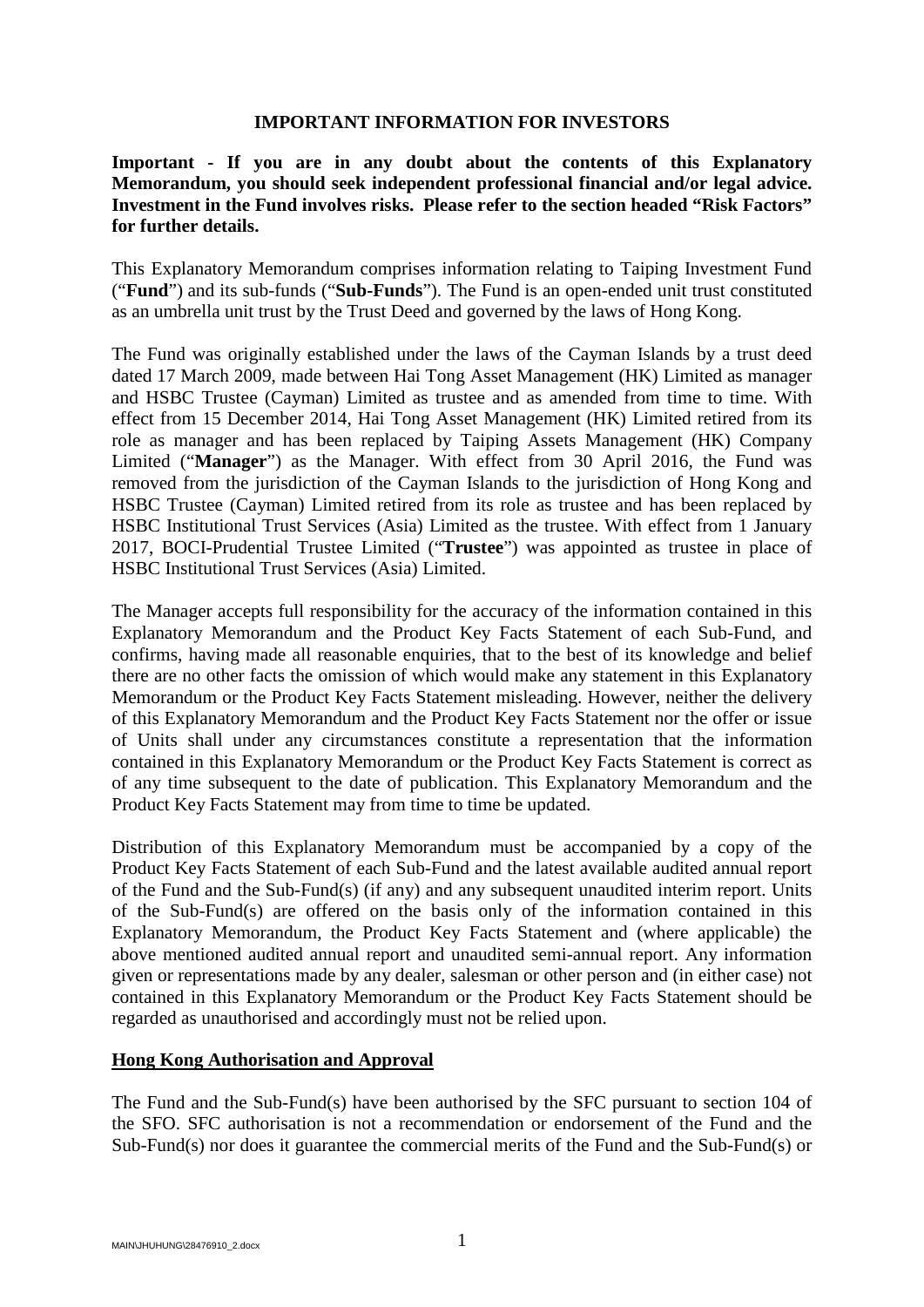their performance. It does not mean the Fund or the Sub-Fund(s) is suitable for all investors nor is it an endorsement of its suitability for any particular investor or class of investors.

#### **Selling Restrictions**

**General:** No action has been taken to permit an offering of Units of the Sub-Fund(s) or the distribution of this Explanatory Memorandum or the Product Key Facts Statement in any jurisdiction other than Hong Kong where action would be required for such purposes. Accordingly, this Explanatory Memorandum or the Product Key Facts Statement may not be used for the purpose of an offer or solicitation in any jurisdiction or in any circumstances in which such offer or solicitation is not authorised. Further, Units of the Sub-Fund(s) may not be offered or sold, directly or indirectly, to any persons for reoffering or resale, in any jurisdiction where such action is not authorised. Receipt of this Explanatory Memorandum or the Product Key Facts Statement does not constitute an offer of Units of the Sub-Fund(s) in those jurisdictions in which it is illegal to make such an offer.

## **United States:** In particular:-

- (a) the Units have not been registered under the United States Securities Act of 1933 (as amended) and, except in a transaction which does not violate such Act, may not be directly or indirectly offered or sold in the United States of America, or any of its territories or possessions or areas subject to its jurisdiction, or for the benefit of a US Person (as defined in Regulation S under such Act); and
- (b) the Fund and the Sub-Fund(s) have not been and will not be registered under the United States Investment Company Act of 1940 (as amended).

Potential applicants for Units should inform themselves as to (a) the possible tax consequences, (b) the legal requirements and (c) any foreign exchange restrictions or exchange control requirements which they might encounter under the laws of the countries of their incorporation, citizenship, residence or domicile and which might be relevant to the subscription, holding or disposal of Units.

This document is based on the laws and practices currently in force in Hong Kong and is subject to changes therein.

Some of the information in this Explanatory Memorandum is a summary of corresponding provisions in the Trust Deed. Investors should refer to the Trust Deed for further details.

**Please note that this Explanatory Memorandum must be read together with the relevant Appendix and/or Addendum to this Explanatory Memorandum which relate to a specific Sub-Fund of the Fund. The Appendix and/or Addendum set out the details relating to the Sub-Fund (which may include, without limitation, specific information on the Sub-Fund and additional terms, conditions and restrictions applicable to the Sub-Fund). The provisions of an Appendix and/or an Addendum supplement this Explanatory Memorandum.**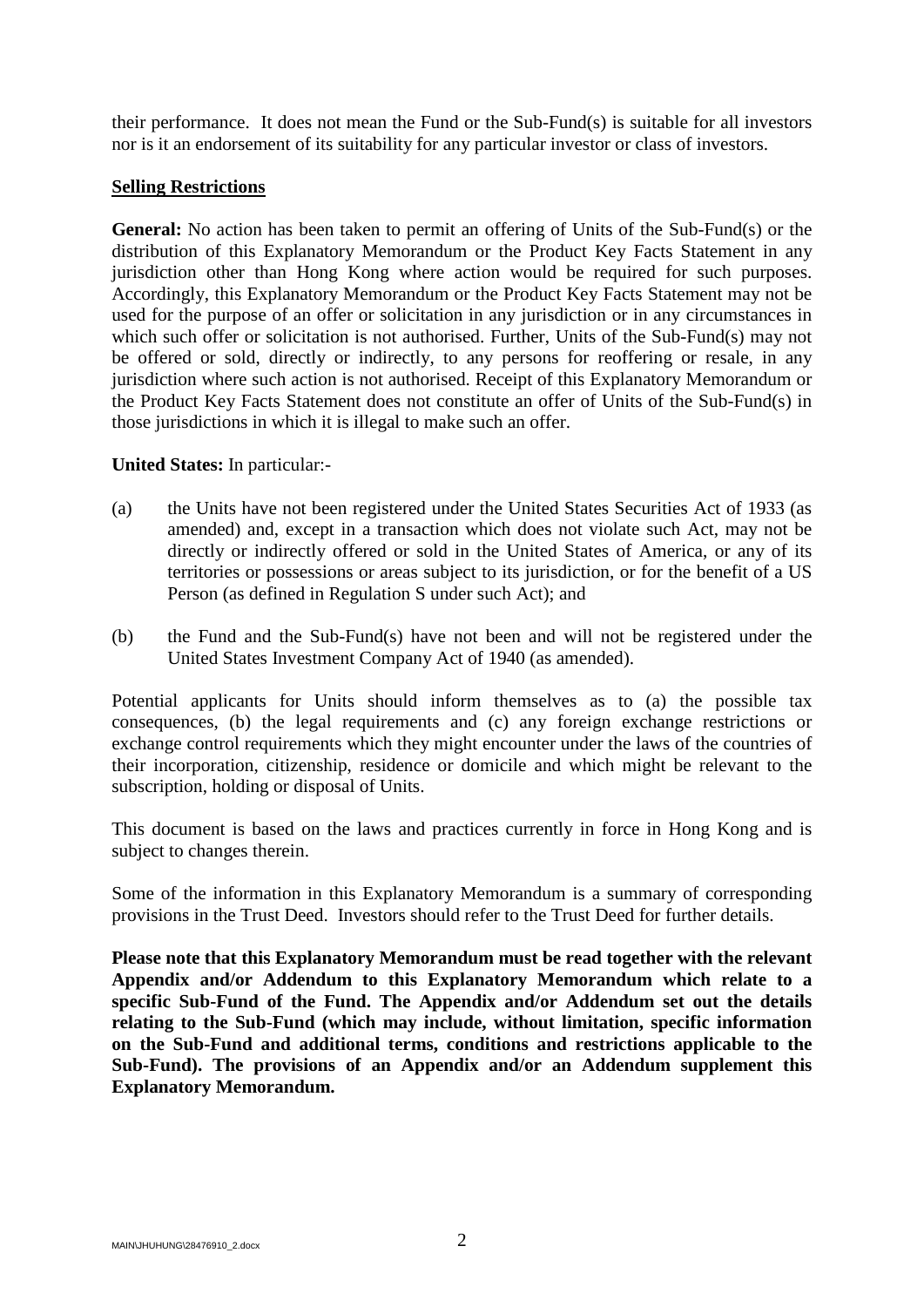## **Enquiries**

Investors may contact the Manager for any queries or complaints in relation to the Fund and any Sub-Fund.

To contact the Manager, investors may either:

- write to Manager (address at Unit 1-2, 19th Floor, No. 18 King Wah Road, Hong Kong); or
- call the Manager's Customer Service Hotline: +852 2864 1900.

The Manager will respond to any enquiries or complaint in writing or by telephone.

## **Further Information**

Information relating to the Fund or the Sub-Fund(s), including the latest versions of the offering document, circulars, notices, announcements, financial reports and the latest available Net Asset Value will be available on the website http://www.tpahk.cntaiping.com. Information contained in the website of the Manager has not been reviewed by the SFC.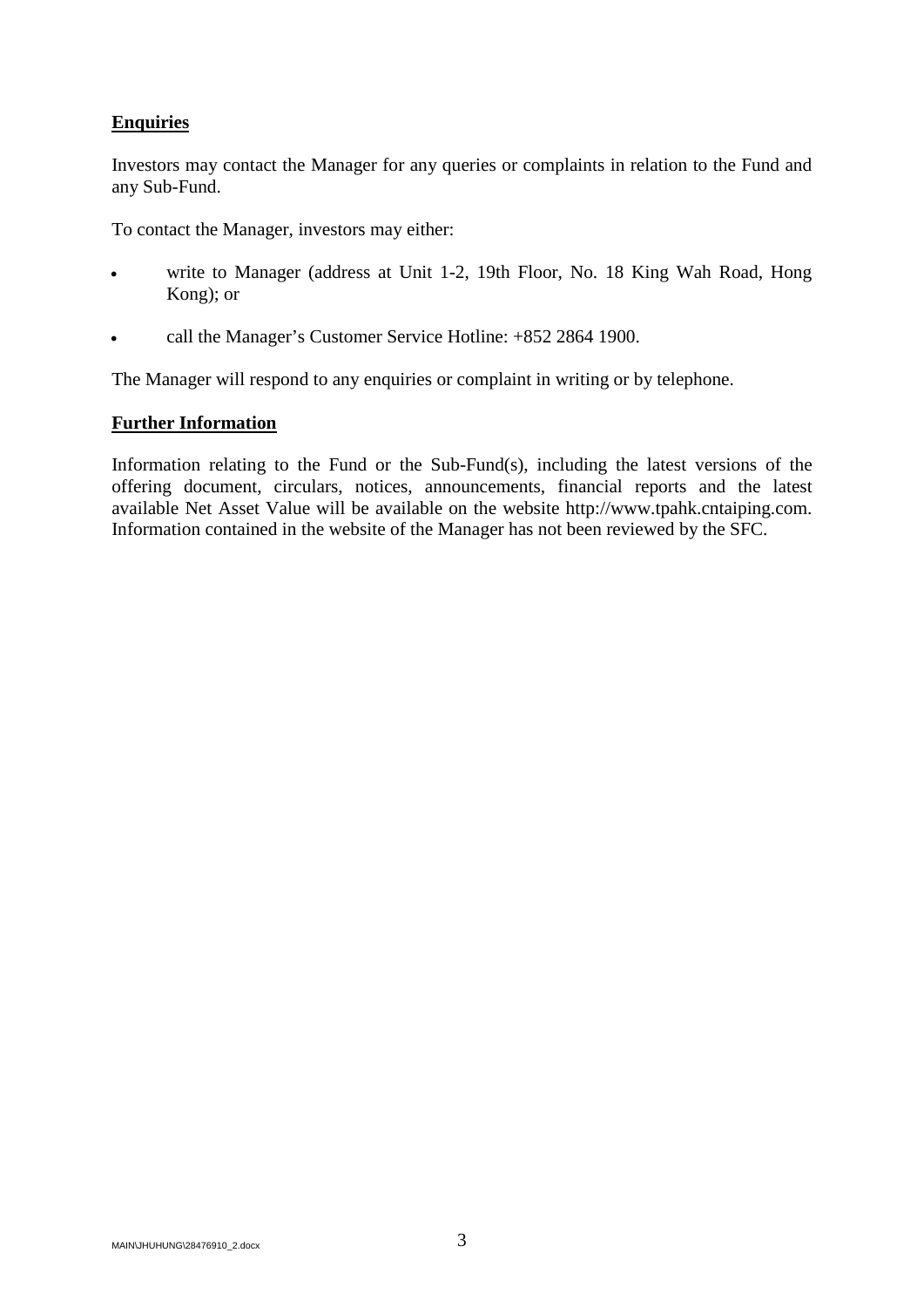#### **DIRECTORY OF PARTIES**

## <span id="page-6-0"></span>**Manager** Taiping Assets Management (HK) Company Limited Unit 1-2, 19th Floor No. 18 King Wah Road Hong Kong

## **Directors of the Manager**

Ma Yong Li Hao Wang Heqian

#### **Trustee and Registrar**

BOCI-Prudential Trustee Limited 12/F & 25/F, Citicorp Centre 18 Whitfield Road Causeway Bay Hong Kong

#### **Custodian**

Bank of China (Hong Kong) Limited 7/F Bank of China Building 2A Des Voeux Road Central Hong Kong

#### **Auditor**

PricewaterhouseCoopers 22/F., Prince's Building 10 Chater Road, Central Hong Kong

#### **Legal Advisers to the Manager**

Deacons 5/F, Alexandra House 18 Chater Road Central Hong Kong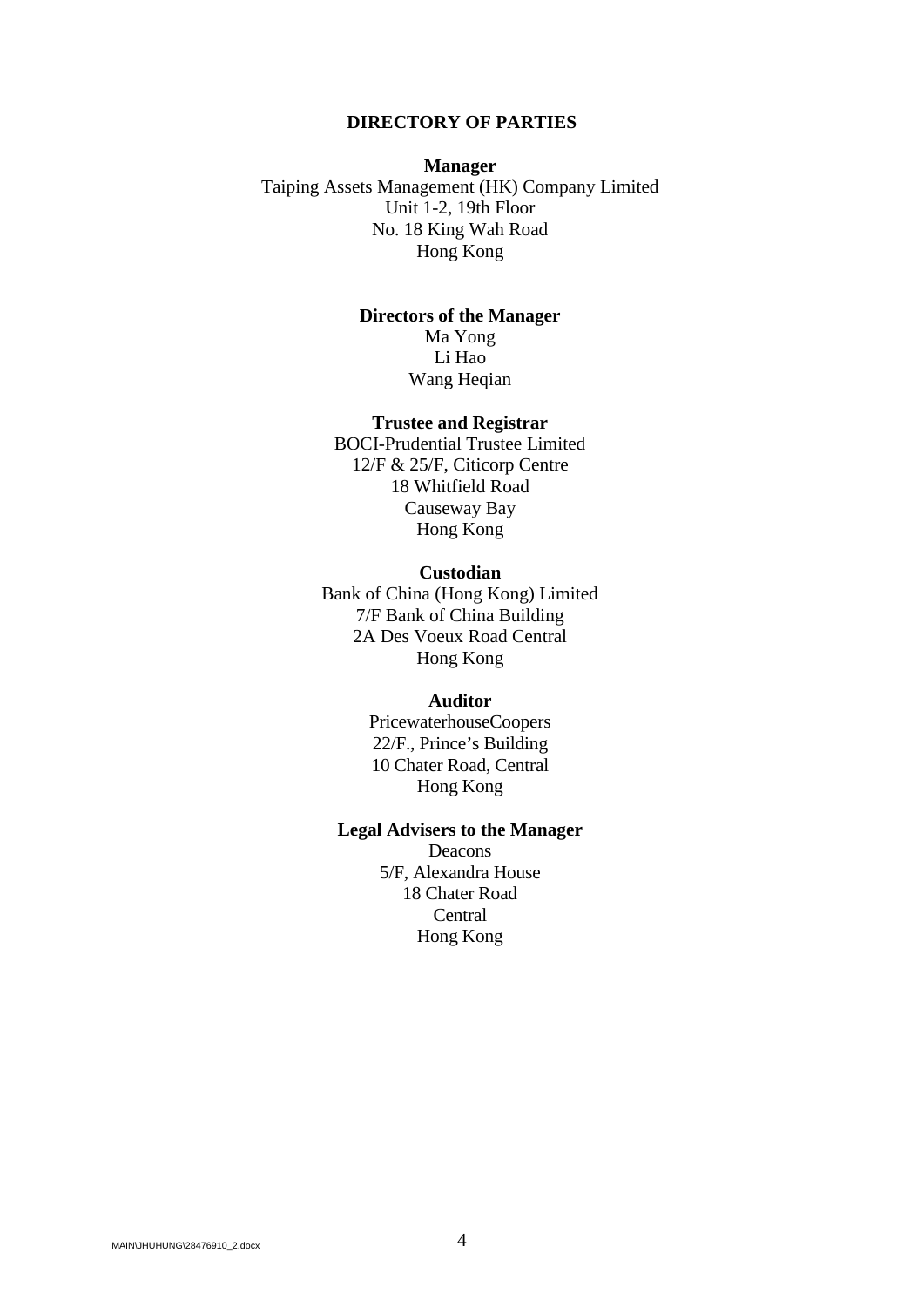# **DEFINITIONS**

<span id="page-7-0"></span>The defined terms used in this Explanatory Memorandum have the following meanings:

| "Accounting Date"   | 31 December in each year or such other date or dates in each<br>year as the Manager may from time to time determine in<br>respect of any Sub-Fund                                                                                                                                                                                                                                                                                                                                                                                                           |
|---------------------|-------------------------------------------------------------------------------------------------------------------------------------------------------------------------------------------------------------------------------------------------------------------------------------------------------------------------------------------------------------------------------------------------------------------------------------------------------------------------------------------------------------------------------------------------------------|
| "Accounting Period" | a period commencing on the date of establishment of the Fund<br>or the relevant Sub-Fund (as the case may be) or on the date<br>next following an Accounting Date of the relevant Sub-Fund<br>and ending on the next succeeding Accounting Date for such<br>Sub-Fund                                                                                                                                                                                                                                                                                        |
| "Appendix"          | the appendix containing specific information in relation to a<br>Sub-Fund or a class or classes of Units in relation thereto which<br>is enclosed with this Explanatory Memorandum and which<br>forms part of this Explanatory Memorandum                                                                                                                                                                                                                                                                                                                   |
| "Base Currency"     | in relation to a Sub-Fund, means the currency of account of the<br>Sub-Fund as specified in the relevant Appendix                                                                                                                                                                                                                                                                                                                                                                                                                                           |
| "Business Day"      | a day (other than a Saturday) on which banks in Hong Kong are<br>open for normal banking business or such other day or days as<br>the Manager and the Trustee may agree from time to time,<br>either generally or in relation to a particular Sub-Fund,<br>provided that where as a result of a number 8 typhoon signal,<br>black rainstorm warning or other similar event, the period<br>during which banks in Hong Kong are open on any day is<br>reduced, such day shall not be a Business Day unless the<br>Manager and the Trustee determine otherwise |
| "Code"              | the Overarching Principles Section and Section II- Code on<br>Unit Trusts and Mutual Funds of the SFC Handbook for Unit<br>Trusts and Mutual Funds, Investment-Linked Assurance<br>Schemes and Unlisted Structured Investment Products or any<br>handbook, guideline and code issued by the Commission, as<br>may be amended from time to time                                                                                                                                                                                                              |
| "connected person"  | in relation to a company, means:                                                                                                                                                                                                                                                                                                                                                                                                                                                                                                                            |
|                     | (a)<br>any person or company beneficially owning, directly or<br>indirectly, 20% or more of the ordinary share capital of<br>that company or able to exercise, directly or indirectly,<br>20% or more of the total votes in that company; or                                                                                                                                                                                                                                                                                                                |
|                     | (b)<br>any person or company controlled by a person who or<br>which meets one or both of the descriptions given in (a);<br><b>or</b>                                                                                                                                                                                                                                                                                                                                                                                                                        |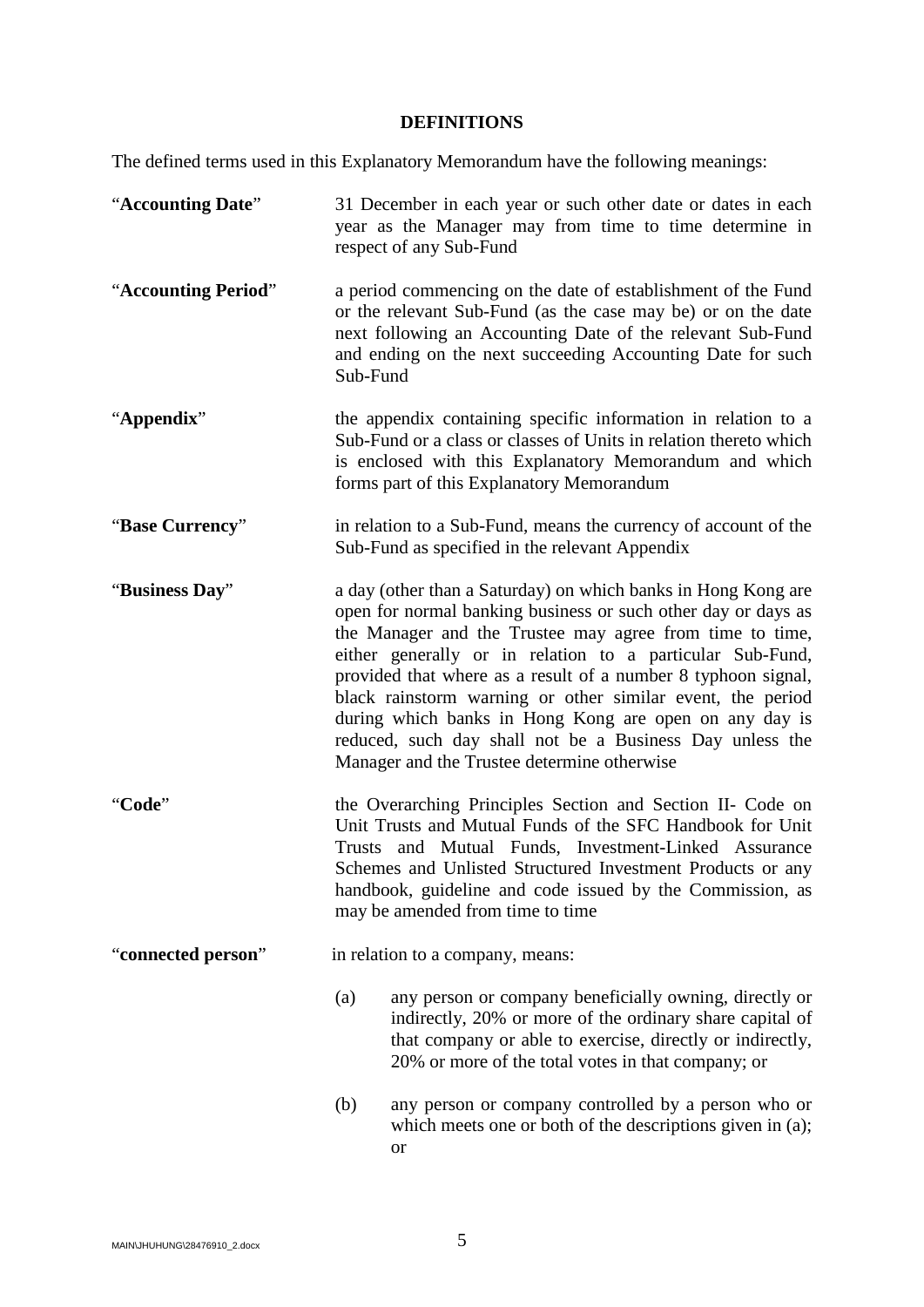|                        | (c)      | any member of the group of which that company forms<br>part; or                                                                                                                                                                                                                                                                                                                                                                                          |
|------------------------|----------|----------------------------------------------------------------------------------------------------------------------------------------------------------------------------------------------------------------------------------------------------------------------------------------------------------------------------------------------------------------------------------------------------------------------------------------------------------|
|                        | (d)      | any director or officer of that company or of any of its<br>connected persons as defined in (a), (b) or (c) above                                                                                                                                                                                                                                                                                                                                        |
| "Custodian"            |          | Bank of China (Hong Kong) Limited                                                                                                                                                                                                                                                                                                                                                                                                                        |
| "Dealing Day"          | Sub-Fund | such days as are described in the Appendix for the relevant                                                                                                                                                                                                                                                                                                                                                                                              |
|                        |          | "Extraordinary Resolution" a resolution proposed at one or more meetings of Unitholders<br>convened and held in accordance with the provisions of<br>Appendix K of the Trust Deed and passed at such meeting by a<br>majority consisting of 75% or more of the total number of votes<br>cast for and against such resolution or a resolution in writing<br>signed by all the Unitholders for the time being entitled to<br>receive notice of any meeting |
| "Fund"                 |          | <b>Taiping Investment Fund</b>                                                                                                                                                                                                                                                                                                                                                                                                                           |
| "HK Dollar" or "HK\$"  |          | the currency of Hong Kong                                                                                                                                                                                                                                                                                                                                                                                                                                |
| "Hong Kong"            |          | Hong Kong Special Administrative Region of the PRC                                                                                                                                                                                                                                                                                                                                                                                                       |
| "IFRS"                 |          | the International Financial Reporting Standards                                                                                                                                                                                                                                                                                                                                                                                                          |
| "Initial Offer Period" |          | the initial period during which the Units of a Sub-Fund are<br>being or have been offered to investors as may be described in<br>the relevant Appendix relating to the relevant Sub-Fund                                                                                                                                                                                                                                                                 |
| "Investment Delegate"  |          | an entity that has been delegated the investment management<br>function of all or part of the assets of a Sub-Fund, the details of<br>which are as specified in the relevant Appendix (if applicable)                                                                                                                                                                                                                                                    |
| "Issue Price"          |          | the price per Unit as disclosed in the relevant Appendix relating<br>to the relevant Sub-Fund during the Initial Offer Period                                                                                                                                                                                                                                                                                                                            |
| "Manager"              |          | Taiping Assets Management (HK) Company Limited                                                                                                                                                                                                                                                                                                                                                                                                           |
| "Market"               |          | any securities exchange, any over-the-counter market, any<br>futures exchange and any organised securities market which is<br>open to the international public and on which securities are<br>regularly traded                                                                                                                                                                                                                                           |
| "Minimum Holding"      |          | the minimum number or value of Units of any Sub-Fund or<br>class of Units which must be held by any Unitholder as<br>outlined in the relevant Appendix for the relevant Sub-Fund                                                                                                                                                                                                                                                                         |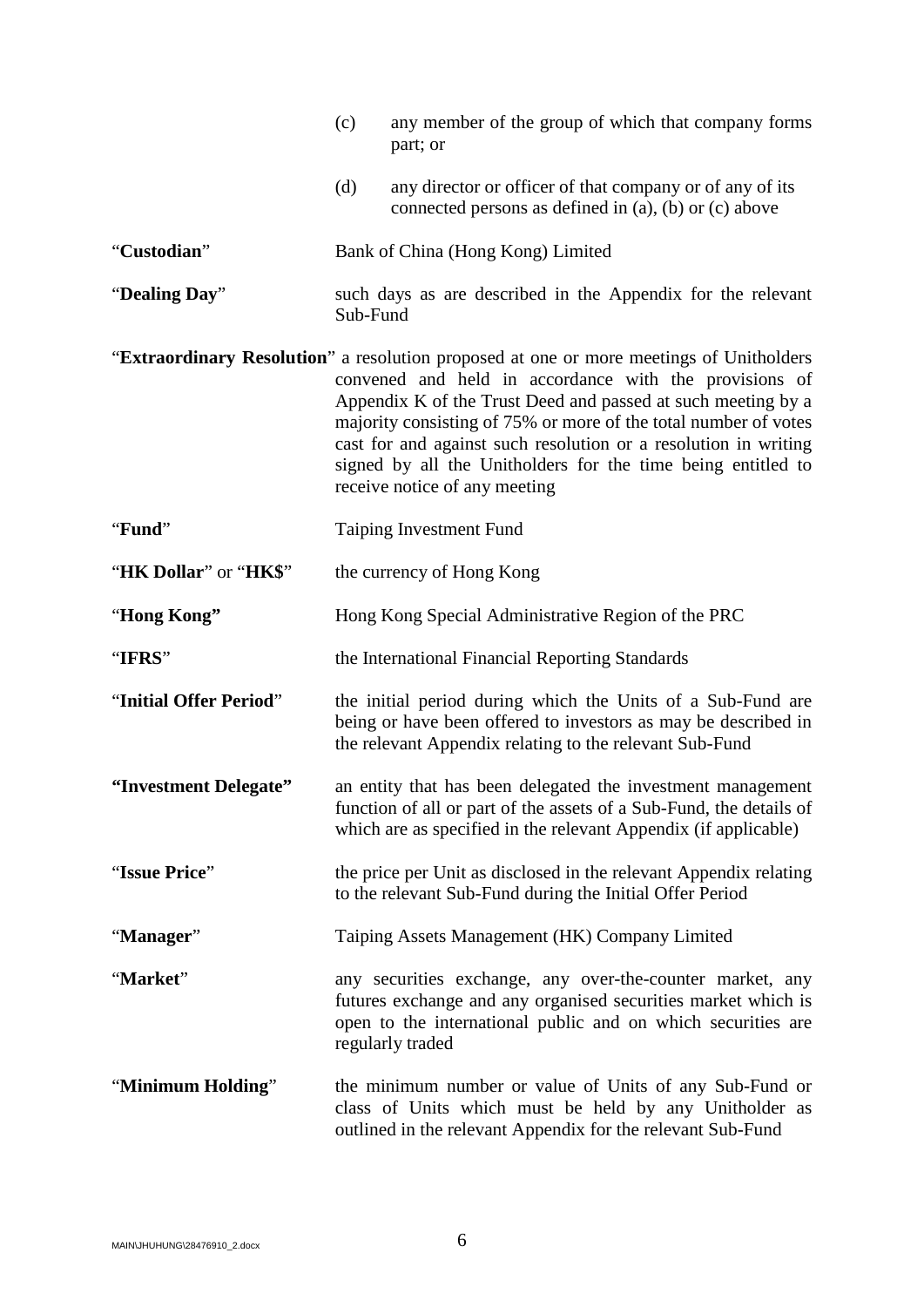| "Net Asset Value"                           | the net asset value of the Fund or a Sub-Fund or a class of Units<br>or a Unit, as the context may require, calculated in accordance<br>with the provisions of the Trust Deed as summarised below<br>under the section headed "Valuation"                                                                                                                                                                                                                                                                                             |  |
|---------------------------------------------|---------------------------------------------------------------------------------------------------------------------------------------------------------------------------------------------------------------------------------------------------------------------------------------------------------------------------------------------------------------------------------------------------------------------------------------------------------------------------------------------------------------------------------------|--|
| "Ordinary Resolution"                       | a resolution passed at one or more meetings of Unitholders<br>convened and held in accordance with the provisions of<br>Appendix K of the Trust Deed and passed at such meeting by a<br>simple majority or more of the total number of votes cast for<br>and against such resolution                                                                                                                                                                                                                                                  |  |
| "PRC"                                       | the People's Republic of China                                                                                                                                                                                                                                                                                                                                                                                                                                                                                                        |  |
| "Qualified Exchange<br><b>Traded Funds"</b> | exchange traded funds that are:                                                                                                                                                                                                                                                                                                                                                                                                                                                                                                       |  |
|                                             | authorized by the SFC under 8.6 or 8.10 of the Code; or<br>(a)                                                                                                                                                                                                                                                                                                                                                                                                                                                                        |  |
|                                             | (b) listed and regularly traded on internationally recognized<br>stock exchanges open to the public (nominal listing not<br>accepted) and (i) the principal objective of which is to<br>track, replicate or correspond to a financial index or<br>benchmark, which complies with the applicable<br>requirements under 8.6 of the Code; or (ii) the investment<br>objective, policy, underlying investments and product<br>features of which are substantially in line with or<br>comparable with those set out under 8.10 of the Code |  |
| "Registrar"                                 | BOCI-Prudential Trustee Limited in its capacity as registrar of<br>the Fund                                                                                                                                                                                                                                                                                                                                                                                                                                                           |  |
| "REITs"                                     | real estate investment trusts                                                                                                                                                                                                                                                                                                                                                                                                                                                                                                         |  |
| "reverse repurchase<br>transactions"        | transactions whereby a Sub-Fund purchases securities from a<br>counterparty of sale and repurchase transactions and agrees to<br>sell such securities back at an agreed price in the future                                                                                                                                                                                                                                                                                                                                           |  |
| "sale and repurchase"<br>transactions"      | transactions whereby a Sub-Fund sells its securities to a<br>counterparty of reverse repurchase transactions and agrees to<br>buy such securities back at an agreed price with a financing<br>cost in the future                                                                                                                                                                                                                                                                                                                      |  |
| "securities financing"<br>transactions"     | lending<br>collectively<br>securities<br>transactions,<br>sale<br>and<br>repurchase transactions and reverse repurchase transactions                                                                                                                                                                                                                                                                                                                                                                                                  |  |
| "securities lending<br>transactions"        | transactions whereby a Sub-Fund lends its securities to a<br>security-borrowing counterparty for an agreed fee                                                                                                                                                                                                                                                                                                                                                                                                                        |  |
| "SFC"                                       | the Securities and Futures Commission of Hong Kong                                                                                                                                                                                                                                                                                                                                                                                                                                                                                    |  |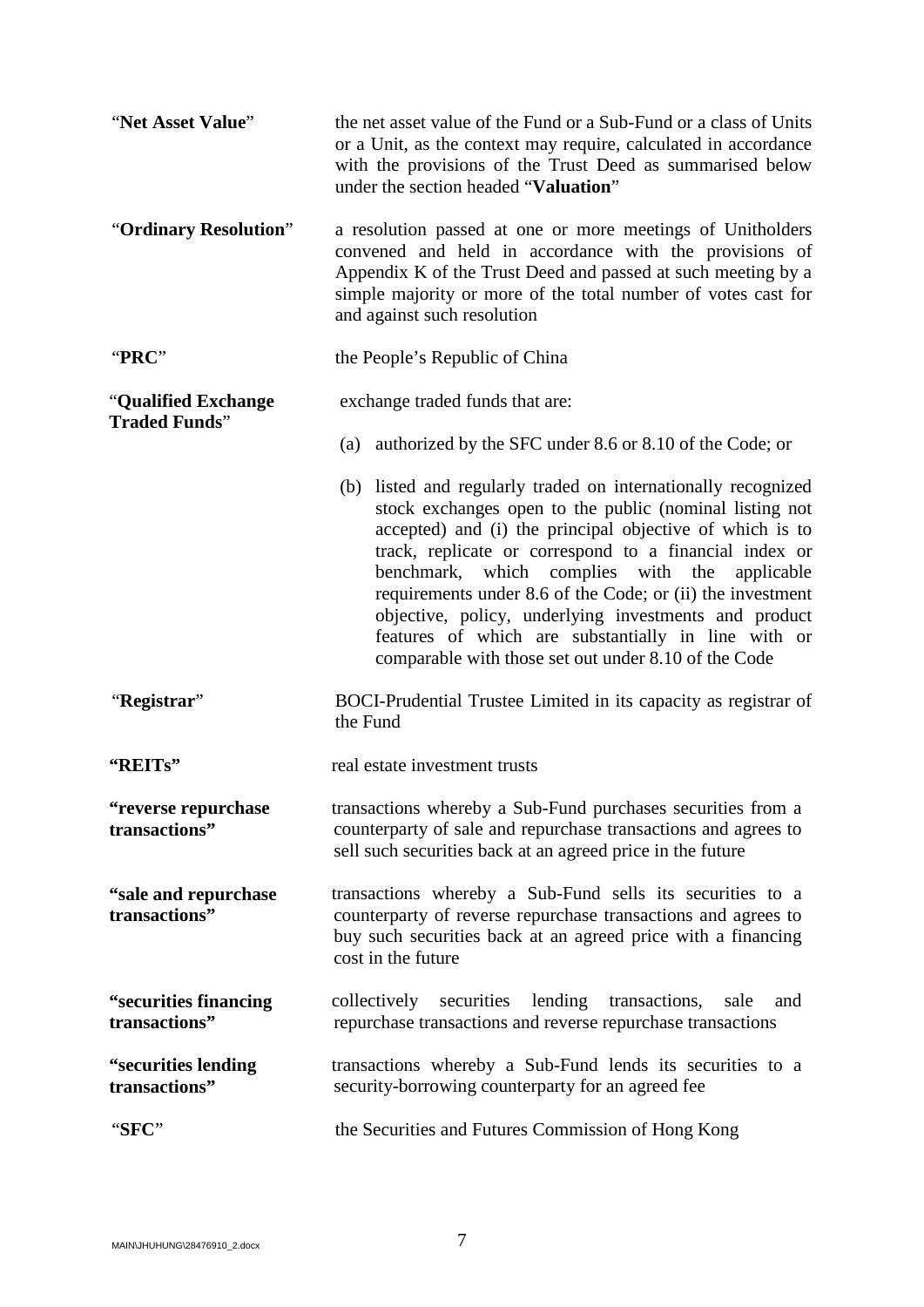| "SFO"                                  | the Securities and Futures Ordinance, Chapter 571 of the Laws<br>of Hong Kong                                                                                                                                                                                                                                                  |
|----------------------------------------|--------------------------------------------------------------------------------------------------------------------------------------------------------------------------------------------------------------------------------------------------------------------------------------------------------------------------------|
| "Sub-Fund"                             | a separate pool of assets of the Fund allocated to a sub-fund<br>that is invested and administered separately from other assets of<br>the Fund                                                                                                                                                                                 |
| "substantial financial<br>institution" | an authorized institution as defined in section $2(1)$ of the<br>Banking Ordinance (Chapter 155 of Laws of Hong Kong) or a<br>financial institution which is on an ongoing basis subject to<br>prudential regulation and supervision, with a minimum net asset<br>value of HK\$2 billion or its equivalent in foreign currency |
| "Trust Deed"                           | the trust deed establishing the Fund dated 17 March 2009 and<br>as amended, supplemented and novated from time to time                                                                                                                                                                                                         |
| "Trustee"                              | BOCI-Prudential Trustee Limited in its capacity as trustee of<br>the Fund                                                                                                                                                                                                                                                      |
| "Unit"                                 | a Unit in a Sub-Fund                                                                                                                                                                                                                                                                                                           |
| "Unitholder"                           | a person registered as a holder of a Unit                                                                                                                                                                                                                                                                                      |
| "Valuation Day"                        | such days as are described in the relevant Appendix for the<br>relevant Sub-Fund                                                                                                                                                                                                                                               |
| "Valuation Point"                      | close of business in the last relevant market to close on each<br>Valuation Day or such other Business Day or Business Days as<br>the Manager may determine from time to time with the<br>approval of the Trustee                                                                                                              |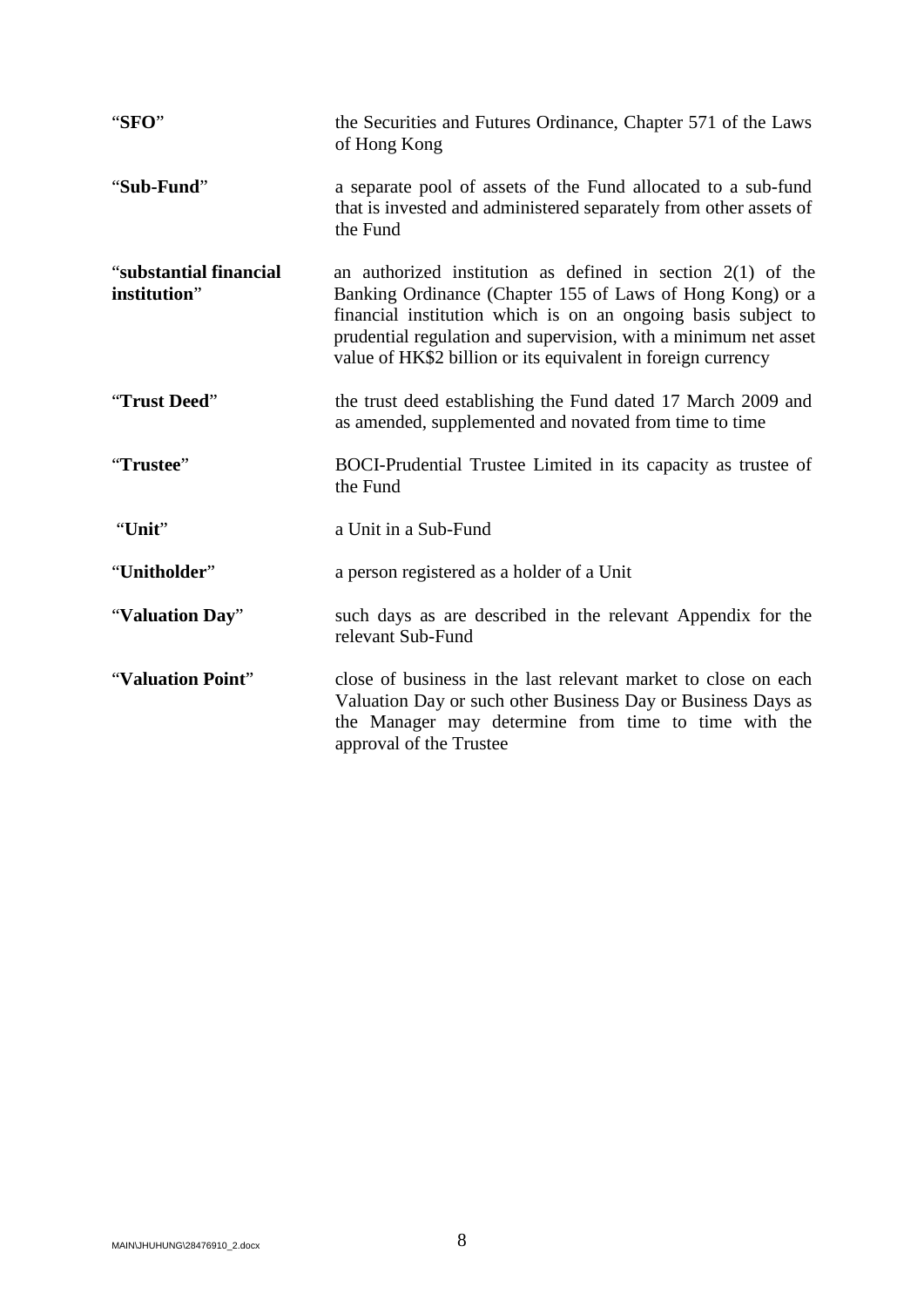#### **INTRODUCTION**

<span id="page-11-0"></span>Taiping Investment Fund is an umbrella unit trust constituted by the Trust Deed and governed by the laws of Hong Kong. The assets and liabilities of the Fund will be apportioned and attributed in the books of the Fund to the relevant Sub-Fund. The Manager may create further Sub-Funds in future. Each Sub-Fund may have different objectives, and may issue different classes of Units, which may have different fee structures as determined by the Manager.

#### **MANAGER AND TRUSTEE**

#### <span id="page-11-1"></span>**Manager**

#### **The Manager of the Fund is Taiping Assets Management (HK) Company Limited.**

The Manager was incorporated in Hong Kong in October 1996. It is principally engaged in fund management and the provision of advisory investment services to corporations, institutions and individual investors.

The Manager is a wholly owned subsidiary of China Taiping Insurance Holdings Company Limited ("**Taiping Holdings**"). Taiping Holdings is a company listed on The Stock Exchange of Hong Kong (Stock Code: 966). Taiping Holdings is in turn owned as to 53.29% by China Taiping Insurance Group (HK) Company Limited, a company incorporated in Hong Kong, which is a wholly owned subsidiary of China Taiping Insurance Group Co.. China Taiping Insurance Group Co. is a state-owned enterprise which is managed by the central government of the People's Republic of China.

In accordance with section 116 of the SFO, the Manager is licensed to conduct types 4 and 9 regulated activities as defined in Schedule 5 of the SFO. Such regulated activities include advising in securities and asset management.

Details of the Directors of the Manager are as follows:

#### **Ma Yong**

Mr. Ma Yong is the Director and Deputy General Manager of Taiping Financial Holdings Company Limited and the Chairman of the Manager. He joined Taiping since 2004, and serviced in Taiping Life Insurance Co., Ltd, Taiping Asses Management Co., Ltd and China Taiping Insurance Group Co. over two decades in various roles. He graduated from Shandong University with a Doctor Degree in Industrial Economics.

#### **Li Hao**

Mr. Li Hao is the Assistant General Manager of Taiping Financial Holdings Company Limited. He is also the Director of the Manager. He has more than 15 years of experience in the banking industry. Prior to joining Taiping, Mr. Li served in Agricultural Development Bank of China over a decade in various roles. He obtained his Ph.D. in Economics from the Chinese Academy of Social Sciences and Master of Educational Technology from Peking University.

#### **Wang Heqian**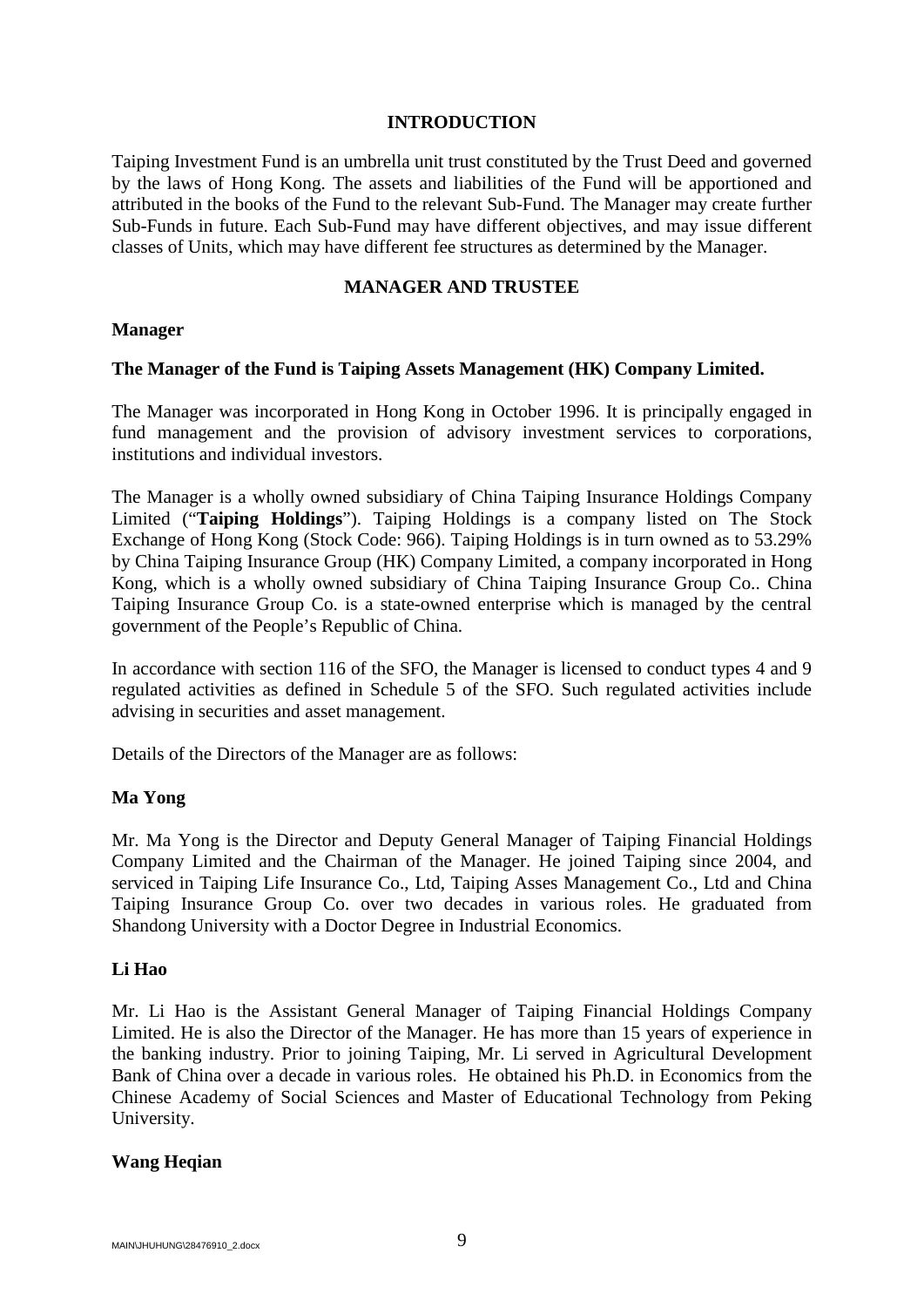Mr. Wang Heqian is the Assistant General Manager of Taiping Financial Holdings Company Limited. He is also the Director of the Manager. Prior to joining Taiping, Mr. Wang served in the Government of Shushan District, Hefei city, as the Deputy Head of Finance Bureau and the Head of Commerce Bureau, the Assistant General Manager of Shanghai Re-guarantee Co.,Ltd. He has more than 15 years of experience in the finance industry with strong expertise in risk management and compliance control. He graduated from Anhui University with a Master Degree in Public Administration.

#### **Trustee and Registrar**

The Trustee of the Fund is BOCI-Prudential Trustee Limited. The Trustee also acts as the Registrar of the Fund, and provides services in respect of the maintenance of the register of the Unitholders.

The Trustee is a registered trust company in Hong Kong. The Trustee is a joint venture founded by BOC Group Trustee Company Limited and Prudential Corporation Holdings Limited ("**PCHL**"). BOC Group Trustee Company Limited is owned by BOC International Holdings Limited and Bank of China (Hong Kong) Limited, which are subsidiaries of Bank of China Limited. The business activities of the Trustee are principally provision of trustee services, investment accounting, administration and registrar services to various kinds of funds and institutional clients.

Under the Trust Deed, the Trustee is responsible for the safe-keeping of and shall take into custody or under its control all of the assets of the Fund and the Sub-Fund(s) and hold them in trust for the Unitholders of the relevant Sub-Fund, subject to the provisions of the Trust Deed and, to the extent permitted by law, shall register cash and registrable assets in the name of or to the order of the Trustee and such assets of the Fund and the Sub-Funds(s) shall be dealt with as the Trustee may think proper for the purpose of providing for the safe keeping thereto.

The Trustee may from time to time appoint such person or persons as it thinks fit (including, without limitation, any of its connected persons) to hold as custodian, co-custodian, nominee or agent, all or any of the investments, assets or other property comprised in the Fund and the Sub-Fund(s) and may empower any such custodian, nominee or agent to appoint, with no objection in writing of the Trustee, co-custodians and/or sub-custodians (each such custodian, nominee, agent, co-custodian and sub-custodian a "**Correspondent**"). The Trustee is required to (a) exercise reasonable care, skill and diligence in the selection, appointment and ongoing monitoring of Correspondents; and (b) be satisfied that Correspondents retained remain suitably qualified and competent on an ongoing basis to provide the relevant custodial services to the Fund and the Sub-Fund(s). The Trustee shall be responsible for the acts and omissions of any Correspondent which is a connected person of the Trustee as if the same were the acts or omissions of the Trustee, but provided that the Trustee has discharged its obligations set out in (a) and (b) as set out in this paragraph, the Trustee shall not be liable for any acts, omissions, insolvency, liquidation or bankruptcy of any Correspondent which is not a connected person of the Trustee.

The Trustee shall not be liable for any act, omission, insolvency of Euroclear Bank S.A./N.V., Clearstream Banking, S.A. or any other such central depositary or clearing and settlement system in relation to any investment deposited with such central depositary or clearing and settlement system.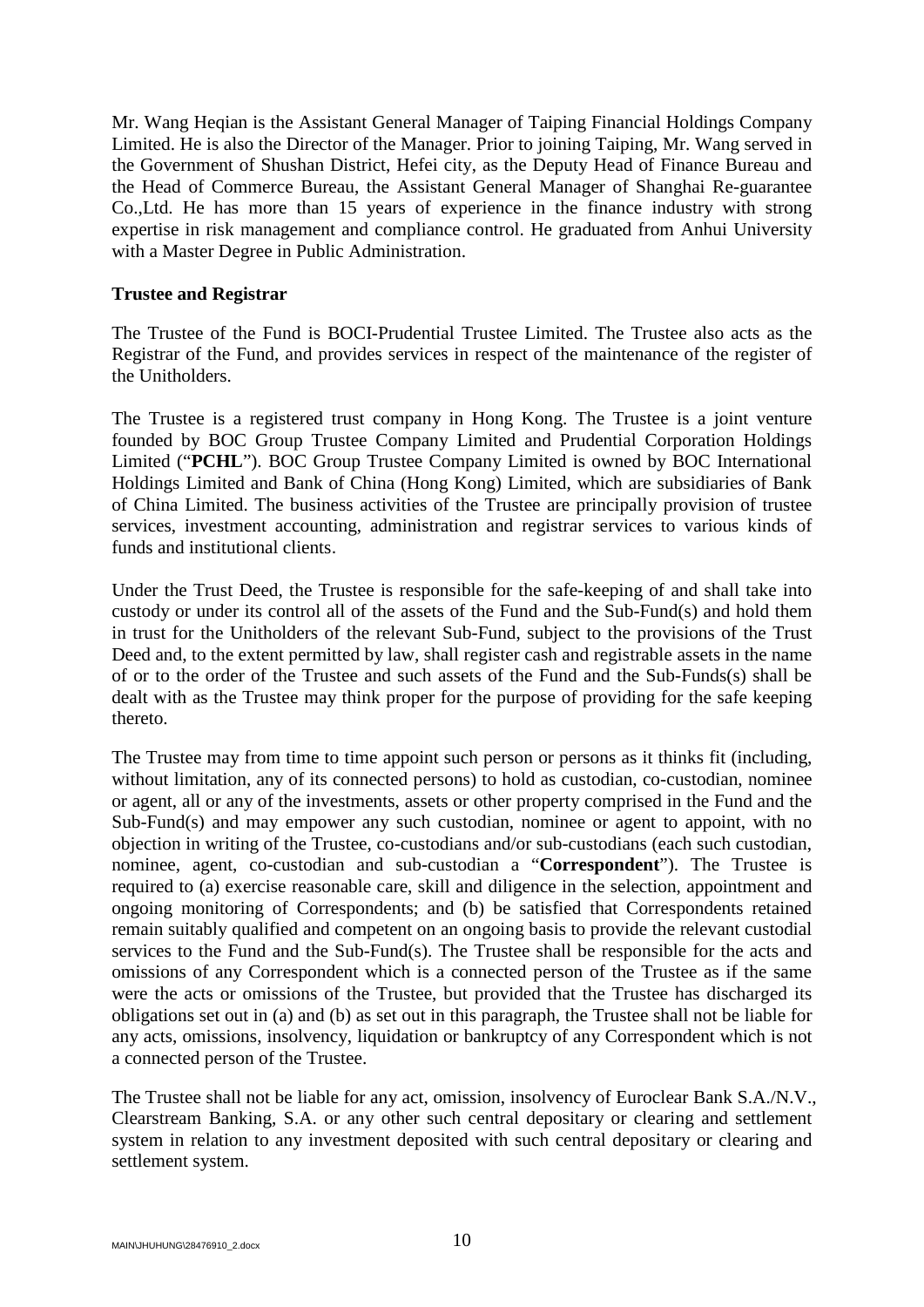Subject as provided in the Trust Deed, the Trustee shall not be liable for losses caused by the performance of investments made by the Fund or the Sub-Fund(s).

Subject as provided in the Trust Deed, the Trustee is entitled to be indemnified from the assets of the Fund and/or each Sub-Fund from and against any and all actions, costs, claims, damages, expenses or demands (other than those imposed under Hong Kong law or resulting from breaches of trust through fraud, bad faith, wilful default or negligence on the part of the Trustee or any of its officers, employees, agents or delegates for which the Trustee would be liable under the Trust Deed), which may be incurred by or asserted against the Trustee in performing its obligations or duties in connection with the Fund or a Sub-Fund. Subject to applicable law and the provisions of the Trust Deed, the Trustee shall not, in the absence of fraud, bad faith, negligence or wilful default by it or any agent, sub-custodian or delegate appointed by the Trustee, be liable for any losses, costs or damage to the Trust, the Sub-Fund(s) or any Unitholder.

The Trustee in no way acts as guarantor or offeror of the Units or any underlying investment. The Trustee has no responsibility or authority to make investment decisions, or render investment advice with respect to the Fund or the Sub-Fund(s), which is the sole responsibility of the Manager.

The appointment of the Trustee may be terminated in the circumstances set out in the Trust Deed.

The Trustee is entitled to the fees set under the section headed "**Expenses and Charges**" of this Explanatory Memorandum and to be reimbursed for all costs and expenses in accordance with the provisions of the Trust Deed.

The Manager has sole responsibility for making investment decisions in relation to the Fund and the Sub-Fund(s) and the Trustee (including its delegate) is not responsible and has no liability for any investment decision made by the Manager. Except as provided in the Trust Deed or expressly stated in this Explanatory Memorandum and/or required by the Code, neither the Trustee and the Registrar nor any of its employees, service providers or agents are or will be involved in the business affairs, organisation, sponsorship or investment management of the Fund or the Sub-Fund(s), and they are not responsible for the preparation or issue of this Explanatory Memorandum other than the description under this sub-section headed "**Trustee and Registrar**".

## **Custodian**

The Trustee has appointed Bank of China (Hong Kong) Limited ("**BOCHK**") as the custodian of the Fund and the Sub-Fund(s).

The Custodian was incorporated in Hong Kong on 16 October 1964. As a locally incorporated licensed bank, it was re-structured to the present form since 1 October 2001 by combining the businesses of ten of the twelve banks in Hong Kong originally belonging to the Bank of China Group. In addition, it holds shares in BOC Credit Card (International) Limited.

BOC Hong Kong (Holdings) Limited was incorporated in Hong Kong on 12 September 2001 to hold the entire equity interest in BOCHK, its principal operating subsidiary. After a

MAIN\JHUHUNG\28476910\_2.docx  $11$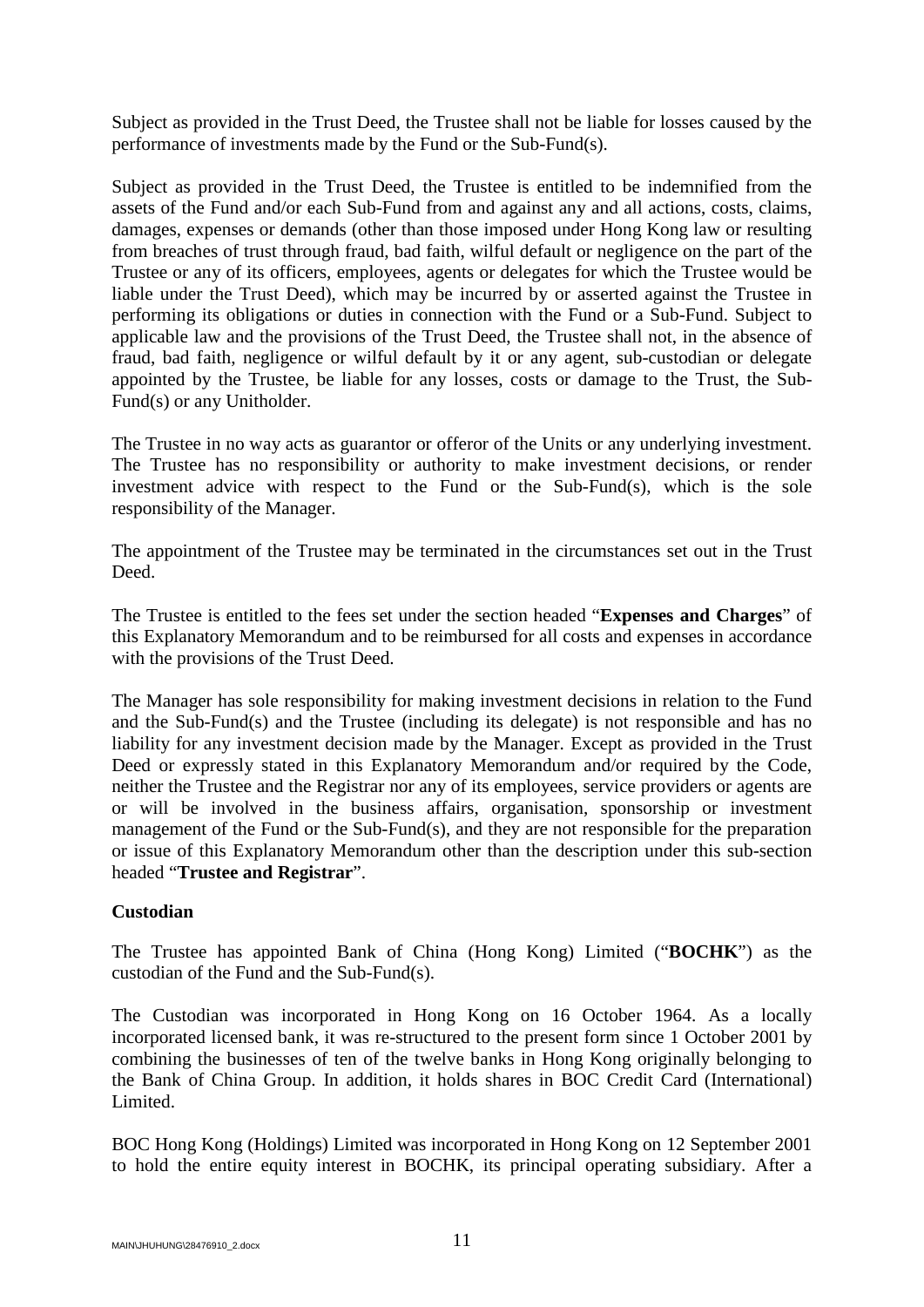successful global initial public offering, BOC Hong Kong (Holdings) Limited began trading on the Main Board of the Stock Exchange of Hong Kong Limited on 25 July 2002 with stock code "2388" and became a Hang Seng Index constituent stock on 2 December 2002.

#### **Auditor**

PricewaterhouseCoopers has been appointed to act as the auditor to the Fund and its Sub-Fund(s).

#### **Authorised Distributors**

The Manager may appoint one or more authorised distributor(s) to distribute Units of one or more Sub-Funds, and to receive applications for subscription, redemption and/or switching of Units on the Manager's behalf.

#### **INVESTMENT OBJECTIVE AND STRATEGY**

<span id="page-14-0"></span>The investment objective of each Sub-Fund is set out in the relevant Appendix.

## **INVESTMENT AND BORROWING RESTRICTIONS**

<span id="page-14-1"></span>The Trust Deed sets out restrictions and prohibitions on the Manager's acquisition of certain investments for the Fund. Unless otherwise disclosed in the relevant Appendix for the relevant Sub-Fund and agreed by the SFC, the Fund and the Sub-Fund(s) are subject to the investment and borrowing restrictions set out in Schedule 1 to this Explanatory Memorandum.

If any of the investment and borrowing restrictions are breached, the Manager shall as a priority objective take all steps necessary within a reasonable period of time to remedy the situation, having due regard to the interests of Unitholders. The Manager is not required to sell investments if any of the investment restrictions are exceeded as a result of changes in the value of the Sub-Fund's investments, reconstructions or amalgamations, payments out of the assets of the Sub-Fund or redemptions of Units but for so long as such limits are exceeded the Manager will not acquire any further investments subject to the relevant restriction and will take all reasonable steps to restore the breached position so that the limits are no longer exceeded.

## <span id="page-14-2"></span>**SECURITIES LENDING, SALE AND REPURCHASE AND REVERSE REPURCHASE TRANSACTIONS**

Unless otherwise disclosed in the Appendix of a Sub-Fund, the Manager currently does not intend to enter into any securities financing transactions in respect of any Sub-Fund.

#### **RESTRICTIONS ON UNITHOLDERS**

<span id="page-14-3"></span>Unitholders may not be a "United States Person" or Canadian resident. A "United States Person" has the meaning ascribed to it in Regulation S of the United States Securities Act of 1933. A "United States Person" includes any person resident in the United States. An investor must inform the Manager immediately on becoming a "United States Person" or a Canadian resident, in which circumstances the investor may be required to redeem his or her Units in the Fund.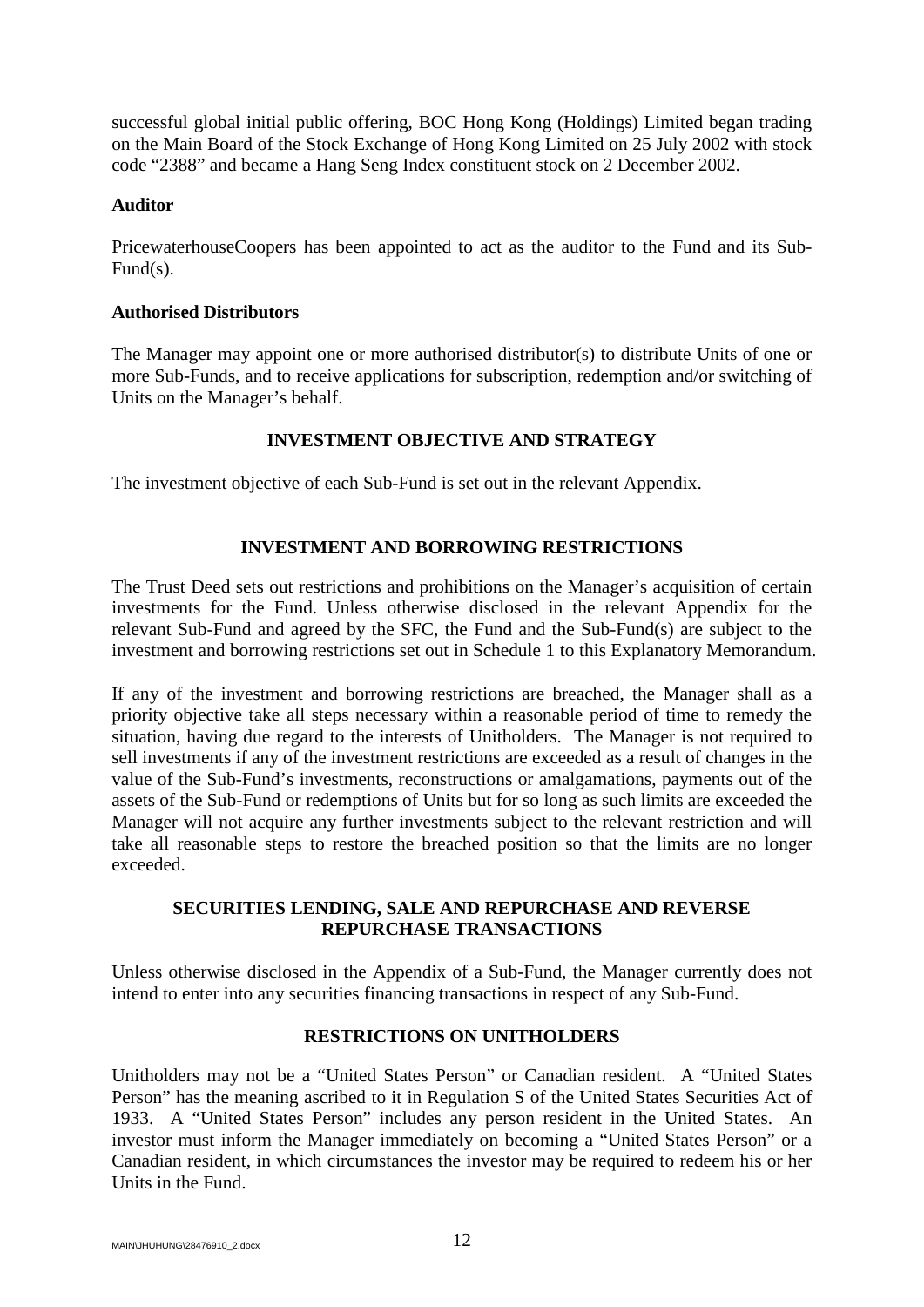The Manager may impose any restrictions as it deems necessary to ensure that no Units of the Fund are acquired or held directly or beneficially by:

- (i) any person under the age of 18 (or such other age as the Manager may think fit); or
- (ii) any person in breach of the law or requirements of any country or governmental authority; or
- (iii) any person or persons in circumstances (whether directly or indirectly affecting such person or persons and whether taken alone or in conjunction with any other person or persons, connected or not, or any other circumstances appearing to the Manager to be relevant) that, in the opinion of the Manager, might result in the Trustee, the Manager or the Fund breaching any law or requirement of any country or governmental authority, including any liability to taxation or suffering any other pecuniary disadvantage, that the Trustee, the Manager or the Fund might not otherwise have incurred or suffered or which might result in the Manager, the Trustee or the Fund becoming subject to additional regulation or taxation in any other country (a "**nonqualified person**").

If it comes to the notice of the Manager that any Units are held by any such non-qualified person, the Manager may notify such person, requiring the redemption or transfer of any Units held in accordance with the provisions of the Trust Deed. A person who becomes aware that holding or ownership of Units is in breach of any such restrictions is required to deliver, either to the Trustee or the Manager or its authorised agents, a written request for the redemption of such Units or to transfer the same to a person who is not a non-qualified person. In such circumstances, neither the Manager, the Trustee, nor any other person is required to compensate the investor or any other person for any loss that may arise in connection with the redemption of Units.

#### **OFFERING**

<span id="page-15-0"></span>Units of the Sub-Fund will be offered for the first time at the Issue Price during the Initial Offer Period as may be set out in the relevant Appendix relating to the relevant Sub-Fund. Units of a Sub-Fund may or may not be issued following the close of the relevant Initial Offer Period as described in the relevant Appendix. Investments can be made by the relevant Sub-Fund only after Units are issued to Unitholders after the close of the relevant Initial Offer Period.

## **PURCHASE OF UNITS**

#### <span id="page-15-1"></span>**Application Procedure**

Unless otherwise disclosed in the relevant Appendix relating to the relevant Sub-Fund, an investor should complete the application form and return the form to the Trustee.

Any investor that sends application forms by facsimile or by any other means or electronic means as the Manager or the Trustee may from time to time determine assumes the risk that the Trustee may not receive the forms. Investors should confirm with the Trustee safe receipt of an application form. Neither the Manager nor the Trustee and/or the respective agents are responsible to a Unitholder for any loss resulting from non-receipt or duplicate receipt or illegibility of any application form sent by facsimile or by such means. Unless otherwise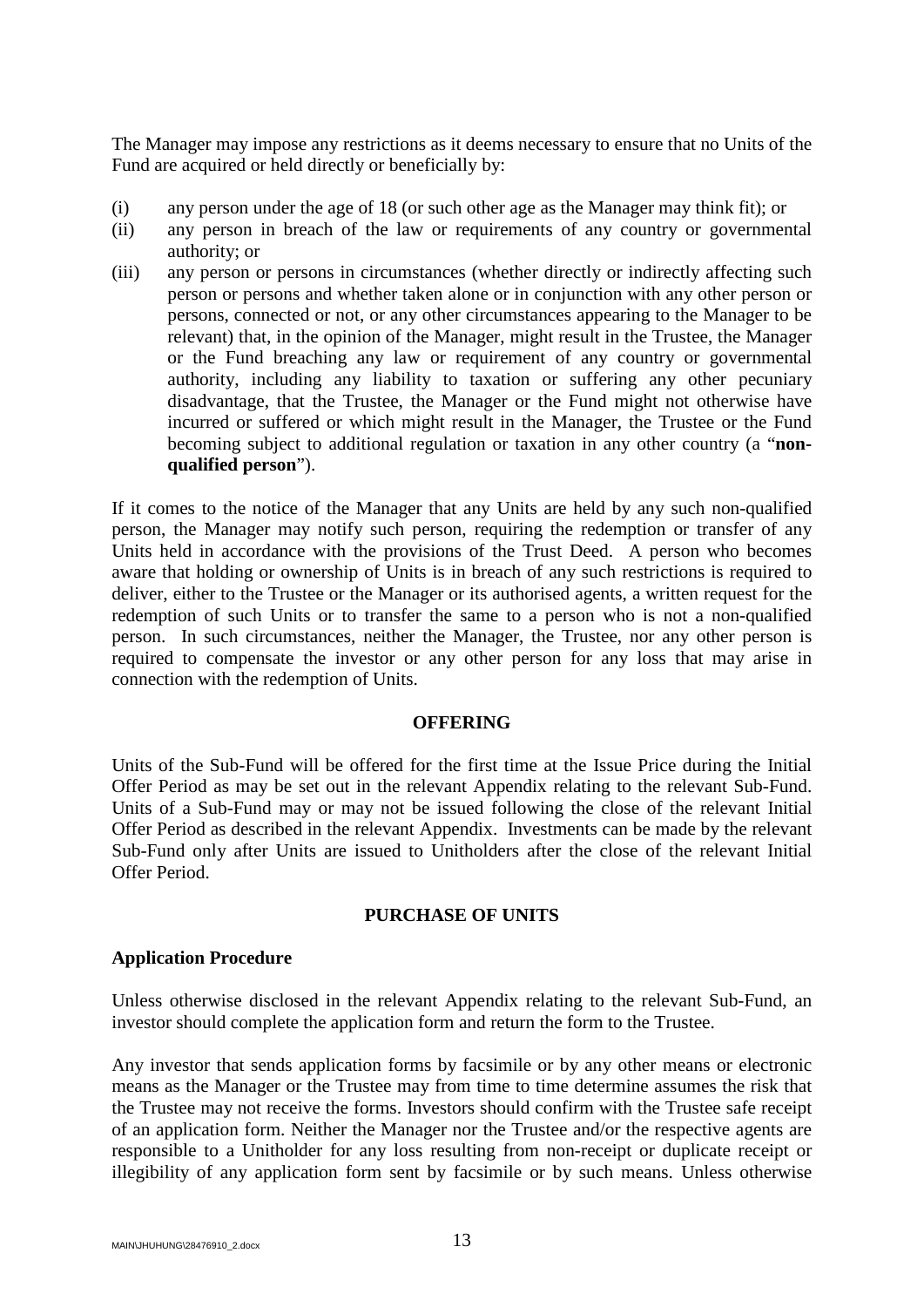agreed by the Manager and the Trustee, the original of any application form sent by facsimile should be forwarded to the Trustee.

Subject to the conditions outlined in the section headed "**Subscription of Units**" in the relevant Appendix, applications will generally be accepted only if cleared funds have been received on or prior to the relevant application submission cut-off times in relation to which Units are to be issued, as set out in the section headed "**Subscription Details**" in the Appendix, or at the discretion of the Manager. Investors should confirm the relevant application submission cut-off times with their distributors.

The Manager reserves the right to defer processing any application until receipt of cleared monies and to reduce the subscription amount by any financial charges, for example, bank service charges and transfer fees.

Each applicant whose application is accepted will be sent a contract note confirming details of the purchase of Units but no certificates will be issued. A Unitholder must examine contract notes and statements issued in respect of the Fund. A register of Unitholders shall be kept by the Trustee. If a Unitholder does not notify the Trustee of any errors within 30 days of issue of the statement or contract note, the Unitholder will be deemed to have waived any right to raise any objections in relation to them.

The Manager, at its discretion, may charge a subscription fee on the total value of the relevant class of Units subscribed. Any subscription fee will be described in the relevant Appendix in respect of the relevant Sub-Fund. The Manager may retain or may pay all or part of the subscription fee (and any other fees received) to recognised intermediaries or any other persons. The Manager may from time to time vary the subscription fee up to any maximum specified in the relevant Appendix. The Manager may also charge different applicants different subscription fees.

#### **Payment of Subscription Amount**

The Subscription Price on any Dealing Day is the price per Unit ascertained by dividing the Net Asset Value of the relevant class of Units of the Sub-Fund as at the Valuation Point in respect of the relevant Dealing Day by the number of such class of Units in issue, rounded up to the nearest 2 decimal places or in such manner and to such other number of decimal places as may from time to time be determined by the Manager after consulting the Trustee ("**Subscription Price**"). Any rounding adjustment as a result of determining the Subscription Price will be retained by the relevant Sub-Fund.

Subscription monies should normally be paid in the Base Currency of the Sub-Fund. Subject to the agreement of the Trustee or the Manager, arrangements can be made for applicants to pay for Units in most other major currencies and in such cases, the exchange rate will be the prevailing market rate as agreed between the Manager and the Trustee and any cost of currency conversion will be borne by the applicant.

The Subscription Price will be calculated in the Base Currency of the Sub-Fund and quoted by the Manager in that Base Currency and in any other currency or currencies determined at the Manager's discretion after giving notice to the Trustee. The rate used for converting the Subscription Price to its equivalent in other currencies will be the same rate the Manager uses to calculate the Net Asset Value as at the Valuation Point or at any other rates as determined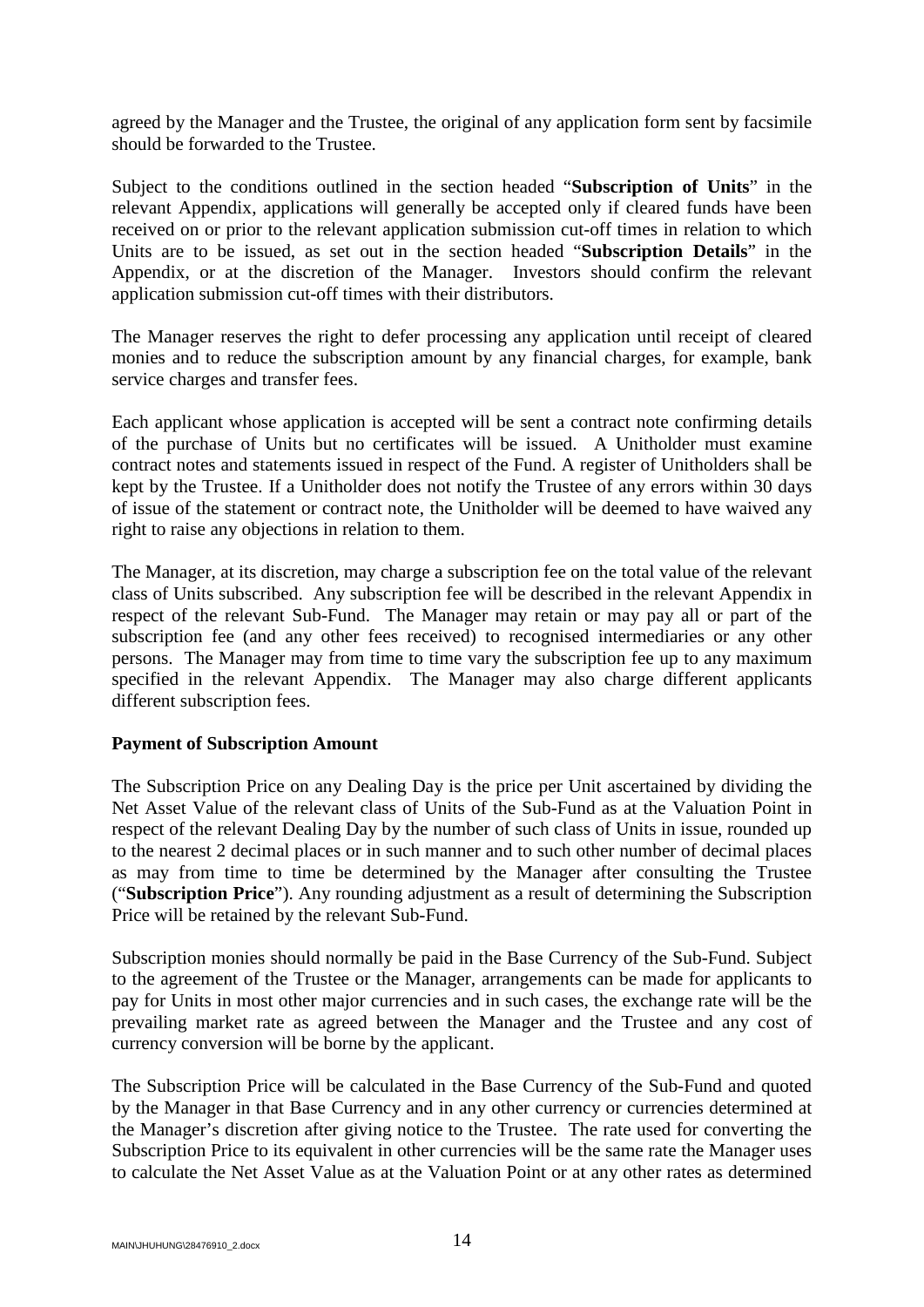by the Manager in its sole discretion. The Manager may, at its discretion impose a subscription fee in respect of Units being subscribed. The subscription fee, if any, is described in the relevant Appendix.

All payments should be made by telegraphic transfer or cheque. Cheques should be crossed "**a/c payee only, not negotiable**" and made payable in the Base Currency of the Sub-Fund to "**BOCI-Prudential Trustee Limited**", and sent with the completed application form and relevant documents required by the Trustee. Payment by cheque is likely to cause delay in receipt of cleared funds as it normally takes 3 Business Days to clear. Units will not be issued until the cheque is cleared and the Trustee receives the completed application form, together with all relevant documents required by the Trustee. Applicants bear the costs of transfer of subscription monies to the Sub-Fund. No third party payment or cash payment will be accepted. Applicants assume the sole responsibility to provide the payment proof.

Details of payments by telegraphic transfer are set out in the application form enclosed.

## **No money should be paid to any intermediary in Hong Kong who is not licensed or registered to carry on Type 1 (dealing in securities) regulated activity under Part V of the SFO.**

## **General**

The Manager has the absolute discretion to accept or reject in whole or in part any application for Units. If an application is rejected, subscription monies will be returned without interest by cheque through the post at the risk of the applicant or by telegraphic transfer to the bank account from which the moneys originated at the risk and expense of the applicants (or in such other manner determined by the Manager and the Trustee.

Fractions of Units may be issued rounded down to 2 decimal places. Subscription monies representing smaller fractions of a Unit will be retained by the Sub-Fund.

All holdings will be registered and certificates will not be issued. Evidence of title will be the entry on the register of Unitholders. No bearer units will be issued. A maximum of 4 persons may be registered as joint Unitholders. It is important to ensure that the Registrar is informed promptly of any change to the registered details.

## **REDEMPTION OF UNITS**

#### <span id="page-17-0"></span>**Redemption Procedure**

Unitholders may redeem their Units on any Dealing Day by submitting a redemption request to the Trustee or to an authorised distributor before the relevant redemption request submission cut-off time for the Sub-Fund, as set out in the section headed "**Redemption of Units**" in the relevant Appendix. Investors should confirm the relevant redemption request submission cut-off time with their distributors.

A redemption request must be given in writing or by facsimile or by other means or electronic means as the Manager or the Trustee may from time to time determine and must specify: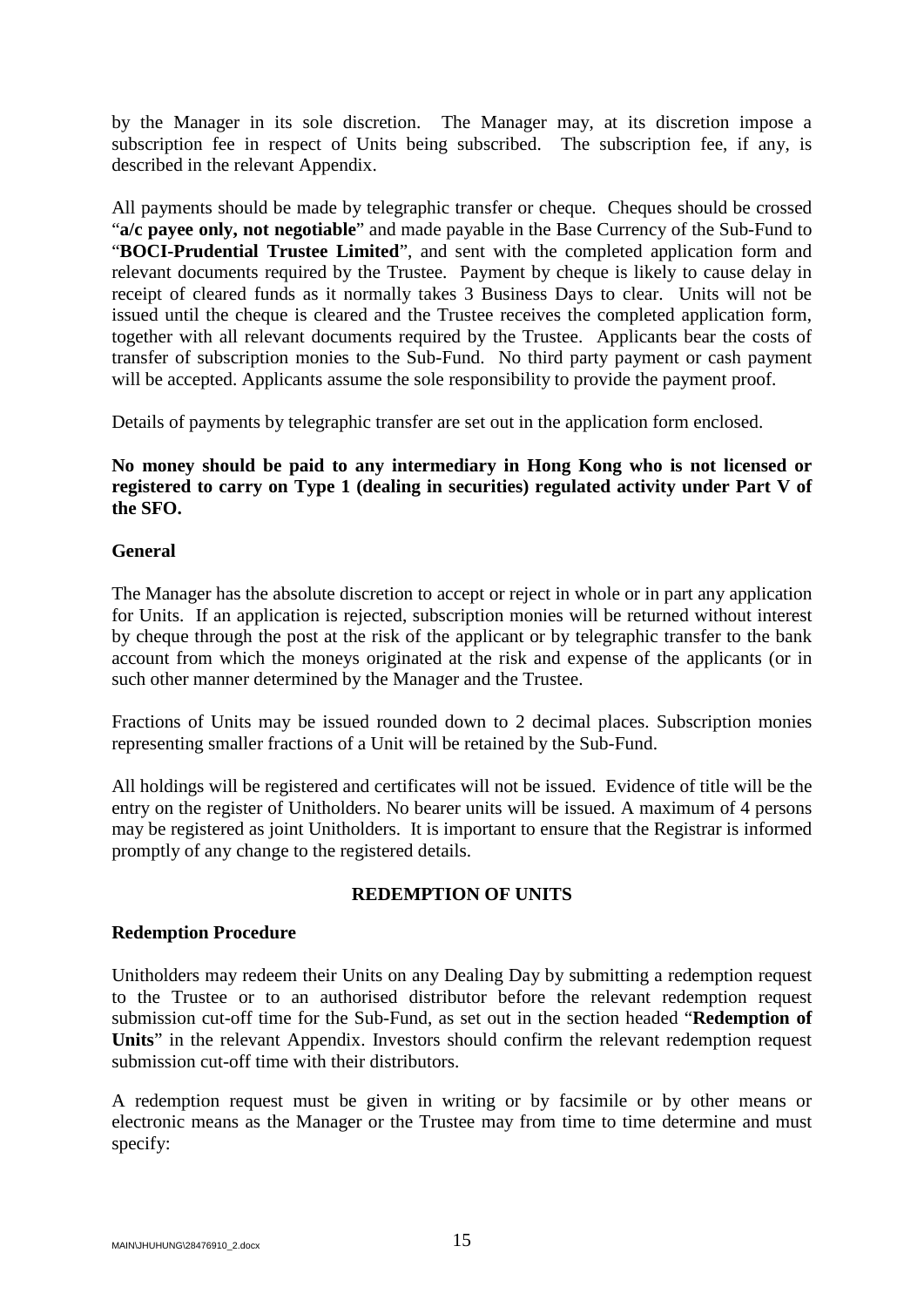- the name of the Sub-Fund;
- the number of Units to be redeemed;
- $\bullet$  the name(s) of the Unitholder(s);
- the Unitholder account number (if any); and
- give payment instructions for the redemption proceeds.

Unless otherwise agreed by the Manager and the Trustee, the original of any redemption request sent by facsimile should be forwarded to the Trustee. Neither the Manager nor the Trustee are responsible to a Unitholder for any loss resulting from non-receipt or duplicate receipt or illegibility of any redemption request sent by facsimile.

A Unitholder may not redeem part only of his holding of Units in a Sub-Fund if his holding would be reduced to less than the Minimum Holding for the Sub-Fund. The Manager may redeem all of such Unitholder's Units in the Sub-Fund if the request to redeem a holding of Units in the Sub-Fund would cause the Unitholder's holding in the Sub-Fund to fall below the Minimum Holding.

A request for redemption once given cannot be revoked without the consent of the Manager.

#### **Payment of Redemption Proceeds**

The Redemption Price on any Dealing Day is the price per Unit ascertained by dividing the Net Asset Value of the relevant class of Units of the Sub-Fund (as at the Valuation Point in respect of the relevant Dealing Day) by the number of such class of Units in respect of such Sub-Fund in issue rounded down to the nearest 2 decimal places or in such manner and to such other number of decimal places as the Manager may determine from time to time after consulting the Trustee (the "**Redemption Price**"). Any rounding adjustment as a result of determining the Redemption Price will be retained by the relevant Sub-Fund.

The Redemption Price will be calculated in the Base Currency of the Sub-Fund and quoted by the Manager in the Base Currency and in any other currency or currencies determined at the Manager's discretion after giving prior notice to the Trustee. The rate used for converting the Redemption Price to its equivalent in other currencies will be the same rate the Manager uses to calculate the Net Asset Value as at the Valuation Point or at any other rates as determined by the Manager in its sole discretion.

The Manager may impose a redemption fee in respect of Units being redeemed. The redemption fee, if any, is described in the relevant Appendix.

The amount due to a Unitholder on the redemption of a Unit pursuant to the paragraphs above is the Redemption Price, less any redemption fee, any fiscal charges imposed by the remittance banks. The fiscal and sales charges (if any), as well as the rounding adjustments in relation to the redemption of any Units will be retained as part of the Sub-Fund. The redemption fee will be retained by the Sub-Fund.

The Fund will not pay redemption proceeds until:

• the Trustee receives the original redemption request signed by the Unitholder (unless the Trustee agrees to a different procedure); and

MAIN\JHUHUNG\28476910\_2.docx  $16$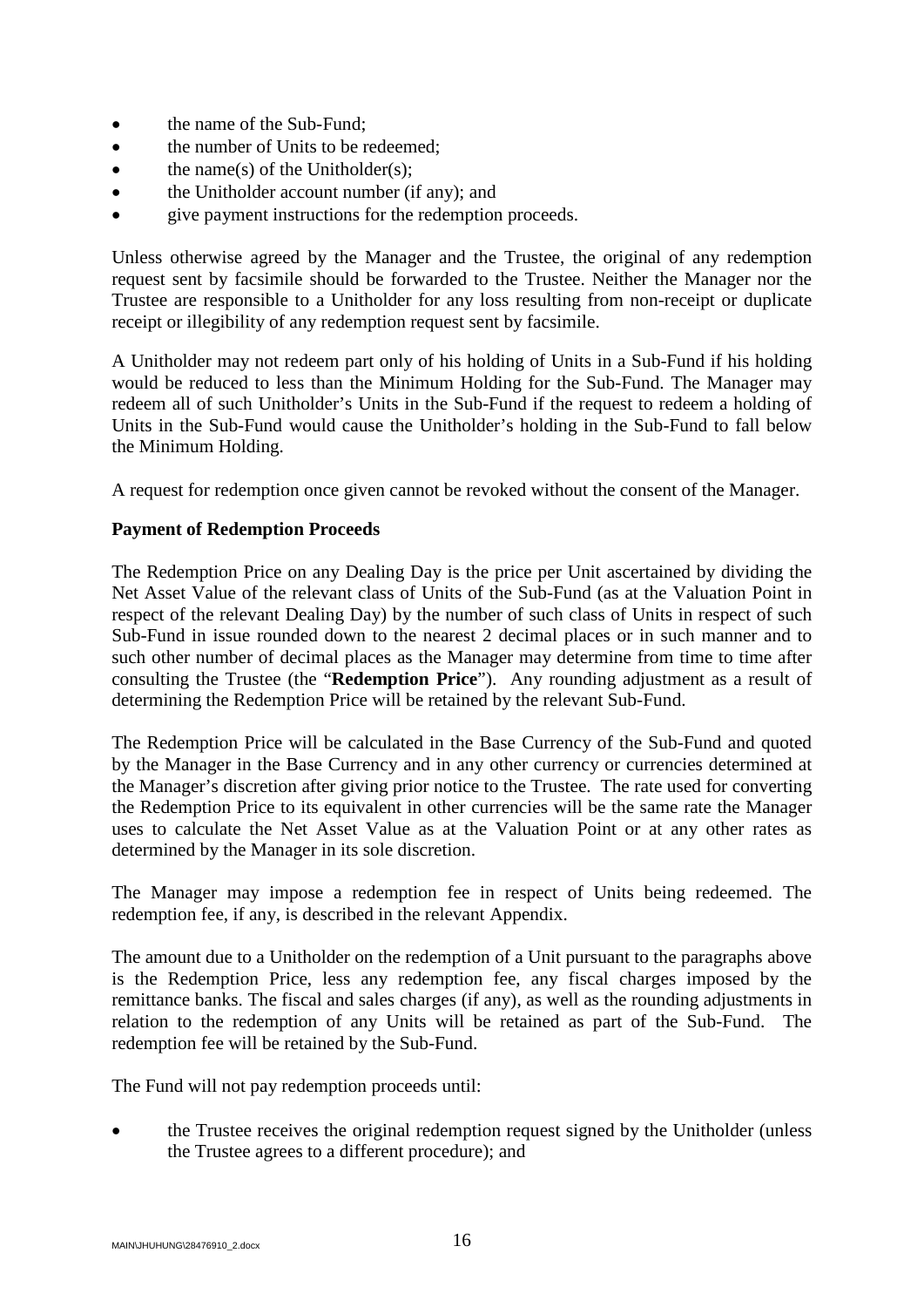• the signature of the Unitholder (or each joint Unitholder) has been verified to the satisfaction of the Trustee where redemption proceeds are to be paid by telegraphic transfer.

The Manager or the Trustee, as the case may be, may, in its absolute discretion, refuse to make a redemption payment to a Unitholder if (i) the Manager or the Trustee, as the case may be, suspects or is advised that the payment of any redemption proceeds to such Unitholder may result in a breach or violation of any anti-money laundering law by any person in any relevant jurisdiction or other laws or regulations by any person in any relevant jurisdiction, or such refusal is considered necessary or appropriate to ensure the compliance by the Fund, the Manager, the Trustee or other service providers with any such laws or regulations in any relevant jurisdiction; or (ii) there is a delay or failure by the redeeming Unitholder in producing any information or documentation required by the Trustee and/or the Manager or their respective duly authorised agents for the purpose of verification of identity.

If the Manager or the Trustee is required by the laws of any relevant jurisdiction to make a withholding from any redemption moneys payable to the Unitholder the amount of such withholding shall be deducted from the redemption moneys otherwise payable to such person, provided that the Manager or the Trustee is acting in good faith and on reasonable grounds.

No third party payment will be made.

Redemption proceeds will be paid in the Base Currency (or such other currency as the Manager and the Trustee may determine) of the Sub-Fund by telegraphic transfer normally within 7 Business Days after the relevant Dealing Day and in any event within one calendar month of the relevant Dealing Day or (if later) receipt of a properly documented redemption request, unless the market(s) in which a substantial portion of investments is made is subject to legal or regulatory requirements (such as foreign currency controls) thus rendering the payment of the redemption monies within the aforesaid time period not practicable. In such case, payment of redemption monies may be deferred, but the extended time frame for payment should reflect the additional time needed in light of the specific circumstances in the relevant market(s). If relevant account details are not provided, redemption proceeds will be paid to the redeeming Unitholder (or to the first-named of joint Unitholders) at the Unitholder's risk by cheque in the Base Currency of the Sub-Fund.

Redemption proceeds can be paid in a currency other than the Base Currency of the Sub-Fund at the request and expense of the Unitholder, subject to the approval of the Trustee and the Manager. In such circumstances, subject to the agreement of the Trustee or the Manager and to the applicable limits on foreign exchange, arrangements can be made for redemption proceeds to be paid in other currencies. In such circumstances, the cost of conversion into the currency requested by the Unitholder will be borne by the Unitholder and deducted from the redemption proceeds, and the Unitholder may suffer loss arising from such currency conversion. The Trustee or the Manager shall use such currency exchange rates as it may from time to time determine. Currency conversion will be subject to availability of the currency concerned. None of the Manager, the Trustee or their respective agents or delegates will be liable to any Unitholder for any loss suffered by any person arising from the said currency conversion. Payment will only be made to a bank account in the name of the Unitholder.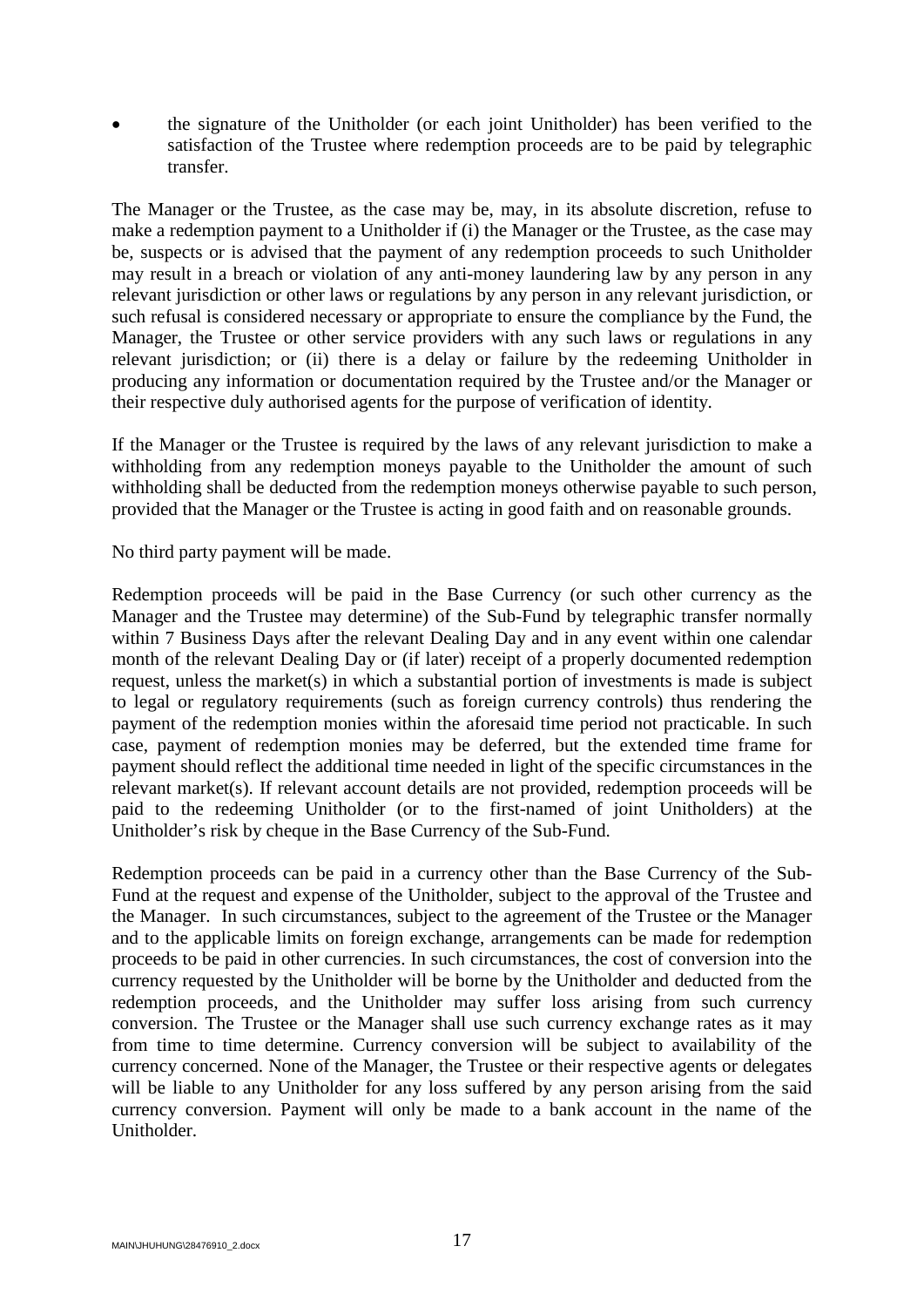#### **Restrictions on Redemption**

The Manager may suspend the redemption of Units or delay the payment of redemption proceeds during any periods in which the determination of the Net Asset Value of the Sub-Fund is suspended (Please refer to the section headed "**Suspension of Calculation of Net Asset Value**" below).

With a view to protecting the interests of Unitholders, the Manager is entitled, with the approval of the Trustee, to limit the number of Units of any Sub-Fund redeemed on any Dealing Day to 10% of the total number of Units of the relevant Sub-Fund in issue. In this event, the limitation will apply pro rata so that all Unitholders wishing to redeem Units of the same Sub-Fund on that Dealing Day will redeem the same proportion of such Units, and Units not redeemed (but which would otherwise have been redeemed) will be carried forward for redemption, subject to the same limitation, and will have priority on the next Dealing Day. If redemption requests are carried forward, the Trustee will inform the Unitholders concerned. **CONVERSION BETWEEN UNITS AND SUB-FUNDS**

<span id="page-20-0"></span>Subject to the consent of the Manager, Unitholders have the right (subject to any suspension in the determination of the Net Asset Value of any relevant Sub-Fund) to convert all or part of their Units of any class into Units of any other class (whether in the same Sub-Fund or any other Sub-Fund) by giving notice in writing or by facsimile to the Manager or by other means or electronic means as the Manager or the Trustee may from time to time determine.

Conversion notices received by the Manager prior to 4:00 p.m. (Hong Kong time) on a Dealing Day will be dealt with on that Dealing Day. Conversion notices received after that time or on a day that is not a Dealing Day will be carried forward and dealt with on the next Dealing Day. Where a conversion notice is made by facsimile, neither the Manager nor the Trustee are responsible to any Unitholder for any loss resulting from the non-receipt of such conversion notice.

The price at which the whole or any part of a holding of Units of a class (the "**Current Class**") will be converted on any Dealing Day into Units of another class (the "**New Class**") will be determined by reference to the Redemption Price of the Current Class and Subscription Price of the New Class on the relevant Dealing Day. Unless otherwise specified in the section headed "**Expenses and Charges**" below, no subscription fee or redemption fee will be levied.

The Manager is entitled to levy a conversion fee expressed as a percentage of the issue price per Unit of the New Class to be issued. The conversion fee will be deducted from the amount re-invested into the New Class of Units. The amount of conversion fee is set out in the section headed "**Expenses and Charges**" below, unless otherwise specified in the Appendix of the original Sub-Fund.

No conversion will be allowed during any period when the determination of the Net Asset Value of any relevant Sub-Fund is suspended (Please refer to the section headed "**Suspension of Calculation of Net Asset Value**"). Unitholders should also note that the requirements on:

- minimum subscription;
- minimum holding; and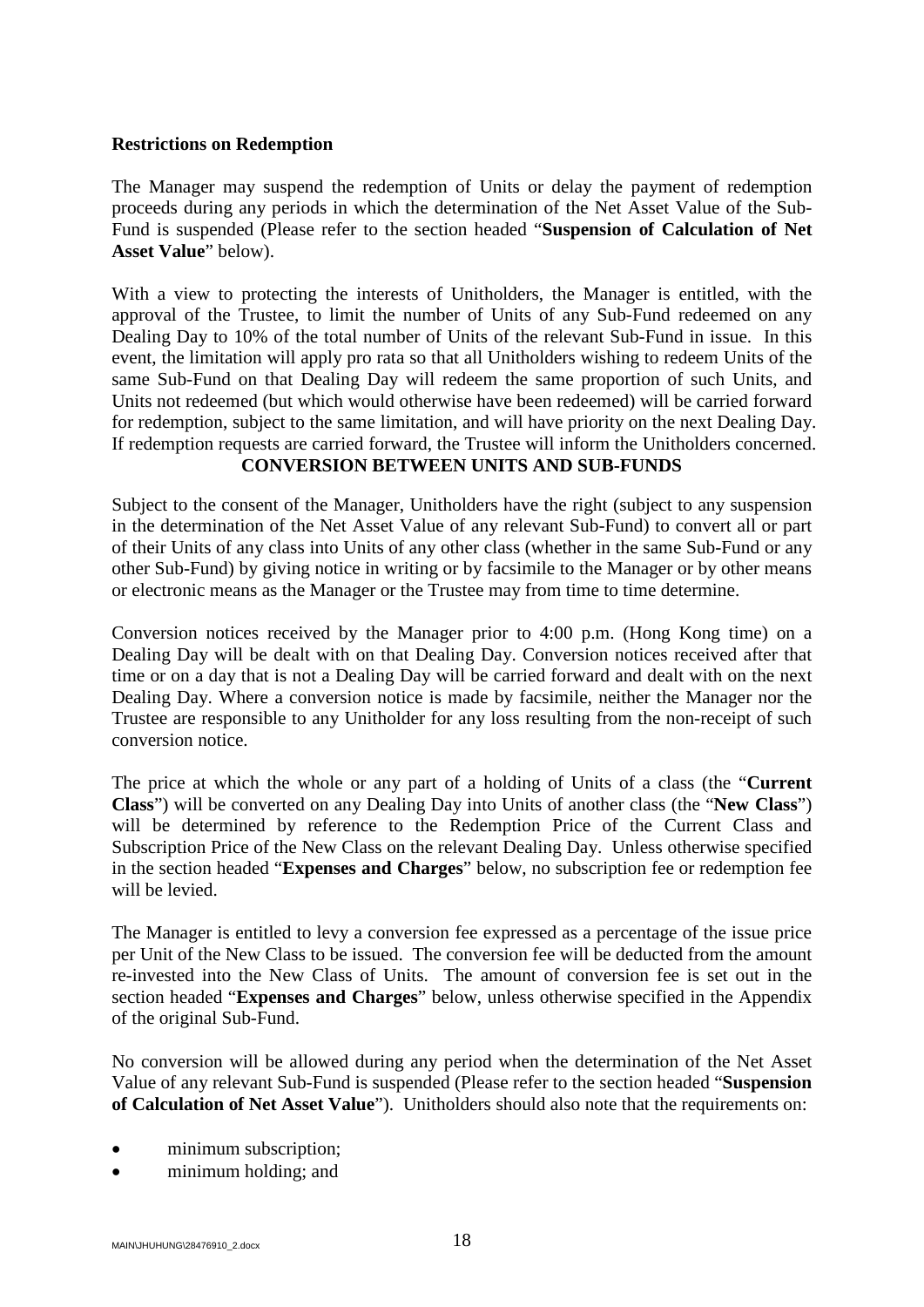• minimum redemption amount,

as set out in the Appendix of the original Sub-Fund also apply to conversions.

#### **VALUATION**

<span id="page-21-0"></span>The Net Asset Value of each Sub-Fund is calculated by determining the value of the assets attributable to the Sub-Fund, including accrued income, and deducting all its liabilities. The resultant sum is divided by the total number of Units in issue at that time to give the Net Asset Value per Unit and adjusting the resultant sum to the nearest 2 decimal places.

The value of the net assets of each Sub-Fund, the Subscription Price and Redemption Price will be calculated by the Trustee as at each Valuation Point by valuing the assets of the Sub-Fund in accordance with the Trust Deed. The Trust Deed provides (inter alia) that:

- (a) except in the case of any interest in a collective investment scheme to which paragraph (b) applies and subject as provided in paragraphs (c) and (f) below, all calculations based on the value of securities quoted, listed, traded or dealt in on any securities market shall be made by reference to the last traded price (as defined below) on the principal securities exchange as at the close of business in such place or if the last traded prices on the market are not available, the value of the securities shall be certified by such person, firm or institution dealing in or making a market in such securities as may be appointed for such purpose by the Manager or, if the Trustee so requires, by the Manager after consultation with the Trustee. In determining such prices the Manager and the Trustee are entitled to use and rely on electronic price feeds generated by price dissemination systems from such source or sources as they may determine from time to time and shall have no liability to any Unitholders in respect of such reliance. If the electronic price feeds generated by such price dissemination systems reflect unusual price data and information, as determined in the opinion of the Manager, the Manager after consultation with the Trustee, will determine the fair value of the assets for the purposes of valuing the Net Asset Value of the relevant Sub-Fund;
- (b) subject as provided in paragraphs (c) and (f) below, the value of each interest in any collective investment scheme will be the latest available net asset value per unit in such collective investment scheme whether or not published or (if the same is not available) the last available bid price for such unit or share or other interest;
- (c) the value of any investment which is not listed or ordinarily dealt in on a market shall be the initial value thereof equal to the amount expended out of the relevant Sub-Fund in the acquisition of such investment (including in each case the amount of stamp duties, commissions and other acquisition expenses) provided that the Manager may with the approval of the Trustee and on a regular basis at the request of the Trustee cause a revaluation to be made by a professional person approved by the Trustee as qualified to value such investment;
- (d) cash, deposits and similar investments shall be valued at their face value (together with accrued interest) unless, in the opinion of the Manager following consultation with the Trustee, any adjustment should be made to reflect the value thereof;

MAIN\JHUHUNG\28476910\_2.docx 19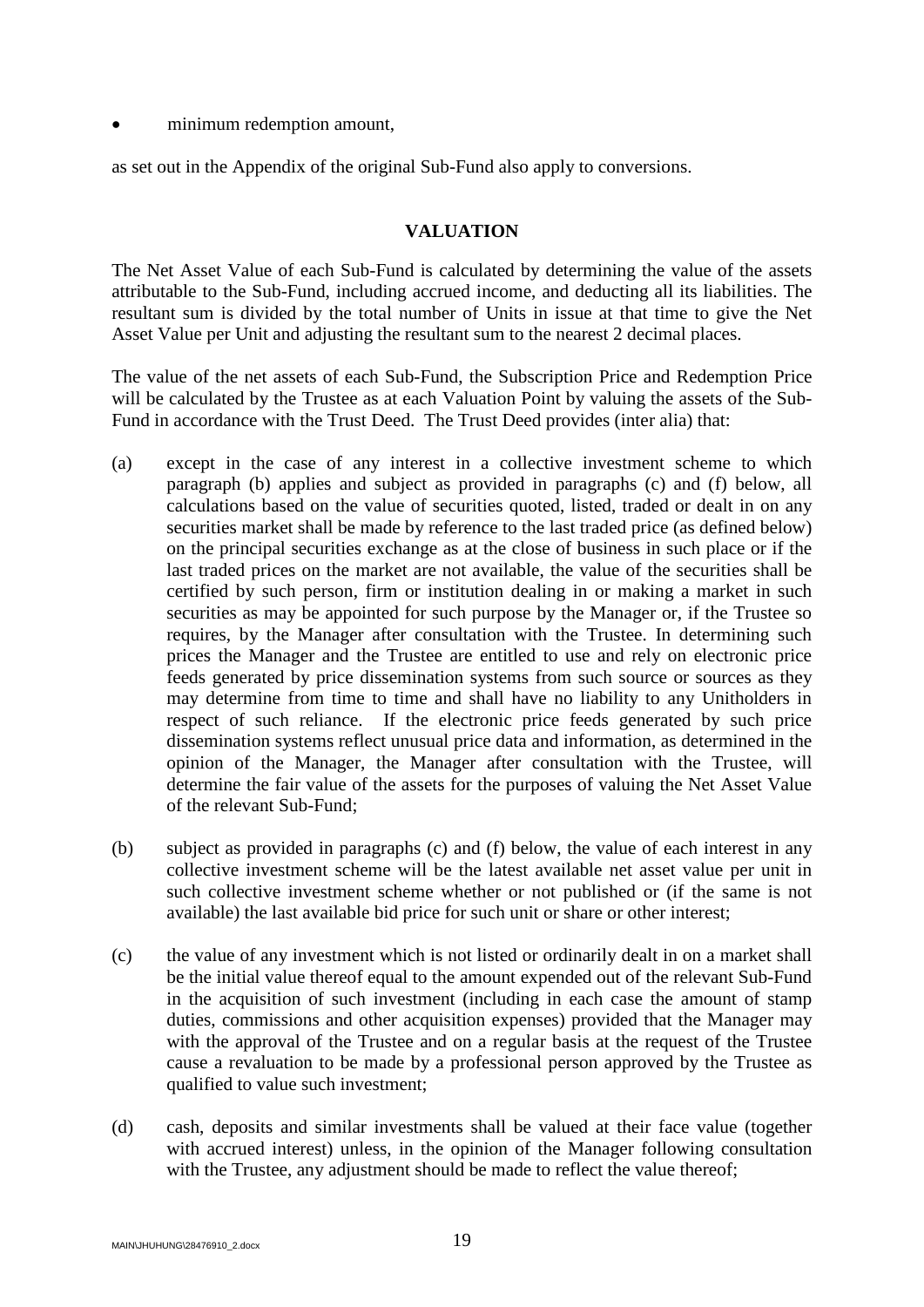- (e) notwithstanding the foregoing, the Manager may with the prior consent in writing of the Trustee adjust the value of any investment or permit some other method of valuation to be used if, having regard to relevant circumstances, the Manager considers that such adjustment or use of such other method is required to reflect the fair value of the investment provided always that the accounting standards under the relevant jurisdiction are being complied with; and
- (f) the value of any investment (whether of a security or cash) otherwise than in the Base Currency of the relevant Sub-Fund will be converted into such Base Currency at the rate (whether official or otherwise) which the Manager believes appropriate in the circumstances, having regard to any premium or discount which may be relevant and to costs of exchange.

"**Last traded price**" refers to the last traded price reported on the exchange for the day, commonly referred to in the market as the "settlement" or "exchange price", and represents a price at which members of the exchange settle between them for their outstanding positions. Where a security has not traded then the last traded price will represent the "exchange close" price as calculated and published by that exchange in accordance with its local rules and customs.

Under IFRS the value of investments quoted, listed, traded or dealt in on any securities exchange, commodities exchange, futures exchange or over-the-counter market are made by reference to the closing bid (for long positions) and closing offer (for short positions) price. Since the Fund values its investments by reference to the last traded price, its valuation policy deviates from IFRS, which may lead to a different valuation had the valuation been performed in accordance with IFRS. The Manager has considered the impact of such noncompliance and does not expect this issue to affect the results and the Net Asset Value of the respective Sub-Fund materially. To the extent the Fund's valuation policy deviates from IFRS, the Manager may make necessary adjustments in the accounts of the Fund for the accounts to be in compliance with IFRS and will include in the Fund's annual accounts a reconciliation note to reconcile values derived by applying the Fund's valuation rules. If the Net Asset Value of the relevant Sub-Funds and the Fund is not adjusted in preparation of the annual accounts, non-compliance with IFRS may result in the auditor qualifying its opinion on the annual accounts, depending on the nature and level of materiality of the noncompliance.

Where a third party is engaged in the valuation of the assets of a Sub-Fund, the Manager shall exercise reasonable care, skill and diligence in the selection, appointment and ongoing monitoring of such third party in ensuring such entity possesses the appropriate level of knowledge, experience and resources is commensurate with the valuation policies and procedures for such Sub-Fund. The valuation activities of such third party shall be subject to ongoing supervision and periodic review by the Manager.

#### **Suspension of Calculation of Net Asset Value**

The Manager may, after consultation with the Trustee, having regard to the best interests of Unitholders, suspend the determination of the Net Asset Value of a Sub-Fund for the whole or any part of any period during which: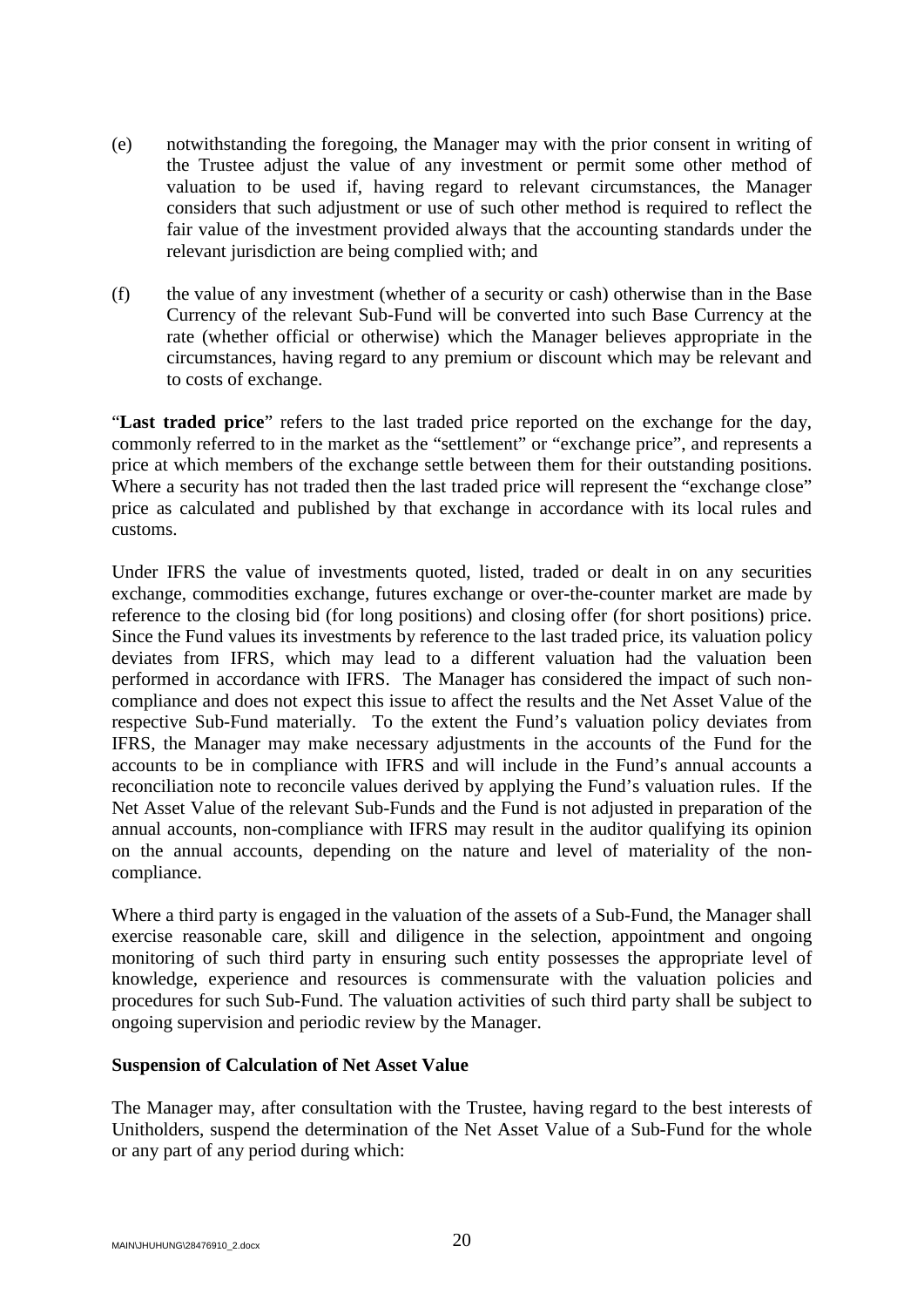- (a) any period when any Market on which a substantial part of the securities or other property in the relevant Sub-Fund (being the Sub-Fund to which that class of Units relates) is quoted, listed or dealt in is closed otherwise than for ordinary holidays;
- (b) any period when dealings on any such Market are restricted or suspended;
- (c) during the existence of any state of affairs as a result of which disposal of any of the securities or other property in the relevant Sub-Fund cannot, in the opinion of the Manager after consultation with the Trustee, be effected normally or without seriously prejudicing the interests of Unitholders;
- (d) during any breakdown in the means of communications normally employed in determining the Net Asset Value of the relevant Sub-Fund or when for any other reason the value of any securities or other property in the relevant Sub-Fund cannot be promptly and accurately ascertained;
- (e) any period when the redemption of securities or other property in the relevant Sub-Fund or the transfer of funds involved in such realisation cannot, in the opinion of the Manager after consultation with the Trustee, be made at normal prices or normal rates of exchange; and
- (f) any period when the payment or receipt of the proceeds of the realisation of any of the securities or other property in the relevant Sub-Fund is delayed due to exceptional circumstances.

Such suspension will take effect immediately upon the Manager's declaration and thereafter there will be no determination of the Net Asset Value of the Sub-Fund until the Manager declares the suspension at an end; however the suspension will terminate in any event on the day following the first Business Day on which (i) the condition giving rise to the suspension has ceased to exist and (ii) no other condition under which suspension is authorised exists.

Whenever the Manager declares such a suspension it shall immediately after any such declaration notify the SFC. During the period of such suspension, the Manager shall also, (i) immediately publish its determination and (ii) at least once month, publish a notice on the website http://www.tpahk.cntaiping.com. This website has not been reviewed by the SFC.

<span id="page-23-0"></span>No Units in the Sub-Fund may be issued, redeemed or converted during suspension.

#### **DISTRIBUTION POLICY**

<span id="page-23-1"></span>The Manager will adopt a distribution policy for each Sub-Fund as the Manager considers appropriate having regard to each Sub-Fund's net income, fees and costs. Please refer to the relevant Appendix for the distribution policy of the relevant Sub-Fund. Unless otherwise specified in the relevant Appendix, no distribution will be paid out of capital or effectively out of capital of the relevant Sub-Fund.

#### **EXPENSES AND CHARGES**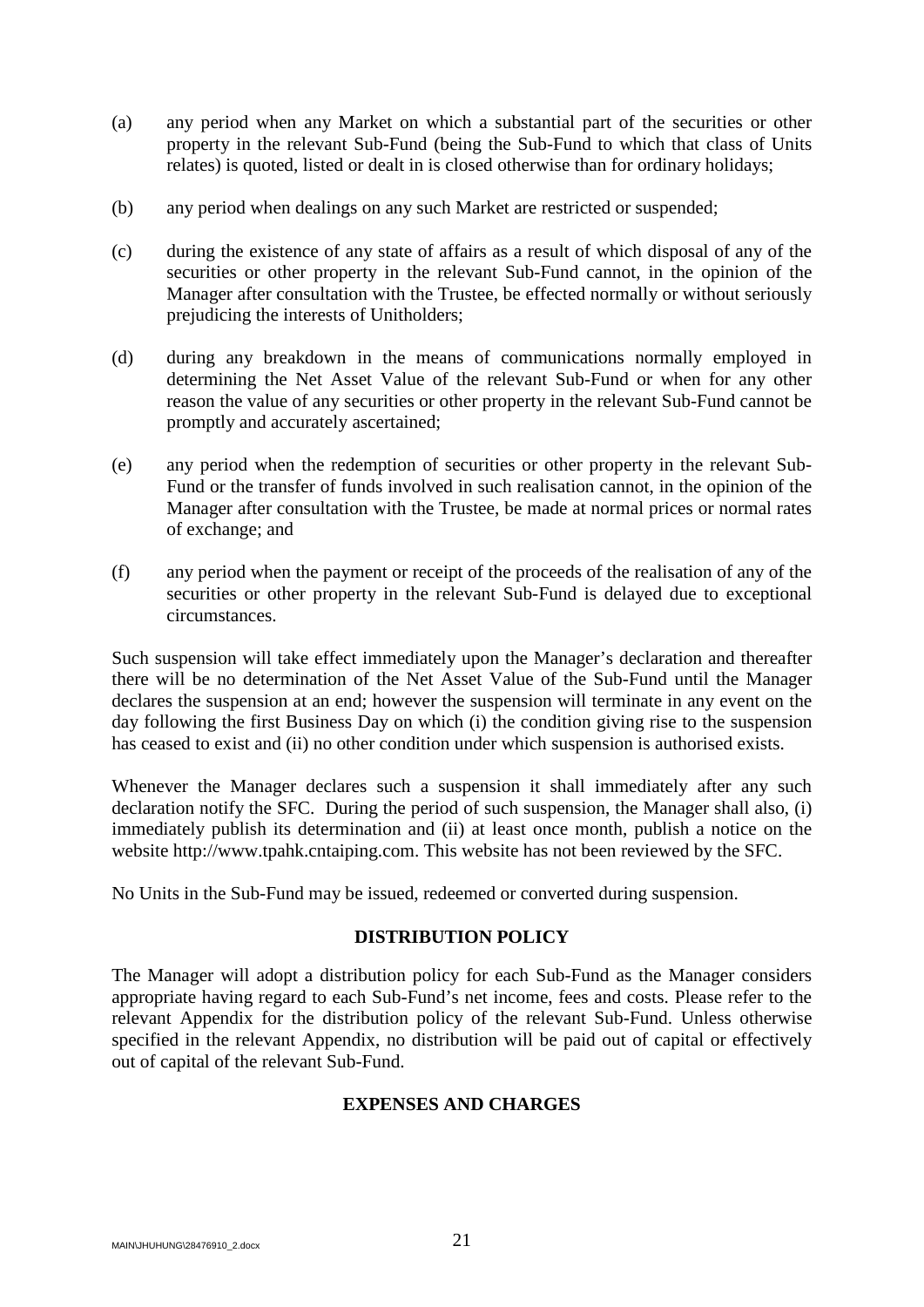The current fees of the Sub-Fund are set out in the relevant Appendix. Unless otherwise disclosed in the relevant Appendix, the types of fees and maximum amount of fees are set out below:

| Types of Fees*   | <b>Fees</b>                                   |
|------------------|-----------------------------------------------|
| Management fee   | Up to 3% per annum                            |
| Trustee fee ^    | $0.175%$ per annum                            |
| Subscription fee | Up to 5% (on the Issue Price per Unit issued) |
| Redemption fee   | Up to 4% (on the Redemption Price per Unit)   |
| Conversion fee   | Up to 3% (on the Issue Price per Unit of the  |
|                  | new class)                                    |

- ^ Percentage of trustee fee excludes transaction fee, out-of-pocket expenses and custodian and sub-custodian fees and will be subject to a minimum monthly fee as agreed between the Manager and the Trustee in respect of the Sub-Fund.
- \* The management and the trustee fees are expressed as a percentage of the Net Asset Value of the Sub-Fund as at the relevant Valuation Point, and the subscription fee, the redemption fee and the conversion fee will be calculated based on the total value of Units subscribed, redeemed or converted (as the case may be) by the investor or Unitholder.

If the Fund invests in other collective investment schemes managed by the Manager or its connected person, the Unitholders or the Fund will not bear any increase in the Management Fee or any cost and charges payable to the Manager or any of its connected person.

Unitholders shall be given not less than 1 month's prior notice should there be any increase of the management fee or trustee fee from the current level to the maximum level. Any increase in the maximum level of the management fee or trustee fee of a Sub-Fund (or any class thereof) shall be subject to the SFC's prior approval and the sanction of Extraordinary Resolution of the Unitholders of such Sub-Fund (or such class).

The Sub-Fund will bear the costs set out in the Trust Deed that are directly attributable to it. Where such costs are not directly attributable to the Sub-Fund, the Sub-Fund will bear such costs in proportion to its respective Net Asset Value or in such other manner as the Manager shall consider appropriate. Such costs include, but are not limited to, the costs incurred in the establishment, management and administration of the Fund and the Sub-Fund including the costs of preparing the Trust Deed and any supplemental trust deeds), the costs of investing and realising the investments of the Sub-Fund, stamp duties, taxes, brokerage, commissions, foreign exchange costs, bank charges, registration fees and service fees, the fees and expenses of custodians of the assets of the Fund, the fees and expenses of the auditor, the fees and expenses of the Registrar, valuation costs, legal fees, the costs incurred in connection with any listing or regulatory approval, the costs of holding meetings of Unitholders, the costs of preparing accounts in accordance with IFRS or other prescribed accounting standards, the costs of providing information for the preparation of tax returns of the Sub-Fund and the Unitholders, the costs incurred in preparing, printing and distributing any explanatory memorandum and any audited accounts, interim reports or notices which are sent to the Unitholders (including the costs incurred by any distributors appointed in respect of the Sub-Fund), the licence fees payable to any index owners and other legal and professional fees.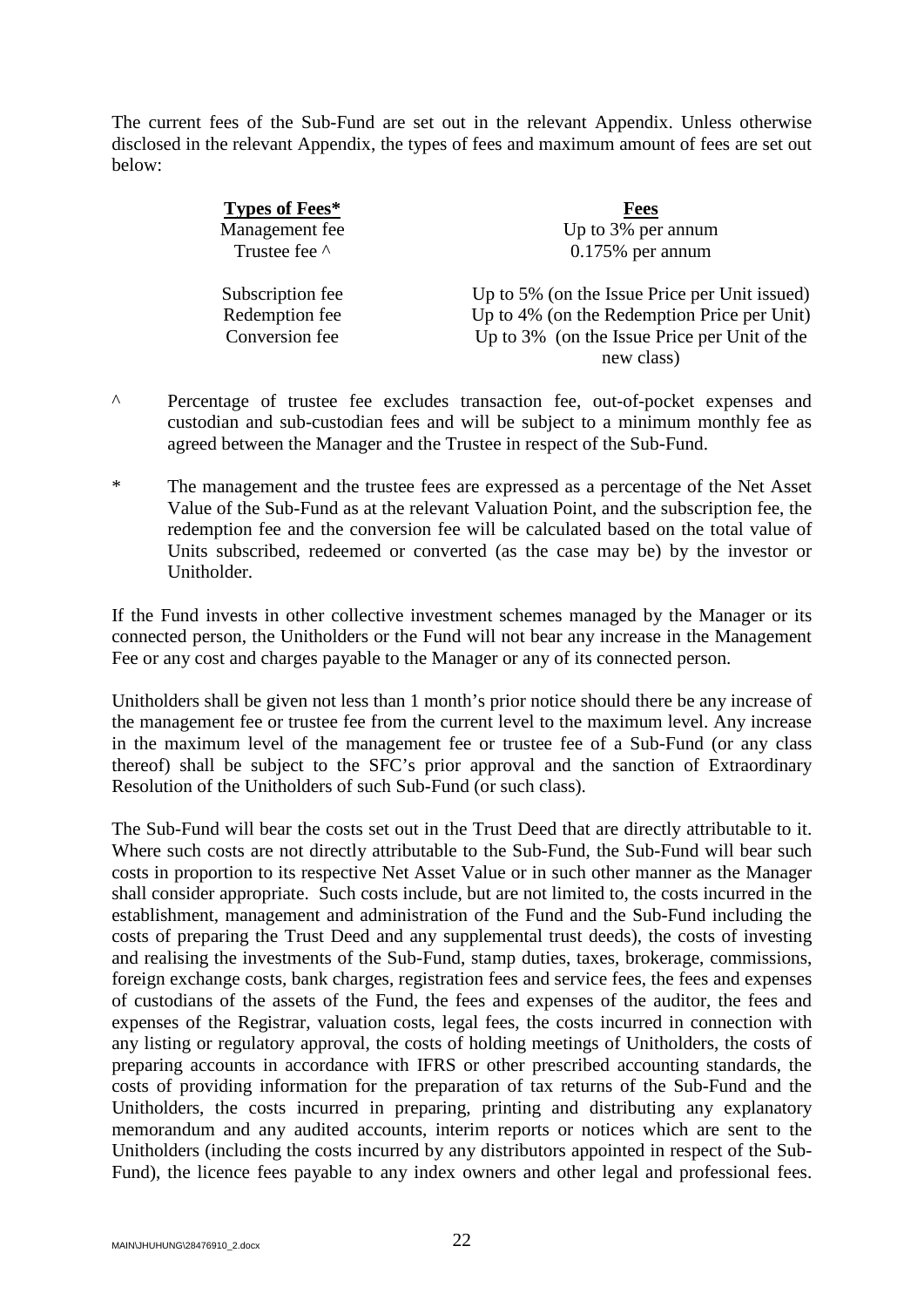For the avoidance of doubt, the Fund bears all costs incurred as a result of a change in or introduction of, any law, regulation or requirement (whether or not having the force of law) of any governmental or other regulatory authority or any undertaking given to, or agreement entered into with, any such authority.

The establishment costs and payments incurred in the establishment of subsequent Sub-Funds are to be borne by the Sub-Fund to which such costs and payments relate and amortised over the amortisation period as set out in the relevant Appendix.

In addition to the above, Unitholders may be required to pay any requisite governmental tax, stamp duty, registration fee, custody and nominee charges as may be required in the purchase or sale of the Units under the Fund.

#### **Transactions with Connected Persons**

Cash forming part of the property of the Fund may be placed on deposit with the Trustee, the Manager, the Investment Delegate (if any) or with any of their connected persons (being an institution licensed to accept deposits) so long as such cash deposit shall be maintained in a manner that is in the best interests of the Unitholders, having regard to the prevailing commercial rate for deposits of similar type, size and term negotiated at arm's length and in accordance with ordinary and normal course of business.

Unless otherwise provided in the Trust Deed, any transactions between the Fund or any Sub-Fund and the Manager, the Investment Delegate (if any), directors of the Manager or any of their connected persons as principal may only be made with the prior written consent of the Trustee. All such transactions will be disclosed in the annual report of the Fund or the Sub-Fund.

All transactions carried out by or on behalf of the Fund must be executed at arm's length and executed on the best available terms and in the best interests of the Unitholders.

The Manager, the Investment Delegate (if any) and/or any of their connected persons reserves the right to effect transactions (which will be consistent with best execution standards) by or through the agency of another person with whom the Manager, the Investment Delegate (if any) and/or any of their connected persons has an arrangement under which that party will from time to time provide to or procure for the Manager and/or any of its connected persons goods, services or other benefits (such as research and advisory services, economic and political analysis, portfolio analysis (including valuation and performance measurement), market analysis, data and quotation services, computer hardware and software associated with specialised software or research services and performance measures incidental to the above goods and service*s*, clearing and custodian services and investment-related publications) the nature of which is such that their provision can reasonably be expected to benefit the Fund as a whole and may contribute to an improvement in the performance of the Fund or of the Manager and/or any of its connected persons in providing services to the Fund and for which no direct payment is made but instead the Manager and/or any of its connected persons undertakes to place business with that party. The Manager shall procure that no such arrangements are entered into unless (i) the goods and services to be provided pursuant thereto are of demonstrable benefit to the Unitholders (taken as a body and in their capacity as such) whether by assisting the Manager and/or the Investment Delegate (if any) and in their ability to manage the relevant Sub-Fund or otherwise; (ii) the transaction execution is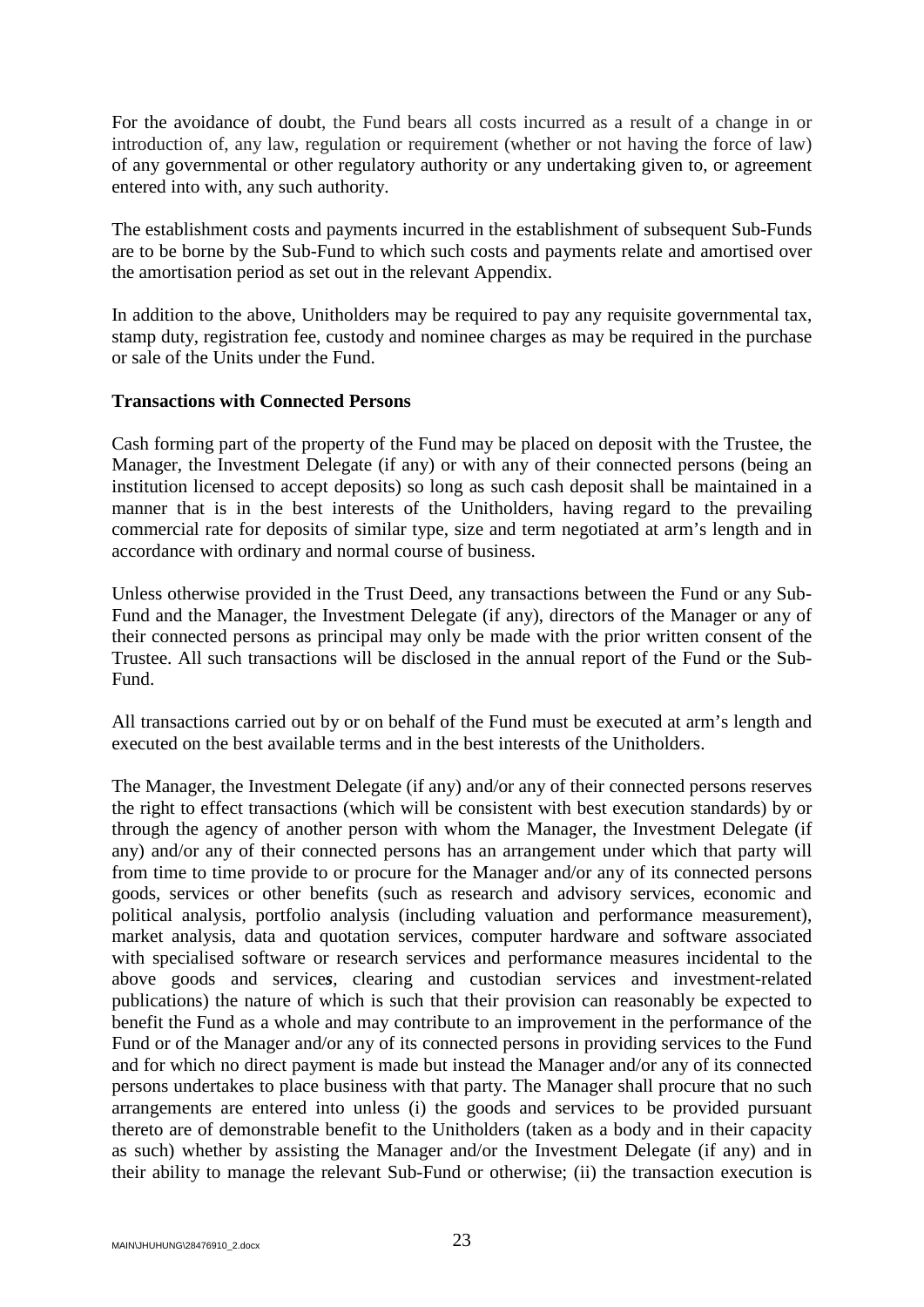consistent with best execution standards and brokerage rates are not in excess of customary institutional full service brokerage rates; (iii) periodic disclosure is made in the annual report of the Fund or the relevant Sub-Fund in the form of a statement describing the soft dollar policies and practices of the Manager or the Investment Delegate, including a description of goods and services received by them; and (iv) the availability of soft dollar arrangements is not the sole or primary purpose to perform or arrange transaction with such broker or dealer. For the avoidance of doubt, such goods and services do not include travel, accommodation, entertainment, general administrative goods or services, general office equipment or premises, membership fees, employee salaries or direct money payments.

In effecting transactions for the account of any Sub-Fund with brokers or dealers connected to the Manager, the Investment Delegate (if any), the Trustee or any of their connected persons, the Manager shall ensure that it complies with the following requirements:

- (a) such transactions should be on arm's length terms;
- (b) the Manager must use due care in the selection of brokers or dealers and ensure that they are suitably qualified in the circumstances;
- (c) transaction execution must be consistent with applicable best execution standards;
- (d) the fee or commission paid to any such broker or dealer in respect of a transaction must not be greater than that which is payable at the prevailing market rate for a transaction of that size and nature;
- (e) the Manager must monitor such transactions to ensure compliance with its obligations; and
- (f) the nature of such transactions and the total commissions and other quantifiable benefits received by such broker or dealer shall be disclosed in the annual report of the relevant Sub-Fund.

The Manager does not receive any cash rebates from connected parties, brokers and/or dealers.

#### **RISK FACTORS**

<span id="page-26-0"></span>Investors should consider the following risks and any additional risk(s) relating to any specific Sub-Fund, contained in the relevant Appendix, before investing in any of the Sub-Funds. Investors should note that the decision whether or not to invest remains with them. If investors have any doubt as to whether or not a Sub-Fund is suitable for them, they should obtain independent professional advice.

#### **General Investment Risk**

Investments involve risks. A Sub-Fund's investment portfolio may fall in value due to any of the key risk factors below and therefore your investment in the relevant Sub-Fund may suffer losses. There is no guarantee of the repayment of principal.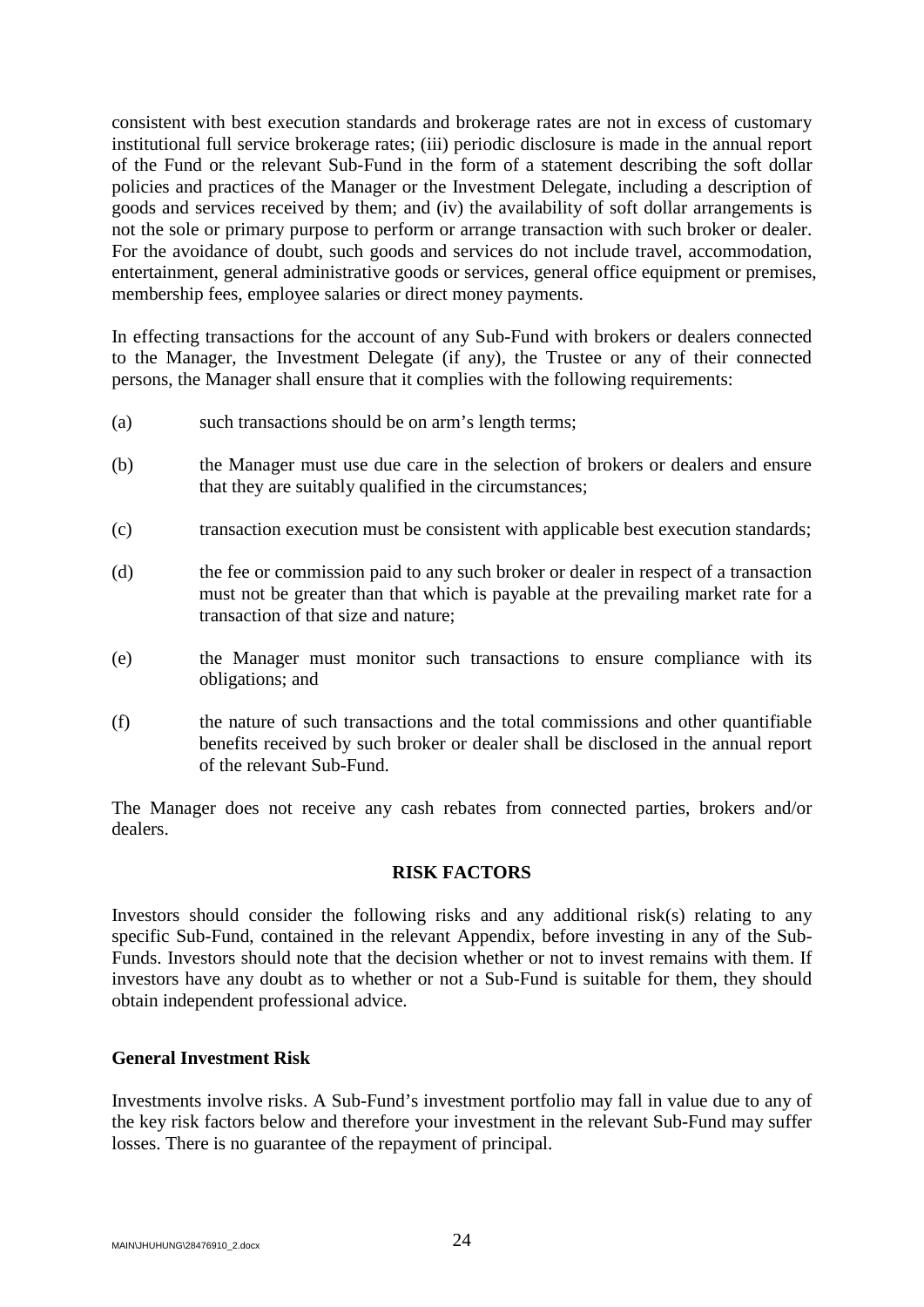## **Market Risk**

A Sub-Fund's investment strategy is subject to some dimension of market risk: directional price movements, deviations from historical pricing relationships, changes in the regulatory environment, changes in market volatility, "flights to quality," "credit squeezes," etc.

The particular or general types of market conditions in which the relevant Sub-Fund may incur losses or experience unexpected performance volatility cannot be predicted, and the Sub-Fund may materially underperform other investment funds with substantially similar investment objectives and approaches.

## **Liquidity Risk**

Liquidity relates to the ability of a Sub-Fund to sell an investment or unwind a position in a timely manner to prevent or minimise loss or to meet a Sub-Fund's financial obligations. Some of the markets in which a Sub-Fund invests may be less liquid and more volatile than the world's leading stock markets and this may result in the fluctuation in the price of securities traded on such markets. Certain securities may be difficult or impossible to sell, and this would affect a Sub-Fund's ability to acquire or dispose of such securities at their intrinsic value. A Sub-Fund may encounter difficulties in valuing and/or disposing of assets at their fair price due to adverse market conditions and/or large-scale redemptions. The risk of illiquidity also arises in the case of over-the-counter transactions. There is no regulated market in such contracts, and the bid and offer prices will be established solely by dealers in these contracts. This may also expose a Sub-Fund to the risk that a particular investment or position cannot be unwound or offset easily.

If sizeable redemption requests are received, a Sub-Fund may need to liquidate its investments at a substantial discount in order to satisfy such requests and a Sub-Fund may suffer losses in trading such investments. As a result, this may have adverse impact on a Sub-Fund and its investors.

## **Emerging Markets Risk**

A Sub-Fund may invest in emerging markets which may involve increased risks and special considerations not typically associated with investment in more developed markets, such as liquidity risks, currency risks/control, political and economic uncertainties, legal and taxation risks, settlement risks, custody risk and the likelihood of a high degree of volatility. Risks associated with investments in emerging markets include (i) greater risk of expropriation, confiscatory taxation, nationalisation, and social, political and economic stability; (ii) the small current size of the markets for securities of emerging markets issuers and the currently low or non-existent volume of trading, resulting in lack of liquidity and in price volatility, (iii) certain national policies which may restrict the Sub-Fund's investment opportunities including restrictions on investing in issuers or industries deemed sensitive to relevant national interests and repatriation of capital; and (iv) the absence of developed legal structures governing private or foreign investment. These risks may adversely affect the Net Asset Value of the Sub-Fund and thus the Sub-Fund's performance.

#### **Concentration Risk**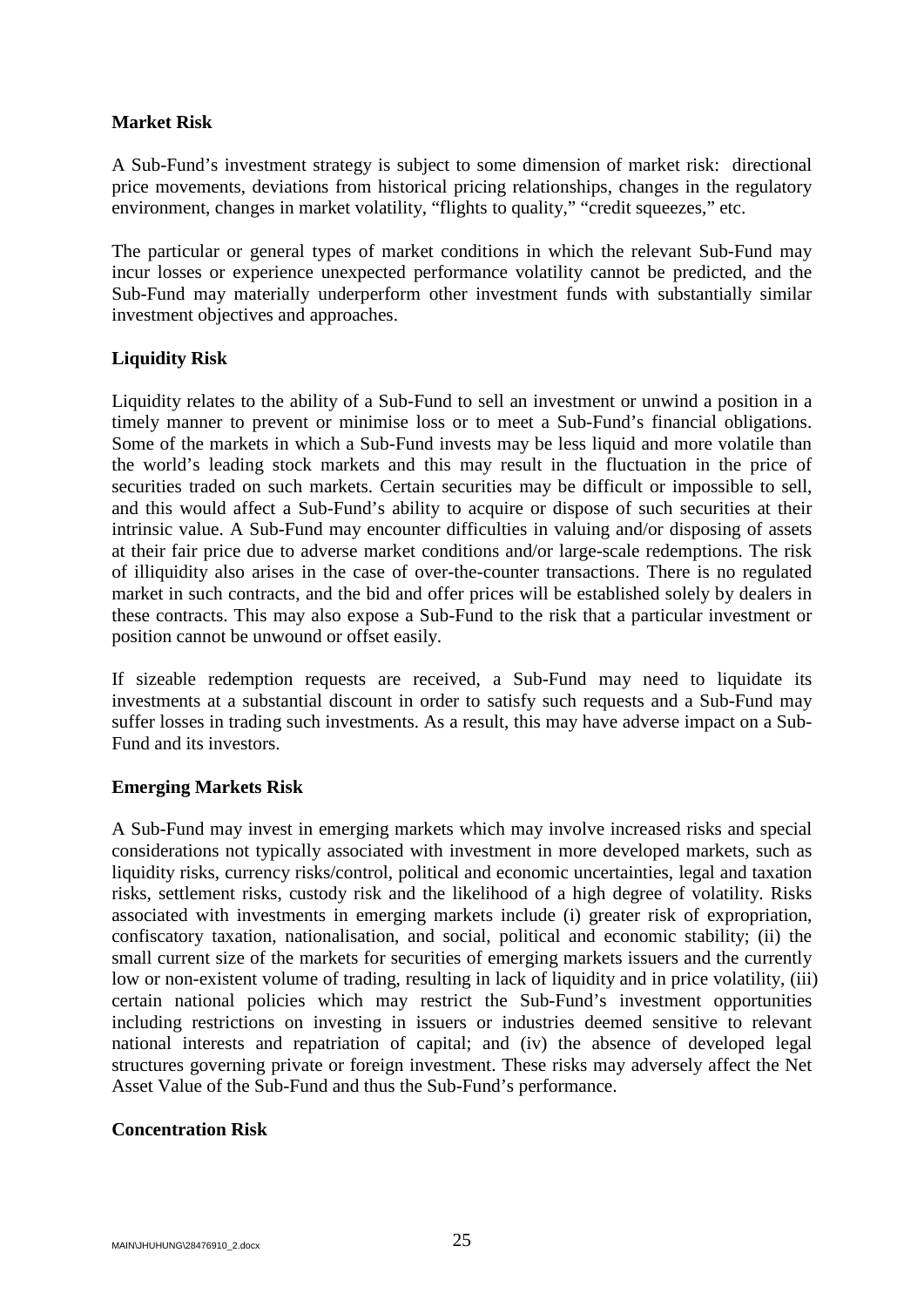A Sub-Fund's investments may be concentrated in a specific country/region/sector/asset class. The value of the relevant Sub-Fund may be more volatile than that of a fund having a more diverse portfolio of investments.

For a Sub-Fund which is concentrated in a particular country/region, the value of the Sub-Fund may be more susceptible to adverse economic, political, policy, foreign exchange, liquidity, tax, legal or regulatory event affecting the market in the relevant country/region.

## **Foreign Exchange/Currency Risk**

The underlying investments of a Sub-Fund may be denominated in currencies other than the Base Currency of the relevant Sub-Fund. The Net Asset Value of a Sub-Fund may be affected unfavorably by fluctuations in the exchange rates between these currencies and the Base Currency and by changes in exchange rate controls.

It may not be possible or practicable to hedge against the consequent foreign exchange/ currency risk exposure. As a result, a Sub-Fund may suffer losses.

#### **Settlement Risk**

Settlement procedures in emerging countries are frequently less developed and less reliable and may involve the relevant Sub-Fund's delivery of securities, or transfer of title to securities, before receipt of payment for their sale. A Sub-Fund may be subject to a risk of substantial loss if a securities firm defaults in the performance of its responsibilities. A Sub-Fund may incur substantial losses if its counterparty fails to pay for securities such Sub-Fund has delivered, or for any reason fails to complete its contractual obligations owed to such Sub-Fund. On the other hand, significant delays in settlement may occur in certain markets in registering the transfer of securities. Such delays could result in substantial losses for a Sub-Fund if investment opportunities are missed or if a Sub-Fund is unable to acquire or dispose of a security as a result.

#### **Custodial Risk**

Custodians or sub-custodians may be appointed in local markets for purpose of safekeeping assets in those markets. Where a Sub-Fund invests in markets where custodial and/or settlement systems are not fully developed, the assets of the Sub-Fund may be exposed to custodial risk. In case of liquidation, bankruptcy or insolvency of a custodian or subcustodian, the Sub-Fund may take a longer time to recover its assets. In extreme circumstances such as the retroactive application of legislation and fraud or improper registration of title, the Sub-Fund may even be unable to recover all of its assets. The costs borne by a Sub-Fund in investing and holding investments in such markets will be generally higher than in organised securities markets.

#### **Counterparty Risk**

Counterparty risk involves the risk that a counterparty or third party will not fulfil its obligations to a Sub-Fund. A Sub-Fund may be exposed to the risk of a counterparty through investments such as bonds, futures and options. To the extent that a counterparty defaults on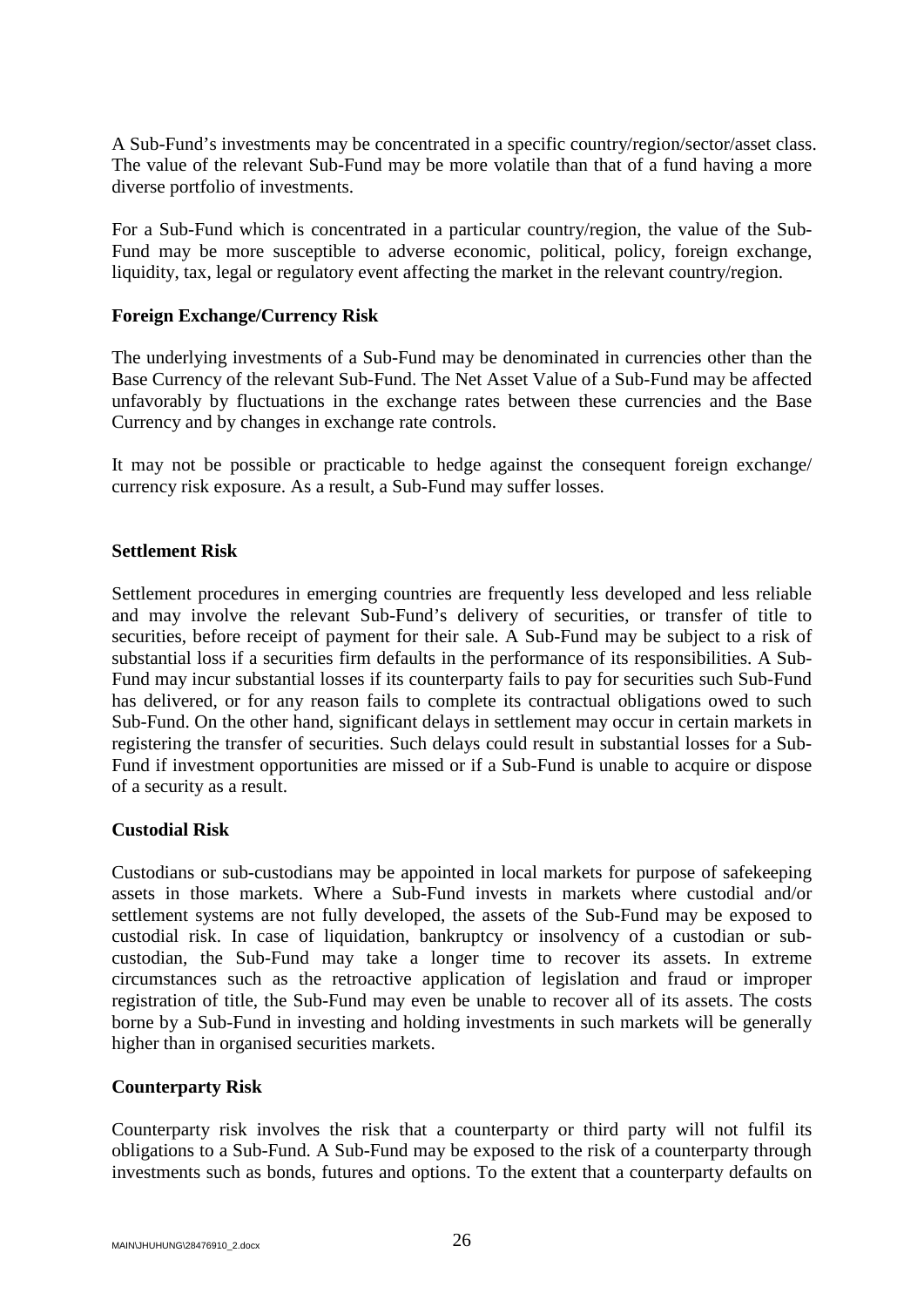its obligations and a Sub-Fund is prevented from exercising its rights with respect to the investment in its portfolio, a Sub-Fund may experience a decline in the value and incur costs associated with its rights attached to the security. The Sub-Fund may sustain substantial losses as a result.

## **Political and/or Regulatory Risks**

The value of a Sub-Fund's investments may be affected by uncertainties such as international political developments, changes in government policies, changes in taxation, restrictions on foreign investment and currency repatriation, currency fluctuations and other developments in the laws and regulations of countries in which investment may be made. Furthermore, the legal infrastructure and accounting, auditing and reporting standards in certain countries in which investment may be made may not provide the same degree of investor protection or information to investors as would generally apply in major securities markets. Foreign ownership restrictions in some markets may mean that corporate actions entitlements in relation to any collective investment schemes or other investments a Sub-Fund is invested into may not always be secured or may be restricted.

## **Market Disruptions; Governmental Intervention**

The global financial markets are currently undergoing pervasive and fundamental disruptions which have led to extensive and unprecedented governmental intervention. Such intervention has in certain cases been implemented on an "emergency" basis, suddenly and substantially eliminating market participants' ability to continue to implement certain strategies or manage the risk of their outstanding positions. In addition — as one would expect given the complexities of the financial markets and the limited time frame within which governments have felt compelled to take action — these interventions have typically been unclear in scope and application, resulting in confusion and uncertainty which in itself has been materially detrimental to the efficient functioning of the markets as well as previously successful investment strategies.

Confusion and uncertainty have also resulted from the apparent inconsistency which has characterized recent governmental actions. Such inconsistency has caused both severe losses for a number of market participants — who assumed either no intervention or intervention consistent with past precedent — and contributed to the general uncertainty and resulting illiquidity of the markets.

## **Hedging Risk**

The Manager does not, in general, attempt to hedge all market or other risks inherent in a Sub-Fund's positions, and hedges certain risks, if at all, only partially. Specifically, the Manager may choose not, or may determine that it is economically unattractive, to hedge certain risks, either in respect of particular positions or in respect of the relevant Sub-Fund's overall portfolio. The Sub-Fund's portfolio composition may result in various directional market risks remaining unhedged, although the Manager may rely on diversification to control such risks to the extent that the Manager believes it is desirable to do so. In adverse situation, a Sub-Fund's hedging strategy may become ineffective and the Sub-Fund may suffer significant losses.

## **Volatility Risk**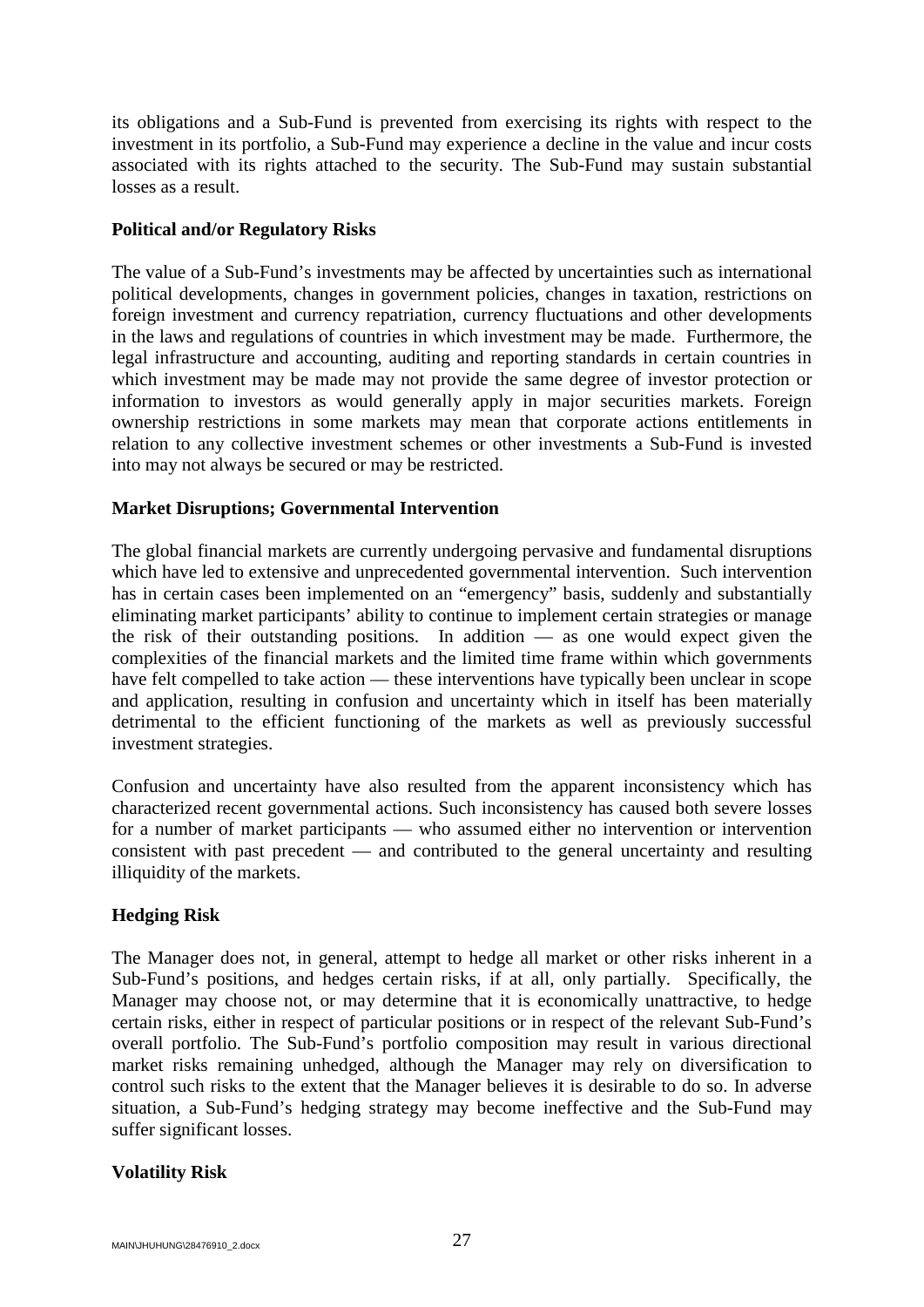The prices of the instruments that will be traded by a Sub-Fund may be subject to periods of excessive volatility. Price movements are influenced by many unpredictable factors, such as market sentiment, inflation rates, interest rate movements and general economic and political conditions.

While volatility can create profit opportunities for the Manager and the relevant Sub-Fund, it can also create the specific risk that historical or theoretical pricing relationships will be disrupted, causing what should otherwise be comparatively low risk positions to incur significant losses. On the other hand, the lack of volatility can also result in losses for certain of the Sub-Fund's positions that profit from price movements.

#### **Importance of the Manager**

A Sub-Fund must rely on the ability of the Manager to manage the Sub-Fund's trading and investment program and the continued availability of the Manager's services to it. The Manager, in turn, is dependent on the services of certain key personnel, and the loss of the services of one or more such professionals could impair the ability of the Manager to provide services to the Fund and the Sub-Fund(s) and be material and adverse to the Fund and each of the Sub-Fund(s).

## **Competitive Nature for Investments**

The Manager competes with a large number of firms, many of which have substantially greater financial resources as well as larger research and trading staffs than are available to the Manager. Competitive investment activity by other firms may reduce a Sub-Fund's opportunity for profit by reducing the magnitude as well as the duration of the market inefficiencies which it seeks to exploit.

## **Reliance on Corporate Management and Financial Reporting**

The investment strategy implemented by a Sub-Fund may rely on the financial information made available by issuers in which the relevant Sub-Fund invests and such issuers' trustees or managers. The Manager has no ability to independently verify the financial information disseminated by these third parties and is dependent upon the integrity of both the management of these third parties and the financial reporting process in general. Recent events have demonstrated the material losses that investors such as a Sub-Fund can incur as a result of corporate mismanagement, fraud and accounting irregularities.

#### **Cross Liability between Sub-Funds**

Each Sub-Fund will represent a separate account and will be maintained with separate accounting records. However, the Fund may, in certain jurisdictions, be treated as one entity despite the separation of assets of Sub-Funds provided for in the Trust Deed. In such case, any of the assets of the Fund attributable to one Sub-Fund may be available to meet the liabilities of other Sub-Funds or of the Fund generally, regardless of the separate portfolio or account of the relevant Sub-Fund to which the assets or liabilities are attributable. In practice the risk of cross class liability is notable where one Sub-Fund holds investments which are more leveraged than another less or unleveraged Sub-Fund, and can arise where any Sub-Fund becomes insolvent or exhausts its assets and is therefore unable to meet all its liabilities.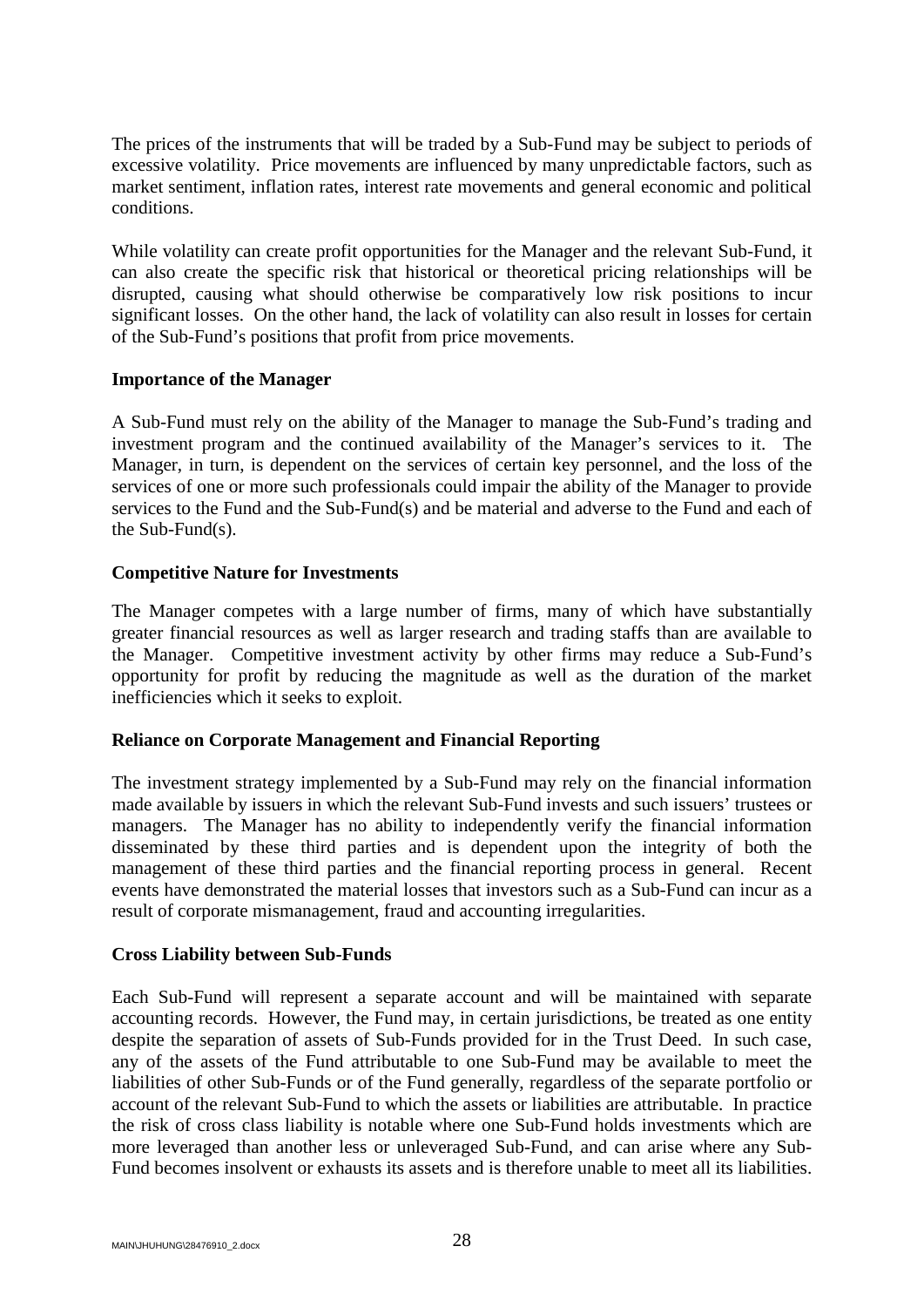As at the date of this Explanatory Memorandum, the Manager is not aware of any such existing or contingent liability.

## **Risk of Loss; Past Performance**

Investors may lose all or substantially all of their investment in the Fund and the Sub-Fund(s). There can be no assurance the relevant Sub-Fund will achieve its objective. Past performance of each Sub-Fund is available upon request but is not necessarily indicative of future results. The markets in which the Fund operates have been severely disrupted over the past year or more, so results observed in earlier periods may have little relevance to the results observable in the current environment.

#### **Possible Adverse Tax Consequences**

The Manager's investment decisions will be based primarily upon economic, not tax, considerations, and could result, from time to time, in adverse tax consequences to some or all investors.

## **Risk relating to Foreign Account Tax Compliance Act**

The amendments to the Internal Revenue Code made pursuant to the US Hiring Incentives to Restore Employment Act ("i.e., **FATCA**") provides that a 30% withholding tax will be imposed on certain payments to foreign financial institutions ("FFIs"), such as the Fund and the Sub-Funds, unless they comply with the terms of the FFI Agreement, including disclosing the name, address and taxpayer identification number of certain US persons that own, directly or indirectly, an interest in the Fund/Sub-Fund, as well as certain other information relating to any such interest.

Although the Fund and the Sub-Funds will attempt to satisfy any obligations imposed on them and to avoid the imposition of any FATCA withholding, no assurance that the Fund or the Sub-Fund will be able to achieve this and/or satisfy such FATCA obligations can be given. If the Fund or a Sub-Fund becomes subject to a 30% FATCA withholding on most types of income from US investments (further described under the sub-heading "**FATCA**" in the section of "**Taxation**" of this Explanatory Memorandum) as a result of the FATCA regime, the value of the Units held by Unitholders in the relevant Sub-Fund may suffer material losses.

## **Possibility of Additional Government or Market Regulation**

There have recently been certain well-publicized incidents of regulators unexpectedly announcing regulatory changes or interpretations that prohibited strategies that had been implemented in a variety of formats for many years. For instance, in September 2008 various regulatory bodies imposed temporary bans on short-selling in a variety of stocks, and adopted permanent regulations that may have the effect of making short-selling more difficult or costly. These actions were generally regarded as disrupting market fundamentals and causing unexpected and volatile increases in the stock prices of a variety of issuers, as short sellers closed out their positions by buying securities. Market disruptions like those experienced in the credit-driven equity market collapse in 2008 has led to increased governmental scrutiny of the investment fund industry in general. Increased governmental as well as self-regulatory scrutiny of mutual and other forms of retail funds cannot be discounted.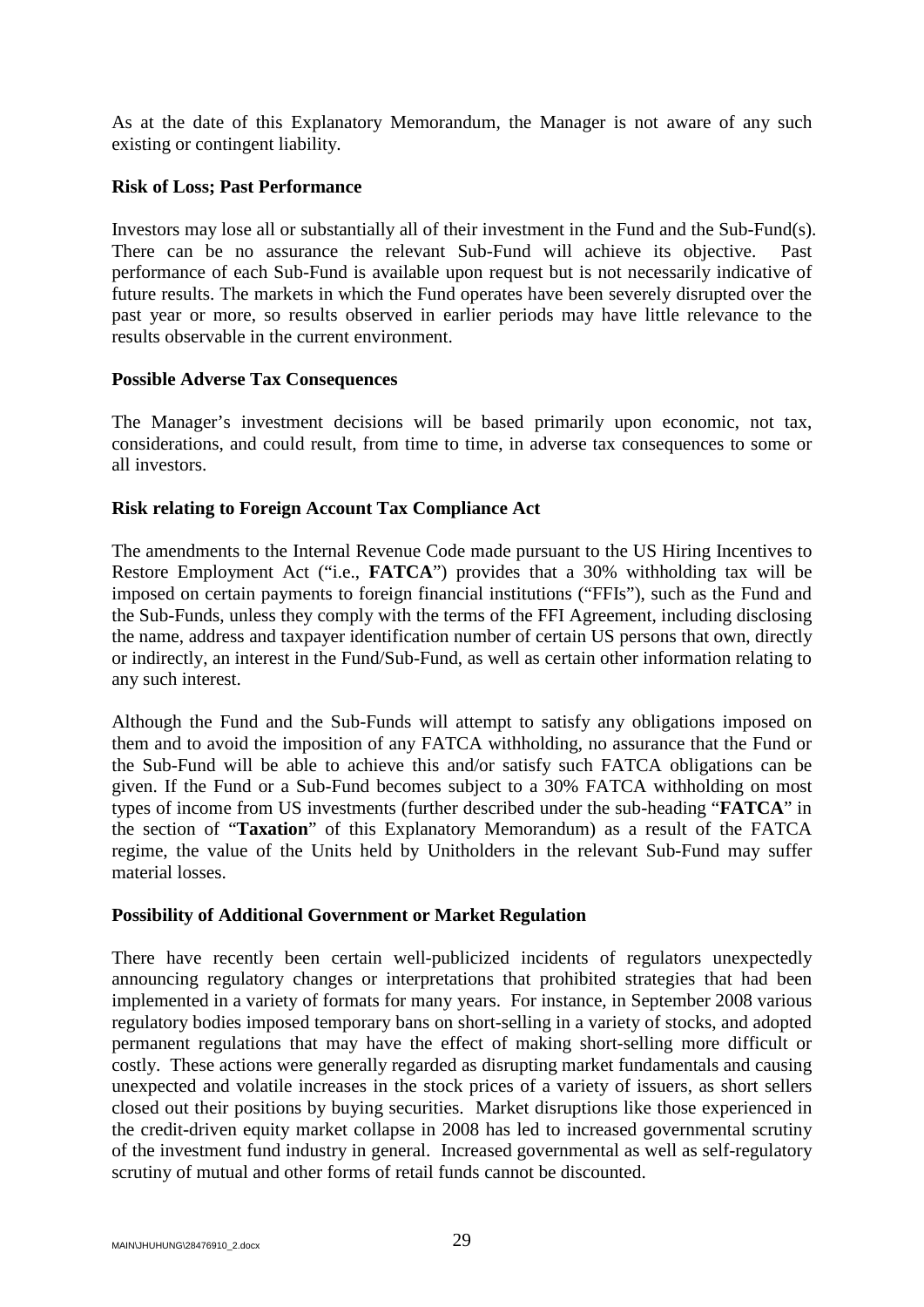#### **Risk of Early Termination**

The Fund and/or any of its Sub-Fund may be terminated early upon the occurrence of certain events as set out in the section headed "**Termination of the Fund or any Sub-Fund**" of this Explanatory Memorandum. In particular, the Manager may, in its absolute discretion, decide to terminate a Sub-Fund at any time if any of the following circumstances occur: (i) the average Net Asset Value of a Sub-Fund falls under HK\$39,000,000 or the equivalent in US dollars or other currencies over 12 consecutive calendar months; (ii) it becomes illegal or in the opinion of the Manager impracticable or inadvisable to continue the Sub-Fund; or (iii) the Sub-Fund ceases to be authorised or otherwise officially approved by the SFC. If the Manager decides to terminate a Sub-Fund, the Manager will give not less than 3 months' notice to the Trustee and the Unitholders outlining the reasons for the termination, alternatives available to Unitholders and the expected costs involved in terminating the Sub-Fund.

#### **Risk of Litigation**

In the ordinary course of its business, the Fund may be subject to litigation from time to time. The outcome of litigation, which may materially adversely affect the value of the Fund, may be impossible to anticipate, and such proceedings may continue without resolution for long periods of time. Any litigation may consume substantial amounts of the Manager's time and attention, and that time and the devotion of these resources to litigation may, at times, be disproportionate to the amounts at stake in the litigation.

#### **LIQUIDITY RISK MANAGEMENT**

<span id="page-32-0"></span>The Manager has established a liquidity risk management policy which enables it to identify, monitor and manage the liquidity risks of a Sub-Fund and to ensure that the liquidity profile of the investments of a Sub-Fund will facilitate compliance with its obligation to meet redemption requests. Such policy, combined with the liquidity management tools of the Manager, also seeks to achieve fair treatment of Unitholders and safeguard the interests of remaining Unitholders in case of sizeable redemptions.

The day-to-day liquidity risk management of the Sub-Funds is carried out by the Manager's risk management function which is functionally independent from the portfolio investment function. The oversight of the liquidity risk management function will be performed by a investment committee consisting of responsible officers and senior staff such as the chief investment officer, chief risk officer, head of investment, head of risk & compliance management. The committee generally meets on a quarterly basis. A comprehensive risk report (including liquidity risk) of each Sub-Fund will be generated by the Manager's risk team at the end of each month and will be submitted to the risk management function. Exceptions on liquidity risk related issues will be escalated to the chief investment office and chief risk officer, and the investment committee.

The Manager would regularly assess the liquidity of each Sub-Fund's assets under the current and likely future market conditions. The Manager may also set an internal limit as to each individual investment that may be held by a Sub-Fund.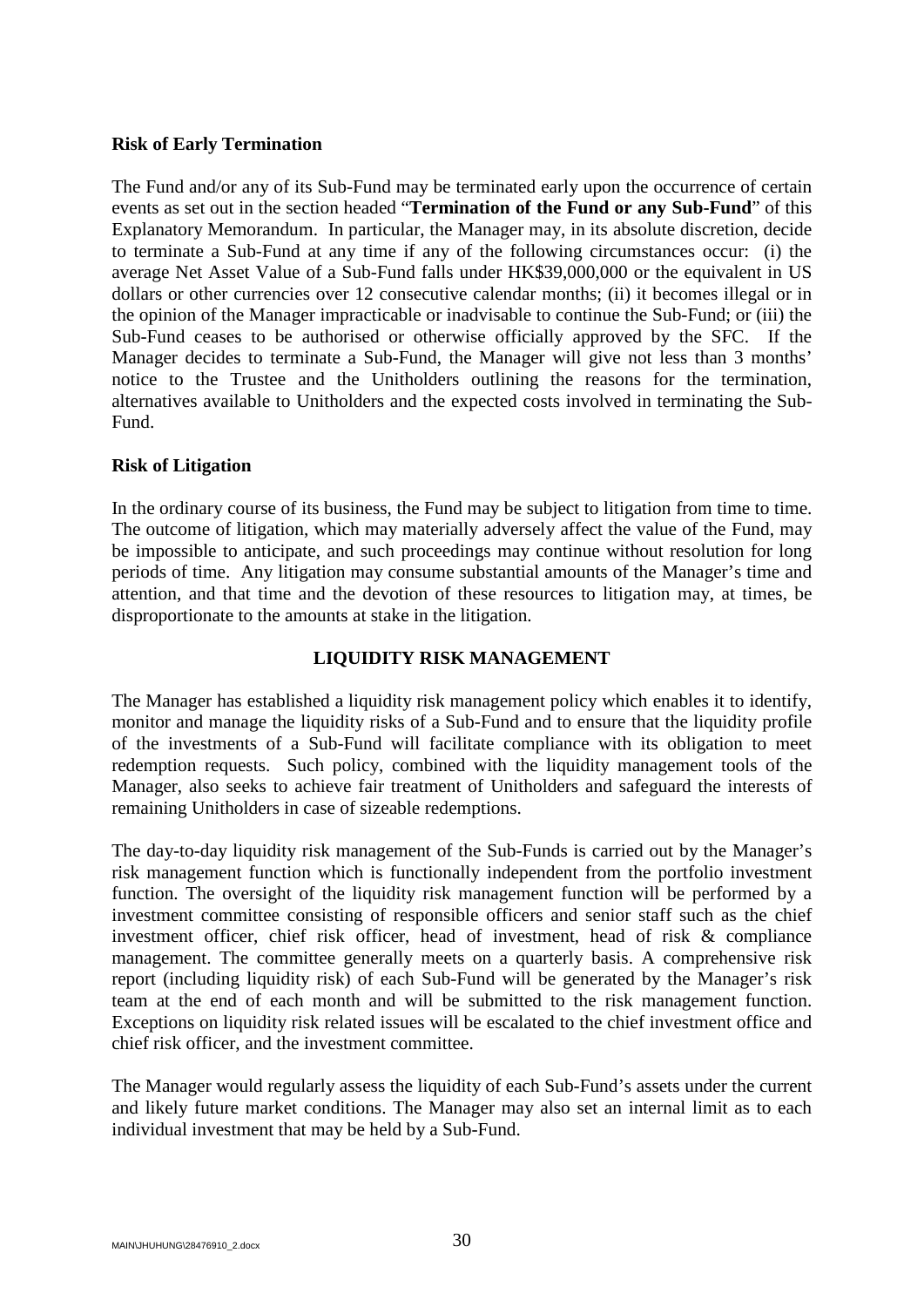The Manager may also be in regular communication with distributors and substantial investors of the relevant Sub-Fund in order to receive updates on investor profile and their historical and expected redemption patterns. Through such communication, the Manager can make better assessment as to the expected redemptions (especially substantial redemptions) from the relevant Sub-Fund in the future.

The Manager may use a range of quantitative metrics and qualitative factors in assessing the liquidity of a Sub-Fund's assets including the following:

- the volume and turnover in the security;
- (where the price is determined by the market) the size of the issue and the portion of the issue that the Manager plans to invest in;
- the cost and timeframe to acquire or sell the securities;
- an independent analysis of historic bid and offer prices which may indicate the relative liquidity and marketability of the security; and
- the quality and number of intermediaries and market makers dealing in the security concerned.

The Manager's liquidity policy takes into account the investment strategy, the liquidity profile, the redemption policy, the dealing frequency, the ability to enforce redemption limitations and the fair valuation policies of a Sub-Fund. These measures seek to ensure fair treatment and transparency for all investors.

The liquidity management policy involves monitoring the profile of investments held by the Fund on an on-going basis to ensure that such investments are appropriate to the redemption policy as stated under the section headed "REDEMPTION OF UNITS", and will facilitate compliance with the Fund's obligation to meet redemption requests. Further, the liquidity management policy includes details on periodic stress testing carried out by the Manager to manage the liquidity risk of the Fund under normal and exceptional market conditions.

As liquidity risk management tools, the Manager may:

- (i) limit the number of Units of any Sub-Fund redeemed on any Dealing Day to 10% of the total number of Units of the relevant Sub-Fund in issue, as detailed in sub-section headed "Restrictions on Redemption" under the section headed "REDEMPTION OF UNITS";
- (ii) suspend the calculation of Net Asset Value of a Sub-Fund subject to the conditions set out in sub-section headed "Suspension of Calculation of Net Asset Value" under the section headed "VALUATION", which in turn allows the Manager to suspend a redemption request, or delay the payment of any monies in respect of redemption of Units; and
- (iii) borrow up to 10% of the latest available Net Asset Value of each Sub-Fund for the purpose of meeting redemption requests or defraying operating expenses, as detailed in the section headed "INVESTMENT AND BORROWING RESTRICTIONS" and Schedule 1 of this Explanatory Memorandum.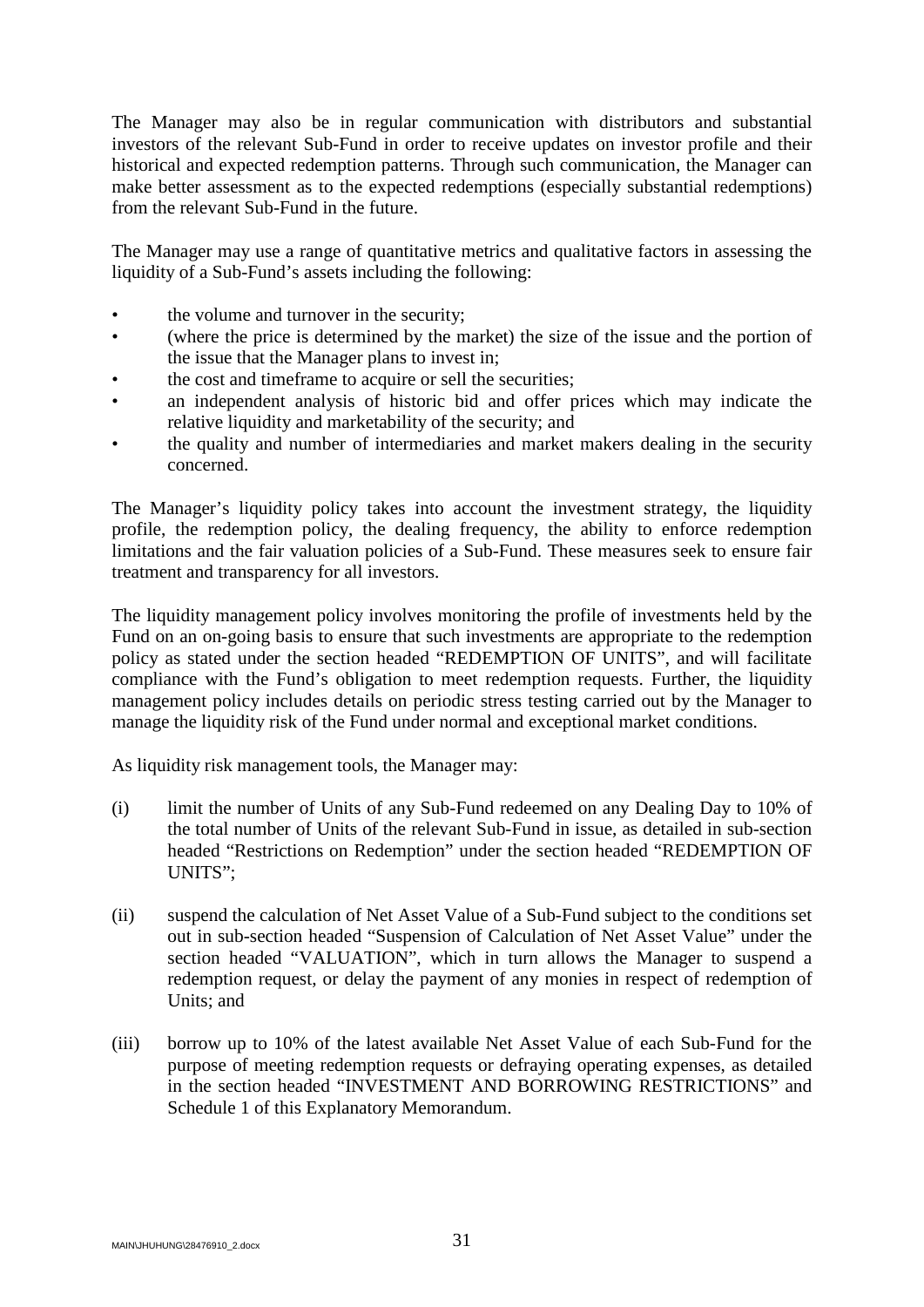In practice, the Manager will consult the Trustee before the use of any liquidity risk management tools. Investors should note that there is a risk that the tools may be ineffective to manage liquidity and redemption risk.

## **TAXATION**

<span id="page-34-0"></span>This summary of certain tax considerations is considered to be a correct interpretation of existing laws and regulations in force on the date of this Explanatory Memorandum. No assurance can be given that changes in existing laws or regulations or their interpretation will not occur after the date of this Explanatory Memorandum.

Each prospective Unitholder should inform himself of, and where appropriate take advice on, the taxes applicable to the acquisition, holding and redemption of Units by him under the laws of the places of his citizenship, residence and domicile.

## **Hong Kong**

## *Taxation of the Fund*

The Fund will be exempted from profits tax in Hong Kong upon authorization by the SFC as a collective investment scheme under Section 104 of the SFO for offer to the retail public in Hong Kong.

#### *Taxation of Unitholders*

Profits arising on the transfer or redemption of an investment in the Units should only be subject to profits tax for Unitholders who carry on a trade or business in Hong Kong of trading in investments (for example, dealers in securities, financial institutions or insurance companies), where the profits, not being regarded as capital in nature, arise in or derived from such trade or business carried on in Hong Kong (that is, such profits are sourced in Hong Kong).

Profits tax is currently imposed at a rate of 16.5% for corporations and 15% for all other persons.

Distributions received by Unitholders that do not carry on a trade or business of trading in investments from their investments in the Units should generally not be chargeable to tax in Hong Kong (whether by way of withholding or otherwise) under current law and practice.

#### *Stamp Duty*

No Hong Kong stamp duty is payable in relation to the issuance or redemption of Units.

No Hong Kong stamp duty is payable where the sale or transfer of the Units is effected by selling the relevant Units back to the Manager, who then either extinguishes the Units or resells the Units to another person within two months thereof.

Other types of sales and purchases or transfers of the Units by the Unitholders should be liable to Hong Kong stamp duty at 0.2% (normally borne by the buyer and seller in equal share) on the higher of the consideration amount or market value.

MAIN\JHUHUNG\28476910\_2.docx  $32$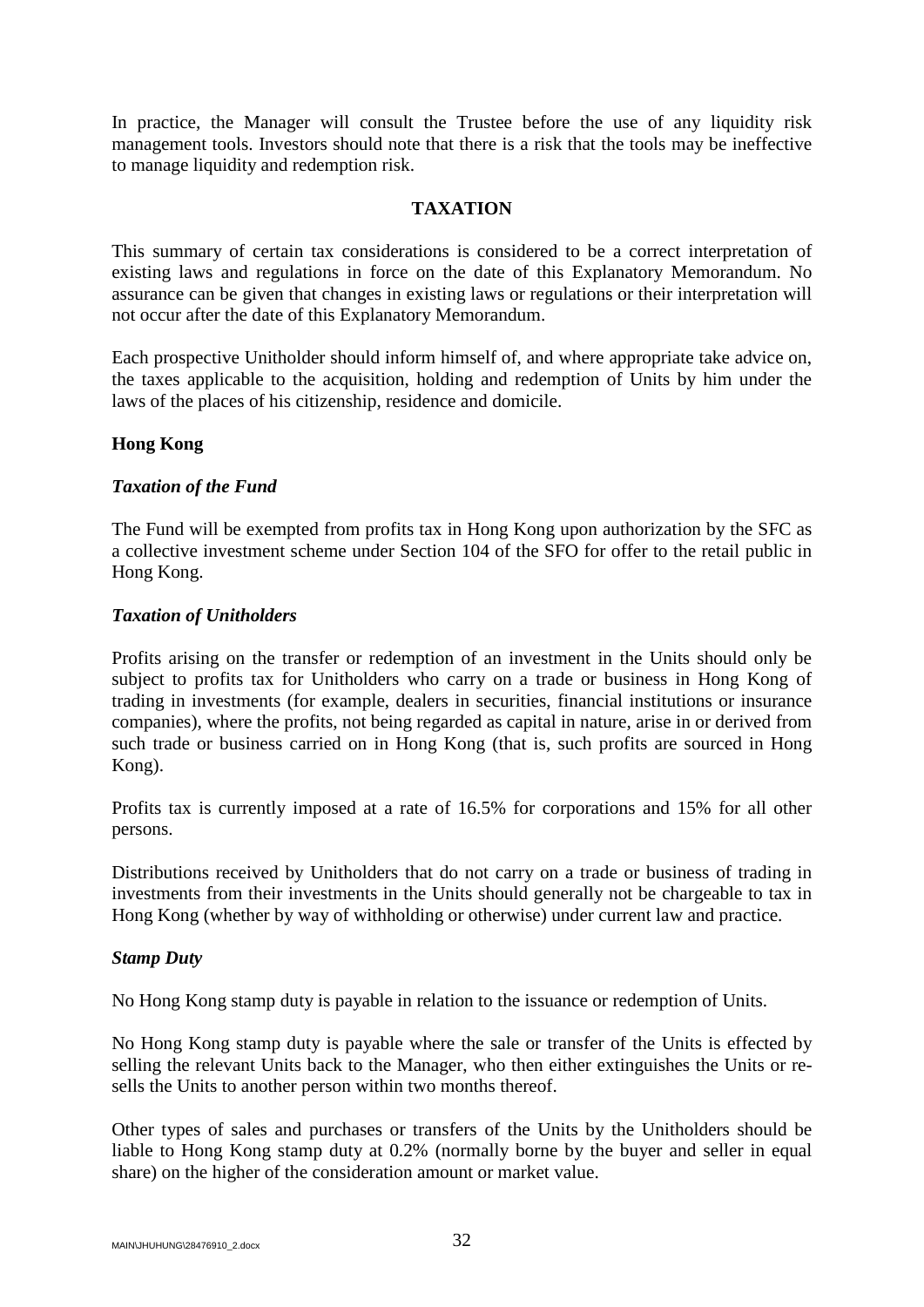#### **PRC**

#### *The Fund and Sub-Funds are not operated as PRC tax-resident enterprises*

The PRC Corporate Income Tax ("**CIT**") Law, which came into effect on 1 January 2008, introduced the concept of tax resident enterprises, whereby a foreign company, even though established outside of the PRC, will be considered a resident enterprise ("TRE") and thus be subject to PRC CIT at the rate of 25% on its worldwide income, if such company's "place of effective management" is located in the PRC. The implementation regulations define the "place of effective management" as the place where the exercise, in substance, of the overall management and control of the production and business operation, personnel, accounting, properties, etc. of a foreign company is located. In 2009, the State Taxation Administration ("**STA**") has issued interpretative guidelines on the "place of effective management" for foreign companies substantially owned by PRC investors, however, it is uncertain how this rule would be applied to foreign companies which do not fall within this category.

Non-TRE which has an "establishment or place" in the PRC shall pay CIT on the income that is derived by such "establishment or place" in the PRC from sources inside the PRC as well as on the income that, although derived from sources outside the PRC, is effectively connected with such "establishment or place" in the PRC. Under the PRC CIT Law and its implementation rules, income derived from the PRC by a non-TRE which has no establishment or place in the PRC should be subject to withholding income tax at 10%, unless being otherwise reduced or exempted by an applicable double tax treaty.

The Manager and the Trustee intend to manage and operate the Fund and the Sub-Funds in such a manner that the Fund and the Sub-Funds would not be treated as tax resident enterprises of the PRC or non-tax resident enterprises with an establishment or place of business in the PRC for CIT purposes. As such, it is expected that the Fund and the Sub-Funds should not be subject to CIT at 25% on an assessment basis. However, there is no assurance that such objective will be achieved.

#### *PRC tax arising from indirect equity disposal of PRC taxable properties*

The STA issued the STA Announcement [2015] No. 7 ("**Announcement 7**") on 3 February 2015, but also applies to transactions that took place before that date but which are still open or have not yet been assessed by the Chinese tax authorities. Announcement 7 applies to an indirect disposal of an equity interest in PRC resident entities, assets of a PRC establishment or place of business and immovable properties in the PRC. Further, Announcement 7 clarifies that targeted transactions include any transaction involving the offshore transfer of equity or other similar (equity-like) interest in the foreign resident enterprise which results in the same or similar transactional outcome as a direct transfer of the Chinese taxable property.

Pursuant to Announcement 7, the Chinese tax authorities may invoke PRC's general antiavoidance rules ("**GAAR**") to disregard the existence of the offshore holding company if the organizational structure serves no reasonable commercial purpose and the intention is to avoid tax obligations in the PRC. The Fund or vehicles through which it invests may be required to file tax returns and pay 10% WHT on gains for such indirect disposal of the PRC investee companies to the PRC tax authorities.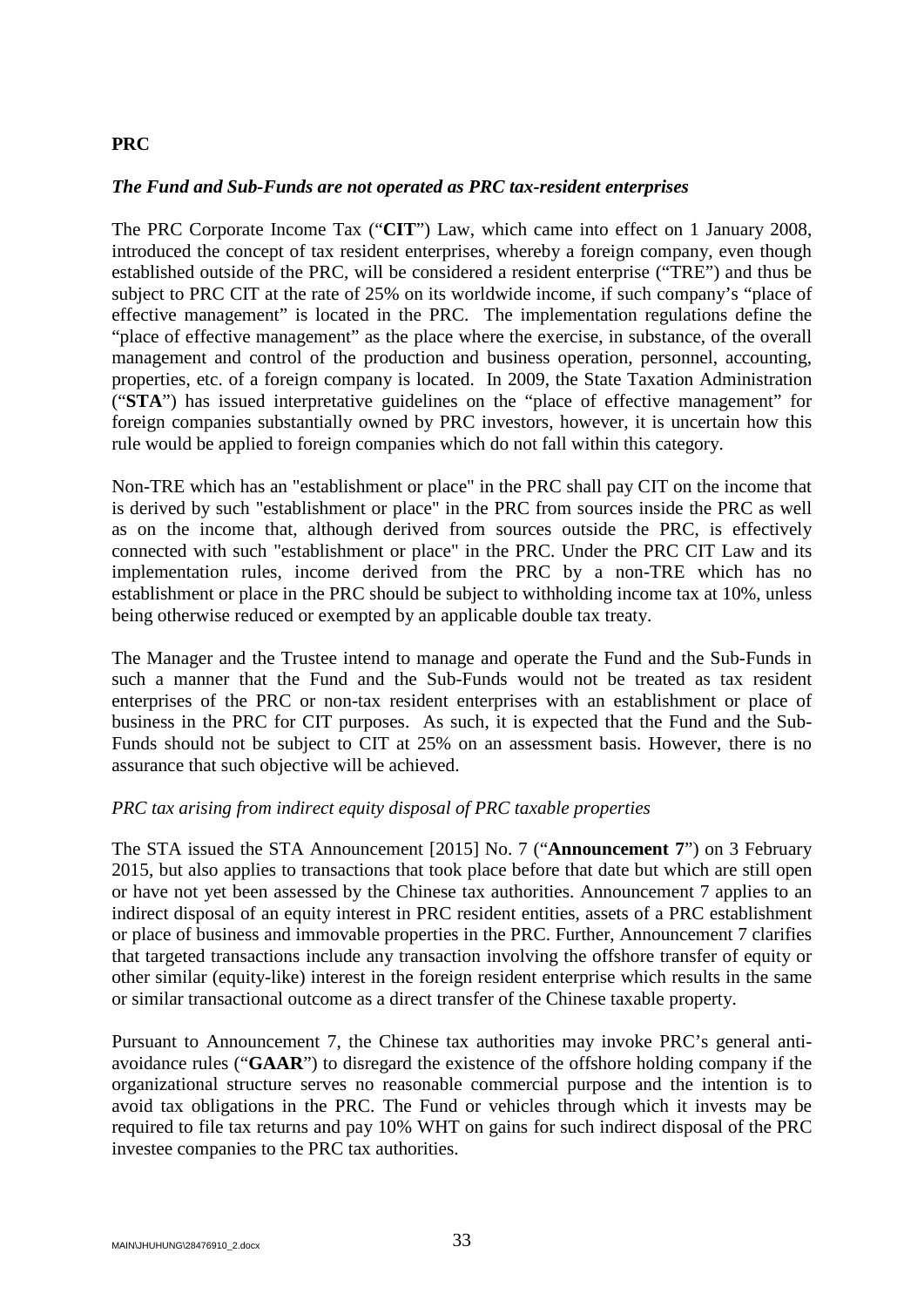## *Tax obligations of the Unitholders*

**Individual Income Tax:** Non-PRC national individual Unitholders should not be subject to Individual Income Tax ("**IIT**") as a result of their investment in the Sub-Fund. There should be no PRC withholding taxes applicable to investment distributions from or gains realised on disposal of Units in the Sub-Fund as such distributions and gains should not be considered to be PRC-sourced (because it is expected that the Sub-Fund will not be operated as a tax resident enterprise of the PRC).

Individual Unitholders who are domiciled in the PRC or non-PRC national individual Unitholders who have resided in the PRC for six consecutive full years will be subject to IIT on investment distributions derived from the Sub-Fund on a receipts basis regardless of the status of the Sub-Fund. PRC tax resident Unitholders should anyhow seek their own tax advice on their tax position with regard to their investment in the Sub-Fund.

**Corporate Income Tax:** Corporate Unitholders who are considered to be non-tax resident enterprises without an establishment or place of business in the PRC should not be subject to CIT as a result of their investment in the Sub-Fund. There should also be no PRC withholding income tax applicable to investment distributions from the Sub-Fund to such Unitholders as such distributions would not be considered to be PRC-sourced (because it is expected that the Sub-Fund will not be a tax resident enterprise of the PRC).

Corporate Unitholders who are considered to be: (i) tax resident enterprises of the PRC; or (ii) non-PRC tax resident enterprises who have an establishment or place of business in the PRC (and where such establishment holds the Units in the Sub-Fund as part of its business) would likely be subject to CIT on investment distributions derived from the Sub-Fund on an accrual basis. PRC tax resident enterprise Unitholders should anyhow seek their own tax advice on their tax position with regard to their investment in the Sub-Fund.

# **FATCA**

# *General Information*

Sections 1471-1474 of the United States Internal Revenue Code of 1986, as amended ("**IRS Code**", commonly known as the Foreign Account Tax Compliance Act or "**FATCA**") imposes a 30% withholding tax on certain payments to an FFI if that FFI is not compliant with FATCA. The Fund and/or its Sub-Funds are likely to be FFIs and thus, subject to FATCA and generally be required to enter into an agreement (an "**FFI Agreement**") with the US Internal Revenue Service ("**US IRS**") under which it will agree to identify its direct or indirect owners who are United States persons ("**US persons**") and report certain information concerning such owners who are US persons to the US IRS.

Beginning on 1 July 2014, the aforementioned withholding tax applies to "withholdable payments" to FFIs. "Withholdable payments" include interest, dividends and other types of income from US sources (such as dividends paid by a US corporation). Beginning on 1 January 2019, this withholding tax is extended to the payment of gross proceeds such as the proceeds received from the sale or disposal of assets that give rise to US sourced dividend or interest payments. It is expected that certain non-US sourced payments attributable to amounts that would be subject to FATCA withholding (referred to as "foreign passthru payments") may also be subject to FATCA withholding starting no earlier than 1 January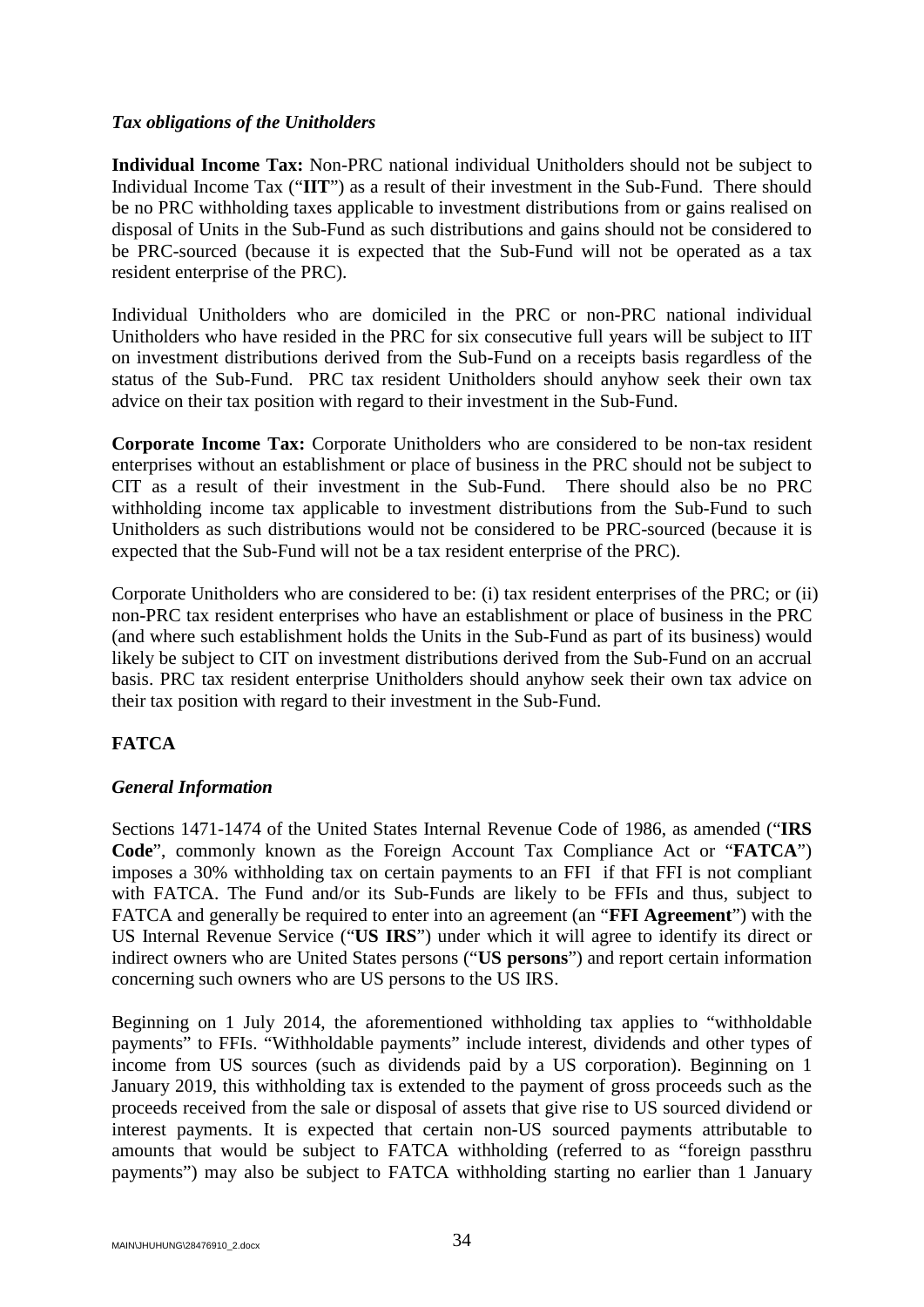2019, though the definition of "foreign passthru payment" in the US Treasury Regulations is currently pending.

These FATCA withholding taxes may be imposed on payments to the Fund and/or Sub-Fund unless the Fund and/or Sub-Fund becomes FATCA compliant pursuant to (i) the provisions of FATCA and the relevant regulations, notices and announcements issued thereunder; and/or (ii) where the Fund and/or Sub-Fund is subject to an appropriate Intergovernmental Agreement to improve international tax compliance and to implement FATCA ("IGA"). If an IGA is in place between the US and the jurisdiction where the FFI is domiciled, the FFI will generally be able to apply simpler, less burdensome due diligence and tax information sharing requirements, with generally no FATCA tax withholding if the requirements of that IGA are satisfied.

The Hong Kong government signed an IGA with the US on 13 November 2014 for the implementation of FATCA, adopting a "Model 2" IGA arrangement. Under this "Model 2" IGA arrangement, FFIs in Hong Kong (such as the Sub-Funds) would be required to enter into an FFI Agreement with the US IRS, and register with the US IRS and comply with the terms of an FFI Agreement, as discussed above. Otherwise FFIs will be subject to a 30% withholding tax on relevant US-sourced payments and other "withholdable payments" paid to them. The Hong Kong and the US IGA established a framework of enabling relevant financial institutions in Hong Kong to seek consent for disclosure from US investors, and to report relevant tax information of such investors to the US IRS. This model of IGA will be supplemented by the operation of a tax information exchange agreement. Thus, the application of the withholding rules and the information that may be required to be reported and disclosed are subject to change.

However, it is expected that FFIs in Hong Kong (such as the Sub-Funds) complying with the terms of an FFI Agreement (i) will generally not be subject to the above described 30% withholding tax; and (ii) will generally not be required to withhold tax on payments to "nonconsenting US accounts" (i.e. certain accounts of which the Unitholders do not consent to FATCA reporting and disclosure to the US IRS), but may be required to withhold tax on withholdable payments made to non-compliant FFIs.

# *FATCA Registration Status*

As of the date hereof, the Sub-Fund established as at the date hereof (i.e. Taiping Investment Fund - Taiping Greater China New Momentum Equity Fund) has registered with the US IRS as a reporting FFI and has obtained a global intermediary identification number.

### *Impact on the Sub-Funds and Unitholders*

Unitholders will be required to furnish appropriate documentation certifying as to their US or non-US tax status, together with such additional tax information as the Manager or its agents may from time to time request.

Each Unitholder shall also be required to: (a) inform the Fund, the Sub-Funds, the Manager or its agents as soon as possible of any change in any information provided in relation to its US or non-US tax status (including any circumstances that would result in a change in the taxpayer status of such Unitholder); and (b) subject to the Unitholder's express consent, waive any and all rights of such Unitholder under any relevant law or regulation in any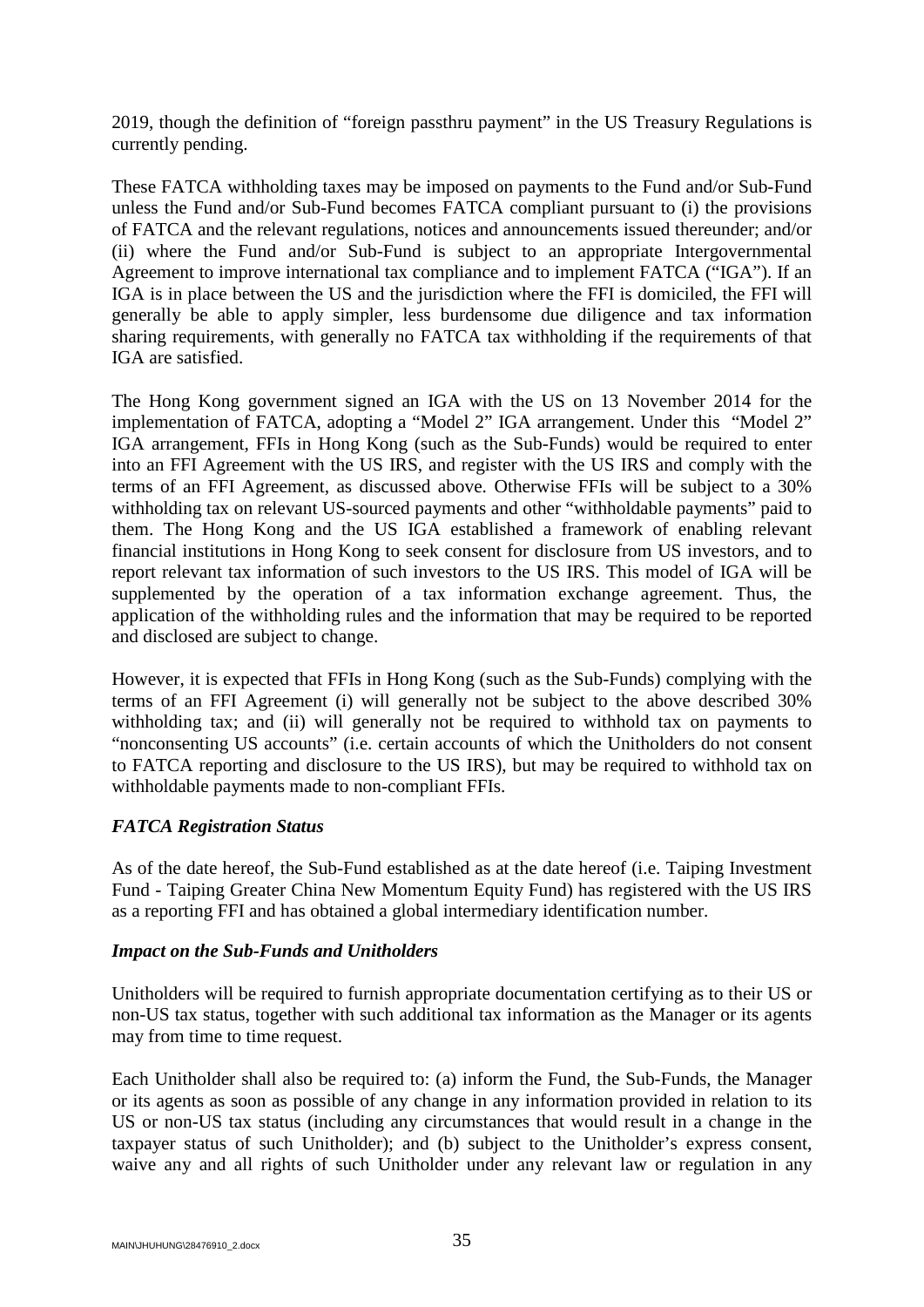applicable jurisdiction that would prevent the Fund, the Sub-Funds, the Manager or its agents from meeting applicable regulatory and legal requirements.

In the event a Unitholder does not provide the requested information and/or documentation, whether or not that actually leads to compliance failures by the Fund and/or the relevant Sub-Fund, or a risk of the Fund and/or the relevant Sub-Fund being subject to withholding tax under FATCA, the Fund, the Sub-Funds, the Manager or its agents may, and acting in good faith and on reasonable grounds as permitted under applicable laws and regulations (i) report the relevant information of such Unitholder to the US IRS (subject to applicable laws or regulations in Hong Kong); (ii) exercise its right to request a transfer of Units to another person or to compulsorily redeem the Units held by such Unitholder; and/or (iii) bring legal action against such Unitholder for losses suffered by the Fund and/or the relevant Sub-Fund, if such Unitholder is certified with respect to its US tax status or fails to provide any information requested.

Nothing in this section constitutes or purports to constitute tax advice and a Unitholder should not rely on any information set out in this section for the purposes of making any investment decision, tax decision or otherwise. Investors should consult their own tax advisors regarding the FATCA requirements, possible implications and related tax consequences with respect to their own situation. In particular, investors who hold their Units through intermediaries should confirm the FATCA compliance status of those intermediaries to ensure that they do not suffer FATCA withholding tax on their investment returns.

Although the Fund and the Sub-Funds will attempt to satisfy any obligations imposed on them to avoid the imposition of the FATCA withholding tax, no assurance can be given that the Fund and the Sub-Funds will be able to satisfy these obligations. If the Fund or any Sub-Fund becomes subject to a withholding tax as a result of the FATCA regime, the value of the Units held by Unitholders may suffer material losses.

### **Automatic Exchange of Financial Account Information**

The Inland Revenue (Amendment) (No.3) Ordinance 2016 (the "**Ordinance**") came into force on 30 June 2016. This is the legislative framework for the implementation in Hong Kong of the Automatic Exchange of Financial Account Information in Tax Matters ("**AEOI**"). The AEOI requires financial institutions ("**FI**") in Hong Kong to collect information relating to non-Hong Kong tax residents holding accounts with the FIs, and report such information to the Hong Kong Inland Revenue Department ("**IRD**"). The information will be further exchanged with the jurisdiction(s) in which that account holder is a tax resident. Generally, tax information will be exchanged only with jurisdictions with which Hong Kong has a Competent Authority Agreement ("**CAA**"); however, the Fund, the Sub-Funds and/or their agents may further collect information relating to residents of other jurisdictions.

The Fund and the Sub-Funds are required to comply with the requirements of AEOI as implemented by Hong Kong, which means that the Fund, each Sub-Fund and/or its agents shall collect and provide to the Hong Kong Inland Revenue Department ("**IRD**") tax information relating to Unitholders and prospective investors.

The AEOI rules as implemented by Hong Kong require the Fund to, amongst other things: (i) register the Fund's status as a "Reporting Financial Institution" with the IRD; (ii) conduct due diligence on its accounts (i.e., Unitholders) to identify whether any such accounts are

MAIN\JHUHUNG\28476910\_2.docx  $36$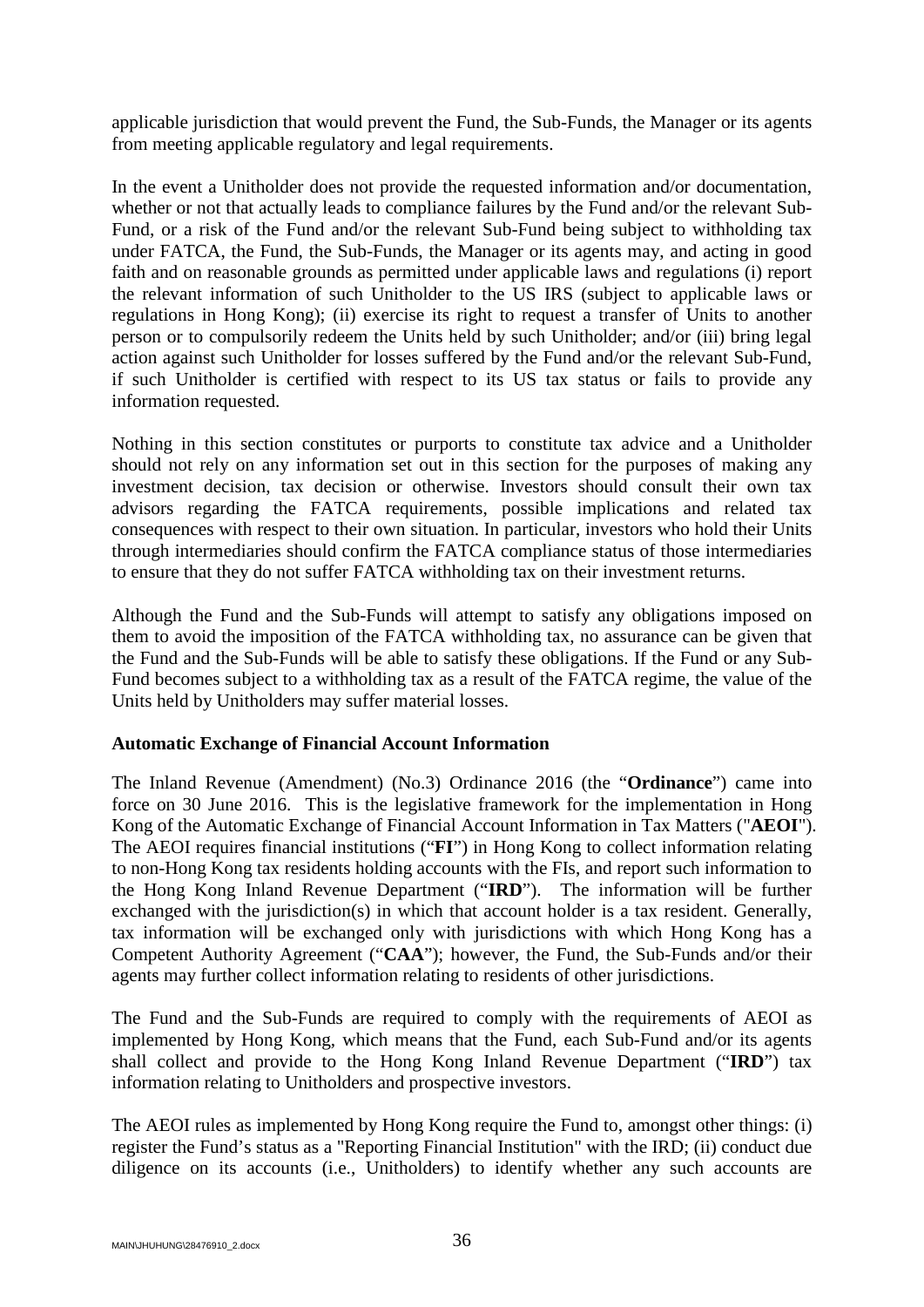considered "Reportable Accounts" for AEOI purposes"; and (iii) report to the IRD information on such Reportable Accounts. The IRD is expected on an annual basis to transmit the information reported to it to the government authorities of the relevant jurisdictions with which Hong Kong has signed a CAA. Broadly, AEOI contemplates that Hong Kong FIs should report on: (i) individuals or entities that are tax resident in a jurisdiction with which Hong Kong has signed a CAA; and (ii) certain entities controlled by individuals who are tax resident in such other jurisdiction. Under the Ordinance, details of Unitholders, including but not limited to their name, place of birth, address, jurisdiction of residence, tax identification number or its functional equivalent, account details, account balance/value, and income or sale or redemption proceeds, may be reported to the IRD and subsequently exchanged with government authorities in the relevant jurisdictions of tax residence.

By investing in the Fund and the Sub-Funds and/or continuing to invest in the Fund and the Sub-Funds, Unitholders acknowledge that they may be required to provide additional information to the Fund, the Sub-Funds, the Manager and/or agents of the Fund and the Sub-Funds in order for the Fund and the Sub-Funds to comply with AEOI. The Unitholder's information (and information on beneficial owners, beneficiaries, direct or indirect shareholders or other persons associated with such Unitholders that are not natural persons), may be communicated by the IRD to government authorities in other jurisdictions.

Each Unitholder and prospective investor should consult its own professional advisor(s) on the administrative and substantive implications of AEOI on its current or proposed investment in the Fund and the Sub-Funds.

**The foregoing is a summary of some of the important tax rules and considerations affecting the Unitholders, the Fund and/or the Sub-Funds and the Fund and/or the Sub-Funds' proposed operations and does not purport to be a complete analysis of all relevant tax rules and considerations, nor does it purport to be a comprehensive coverage of all potential tax risks inherent in purchasing or holding Units in the Fund and/or the Sub-Funds. Prospective investors in the Fund and/or the Sub-Funds are urged to consult their own tax advisers on the tax consequences to them of acquiring, holding, realising, transferring or redeeming Units in the Fund and/or the Sub-Funds under the relevant laws of the jurisdictions to which they are subject, including any exchange control requirements. These consequences, including the availability of, and the value of, tax relief to Unitholders will vary with the law and practice of the Unitholders' country of citizenship, residence, domicile or incorporation and their personal circumstances.**

#### **FINANCIAL REPORTS**

The Fund's and each Sub-Fund's financial year end is on the Accounting Date in each year. The audited annual report of the Fund should also cover the following:

(i) the auditor's opinion as to whether the financial reports prepared for the relevant Accounting Period have been properly prepared in accordance with the relevant provisions of the Trust Deed and the Code;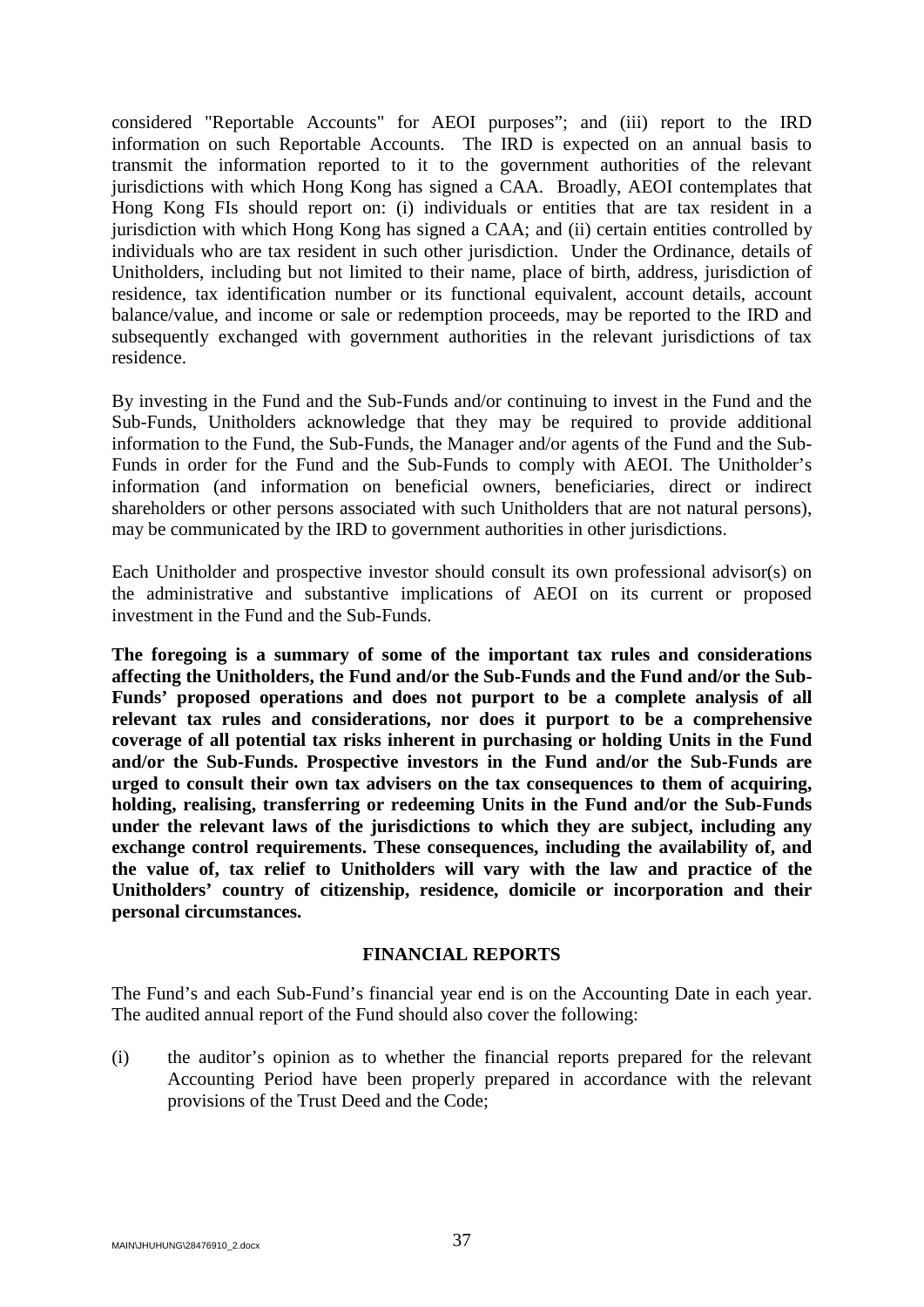- (ii) the auditor's opinion as to whether a true and fair view is given of the disposition of the Fund and of the transactions of the Fund as at the end of the relevant Accounting Period;
- (iii) the fact that, in the auditor's opinion, proper books and records have not been kept by the Fund and/or the financial reports prepared are not in agreement with the Fund's books and records (if applicable);
- (iv) the fact that the auditor has failed to obtain all the information and explanations which, to the best of the auditor's knowledge and belief, are necessary for the purposes of the audit (if applicable); and
- (v) a description of the amount reserved on account of taxes (which may be payable by a Sub-Fund to any tax authorities (including, for the avoidance of doubt, the PRC tax authorities) in respect of a Sub-Fund's investments) from assets of the relevant Sub-Fund.

English audited annual report will be available to Unitholders as soon as possible, and in any event within four months, after the end of the financial year.

Unaudited interim reports will also be available to Unitholders within two months after 30 June in each year. Such reports contain a statement of the Net Asset Value of the Sub-Fund and of the investments comprising its portfolio.

As an alternative to the distribution of printed audited annual reports and unaudited interim reports, the Manager will notify Unitholders where the audited annual reports and unaudited interim reports (in English only) can be obtained (in printed and electronic forms) within the aforesaid time frame. Once issued, the English audited annual reports and unaudited interim reports will be available for inspection at the Manager's office free of charge during normal working hours.

To the extent the Fund's valuation policy deviates from IFRS, the Manager may make necessary adjustments in the accounts of the Fund for the accounts to be in compliance with IFRS and will include in the Fund's annual accounts a reconciliation note to reconcile values arrived at by applying the Fund's valuation rules.

# **PUBLICATION OF PRICES**

The Net Asset Value per Unit of the Sub-Fund will be published on each Dealing Day on the website http://www.tpahk.cntaiping.com. This website has not been reviewed by the SFC. The prices will be expressed exclusive of any subscription fee or redemption fee which may be payable on subscription or redemption.

### **VOTING RIGHTS**

Either the Manager or the Trustee may convene meetings of Unitholders. In addition, Unitholders of 10% or more in value of the Units in issue may require a meeting to be convened. Unitholders will be given not less than 21 days' notice of any meeting. If a situation gives rise to potential conflicts of interest between different classes of Unitholders, class meetings will be held in accordance with the provisions of the Trust Deed.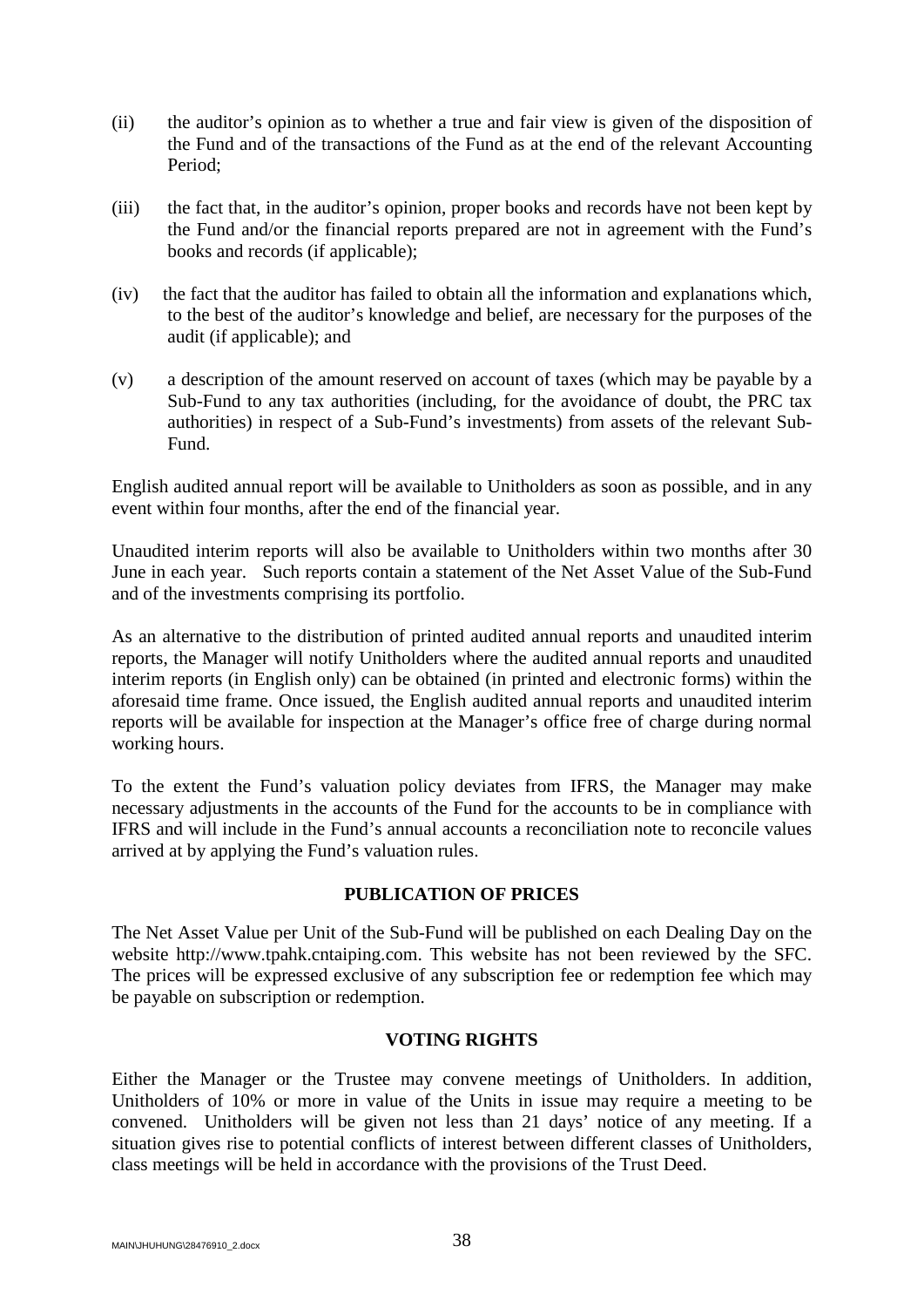The quorum for all meetings is Unitholders present in person or by proxy representing 10% of the Units for the time being in issue except for the purpose of passing an Extraordinary Resolution. At any meeting an Ordinary Resolution or an Extraordinary Resolution put to the vote of the meeting shall be decided on a show of hands unless a poll is (before or on the declaration of the result of the show of hands) demanded by the chairman or by one or more Unitholders present in person or by proxy. Unless a poll is demanded, a declaration by the chairman that the resolution has been carried or carried unanimously or by a particular majority or lost shall be conclusive evidence of the fact without proof of the number or proportion of the votes recorded in favour of or against such resolution.

The quorum for passing an Extraordinary Resolution is Unitholders present in person or by proxy representing 25% or more of the Units in issue. If a quorum is not present within half an hour from the appointed meeting time, the meeting will be adjourned for not less than 15 days. In the case of an adjourned meeting of which separate notice will be given, such Unitholders as are present in person or by proxy will form a quorum. Every individual Unitholder present in person, by proxy or by representative has one vote for every Unit of which he is the holder. In the case of joint Unitholders the senior of those who tenders a vote (in person or by proxy) will be accepted and seniority is determined by the order in which the names appear on the register of Unitholders.

An Extraordinary General Meeting should be called for the following purposes:

- (i) to modify, alter or add to the Trust Deed;
- (ii) to terminate the Fund in accordance with the Trust Deed;
- (iii) to increase the maximum fees paid to the Manager and/or the Trustee; or
- (iv) to impose other types of fees.

The Trustee, the Manager and their connected persons are prohibited from voting their beneficially owned Units at, or counted in the quorum for, a meeting at which they have a material interest in the business to be contracted by the Fund and/or the Sub-Fund.

### **TRANSFER OF UNITS**

Subject as provided below, Units may be transferred by an instrument in writing in common form signed by (or, in the case of a body corporate, signed on behalf of or sealed by) the transferor and the transferee. The duly stamped, with adequate stamp duty affixed, instrument of transfer, any necessary declarations, other documents that may be required by the Manager, the Trustee or the Registrar or in consequence of any legislation (including any anti-money laundering legislation) shall be left with the Registrar for registration. The transferor will be deemed to remain the holder of the Units transferred until the name of the transferee is entered in the register of Unitholders in respect of such Units.

#### **TRUST DEED**

The Fund was established by a Trust Deed dated 17 March 2009 made between Hai Tong Asset Management (HK) Limited as the manager and HSBC Trustee (Cayman) Limited as the trustee and as amended from time to time. With effect from 15 December 2014, Hai Tong Asset Management (HK) Limited retired from its role as manager and has been replaced by Taiping Assets Management (HK) Company Limited as the Manager. With effect from 30  $C<sub>1</sub>$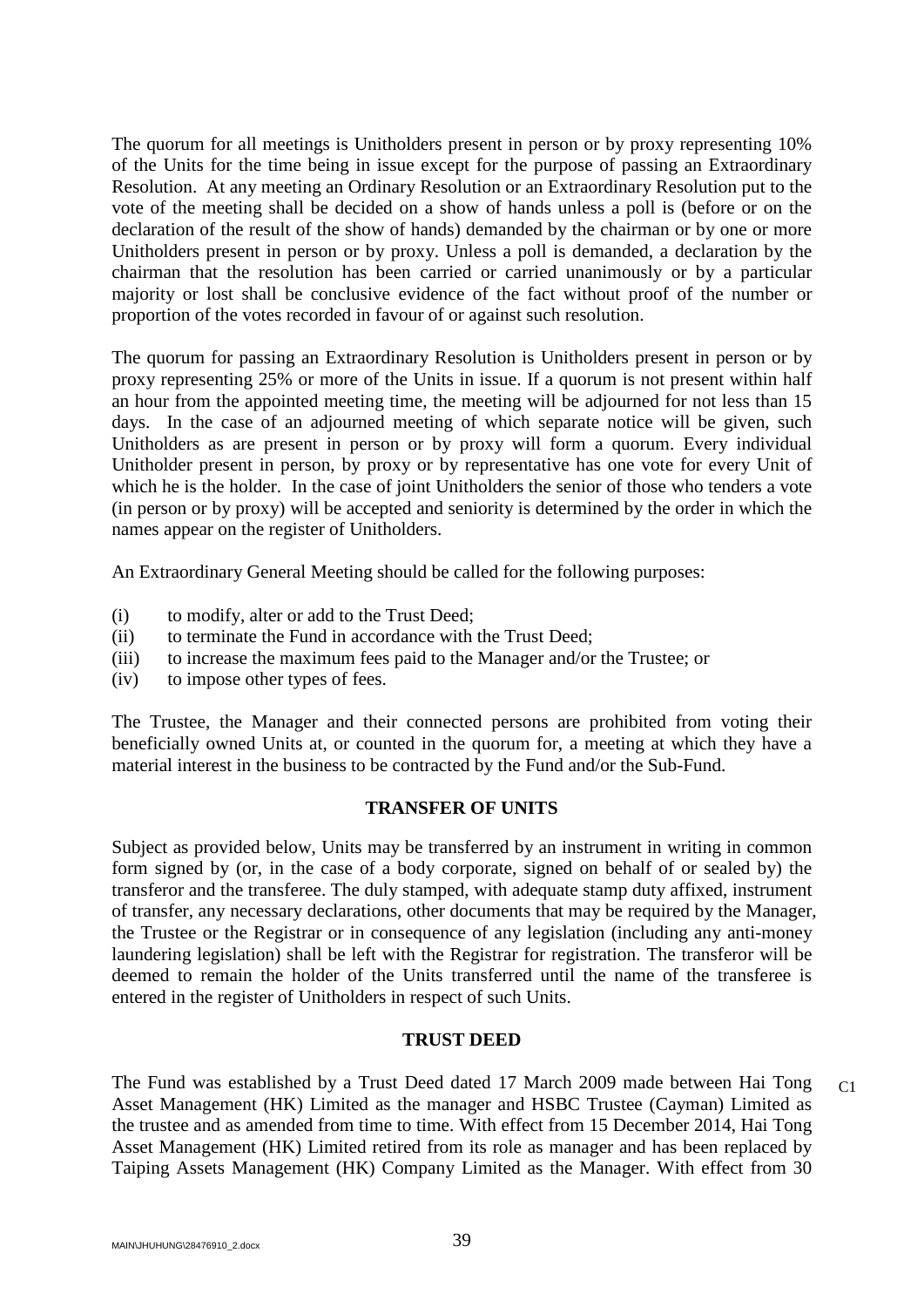April 2016, HSBC Trustee (Cayman) Limited retired from its role as trustee and has been replaced by HSBC Institutional Trust Services (Asia) Limited as the trustee. With effect from 1 January 2017, the Trustee was appointed as trustee in place of HSBC Institutional Trust Services (Asia) Limited.

The Trust Deed contains provisions for:

- the indemnification of the Manager and the Trustee in certain circumstances in the absence of any fraud, bad faith, negligence, default or breach of duty or trust on the part of the Manager or the Trustee (as the case may be);
- the exculpation of liability of the Manager and the Trustee in certain circumstances, and generally for anything done in good faith under the provisions of the Trust Deed in the absence of fraud, bad faith, willful default or negligence on the part of the Manager or the Trustee (as the case may be); and
- the circumstances as to when the removal and retirement of the Trustee and Manager may be effected.

Although the Trust Deed contains provisions for the indemnification of the Manager and the Trustee in certain circumstances, nothing in the Trust Deed may provide that the Trustee, the Manager and the directors of the Trustee and the Manager can be exempted from any liability to Unitholders imposed under the laws of Hong Kong for breaches of trust through fraud or negligence, nor may they be indemnified against such liability by Unitholders or at Unitholders' expense.

Unitholders and applicants are advised to consult the terms of the Trust Deed. If there is a conflict between any of the provisions of this Explanatory Memorandum and the Trust Deed, the provisions of the Trust Deed will prevail.

Copies of the current Trust Deed may be obtained from the Manager at a cost of HK\$300 each and may be inspected during normal working hours at the offices of the Manager free of charge.

# **REMOVAL AND RETIREMENT OF THE TRUSTEE AND THE MANAGER**

### **The Trustee**

Subject to the prior approval of the SFC:

- 1. The Trustee may retire voluntarily if a new trustee has been appointed by the Manager and adequate arrangements have been made for the new trustee to assume the responsibility for administration of the Fund and for the Trustee's interest in the Fund (if any) to be transferred to the new trustee; and
- 2. The Manager may remove the Trustee by giving not less than 3 months' prior notice in writing to the Trustee and appoint any other qualified company to act as the trustee of the Fund.

### **The Manager**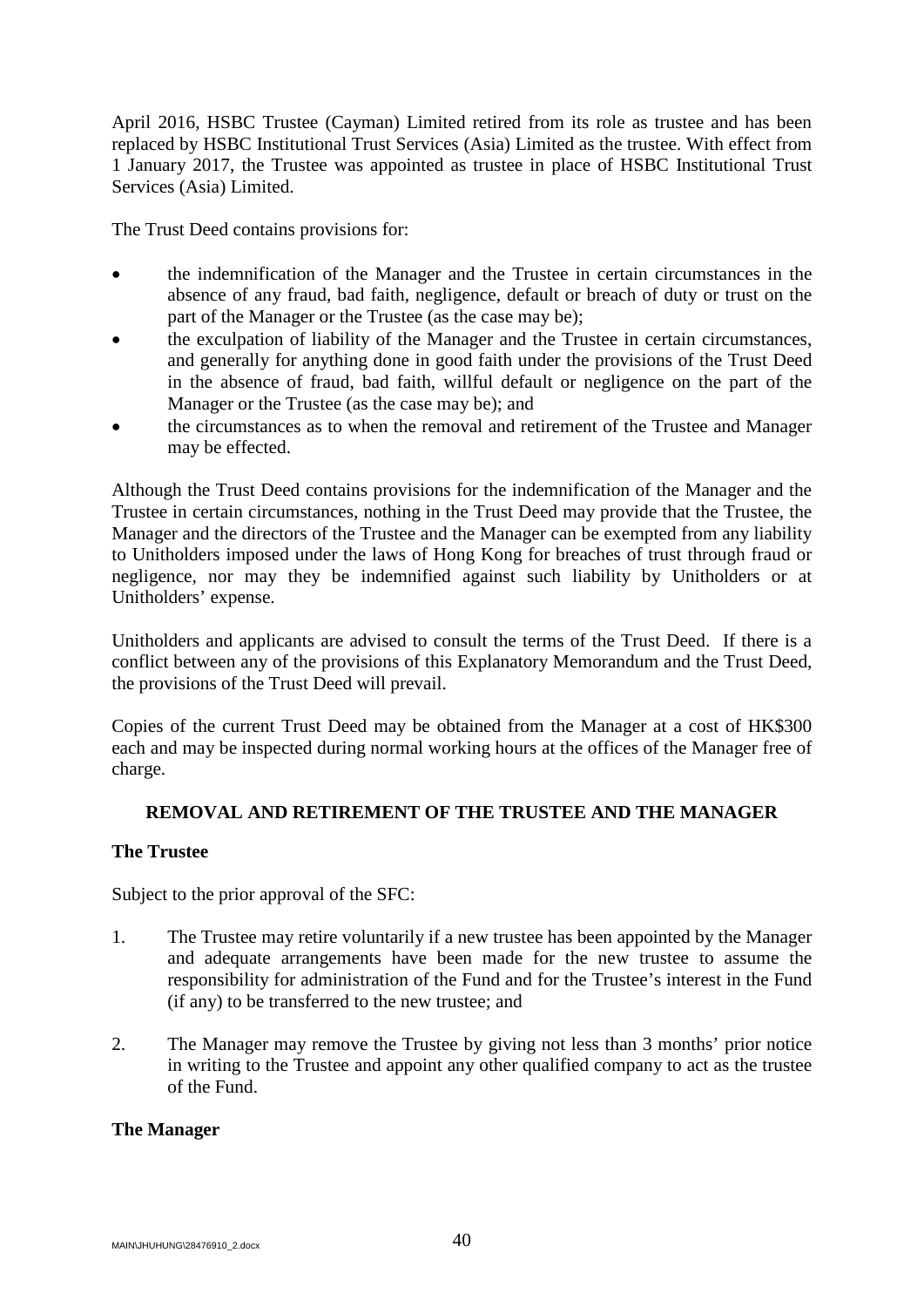Subject to the prior approval of the SFC, the Manager may, by written notice, be subject to removal by the Trustee if:

- 1. the Manager commences liquidation or has gone into receivership; or
- 2. the Trustee gives not less than 6 months' prior written notice to the Manager stating that for good and sufficient reason a change of the Manager is in the interest of the Unitholders; or
- 3. the Unitholders representing at least 50% in value of the Units outstanding (excluding those held or deemed to be held by the Manager) deliver to the Trustee a written request to dismiss the Manager and the Trustee provides not less than 6 months' prior written notice to the Manager.

If the SFC withdraws the authorisation of the Manager to act as investment manager of the Fund, the Manager's appointment under the Fund will terminate as at the date on which the SFC's withdrawal becomes effective.

Apart from the above, if the Manager considers that it is in the best interests of investors, it may also retire voluntarily in favour of some other qualified company approved by the Trustee and the SFC.

# **MODIFICATION OF TRUST DEED**

Subject to the prior approval of the SFC, the Trustee and the Manager may agree to modify the Trust Deed by supplemental deed provided that in the opinion of the Trustee such modification:

- (i) is not materially prejudicial to the interests of Unitholders, does not operate to release to any material extent, the Trustee, the Manager or any other person from any responsibility to the Unitholders and (with the exception of the costs of preparing and executing the relevant supplemental deed) does not increase the costs and charges payable out of the assets of the Fund; or
- (ii) is necessary or desirable in order to comply with any fiscal or other statutory or regulatory or official requirements; or
- (iii) is made to correct a manifest error.

Unitholders must approve by Extraordinary Resolution all other modifications to the Trust Deed involving any material changes.

For the avoidance of doubt, and notwithstanding the above, the approval of an Extraordinary Resolution is not required when a new Sub-Fund is established by the Trustee and the Manager.

# **TERMINATION OF THE FUND OR ANY SUB-FUND**

The Fund will continue for a period of 80 years from the date of the Trust Deed or until it is terminated in one of the ways set out below.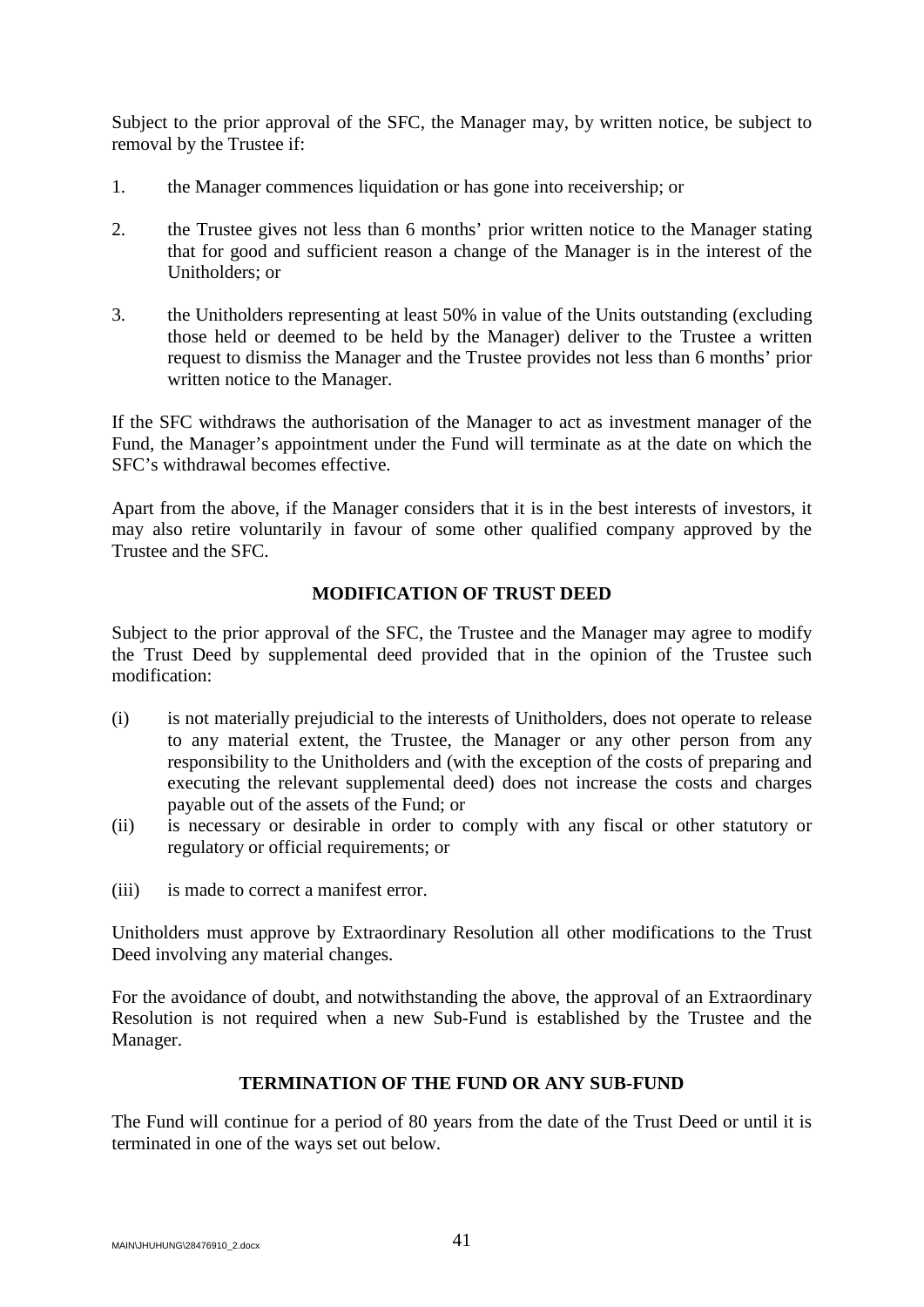The Trustee may terminate the Fund by notice in writing to the Manager in the following events, namely if:

- (a) within 30 days of the Manager leaving office and no new manager is appointed; or
- (b) if in the opinion of the Trustee, the Manager is incapable of performing or fails to perform its duties satisfactorily; or
- (c) if the Manager goes into liquidation (except a voluntary liquidation for the purposes of reconstruction or amalgamation when so approved in writing by the Trustee) or if a receiver is appointed over any of the assets of the Manager and not discharged within 60 days; or
- (d) if the Trustee desires to retire and the Manager fails to find a new trustee qualified to act as trustee in the place of the retiring Trustee within 3 months from the date of retirement of the Trustee; or
- (e) if it becomes illegal or, in the opinion of the Trustee, impracticable or inadvisable to continue the Fund.

The Trustee may also terminate the Fund if any law is passed that makes it illegal, or in the opinion of the Trustee, impracticable or inadvisable to continue the Fund.

The Manager may terminate the Fund or any Sub-Fund:

- (a) if, in relation to the Fund, the Net Asset Value of the Fund is less than HK\$39,000,000 or the equivalent in US dollars or other currencies over 12 consecutive calendar months, and Unitholders of the Fund pass an Extraordinary Resolution approving the termination of the Fund in such circumstances; or
- (b) if, in relation to any Sub-Fund, the average Net Asset Value of the Units outstanding in respect of such Sub-Fund is less than HK\$39,000,000 or the equivalent in US dollars or other currencies over 12 consecutive calendar months; or
- (c) if any law is passed that makes it illegal or, in the opinion of the Manager, impracticable or inadvisable, in consultation with the SFC to continue the Fund or such Sub-Fund; or
- (d) if the Fund and/or any Sub-Fund (as the case may be) ceases to be authorised or otherwise officially approved by the SFC.

Not less than three months' notice of any termination will be given to the Trustee and the Unitholders. Such notice will be submitted to the SFC for prior approval and will contain the reasons for the termination, alternatives available to Unitholders and the expected costs involved.

Further, at any time the Unitholders of any Sub-Fund may authorise termination of such Sub-Fund by Extraordinary Resolution.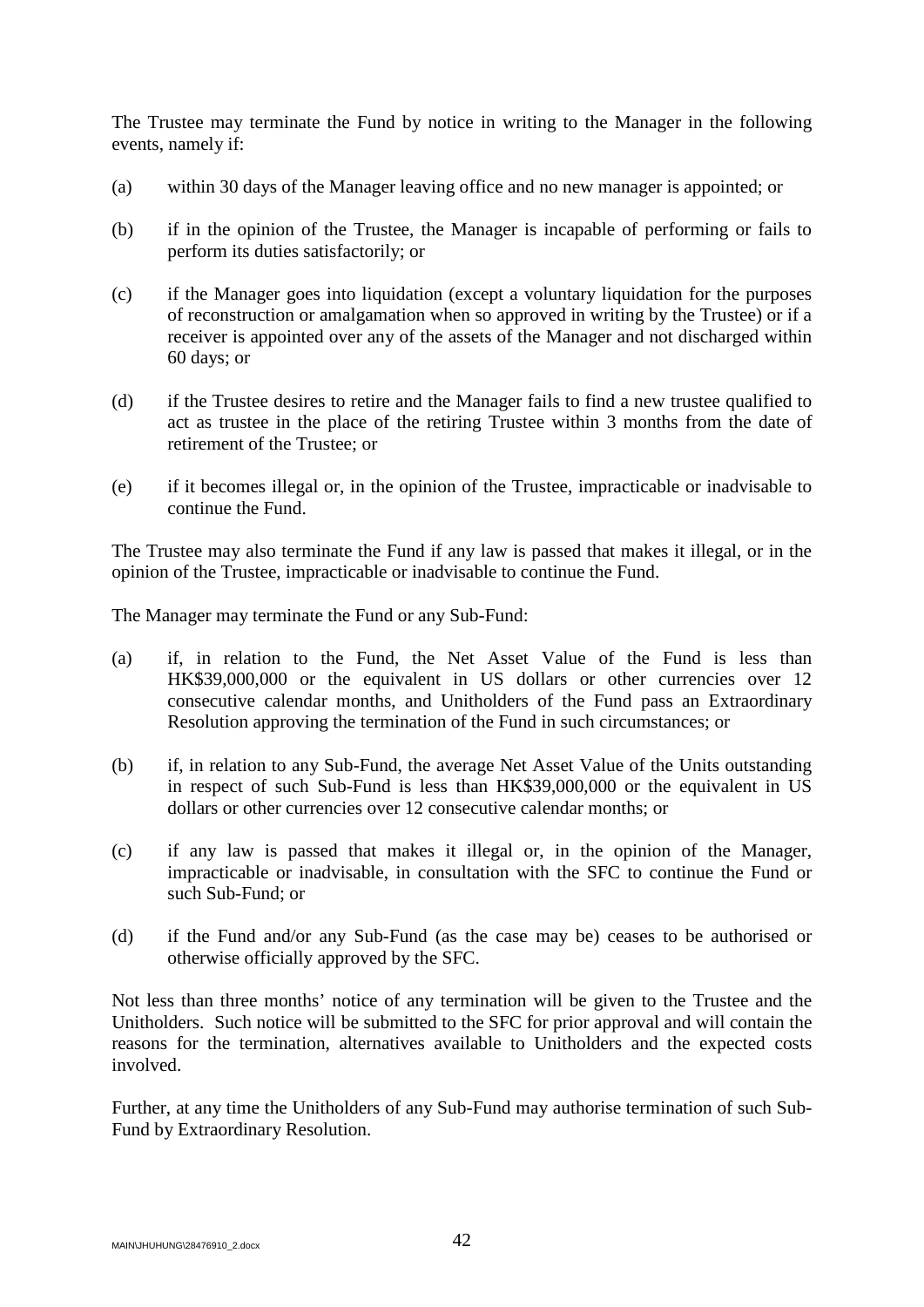Upon termination of a Sub-Fund, the Manager shall redeem all the assets then comprised in the Sub-Fund or such part of the Sub-Fund as the Manager thinks fit. The Trustee shall from time to time, in relation to such Sub-Fund, distribute to the Unitholders of the Sub-Fund in proportion to their respective holdings of such Units, all net cash proceeds derived from the redemption of Units in the Sub-Fund in an orderly manner, in accordance with the provisions set out in the Trust Deed.

Any unclaimed proceeds or other cash held by the Trustee upon termination of a Sub-Fund may at the expiration of twelve months from the date upon which the same were payable be paid into court subject to the right of the Trustee to deduct therefrom any expenses it may incur in making such payment.

## **CERTIFICATION FOR COMPLIANCE WITH FATCA OR OTHER APPLICABLE LAWS**

Each investor (i) shall be required to, upon demand by the Trustee or the Manager, provide any form, certification or other information reasonably requested by and acceptable to the Trustee or the Manager that is necessary for the Fund or a Sub-Fund (A) to prevent withholding (including, without limitation, any withholding taxes required under FATCA) or qualify for a reduced rate of withholding or backup withholding in any jurisdiction from or through which the Fund or the relevant Sub-Fund receives payments and/or (B) to satisfy reporting or other obligations under the IRS Code and the United States Treasury Regulations promulgated under the IRS Code, or to satisfy any obligations relating to any applicable law, regulation or any agreement with any tax or fiscal authority in any jurisdiction (ii) will update or replace such form, certification or other information in accordance with its terms or subsequent amendments or when such form, certificate or other information is no longer accurate, and (iii) will otherwise comply with any reporting obligations imposed by the United States, Hong Kong or any other jurisdiction (including under AEOI), including reporting obligations that may be imposed by future legislation.

For the purposes herein, "**AEOI**" means:

- (a) FATCA;
- (b) the OECD Standard for Automatic Exchange of Financial Account Information in Tax Matters – the Common Reporting Standard (the "**CRS**") and any associated guidance;
- (c) any intergovernmental agreement, treaty, regulation, guidance, standard or other agreement between the Hong Kong government (or any government body in Hong Kong) and any other jurisdiction (including any government bodies in such jurisdiction), entered into in order to comply with, facilitate, supplement or implement the legislation, regulations, guidance or standards described in sub-clauses (a) and (b) above; and
- (d) any legislation, regulations or guidance in Hong Kong that give effect to the matters outlined in the preceding sub-clauses (a) to (c) above.

## **DOCUMENTS AVAILABLE FOR INSPECTION**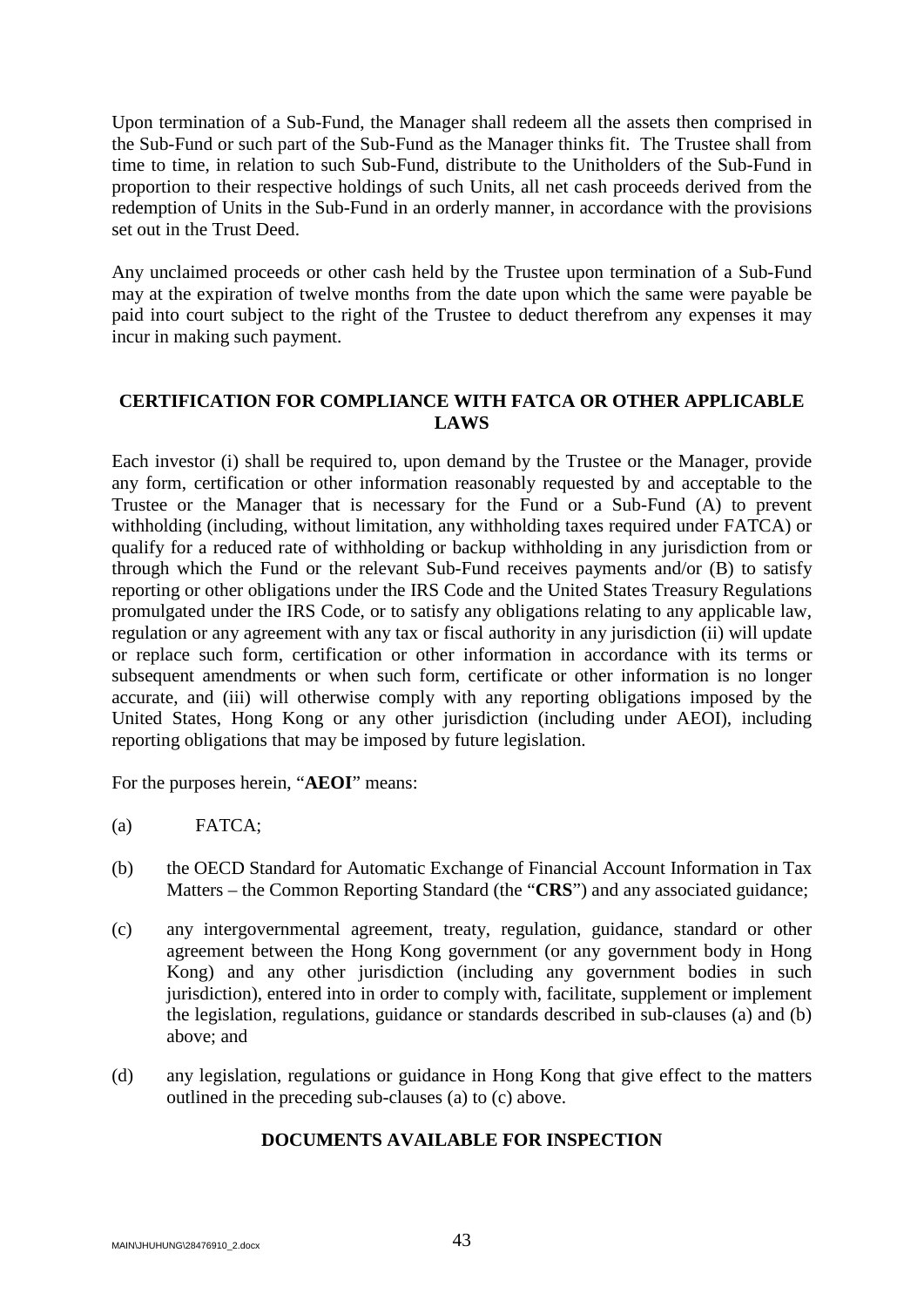Copies of the Trust Deed and the latest annual and interim reports (if any) are available for inspection free of charge at any time during normal business hours on any day (excluding Saturdays, Sundays and public holidays) at the offices of the Manager at Unit 1-2, 19th Floor, No. 18 King Wah Road, Hong Kong. Copies of the Trust Deed can be purchased from the Manager on payment of a reasonable fee.

### **ANTI-MONEY LAUNDERING REGULATIONS**

As part of the Trustee and the Manager's responsibility for the prevention of money laundering, the Trustee and/or the Manager (including its affiliates, subsidiaries or associates) require a detailed verification of an investor's identity and the source of payment of application monies. Depending on the circumstances of each application, a detailed verification might not be required where:

- (a) the applicant makes the payment from an account held in the applicant's name at recognised financial institution; or
- (b) the application is made through a recognised intermediary.

These exceptions will only apply if the financial institution or intermediary referred to above is within a country recognised as having sufficient anti-money laundering regulations. The Trustee and the Manager nevertheless reserve the right to request such information as is necessary to verify the identity of an applicant and the source of payment. In the event of delay or failure by the applicant to produce any information required for verification purposes, the Manager or the Trustee may refuse to accept the application and the subscription monies relating thereto and refuse to pay any redemption proceeds if an applicant for Units delays in producing or fails to produce any information required for the purposes of verification of identity or source of fund.

# **CONFLICTS OF INTEREST**

The Manager and the Trustee may from time to time act as trustee, administrator, registrar, manager, custodian, investment manager or investment adviser, representative or otherwise as may be required from time to time in relation to, or be otherwise involved in or with, other funds and clients that have similar investment objectives to those of any Sub-Fund. It is, therefore, possible that any of them may, in the course of business, have potential conflicts of interest with the Fund. Each will, at all times, have regard in such event to its obligations to the Fund and will endeavour to ensure that such conflicts are resolved fairly. In any event, the Manager will ensure that all investment opportunities will be fairly allocated.

# **FACSIMILE OR ELECTRONIC INSTRUCTIONS**

If investors choose to send the instructions for an application or a request for subscription, redemption or conversion by facsimile or such other electronic means, investors may be required first to provide to the Manager and the Registrar an original indemnity relating to fax or transmission via such other electronic means in the application or request.

The Manager or the Registrar will generally act on faxed or any other electronic instructions for an application or a request for subscription, redemption or conversion but may require signed original instructions. However, the Manager or the Registrar may refuse to act on

MAIN\JHUHUNG\28476910\_2.docx 44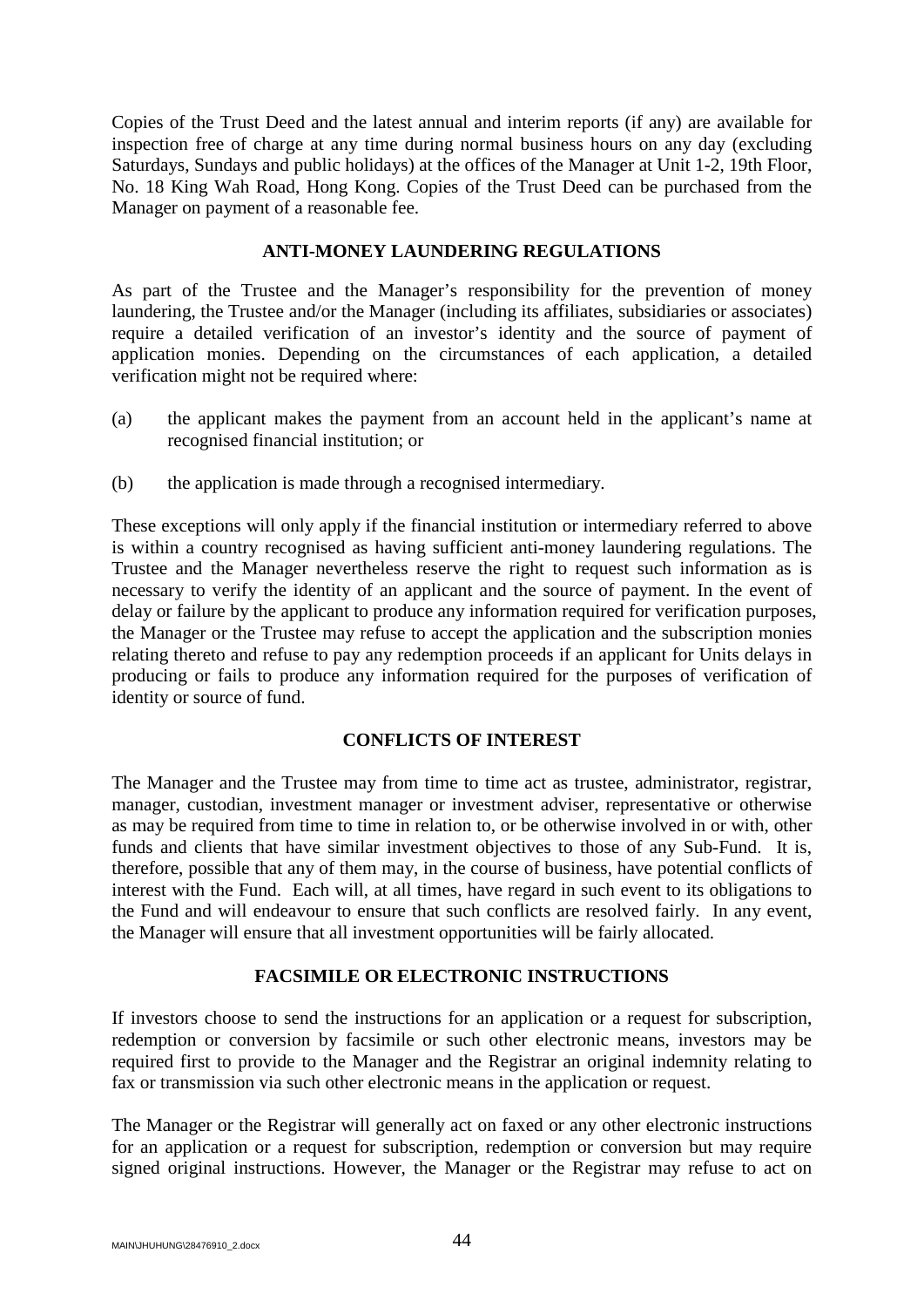faxed or any other electronic instructions until the written instructions are received. The Manager or the Registrar may, in its absolute discretion, determine whether or not original instructions are also required in respect of any subsequent applications or requests for subscription, redemption or conversion sent by facsimile or any other electronic means by an investor.

Investors should be reminded that if they choose to send an application or a request for subscription, redemption or conversion by facsimile or any other electronic means, they bear their own risk of such applications or requests for subscription, redemption or conversion not being received. Investors should note that the Fund, the Sub-Funds, the Manager, the Trustee, the Registrar and their respective agents and delegates accept no responsibility for any loss caused as a result of non-receipt or illegibility of any such applications or requests sent by facsimile or any other electronic means or any amendment of such applications or requests, or for any loss caused in respect of any action taken as a consequence of such faxed or any other electronic instructions believed in good faith to have originated from properly authorised persons. This is notwithstanding the fact that a facsimile or any other electronic transmission report produced by the originator of such transmission discloses that such transmission was sent. Investors should therefore for their own benefit confirm with the Manager or the Registrar safe receipt of an application or a request.

### **PERSONAL DATA**

Personal data provided by the Unitholder on the application form, and details of transactions or dealings between Unitholder and the Fund will be used, stored, disclosed and transferred (in and outside Hong Kong) to such persons as the Fund considers necessary for any purpose in connection with the services the Fund may provide to a Unitholder and/or in connection with verifying the identity of the Unitholder.

A Unitholder has the right to request access to and correction of any personal data.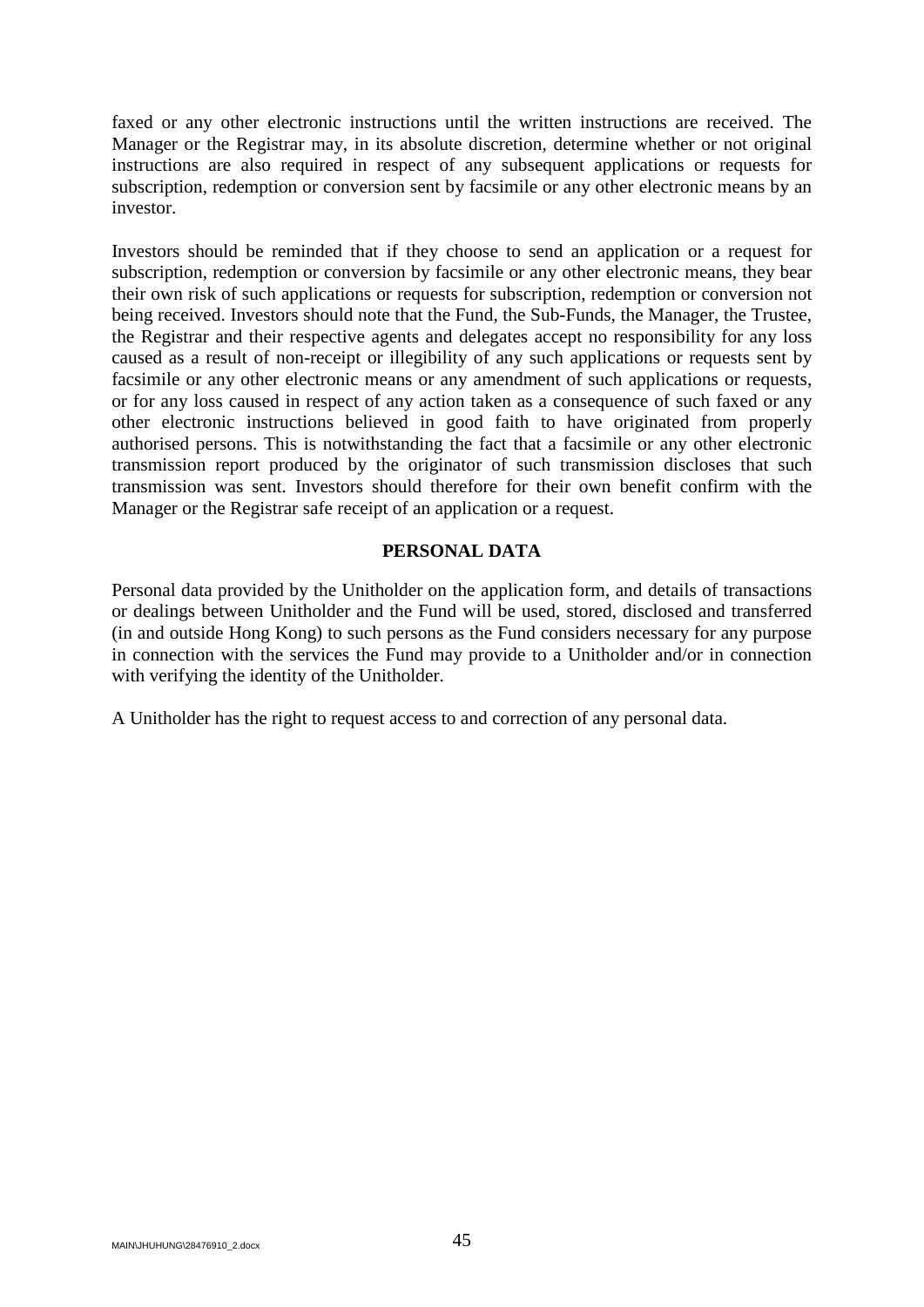### **SCHEDULE 1 - INVESTMENT AND BORROWING RESTRICTIONS**

#### **1. Investment limitations applicable to each Sub-Fund**

No holding of any security may be acquired for or added to a Sub-Fund which would be inconsistent with achieving the investment objective of the Sub-Fund or which would result in:-

- (a) the aggregate value of the Sub-Fund's investments in, or exposure to, any single entity (other than Government and other public securities) through the following exceeding 10% of the latest available Net Asset Value of the relevant Sub-Fund:
	- (i) investments in securities issued by that entity;
	- (ii) exposure to that entity through underlying assets of financial derivative instruments; and
	- (iii) net counterparty exposure to that entity arising from transactions of over-the-counter financial derivative instruments.

For the avoidance of doubt, restrictions and limitations on counterparty as set out in sub-paragraphs  $1(a)$ ,  $1(b)$  and  $4.4(c)$  of this Schedule 1 will not apply to financial derivative instruments that are:

- (A) transacted on an exchange where the clearing house performs a central counterparty role; and
- (B) marked-to-market daily in the valuation of their financial derivative instrument positions and subject to margining requirements at least on a daily basis.

The requirements under this sub-paragraph 1(a) will also apply in the case of subparagraphs 6(e) and (j) of this Schedule 1.

- (b) subject to sub-paragraphs 1(a) and 4.4(c) of this Schedule 1, the aggregate value of the Sub-Fund's investments in, or exposure to, entities within the same group through the following exceeding 20% of the latest available Net Asset Value of the relevant Sub-Fund:
	- (i) investments in securities issued by those entities;
	- (ii) exposure to those entities through underlying assets of financial derivative instruments; and
	- (iii) net counterparty exposure to those entities arising from transactions of over-the-counter financial derivative instruments.

For the purposes of sub-paragraphs 1(b) and 1(c) of this Schedule 1, "entities within the same group" means entities which are included in the same group for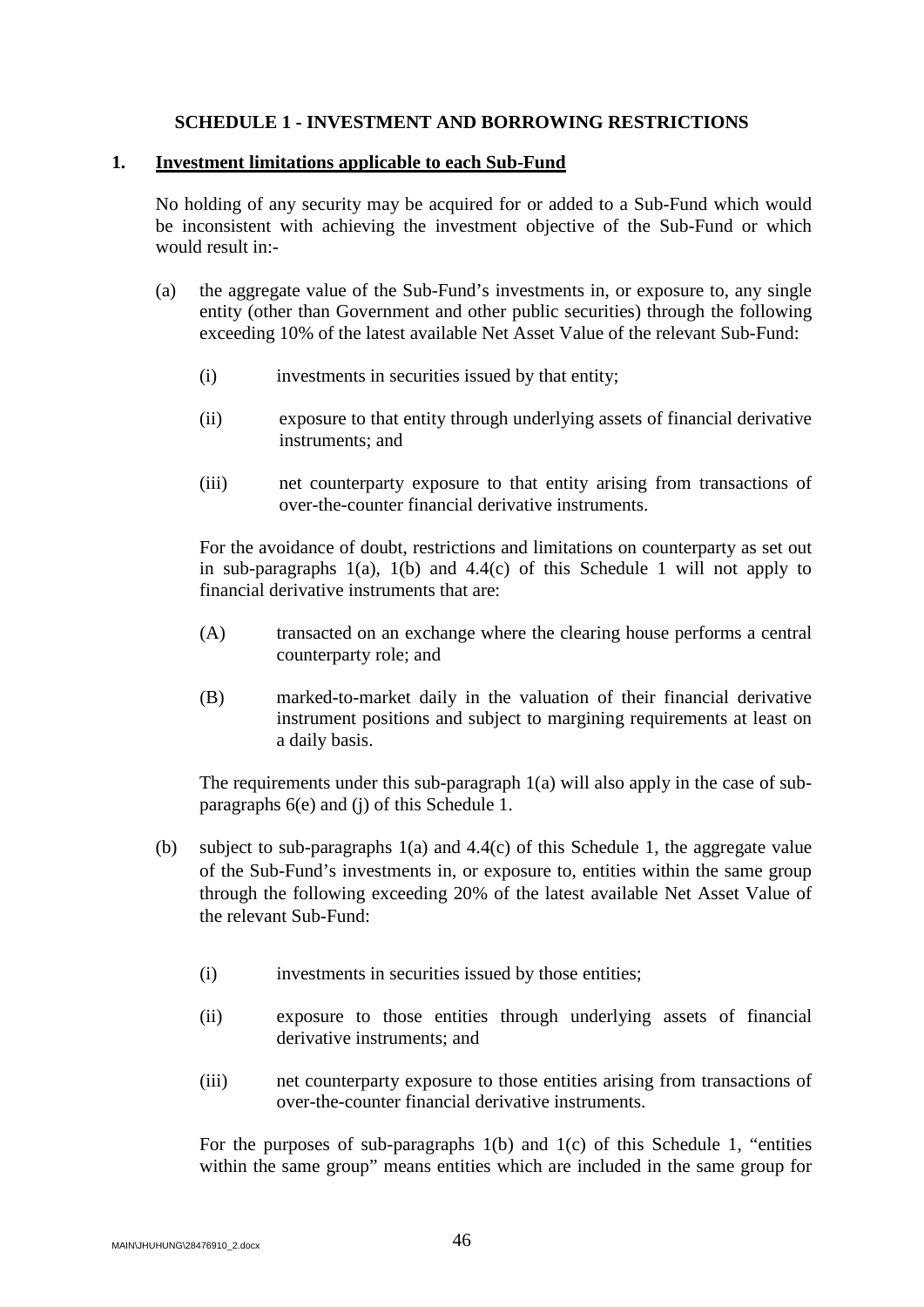the purposes of consolidated financial statements prepared in accordance with internationally recognized accounting standards.

The requirements under this sub-paragraph 1(b) will also apply in the case of subparagraphs 6(e) and (j) of this Schedule 1.

- (c) the value of the Sub-Fund's cash deposits made with the same entity or entities within the same group exceeding 20% of the latest available Net Asset Value of the relevant Sub-Fund provided that the 20% limit may be exceeded in the following circumstances:
	- (i) cash held before the launch of the Sub-Fund and for a reasonable period thereafter prior to the initial subscription proceeds being fully invested; or
	- (ii) cash proceeds from liquidation of investments prior to the merger or termination of the Sub-Fund, whereby the placing of cash deposits with various financial institutions would not be in the best interests of investors; or
	- (iii) cash proceeds received from subscriptions pending investments and cash held for the settlement of redemption and other payment obligations, whereby the placing of cash deposits with various financial institutions would be unduly burdensome and the cash deposits arrangement would not compromise investors' interests.

For the purposes of this sub-paragraph 1(c), "cash deposits" generally refer to those that are repayable on demand or have the right to be withdrawn by the Sub-Fund and not referable to provision of property or services.

- (d) the Sub-Fund's holding of any ordinary shares (when aggregated with all other Sub-Funds' holdings of such ordinary shares) exceeding 10% of any ordinary shares issued by any single entity.
- (e) the value of the Sub-Fund's investment in securities and other financial products or instruments that are neither listed, quoted nor dealt in on a Market, exceeding 15% of the latest available Net Asset Value of such Sub-Fund.
- (f) the value of the Sub-Fund's total holding of Government and other public securities of the same issue exceeding 30% of the latest available Net Asset Value of such Sub-Fund (save that the Sub-Fund may invest all of its assets in Government and other public securities in at least six different issues). For the avoidance of doubt, Government and other public securities will be regarded as being of a different issue if, even though they are issued by the same person, they are issued on different terms whether as to repayment dates, interest rates, the identity of the guarantor, or otherwise.
- (g) (i) the value of the Sub-Fund's investment in units or shares in other collective investment schemes (namely "**underlying schemes**") which are non-eligible schemes (the list of "eligible schemes" is as specified by the SFC from time to

MAIN\JHUHUNG\28476910\_2.docx 47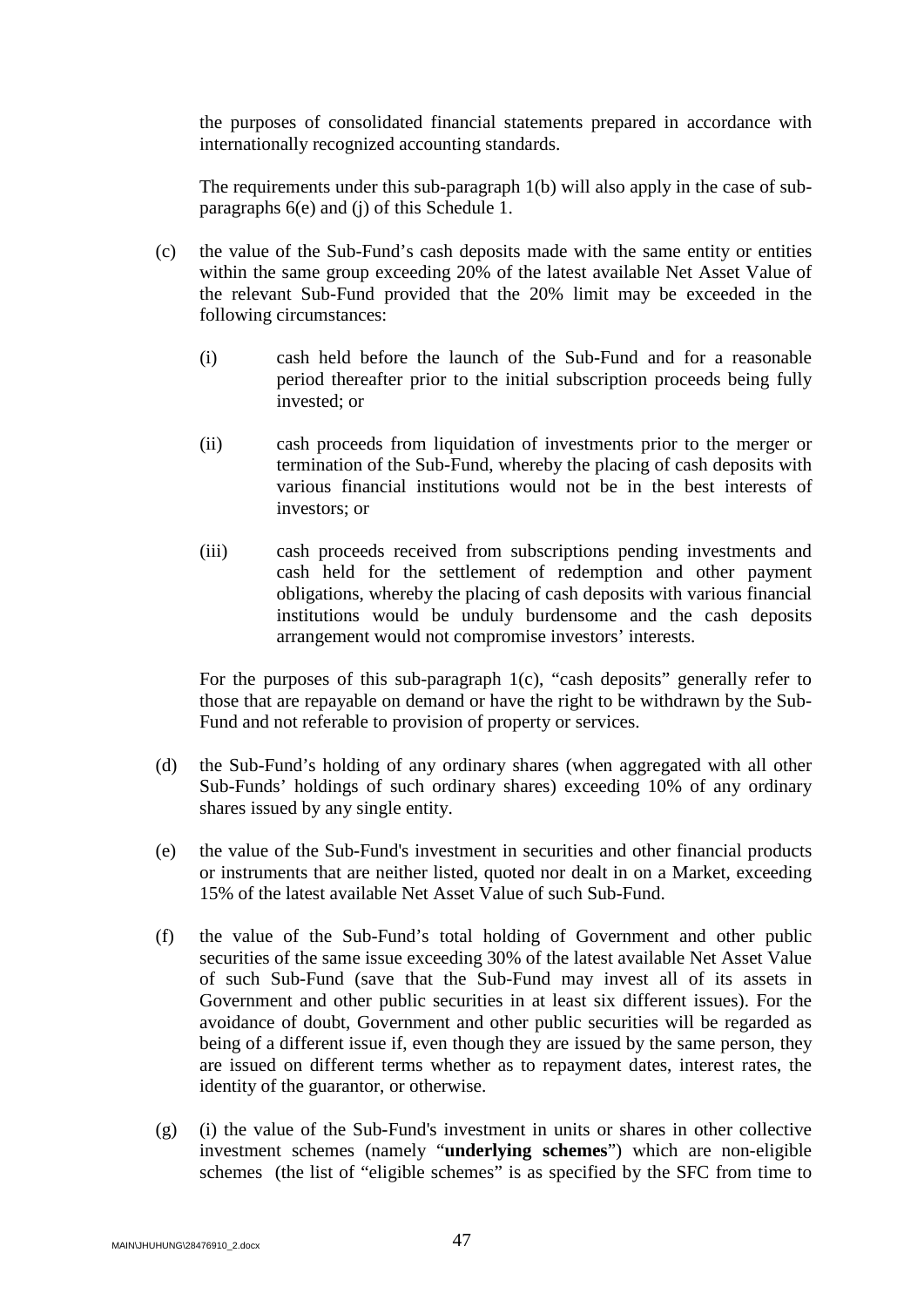time) and not authorized by the SFC in aggregate exceeding 10% of its latest available Net Asset Value; and

(ii) the value of the Sub-Fund's investment in units or shares in each underlying scheme which is either an eligible scheme (the list of "eligible schemes" is as specified by the SFC from time to time) or a scheme authorized by the SFC exceeding 30% of its latest available Net Asset Value unless the underlying scheme is authorized by the SFC, and the name and key investment information of the underlying scheme are disclosed in the Offering Document of that Sub-Fund,

provided that:

- (A) no investment may be made in any underlying scheme the investment objective of which is to invest primarily in any investment prohibited by Chapter 7 of the Code;
- (B) where an underlying scheme's objective is to invest primarily in investments restricted by Chapter 7 of the Code, such investments may not be in contravention of the relevant limitation. For the avoidance of doubt, a Sub-Fund may invest in underlying scheme(s) authorized by the SFC under Chapter 8 of the Code (except for hedge funds under 8.7 of the Code), eligible scheme(s) of which the net derivative exposure does not exceed 100% of its total net asset value, and Qualified Exchange Traded Funds in compliance with sub-paragraphs  $1(g)(i)$  and (ii) of this Schedule 1;
- (C) the underlying scheme's objective may not be to invest primarily in other collective investment scheme(s);
- (D) all initial charges and redemption charges on the underlying scheme(s) must be waived if the underlying scheme is managed by the Manager or its connected persons; and
- (E) the Manager or any person acting on behalf of the Sub-Fund or the Manager may not obtain a rebate on any fees or charges levied by an underlying scheme or its management company, or any quantifiable monetary benefits in connection with investments in any underlying scheme.

For the avoidance of doubt:

- (aa) unless otherwise provided under the Code, the spread requirements under sub-paragraphs 1(a), (b), (d) and (e) of this Schedule 1 do not apply to investments in other collective investment schemes by a Sub-Fund;
- (bb) unless otherwise disclosed in the Appendix of a Sub-Fund, the investment by a Sub-Fund in a Qualified Exchange Traded Fund will be considered and treated as listed securities for the purposes of and subject to the requirements in sub-paragraphs 1(a), (b) and (d) of this Schedule 1. Notwithstanding the aforesaid, the investments by a Sub-Fund in Qualified Exchange Traded Funds shall be subject to sub-paragraph 1(e) of this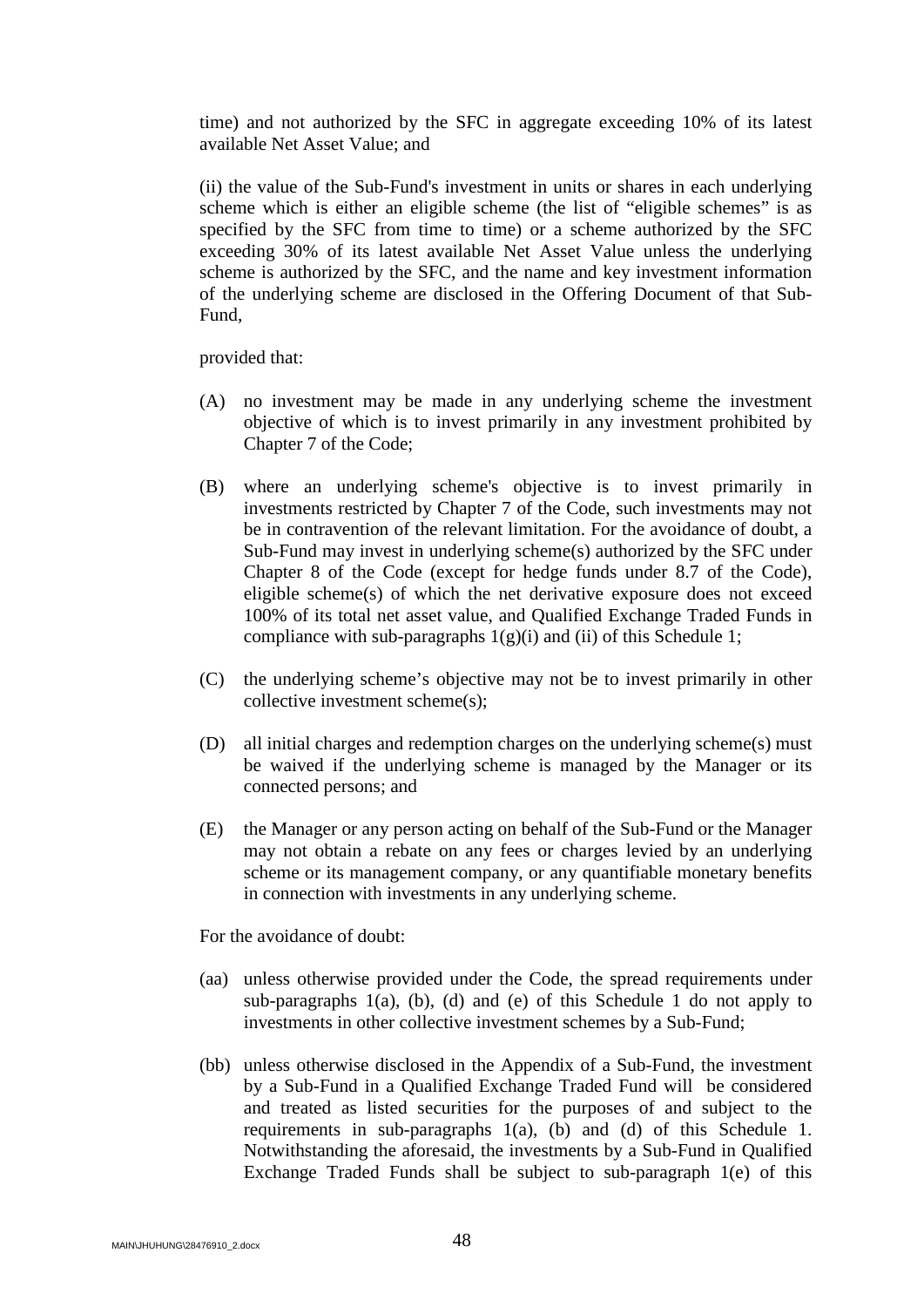Schedule 1 and the relevant investment limits in Qualified Exchange Traded Funds by a Sub-Fund shall be consistently applied;

- (cc) where investments are made in listed REITs, the requirements under subparagraphs 1(a), (b) and (d) of this Schedule 1 apply and where investments are made in unlisted REITs, which are either companies or collective investment schemes, then the requirements under sub-paragraphs 1(e) and  $(g)(i)$  of this Schedule 1 apply respectively; and
- (dd) where a Sub-Fund invests in index-based financial derivative instruments, the underlying assets of such financial derivative instruments are not required to be aggregated for the purposes of the investment restrictions or limitations set out in sub-paragraphs  $1(a)$ ,  $(b)$ ,  $(c)$  and  $(f)$  of this Schedule 1 provided that the index is in compliance with the requirements under 8.6(e) of the Code.

#### **2. Investment prohibitions applicable to each Sub-Fund**

The Manager shall not, unless otherwise specifically provided for in the Code, on behalf of any Sub-Fund:-

- (a) invest in physical commodities unless otherwise approved by the SFC on a case-by-case basis taking into account the liquidity of the physical commodities concerned and availability of sufficient and appropriate additional safeguards where necessary;
- (b) invest in any type of real estate (including buildings) or interests in real estate (including any options or rights but excluding shares in real estate companies and interests in REITs);
- (c) make short sales unless (i) the liability of the relevant Sub-Fund to deliver securities does not exceed 10% of its latest available Net Asset Value; (ii) the security which is to be sold short is actively traded on a Market where short selling activity is permitted; and (iii) the short sales are carried out in accordance with all applicable laws and regulations;
- (d) carry out any naked or uncovered short sale of securities;
- (e) subject to sub-paragraph 1(e) of this Schedule 1, lend, assume, guarantee, endorse or otherwise become directly or contingently liable for or in connection with any obligation or indebtedness of any person. For the avoidance of doubt, reverse repurchase transactions in compliance with the requirements as set out in sub-paragraphs 5.1 to 5.4 of this Schedule 1 are not subject to the limitations in this sub-paragraph 2(e);
- (f) acquire any asset or engage in any transaction which involves the assumption of any liability by the relevant Sub-Fund which is unlimited. For the avoidance of doubt, the liability of Unitholders of a Sub-Fund is limited to their investments in that Sub-Fund;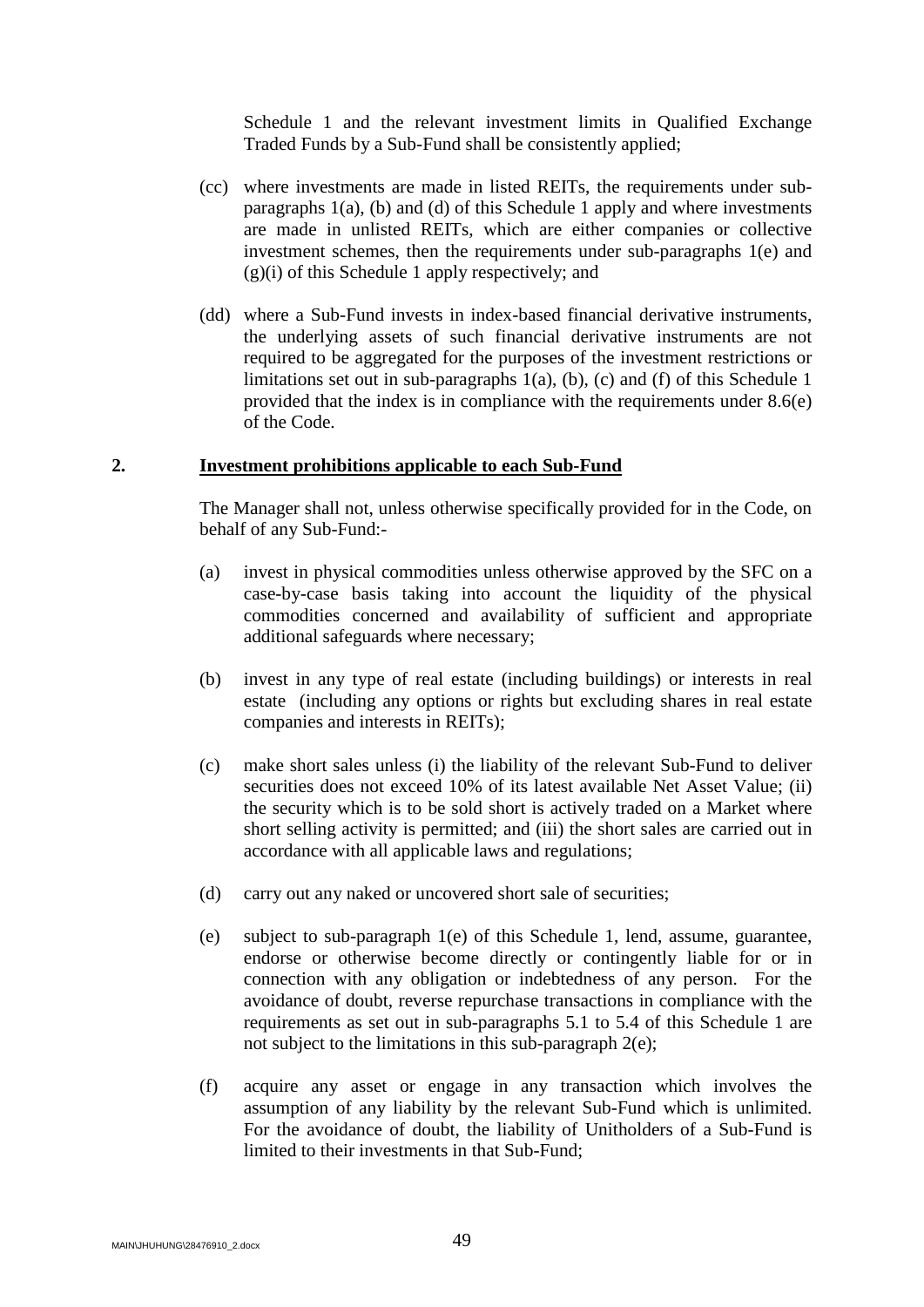- (g) invest in any security of any class in any company or body if any director or officer of the Manager individually owns more than 0.5%, or collectively they own more than 5%, of the total nominal amount of all the issued securities of that class;
- (h) invest in any security where a call is to be made for any sum unpaid on that security, unless the call could be met in full out of cash or near cash from the Sub-Fund's portfolio whereby such amount of cash or near cash has not been segregated to cover a future or contingent commitment arising from transaction in financial derivative instruments for the purposes of subparagraphs 4.5 and 4.6 of this Schedule 1;
- (i) enter into any underwriting or sub-underwriting contracts without the prior consent of the Trustee and unless the Manager provides in writing that all commissions and fees payable and investments acquired pursuant to such contracts form part of the Sub-Fund's assets.

# **3. Feeder funds**

A Sub-Fund which is a feeder fund may invest 90% or more of its total Net Asset Value in a single collective investment scheme ("**underlying scheme**") in accordance with the following provisions –

- (a) such underlying scheme ("**master fund**") must be authorized by the SFC;
- (b) no increase in the overall total of initial charges, redemption charges, management fees, or any other costs and charges payable to the Manager or any of its connected persons borne by the Unitholders or by the feeder fund may result, if the master fund in which the feeder fund invests is managed by the Manager or by a connected person of the Manager;
- (c) notwithstanding proviso (C) to sub-paragraph  $1(g)$  of this Schedule 1, the master fund may invest in other collective investment scheme(s) subject to the investment restrictions as set out in sub-paragraphs  $1(g)(i)$  and (ii) and proviso (A), (B) and (C) to sub-paragraph  $1(g)$  of this Schedule 1.

# **4. Use of financial derivative instruments**

- 4.1 A Sub-Fund may acquire financial derivative instruments for hedging purposes. For the purposes of this sub-paragraph 4.1, financial derivative instruments are generally considered as being acquired for hedging purposes if they meet all the following criteria:
	- (a) they are not aimed at generating any investment return;
	- (b) they are solely intended for the purpose of limiting, offsetting or eliminating the probability of loss or risks arising from the investments being hedged;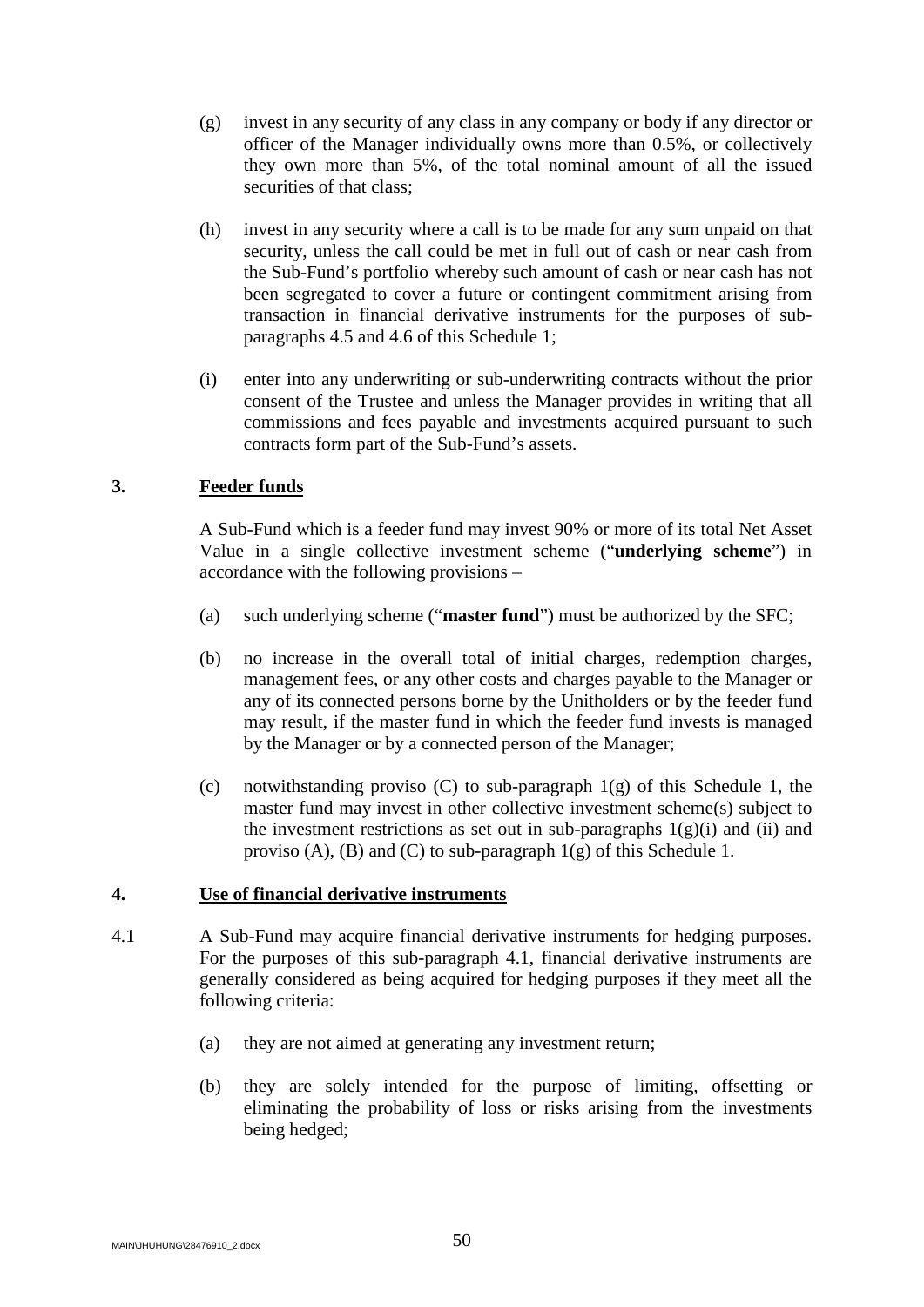- (c) although they may not necessarily reference to the same underlying assets, they should relate to the same asset class with high correlation in terms of risks and return, and involve taking opposite positions, in respect of the investments being hedged; and
- (d) they exhibit price movements with high negative correlation with the investments being hedged under normal market conditions.

The Manager, where it deems necessary, shall cause hedging arrangement to be adjusted or re-positioned, with due consideration on the fees, expenses and costs, to enable the relevant Sub-Fund to meet its hedging objective in stressed or extreme market conditions.

- 4.2 A Sub-Fund may also acquire financial derivative instruments for non-hedging purposes ("**investment purposes**") subject to the limit that such Sub-Fund's net exposure relating to these financial derivative instruments ("**net derivative exposure**") does not exceed 50% of its latest available Net Asset Value provided that such limit may be exceeded in such circumstances as permitted under the Code, handbook, code and/or guideline issued by the SFC from time to time or permitted by the SFC from time to time. For the avoidance of doubt, financial derivative instruments acquired for hedging purposes under sub-paragraph 4.1 of this Schedule 1 will not be counted towards the 50% limit referred to in this subparagraph 4.2 so long as there is no residual derivative exposure arising from such hedging arrangement. Net derivative exposure shall be calculated in accordance with the Code and the requirements and guidance issued by the SFC which may be updated from time to time.
- 4.3 Subject to sub-paragraphs 4.2 and 4.4 of this Schedule 1, a Sub-Fund may invest in financial derivative instruments provided that the exposure to the underlying assets of the financial derivative instruments, together with the other investments of the Sub-Fund, may not in aggregate exceed the corresponding investment restrictions or limitations applicable to such underlying assets and investments as set out in sub-paragraphs 1(a), (b), (c), (f), (g)(i) and (ii), proviso (A) to (C) to sub-paragraph  $1(g)$  and sub-paragraph  $2(b)$  of this Schedule 1.
- 4.4 The financial derivative instruments invested by a Sub-Fund shall be either listed/quoted on a stock exchange or dealt in over-the-counter market and comply with the following provisions:
	- (a) the underlying assets consist solely of shares in companies, debt securities, money market instruments, units/shares of collective investment schemes, deposits with substantial financial institutions, Government and other public securities, highly-liquid physical commodities (including gold, silver, platinum and crude oil), financial indices, interest rates, foreign exchange rates, currencies, or other asset classes acceptable to the SFC, in which the Sub-Fund may invest according to its investment objectives and policies;
	- (b) the counterparties to transactions of over-the-counter financial derivative instruments or their guarantors are substantial financial institutions or such other entity acceptable to the SFC;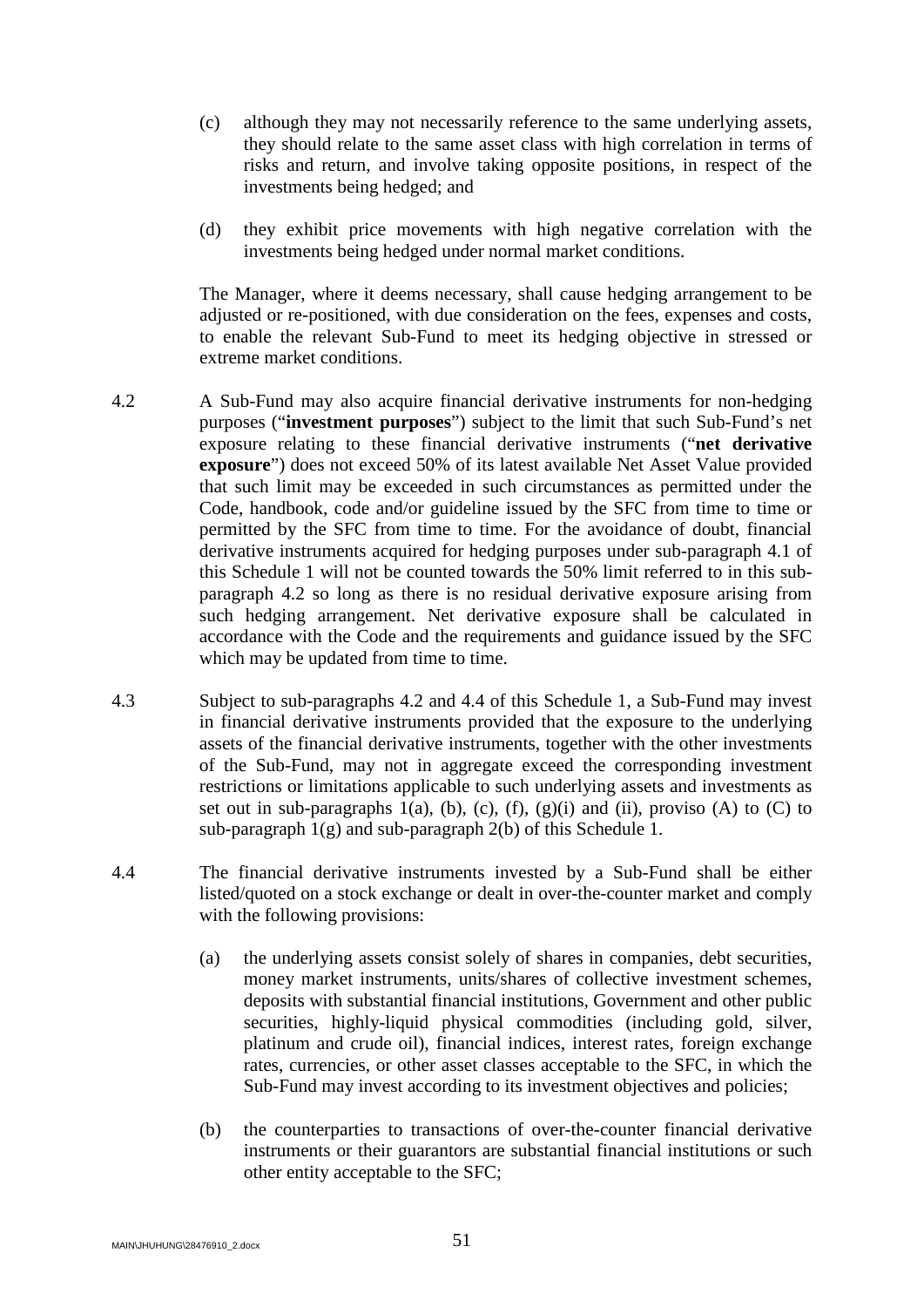- (c) subject to sub-paragraphs 1(a) and (b) of this Schedule 1, a Sub-Fund's net counterparty exposure to a single entity arising from transactions of overthe-counter financial derivative instruments may not exceed 10% of its latest available Net Asset Value provided that the exposure of the Sub-Fund to a counterparty of over-the-counter financial derivative instruments may be lowered by the collateral received (if applicable) by the Sub-Fund and shall be calculated with reference to the value of collateral and positive mark to market value of the over-the-counter financial derivative instruments with that counterparty, if applicable; and
- (d) the valuation of the financial derivative instruments is marked-to-market daily, subject to regular, reliable and verifiable valuation conducted by the Manager or the Trustee or their nominee(s), agent(s) or delegate(s) (as the case may be) independent of the issuer of the financial derivative instruments through measures such as the establishment of a valuation committee or engagement of third party service. The financial derivative instruments can be sold, liquidated or closed by an offsetting transaction at any time at their fair value at the Sub-Fund's initiative. Further, the Manager or the Trustee or their nominee(s), agent(s) or delegate(s) should be adequately equipped with the necessary resources to conduct independent marked-to-market valuation and to verify the valuation of the financial derivative instruments on a regular basis.
- 4.5 A Sub-Fund should at all times be capable of meeting all its payment and delivery obligations incurred under transactions in financial derivative instruments (whether for hedging or for investment purposes). The Manager shall, as part of its risk management process, monitor to ensure that the transactions in financial derivative instruments in respect of a Sub-Fund are adequately covered on an ongoing basis. For the purposes of this sub-paragraph 4.5, assets that are used to cover the Sub-Fund's payment and delivery obligations incurred under transactions in financial derivative instruments shall be free from any liens and encumbrances, exclude any cash or near cash for the purpose of meeting a call on any sum unpaid on a security, and cannot be applied for any other purposes.
- 4.6 Subject to sub-paragraph 4.5 of this Schedule 1, a transaction in financial derivative instruments which gives rise to a future commitment or contingent commitment of a Sub-Fund shall be covered as follows:
	- (a) in the case of financial derivative instruments transactions which will, or may at the Sub-Fund's discretion, be cash settled, the Sub-Fund shall at all times hold sufficient assets that can be liquidated within a short timeframe to meet the payment obligation; and
	- (b) in the case of financial derivative instruments transactions which will, or may at the counterparty's discretion, require physical delivery of the underlying assets, the Sub-Fund shall hold the underlying assets in sufficient quantity at all times to meet the delivery obligation. If the Manager considers the underlying assets to be liquid and tradable, the Sub-Fund may hold other alternative assets in sufficient quantity as cover,

MAIN\JHUHUNG\28476910\_2.docx  $52$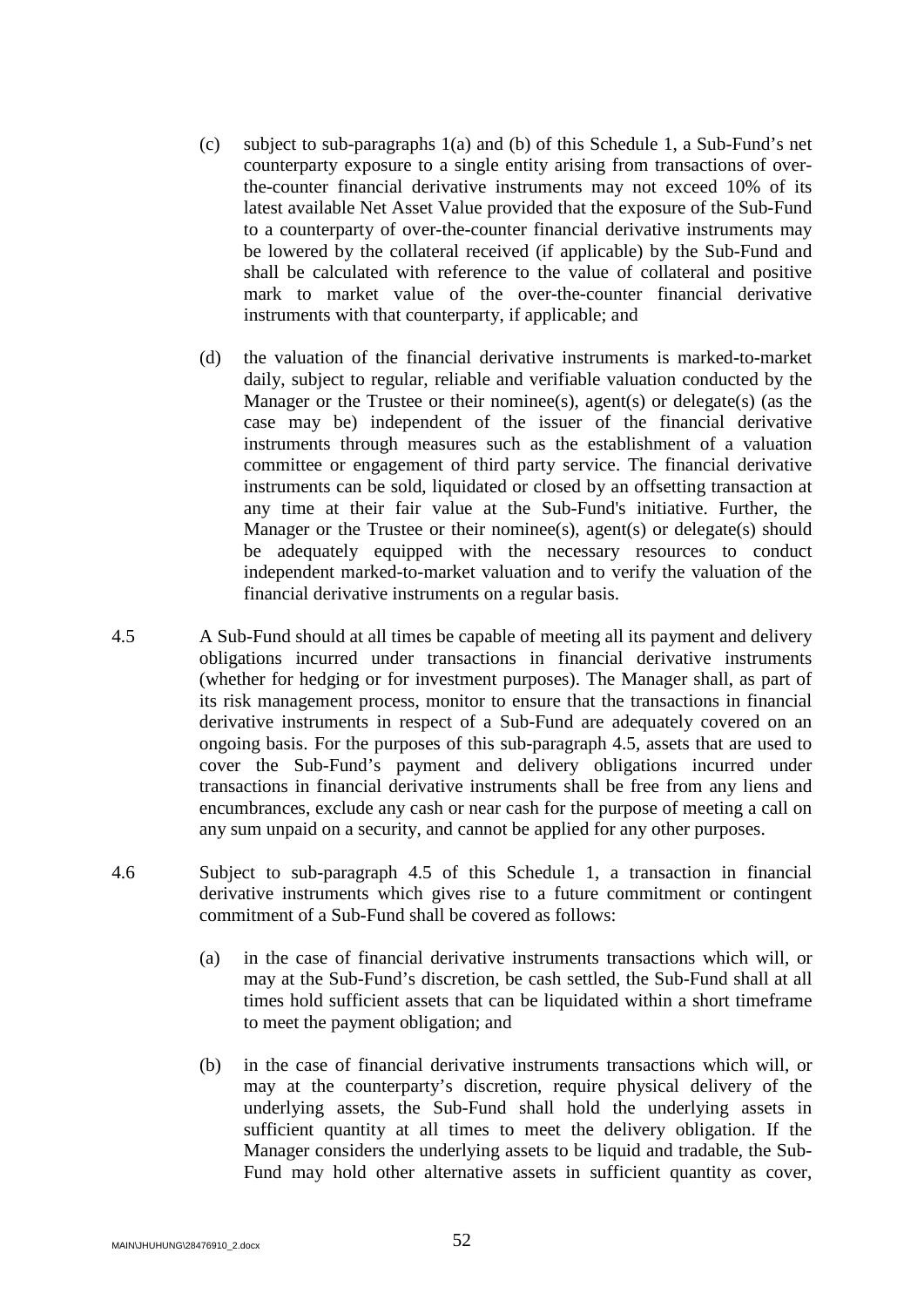provided that such assets may be readily converted into the underlying assets at any time to meet the delivery obligation provided further that the Sub-Fund shall apply safeguard measures such as to apply haircut where appropriate to ensure that such alternative assets held are sufficient to meet its future obligations.

4.7 The requirements under sub-paragraphs 4.1 to 4.6 of this Schedule 1 shall apply to embedded financial derivative. For the purposes of this Explanatory Memorandum, an "**embedded financial derivative**" is a financial derivative instrument that is embedded in another security.

### **5. Securities financing transactions**

- 5.1 A Sub-Fund may engage in securities financing transactions, provided that they are in the best interests of Unitholders of such Sub-Fund to do so and the associated risks have been properly mitigated and addressed, and provided further that the counterparties to the securities financing transactions are financial institutions which are subject to ongoing prudential regulation and supervision.
- 5.2 A Sub-Fund shall have at least 100% collateralization in respect of the securities financing transaction(s) into which it enters to ensure there is no uncollateralized counterparty risk exposure arising from these transactions.
- 5.3 All the revenues arising from securities financing transactions, net of direct and indirect expenses as reasonable and normal compensation for the services rendered in the context of the securities financing transactions shall be returned to the Sub-Fund.
- 5.4 A Sub-Fund shall only enter into a securities financing transaction if the terms of such securities financing transaction include the power for the Sub-Fund at any time to recall the securities or the full amount of cash (as the case may be) subject to the securities financing transaction or terminate the securities financing transaction(s) into which it has entered.

### **6. Collateral**

In order to limit the exposure to each counterparty as set out in sub-paragraphs 4.4(c) and 5.2 of this Schedule 1, a Sub-Fund may receive collateral from such counterparty, provided that the collateral complies with the requirements set out below:

- (a) Liquidity the collateral is sufficiently liquid and tradable in order that it can be sold quickly at a robust price that is close to pre-sale valuation. Collateral should normally trade in a deep and liquid marketplace with transparent pricing;
- (b) Valuation the collateral is marked-to-market daily by using independent pricing sources;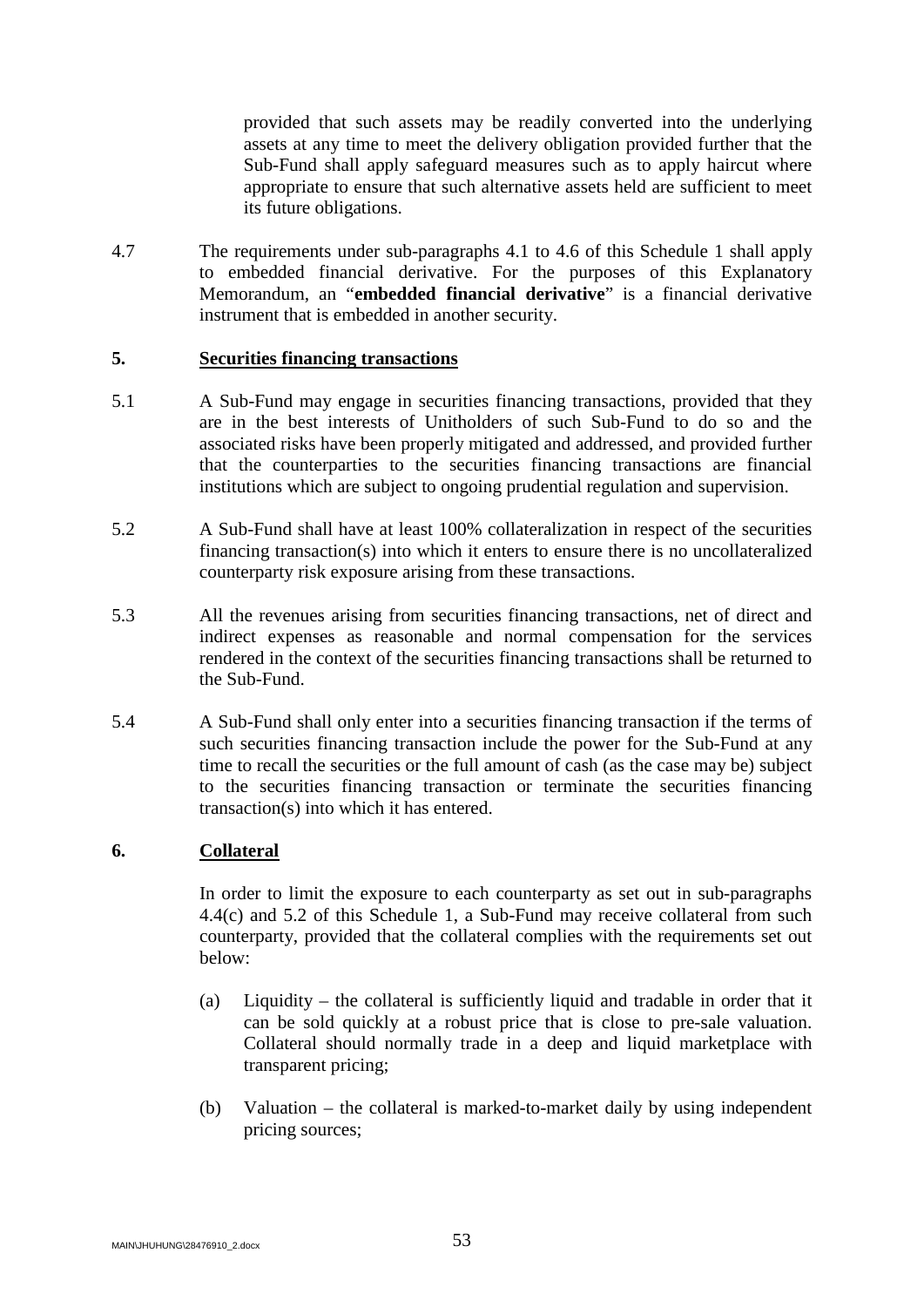- (c) Credit quality the collateral is of high credit quality provided that, in the event the credit quality of the collateral or the issuer of the asset being used as collateral has deteriorated to such a degree that it would undermine the effectiveness of the collateral, such collateral shall be replaced immediately;
- (d) Haircut the collateral is subject to a prudent haircut policy;
- (e) Diversification the collateral is appropriately diversified so as to avoid concentrated exposure to any single entity and/or entities within the same group. A Sub-Fund's exposure to the issuer(s) of the collateral should be taken into account in compliance with the investment restrictions and limitations set out in sub-paragraphs 1(a), 1(b), 1(c), 1(f), 1(g)(i) and (ii) and provisos (A) to (C) of sub-paragraph  $1(g)$  and sub-paragraph  $2(b)$  of this Schedule 1;
- (f) Correlation the value of the collateral should not have any significant correlation with the creditworthiness of the counterparty or the issuer of the financial derivative instruments, or the counterparty of securities financing transactions in such a way that would undermine the effectiveness of the collateral. For this purpose, securities issued by the counterparty or the issuer of the financial derivative instruments, or the counterparty of securities financing transactions or any of their related entities should not be used as collateral;
- (g) Management of operational and legal risks the Manager has appropriate systems, operational capabilities and legal expertise for proper collateral management;
- (h) Independent custody the collateral is held by the Trustee or by duly appointed nominee, agent or delegate;
- (i) Enforceability the collateral is readily accessible or enforceable by the Trustee without further recourse to the issuer of the financial derivative instruments, or the counterparty of the securities financing transactions;
- (j) Re-investment of collateral any re-investment of collateral received for the account of the relevant Sub-Fund shall be subject to the following requirements:
	- (i) cash collateral received may only be reinvested in short-term deposits, high quality money market instruments and money market funds authorized under 8.2 of the Code or regulated in a manner generally comparable with the requirements of the SFC and acceptable to the SFC, and subject to corresponding investment restrictions or limitations applicable to such investments or exposure as set out in Chapter 7 of the Code. For this purpose, money market instruments refer to securities normally dealt in on the money markets, including government bills, certificates of deposit, commercial papers, short-term notes and bankers' acceptances, etc. In assessing whether a money market instrument is of high quality, at a minimum, the credit quality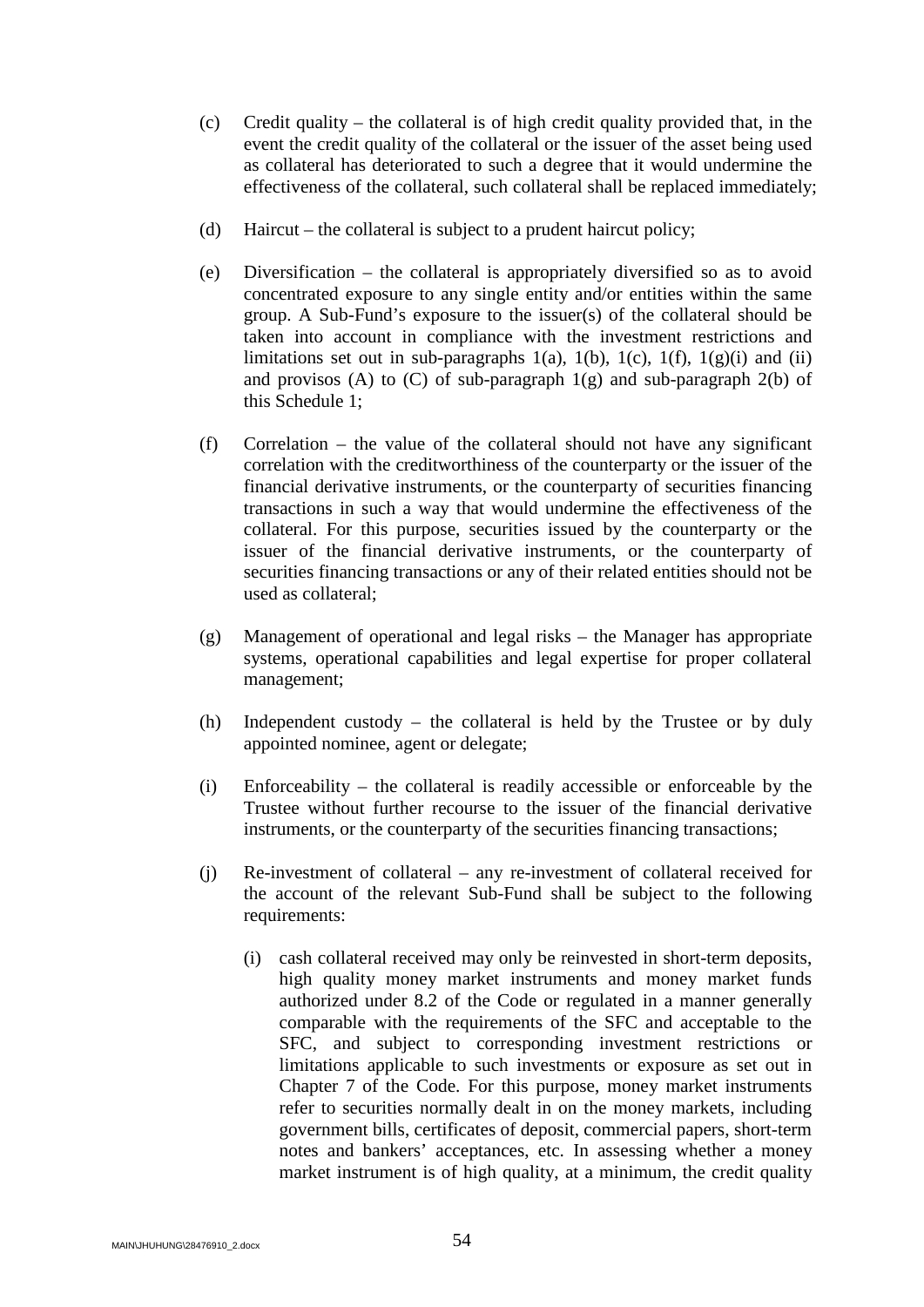and the liquidity profile of the money market instruments must be taken into account;

- (ii) non-cash collateral received may not be sold, re-invested or pledged;
- (iii) the portfolio of assets from re-investment of cash collateral shall  $Note (2)$ comply with the requirements as set out in sub-paragraphs  $7(b)$  and  $7(j)$  to  $7.36(j)$ of this Schedule 1;
	- (iv) cash collateral received is not allowed to be further engaged in any securities financing transactions;
	- (v) when the cash collateral received is reinvested into other investment(s), such investment(s) is/are not allowed to be engaged in any securities financing transactions;
- (k) the collateral is free of prior encumbrances; and
- (l) the collateral generally does not include (i) structured products whose payouts rely on embedded financial derivatives or synthetic instruments; (ii) securities issued by special purpose vehicles, special investment vehicles or similar entities; (iii) securitized products; or (iv) unlisted collective investment schemes.

#### **7. Money Market Funds**

In the exercise of its investment powers in relation to a Sub-Fund which is a money market fund ("**Money Market Fund**") authorised by the SFC under 8.2 of the Code, the Manager shall ensure that the core requirements as set out in paragraphs 1, 2, 4, 5, 6, 8, 9.1 and 9.2 of this Schedule 1 shall apply with the following modifications, exemptions or additional requirements:-

- (a) subject to the provisions set out below, a Money Market Fund may only invest in short-term deposits and high quality money market instruments (i.e. securities normally dealt in on the money markets including government bills, certificates of deposit, commercial papers, short-term notes, bankers' acceptances, asset-backed securities such as asset-backed commercial papers), and money market funds that are authorised by the SFC under Chapter 8.2 of the Code or regulated in a manner generally comparable with the requirements of the SFC and acceptable to the SFC;
- (b) a Money Market Fund shall maintain a portfolio with weighted average maturity not exceeding 60 days and a weighted average life not exceeding 120 days and must not purchase an instrument with a remaining maturity of more than 397 days (or two years in the case of Government and other public securities). For the purposes herein;
	- (i) "**weighted average maturity**" is a measure of the average length of time to maturity of all the underlying securities in a Money Market Fund weighted to reflect the relative holdings in each instrument; and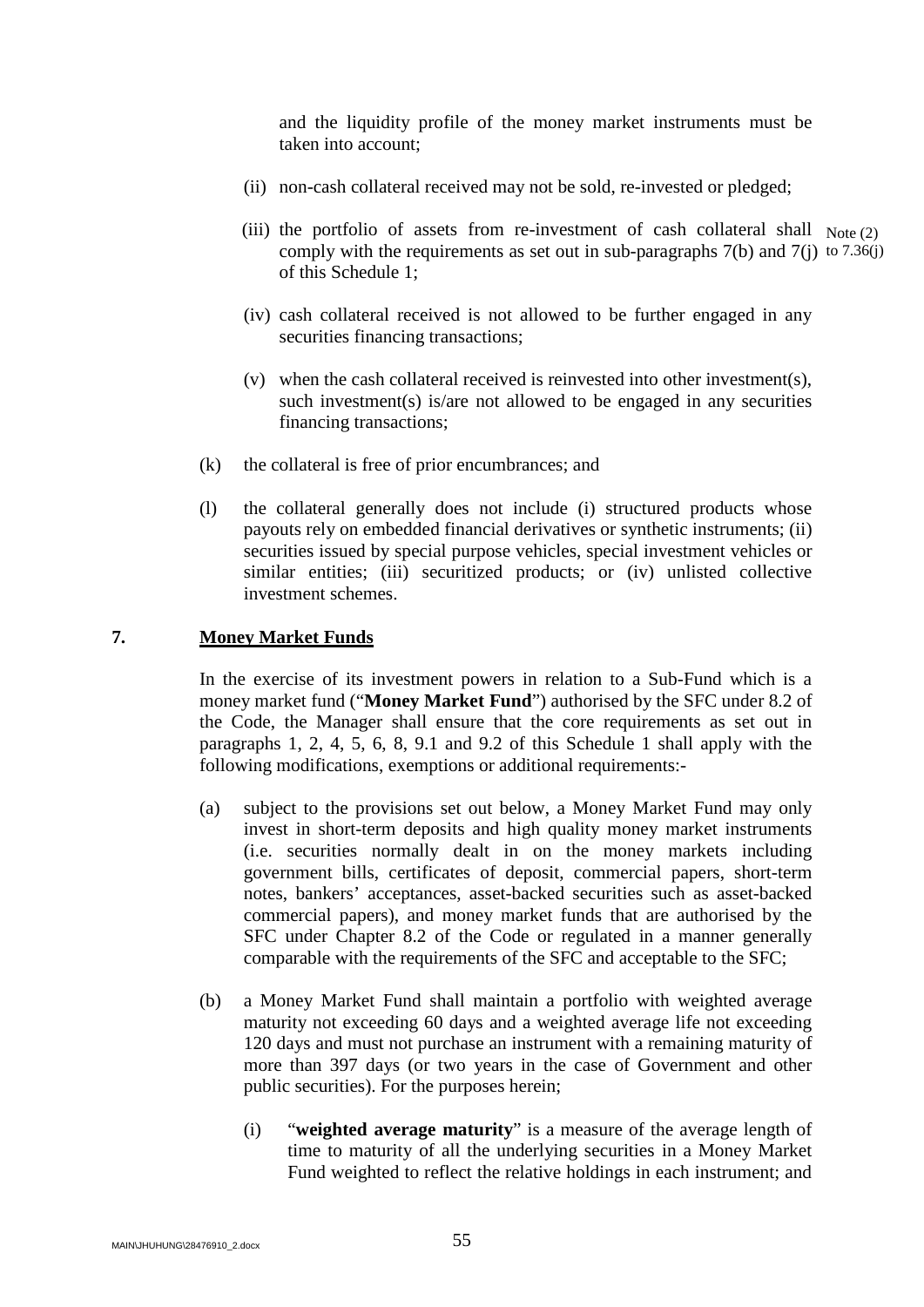is used to measure the sensitivity of the Money Market Fund to changing money market interest rates; and

(ii) "**weighted average life**" is the weighted average of the remaining life of each security held in a Money Market Fund; and is used to measure the credit risk, as well as the liquidity risk,

provided that the use of interest rate resets in variable-notes or variable-rate notes generally should not be permitted to shorten the maturity of a security for the purpose of calculating weighted average life, but may be permitted for the purpose of calculating weighted average maturity;

- (c) notwithstanding sub-paragraphs 1(a) and 1(c) of this Schedule 1, the aggregate value of a Money Market Fund's holding of instruments issued by a single entity, together with any deposits held with that same issuer may not exceed 10% of the latest available Net Asset Value of such Money Market Fund except:-
	- (i) the value of a Money Market Fund's holding of instruments and deposits issued by a single entity may be increased to 25% of the latest available Net Asset Value of such Money Market Fund if the entity is a substantial financial institution, provided that the total value of such holding does not exceed 10% of the entity's share capital and non-distributable capital reserves; or
	- (ii) up to 30% of a Money Market Fund's latest available Net Asset Value may be invested in Government and other public securities of the same issue; or
	- (iii) in respect of any deposit of less than US\$1,000,000 or its equivalent in the Base Currency of the relevant Money Market Fund where such Money Market Fund cannot otherwise diversify as a result of its size;
- (d) notwithstanding sub-paragraphs 1(b) and 1(c) of this Schedule 1, the aggregate value of a Money Market Fund's investments in entities within the same group through instruments and deposits may not exceed 20% of its latest available Net Asset Value provided that:
	- (i) the aforesaid limit will not apply in respect of cash deposit of less than US\$ 1,000,000 or its equivalent in the Base Currency of such Money Market Fund, where it cannot otherwise diversify as a result of its size;
	- (ii) where the entity is a substantial financial institution and the total amount does not exceed 10% of the entity's share capital and nondistributable capital reserves, the limit may be increased to 25%;
- (e) the value of a Money Market Fund's holding of money market funds that are authorised under Chapter 8.2 of the Code or regulated in a manner generally comparable with the requirements of the SFC and acceptable to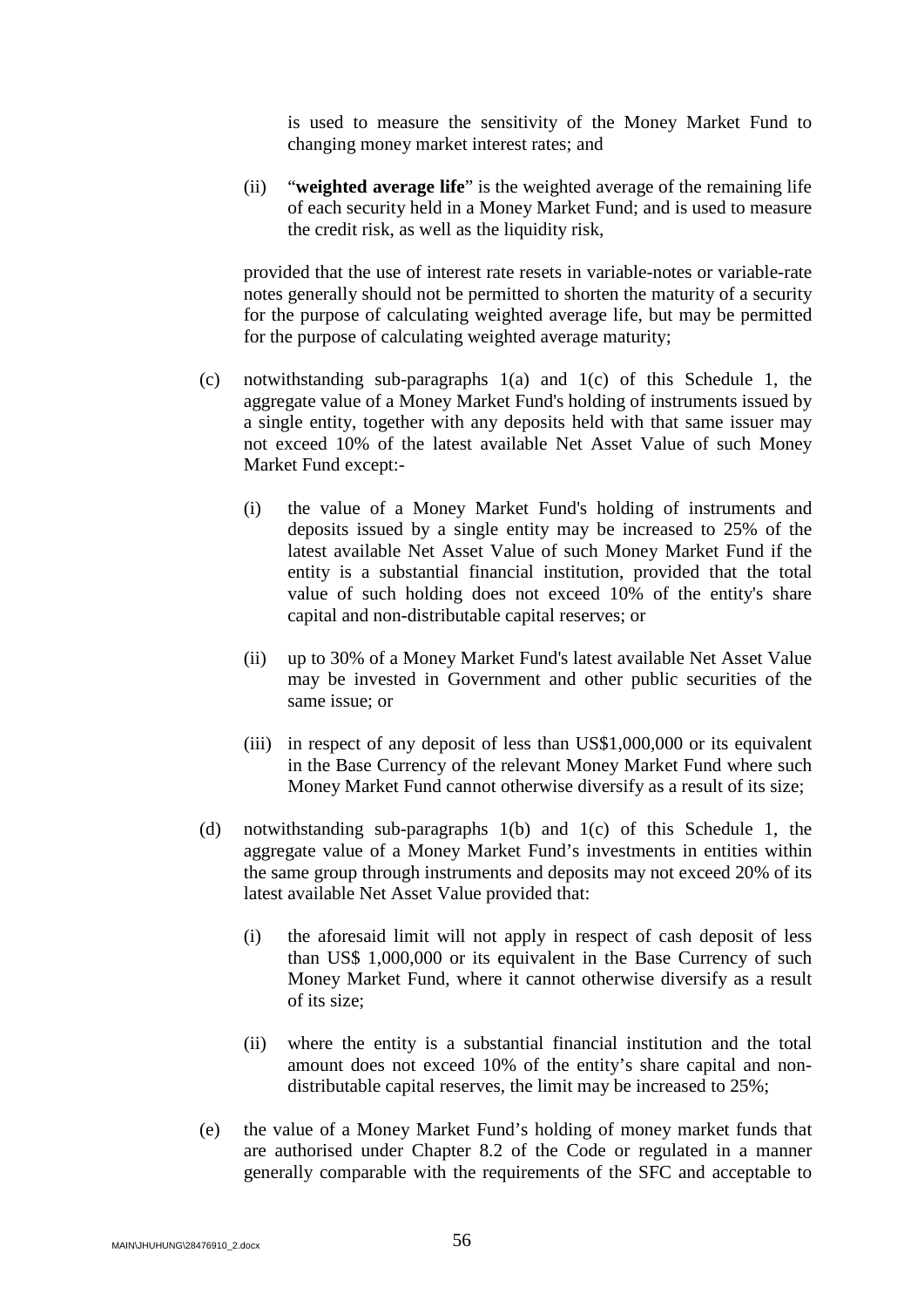the SFC may not in aggregate exceed 10% of its latest available Net Asset Value;

- (f) the value of a Money Market Fund's holding of investments in the form of asset-backed securities may not exceed 15% of its latest available Net Asset Value;
- (g) subject to paragraphs 5 and 6 of this Schedule 1, a Money Market Fund may engage in sale and repurchase transactions, and reverse repurchase transactions in compliance with the following additional requirements:
	- (i) the amount of cash received by the Money Market Fund under sale and repurchase transactions may not in aggregate exceed 10% of its latest available Net Asset Value;
	- (ii) the aggregate amount of cash provided to the same counterparty in reverse repurchase agreements may not exceed 15% of the latest available Net Asset Value of the Money Market Fund;
	- (iii) collateral received may only be cash, high quality money market instruments and may also include, in the case of reverse repurchase transactions, government securities receiving a favourable assessment on credit quality; and
	- (iv) the holding of collateral, together with other investments of the Money Market Fund, must not contravene the investment limitations and requirements set out in the other provisions of this paragraph 7 of this Schedule 1;
- (h) a Money Market Fund may use financial derivative instruments for hedging purposes only;
- (i) the currency risk of an Money Market Fund should be appropriately managed and any material currency risk that arises from investments of the Money Market Fund that are not denominated in its Base Currency shall be appropriately hedged;
- (j) a Money Market Fund must hold at least 7.5% of its latest available Net Asset Value in daily liquid assets and at least 15% of its latest available Net Asset Value in weekly liquid assets. For the purposes herein:
	- (i) daily liquid assets refers to (i) cash; (ii) instruments or securities convertible into cash (whether by maturity or through exercise of a demand feature) within one Business Day; and (iii) amount receivable and due unconditionally within one Business Day on pending sales of portfolio securities; and
	- (ii) weekly liquid assets refers to (i) cash; (ii) instruments or securities convertible into cash (whether by maturity or through exercise of a demand feature) within five Business Days; and (iii) amount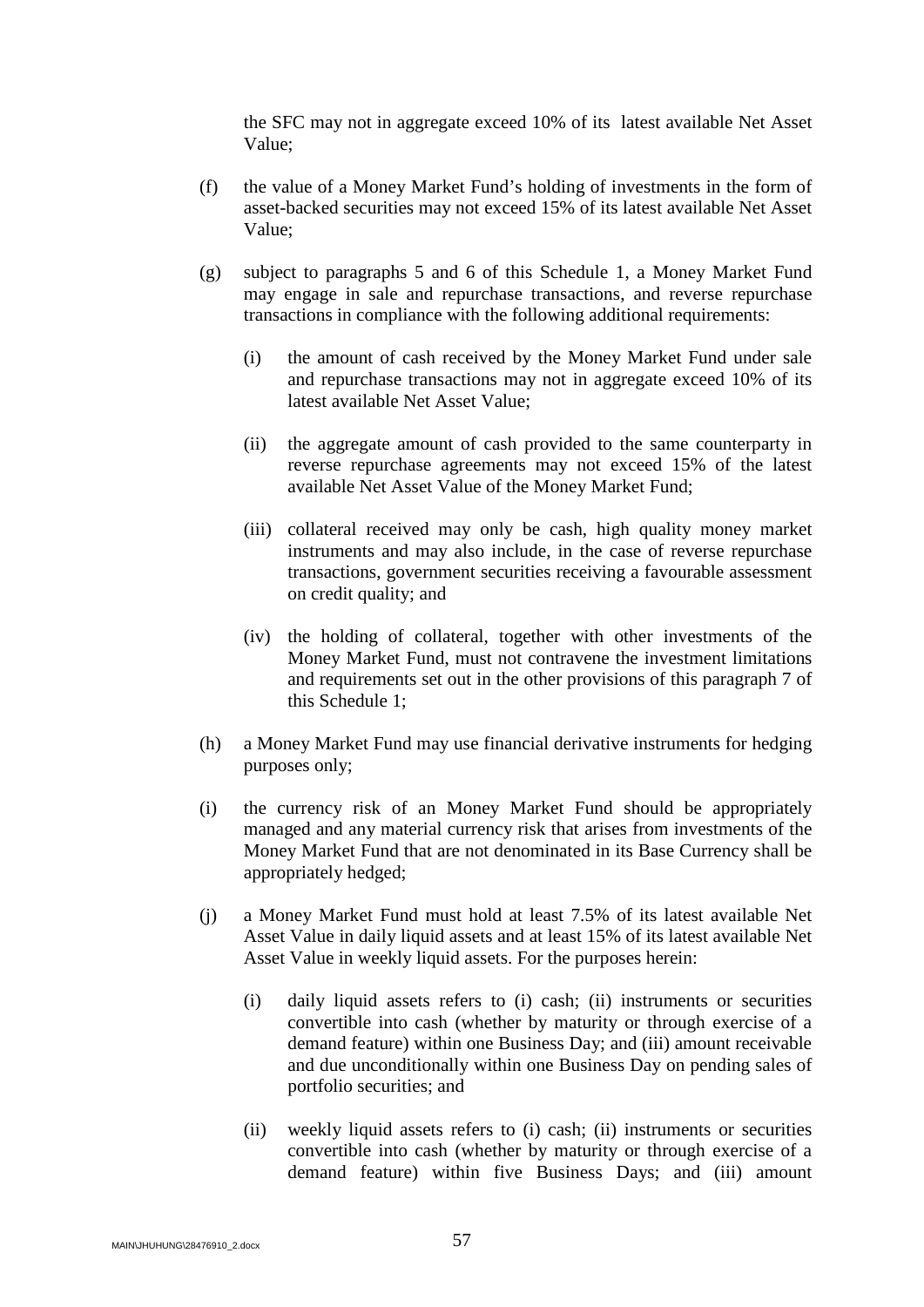receivable and due unconditionally within five Business Days on pending sales of portfolio securities.

### **8. Borrowing and leverage**

The expected maximum level of leverage of each Sub-Fund is as follows:

#### Cash borrowing

- 8.1 No borrowing shall be made in respect of a Sub-Fund which would result in the principal amount for the time being of all borrowings made for the account of the relevant Sub-Fund exceeding an amount equal to 10% of the latest available Net Asset Value of the relevant Sub-Fund provided always that back-to-back loans do not count as borrowing. For the avoidance of doubt, securities lending transactions and sale and repurchase transactions in compliance with the requirements as set out in sub-paragraphs 5.1 to 5.4 of this Schedule 1 are not borrowings for the purpose of, and are not subject to the limitations in this subparagraph 8.1.
- 8.2 Notwithstanding sub-paragraph 8.1 of this Schedule 1, a Money Market Fund may borrow only on a temporary basis for the purposes of meeting redemption requests or defraying operating expenses.

#### Leverage from the use of financial derivative instruments

- 8.3 A Sub-Fund may also be leveraged through the use of financial derivative instruments and its expected maximum level of leverage through the use of financial derivative instruments (i.e. expected maximum net derivative exposure) is set out in the relevant Appendix.
- 8.4 In calculating the net derivative exposure, derivatives acquired for investment purposes that would generate incremental leverage at the portfolio level of the relevant Sub-Fund are converted into their equivalent positions in their underlying assets. The net derivative exposure is calculated in accordance with the requirements and guidance by the SFC which may be updated from time to time.
- 8.5 The actual level of leverage may be higher than such expected level in exceptional circumstances, for example when there are sudden movements in markets and/or investment prices.

## **9. Name of Sub-Fund**

9.1 If the name of a Sub-Fund indicates a particular objective, investment strategy, geographic region or market, the Sub-Fund must, under normal market circumstances, invest at least 70% of its Net Asset Value in securities and other investments to reflect the particular objective, investment strategy or geographic region or market which the Sub-Fund represents.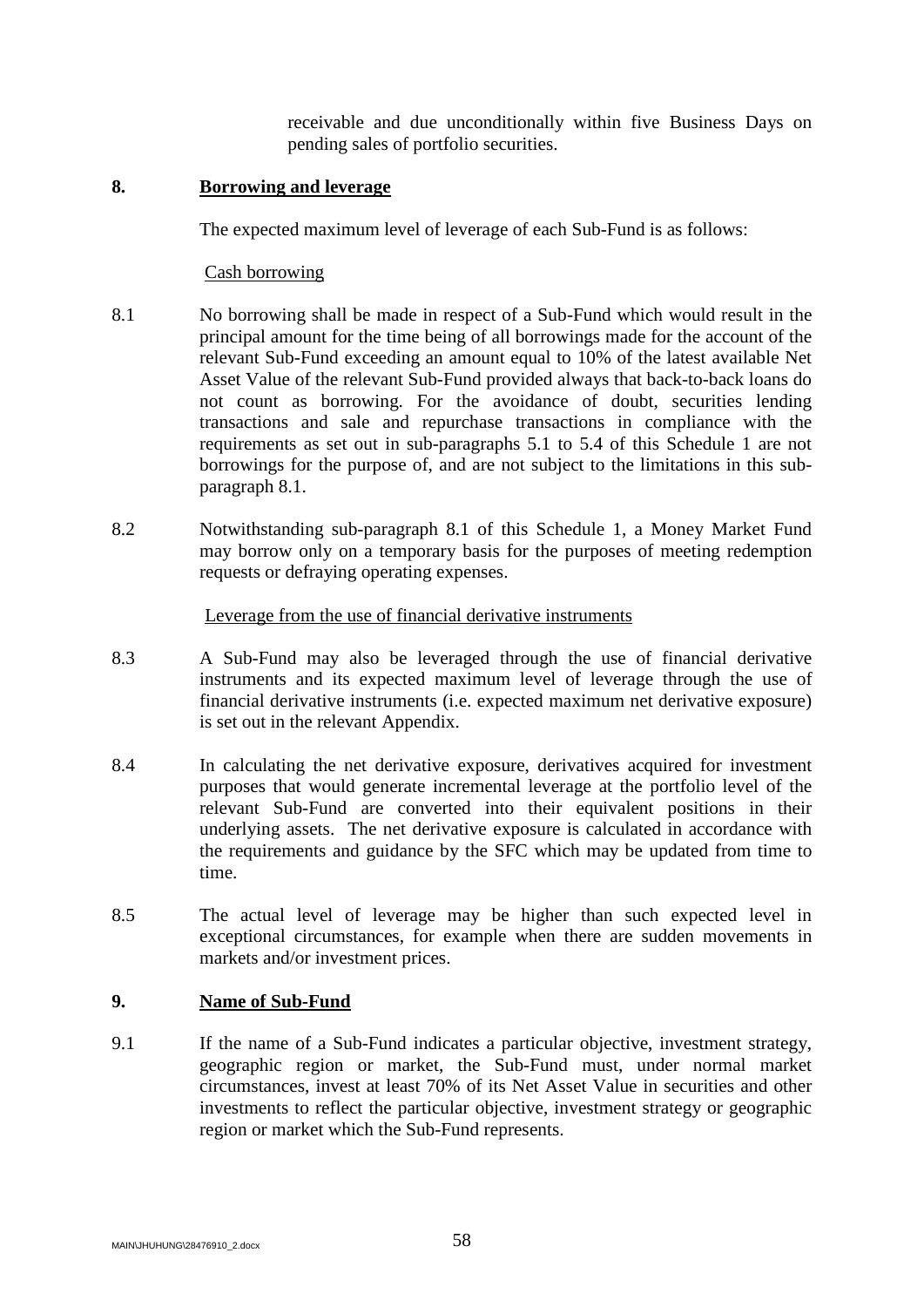9.2 The name of a Money Market Fund must not appear to draw a parallel between the Money Market Fund and the placement of cash on deposit.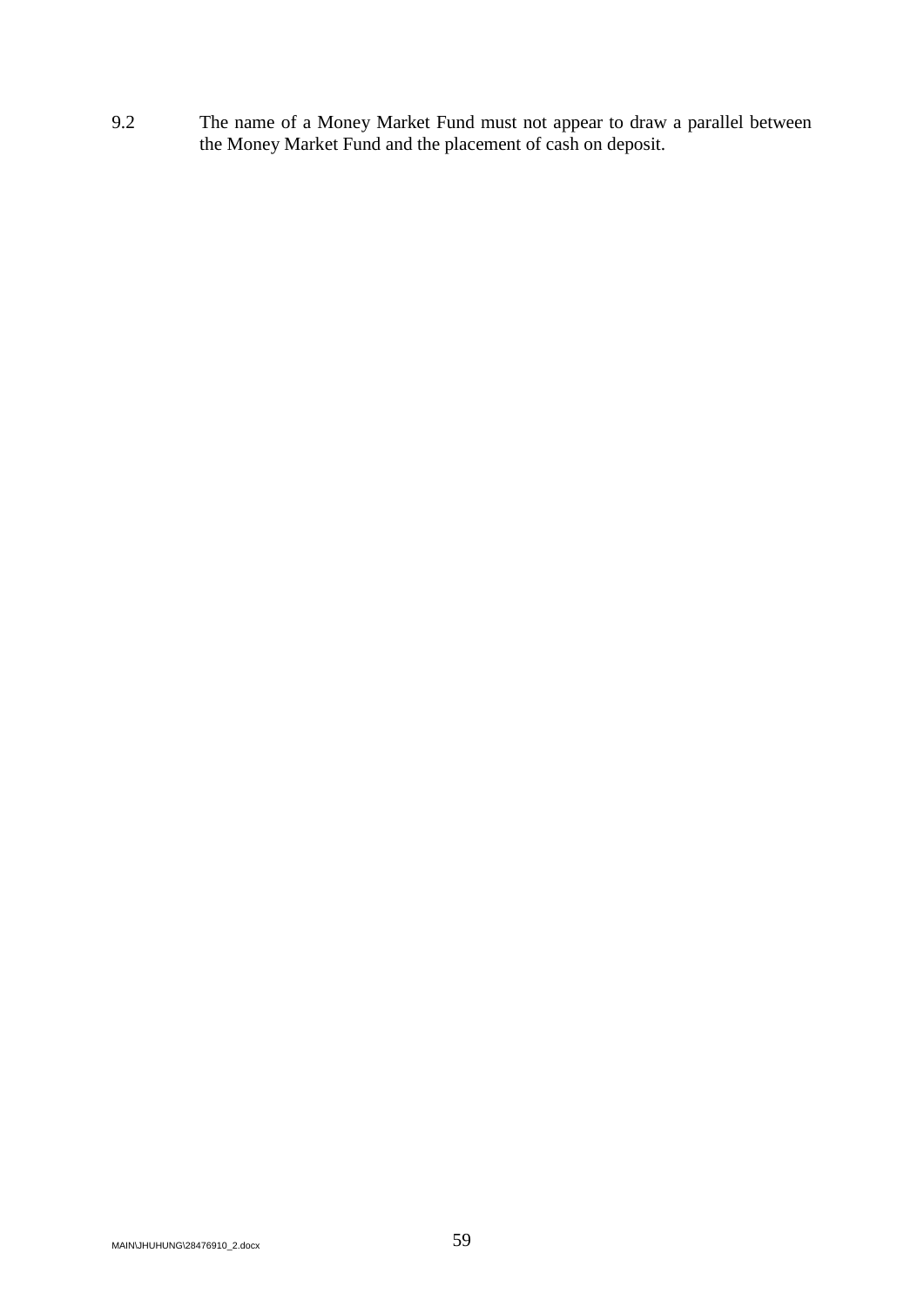### **APPENDIX A**

### **TAIPING GREATER CHINA NEW MOMENTUM EQUITY FUND**

### **DEFINITIONS**

Save as provided below, the defined terms used in the Explanatory Memorandum have the same meaning in this Appendix A. In addition, the following expressions shall have the following meanings in this Appendix A:

| "Base Currency"    | Hong Kong Dollar or HK\$                                                                                                      |  |
|--------------------|-------------------------------------------------------------------------------------------------------------------------------|--|
| "Dealing Day"      | each Business Day                                                                                                             |  |
| "Dealing Deadline" | 4:00 p.m. (Hong Kong time) on the relevant Dealing<br>Day                                                                     |  |
| "Greater China"    | includes the PRC, the Special Administrative Region of<br>Hong Kong, the Special Administrative Region of<br>Macau and Taiwan |  |
| "Issue Price"      | HK\$100 per Unit net of subscription fee                                                                                      |  |
| "Sub-Fund"         | Taiping Greater China New Momentum Equity Fund                                                                                |  |
| "Valuation Day"    | each Dealing Day                                                                                                              |  |

# **INTRODUCTION**

This Appendix contained in this Explanatory Memorandum relates solely to Taiping Greater China New Momentum Equity Fund.

# **INVESTMENT OBJECTIVE AND STRATEGY**

### **Investment Objective**

Taiping Greater China New Momentum Equity Fund is an equity fund which seeks to provide investors with medium to long term capital appreciation over time.

### **Investment Strategy**

The Manager intends to make investments (at least 70% of the Sub-Fund's non-cash assets) through a portfolio consisting of listed securities (which may include (but are not limited to) A Shares, B Shares, shares listed on the Hong Kong Stock Exchange ("**SEHK**") (including H Shares, Red Chips and other Hong Kong shares quoted in Hong Kong Dollar), and Other China Related Stocks\*\*) of companies that derive or are expected to derive a significant portion of their revenues from goods produced or sold, investments made or services performed in Greater China (which includes the PRC, the Special Administrative Regions of Hong Kong and Macau), in particular the listed securities of companies in Hong Kong that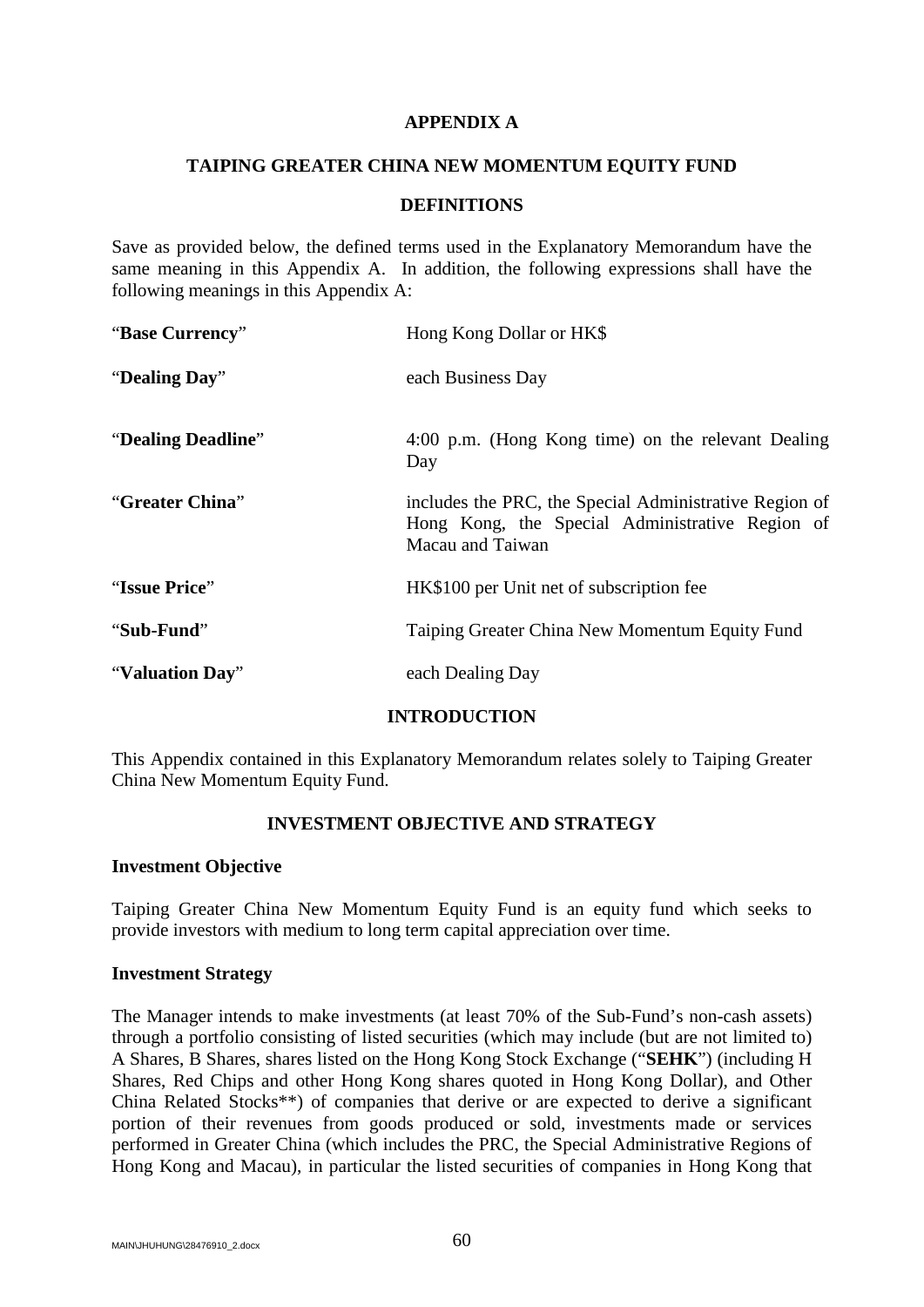are expected to achieve stable and high dividend returns. The Manager believes that the value of these companies should increase through their participation in the economic growth of the Greater China region. The Sub-Fund may invest up to 20% of its non-cash assets in A Shares via the Shanghai-Hong Kong Stock Connect ("**Stock Connect**").

The Sub-Fund may also invest less than 30% of its non-cash assets in listed equity securities of companies which may have no connection with the Greater China region. Such equity securities are listed on exchanges worldwide including but not limited to the United States.

The Sub-Fund will be managed based on a value-oriented investment strategy, which means that the Manager will invest in assets which are considered to be undervalued, compared to their intrinsic value. The Sub-Fund will have no particular focus on market capitalisation, industry or sector.

The Sub-Fund may also invest in financial derivative instruments for hedging purposes only but not for investment purposes, subject to the investment restrictions set out in this Explanatory Memorandum. The Sub-Fund's net derivative exposure may be up to 50% of the Sub-Fund's latest available Net Asset Value.

The Manager currently does not intend to enter into any securities financing transactions or other similar over-the-counter transactions in respect of the Sub-Fund. The Sub-Fund will not receive any collateral.

## *Investment Portfolio*

The investment portfolio of the Sub-Fund may include listed equity securities of companies described above. In addition, the Sub-Fund may invest in these companies through Global Depository Receipts ("**GDRs**"), American Depository Receipts ("**ADRs**"), Chinese Depository Receipts, equity linked notes, or indirectly through other derivative instruments or may invest in derivative instruments for hedging purposes only, subject to the investment restrictions set out in this Explanatory Memorandum.

| <b>Securities market</b> | <b>Nature</b>                                  | Fund's<br>percentage |
|--------------------------|------------------------------------------------|----------------------|
|                          |                                                | allocation*          |
| A Shares (via the        | quoted in Renminbi ("RMB")<br>$\bullet$        | $0\% - 20\%$         |
| <b>Stock Connect</b> )   | listed on the Shanghai Securities<br>$\bullet$ |                      |
|                          | Exchange ("SSE")                               |                      |
| <b>B</b> Shares          | quoted in United States Dollars and            | $0\% - 20\%$         |
|                          | <b>Hong Kong Dollars</b>                       |                      |
|                          | listed on the SSE and Shenzhen                 |                      |
|                          | <b>Stock Exchange</b>                          |                      |
| H Shares $&$             | quoted in Hong Kong Dollars                    | 0%-90%               |
| Red Chips                | listed on the SEHK                             |                      |
| <b>Hong Kong Shares</b>  | quoted in Hong Kong Dollars<br>$\bullet$       | $0\% - 50\%$         |
| (excluding H)            | listed on the SEHK                             |                      |
| Shares & Red             |                                                |                      |
| Chips)                   |                                                |                      |
| Other China              | quoted in Hong Kong Dollars                    | 0%-50%               |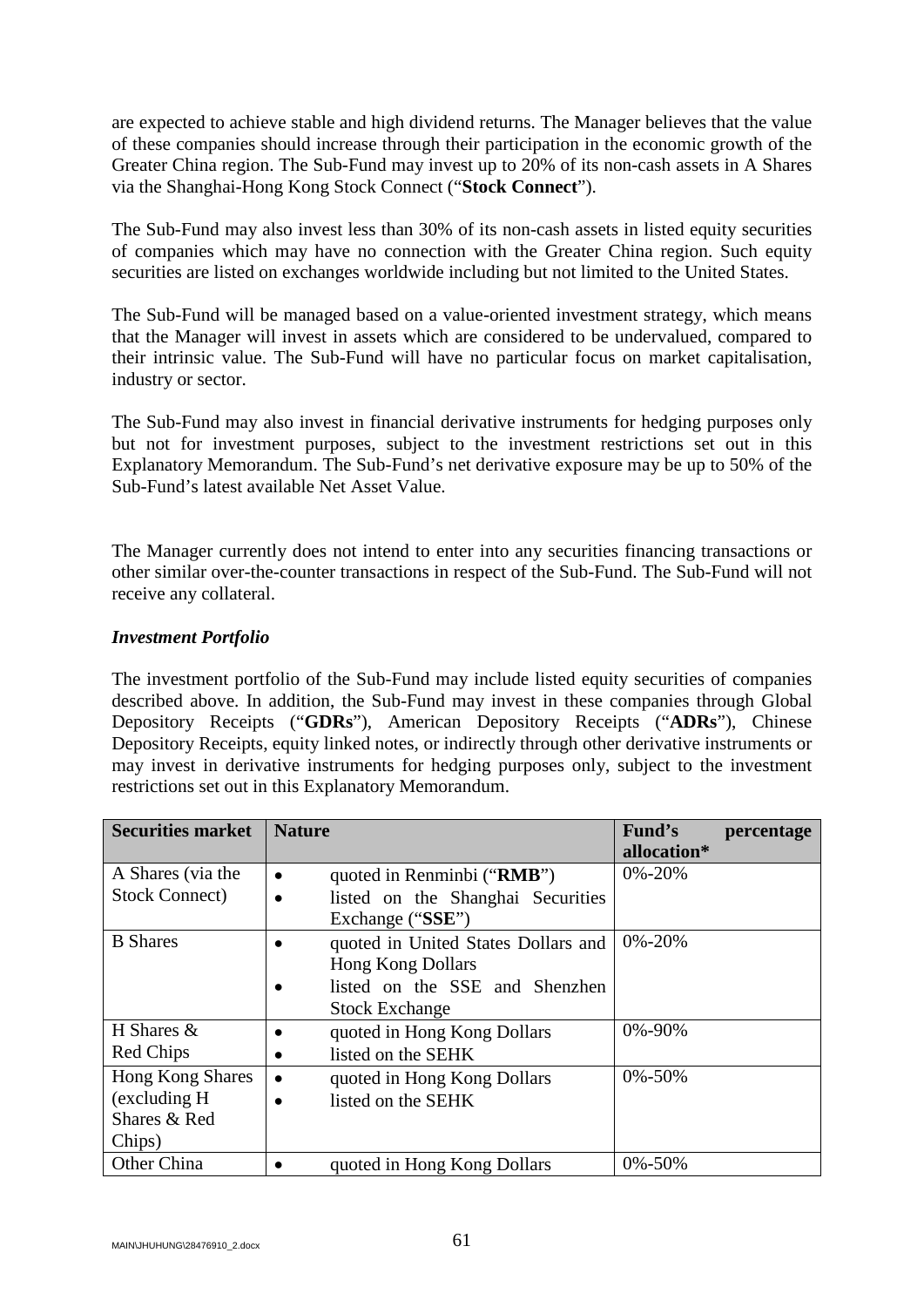| Related Stocks <sup>**</sup>                                                                                       | $\bullet$              | listed on exchanges other than on<br>the SSE and the Shenzhen Stock<br>Exchange |                       |
|--------------------------------------------------------------------------------------------------------------------|------------------------|---------------------------------------------------------------------------------|-----------------------|
| Listed equity<br>securities of<br>companies which<br>may have no<br>connection with<br>the Greater China<br>region | $\bullet$<br>$\bullet$ | quoted in different currencies<br>listed on exchanges worldwide                 | 0\% -less than $30\%$ |

- \* Currently, the Manager's policy is to allocate assets in the Sub-Fund in accordance with the table set out above. In light of changes in market conditions, the Manager has absolute discretion to vary the percentage allocation of assets in the Sub-Fund to be invested into different securities market. The latest percentage allocation of the assets in the Sub-Fund will be notified to Unitholders and potential investors by way of publication on the Manager's website (http://www.tpahk.cntaiping.com) as soon as practicable. Please note that the website does not form part of this Explanatory Memorandum and has not been reviewed by the SFC.
- \*\* "**Other China Related Stocks**" refer to the shares of companies which are not domiciled in Greater China, but have direct and significant operations in Greater China.

### *Geographical Concentration*

The Sub-Fund will focus primarily on investment into the Greater China region and at least 70% of the Sub-Fund's non-cash assets will be invested into Greater China-related financial instruments and companies. However, this will not preclude the Sub-Fund from investing in other markets where opportunities can be identified.

Subject to the investment restrictions set out in the Explanatory Memorandum, the Manager may apply any investment strategy (including hedging, leveraging, and other strategies) it deems appropriate under the prevailing economic and market conditions in order to achieve the investment objective and strategy of the Sub-Fund.

In addition, the Manager may hold cash, deposits, short-term papers such as treasury bills, certificates of deposit, bankers' acceptances, short-term commercial papers and other fixed income instruments for the account of the Sub-Fund. In times of extreme volatility of the markets or during severe adverse market conditions, the Manager may hold a substantial portion of the Sub-Fund's assets in cash or cash equivalents, or invest in short-term money market instruments to preserve the value of the assets in the investment portfolio of the Sub-Fund.

### **Shanghai-Hong Kong Stock Connect**

The Stock Connect is a securities trading and clearing linked program developed by Hong Kong Exchanges and Clearing Limited ("**HKEx**"), SSE and China Securities Depository and Clearing Corporation Limited ("**ChinaClear**"), to achieve mutual stock market access between mainland China and Hong Kong.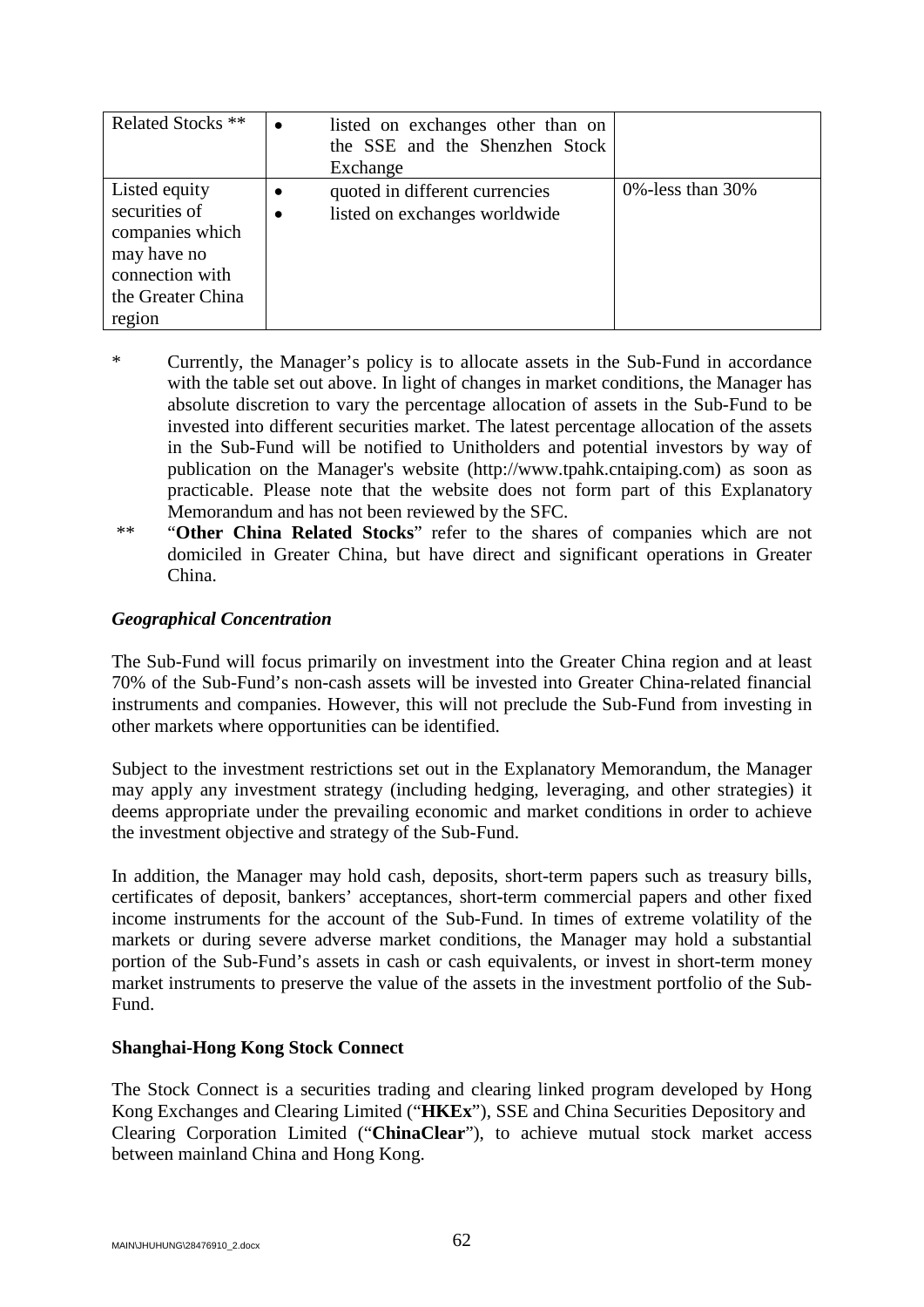The Stock Connect comprises a Northbound Trading Link and a Southbound Trading Link. Under the Northbound Trading Link, Hong Kong and overseas investors (including the Sub-Fund), through their Hong Kong brokers and a securities trading service company established by SEHK, may be able to trade eligible shares listed on SSE by routing orders to SSE.

## *Eligible Securities*

Hong Kong and overseas investors are able to trade certain stocks listed on the SSE market (i.e. "**SSE Securities**"). These include all the constituent stocks from time to time of the SSE 180 Index and SSE 380 Index, and all the SSE-listed A Shares that are not included as constituent stocks of the relevant indices but which have corresponding H-Shares listed on SEHK, except the following:

(a) SSE-listed shares which are not traded in RMB; and

(b) SSE-listed shares which are included in the "risk alert board".

The list of eligible securities may be changed subject to the review and approval by the relevant PRC regulators from time to time.

## *Trading Quota*

Trading under Stock Connect is subject to a daily quota ("**Daily Quota**").

The Daily Quota limits the maximum net buy value of cross-boundary trades under Stock Connect each day. The Northbound Daily Quota is set at RMB52 billion.

These Daily Quota may be increased or reduced subject to the review and approval by the relevant PRC regulators from time to time.

SEHK will monitor the quota and publish the remaining balance of the Northbound Daily Quota at scheduled times on the HKEx's website.

### *Settlement and Custody*

The Hong Kong Securities Clearing Company Limited ("**HKSCC**"), a wholly-owned subsidiary of HKEx, will be responsible for the clearing, settlement and the provision of depository, nominee and other related services of the trades executed by Hong Kong market participants and investors.

The A Shares traded through Stock Connect are issued in scripless form, so investors will not hold any physical A Shares. Hong Kong and overseas investors who have acquired SSE Securities through Northbound trading should maintain the SSE Securities with their brokers' or custodians' stock accounts with CCASS (the Central Clearing and Settlement System operated by HKSCC for the clearing securities listed or traded on SEHK).

### *Corporate Actions and Shareholders' Meetings*

Notwithstanding the fact that HKSCC does not claim proprietary interests in the SSE Securities held in its omnibus stock account in ChinaClear, ChinaClear as the share registrar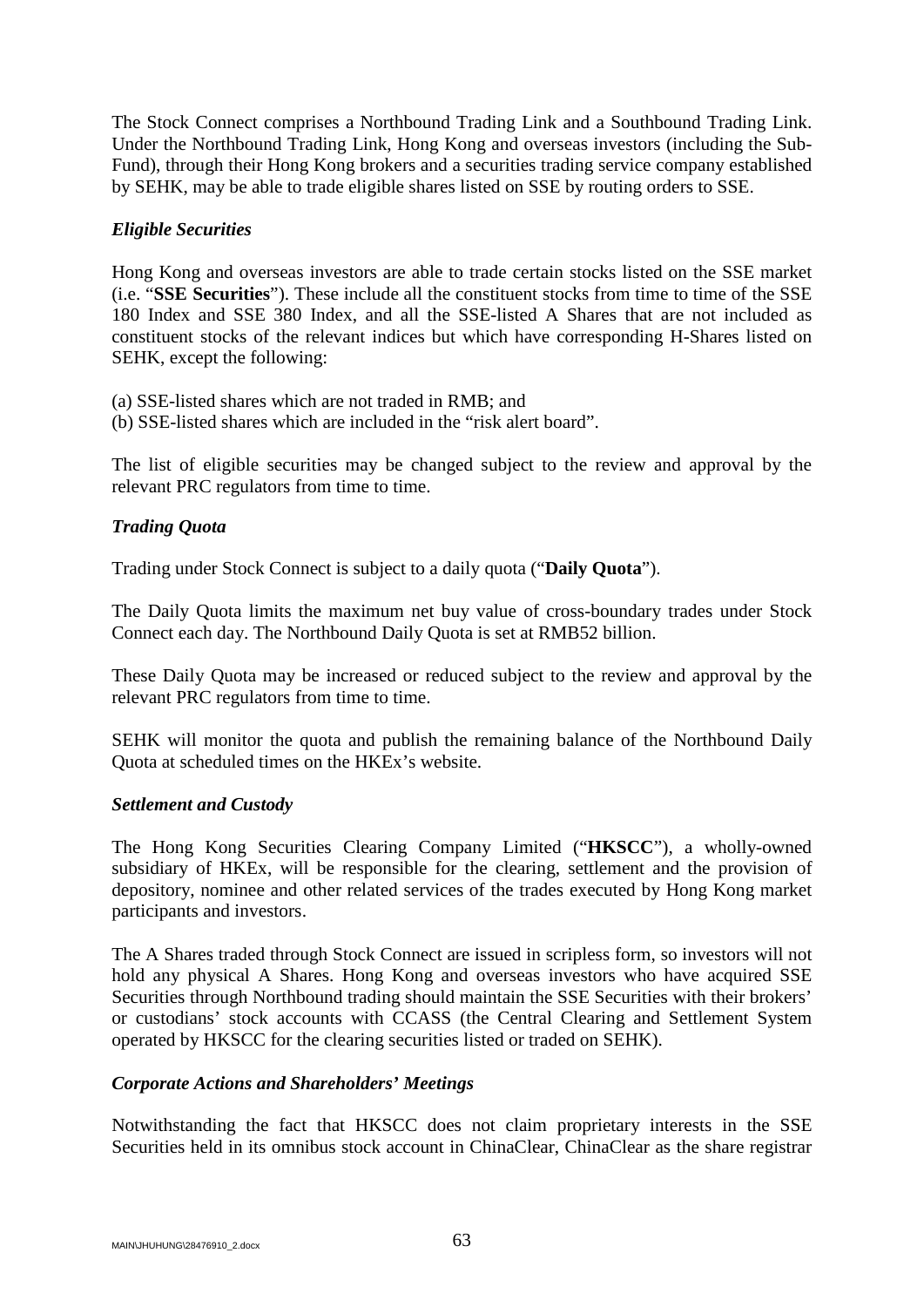for SSE listed companies will still treat HKSCC as one of the shareholders when it handles corporate actions in respect of such SSE Securities.

HKSCC will monitor the corporate actions affecting SSE Securities and keep the relevant brokers or custodians participating in CCASS ("**CCASS participants**") informed of all such corporate actions that require CCASS participants to take steps in order to participate in them.

SSE-listed companies usually announce their annual general meeting/extraordinary general meeting information about one month before the meeting date. A poll is called on all resolutions for all votes. HKSCC will advise CCASS participants of all general meeting details such as meeting date, time, venue and the number of resolutions.

## *Currency*

Hong Kong and overseas investors will trade and settle SSE Securities in RMB only. Hence, the Sub-Fund will need to use RMB to trade and settle SSE Securities.

## *Investor Compensation*

The Sub-Fund's investments through Northbound trading under Stock Connect will not be covered by Hong Kong's Investor Compensation Fund.

Hong Kong's Investor Compensation Fund is established to pay compensation to investors of any nationality who suffer pecuniary losses as a result of default of a licensed intermediary or authorised financial institution in relation to exchange-traded products in Hong Kong.

Since default matters in Northbound trading via Stock Connect do not involve products listed or traded in SEHK or Hong Kong Futures Exchange Limited, they will not be covered by the Investor Compensation Fund.

On the other hand, since the Sub-Fund is carrying out Northbound trading through securities brokers in Hong Kong but not PRC brokers, they are not protected by the China Securities Investor Protection Fund in the PRC.

Further information about the Stock Connect is available online at the website:

http://www.hkex.com.hk/eng/csm/chinaConnect.asp?LangCode=en

# **EXPENSES AND CHARGES**

### **Subscription Fee**

The Manager may charge Unitholders a subscription fee of up to 5% of the total value of the Units subscribed for by the investor or Unitholder. Subject to the maximum 5%, the Manager may change the subscription fee from time to time.

The current Subscription Fee is 5% on the Issue Price of each Unit. For example, assuming that an investor subscribes for HK\$105,000.00 with Issue Price per Unit at HK\$100.00, the amount of Subscription Fee payable would be HK\$5,000.00, i.e. HK\$105,000.00 –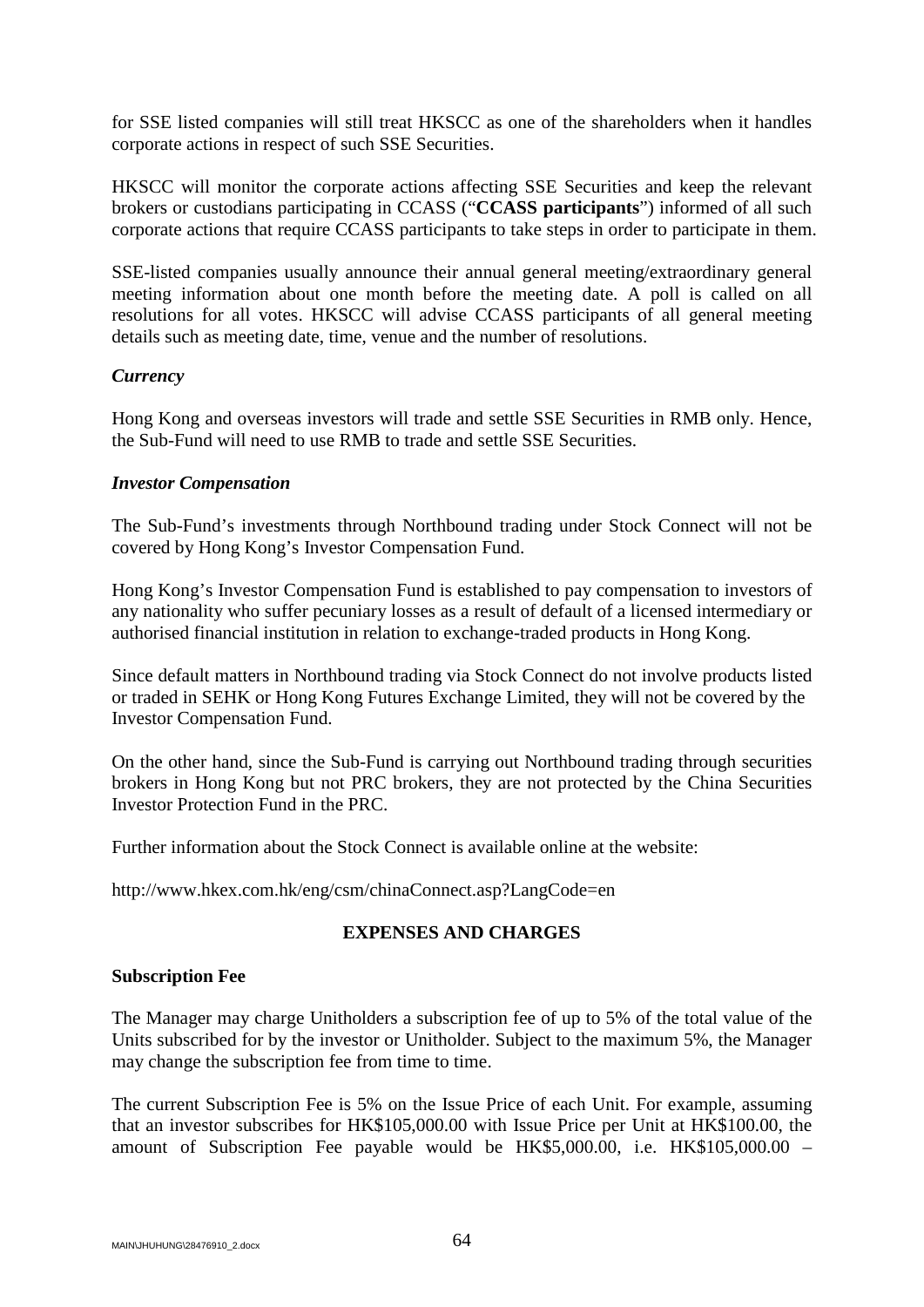HK\$105,000.00 /  $(1 + 5\%)$ , and the investor will subscribe for 1,000.00 Units at the Issue Price of HK\$100.00 per Unit after the deduction of the Subscription Fee.

The Manager may share its fees with any persons who distribute Units or otherwise procure subscriptions to the Sub-Fund.

### **Redemption Fee**

The Manager may charge redeeming Unitholders a redemption fee of up to 4% of the Redemption Price per Unit. Subject to the maximum 4%, the Manager may change the redemption fee from time to time.

Currently, no Redemption Fee will be charged for redemption of Units in the Sub-Fund.

## **Conversion Fee**

The Manager may charge a Unitholder wishing to convert its Units of a class into Units of another class ("**New Class**") a conversion fee of up to 3% of the Issue Price per Unit of the New Class. Subject to the maximum 3%, the Manager may change the conversion fee from time to time. No subscription fees payable upon subscription for Units in a class and redemption fees charged upon redeeming Units from a class will be payable by a Unitholder wishing to convert its units into a New Class.

### **Management Fee**

The Manager will be paid a management fee by the Fund equal to 1.5% per annum of the Net Asset Value calculated on a daily basis and accrued as at the relevant Valuation Point on each Valuation Day and payable monthly in arrears

# **Trustee Fee**

The Trustee is entitled to receive from the Sub-Fund a trustee fee of 0.15% per annum for the first HK\$250 million of the Net Asset Value of the Sub-Fund, 0.125% per annum for the next HK\$250 million of the Net Asset Value of the Sub-Fund and 0.11% per annum for the remaining balance of the Net Asset Value of the Sub-Fund as at the relevant Valuation Point, and subject to a minimum monthly fee of HK\$40,000 in relation to the Sub-Fund.

This fee will be calculated and accrued on each Valuation Day and be paid monthly in arrears. The Trustee fee described above represent the current fee rates applicable to the Sub-Fund and does not include the fees payable for the services of any custodians or sub-custodians appointed by the Trustee.

The Trustee is also entitled to receive transaction, processing and valuation fees and be paid or reimbursed with other applicable fees as agreed with the Manager and for all out-of-pocket expenses incurred by it in the course of its duties. The fee payable to the Registrar is included in the trustee fee.

### **Custodian Fee**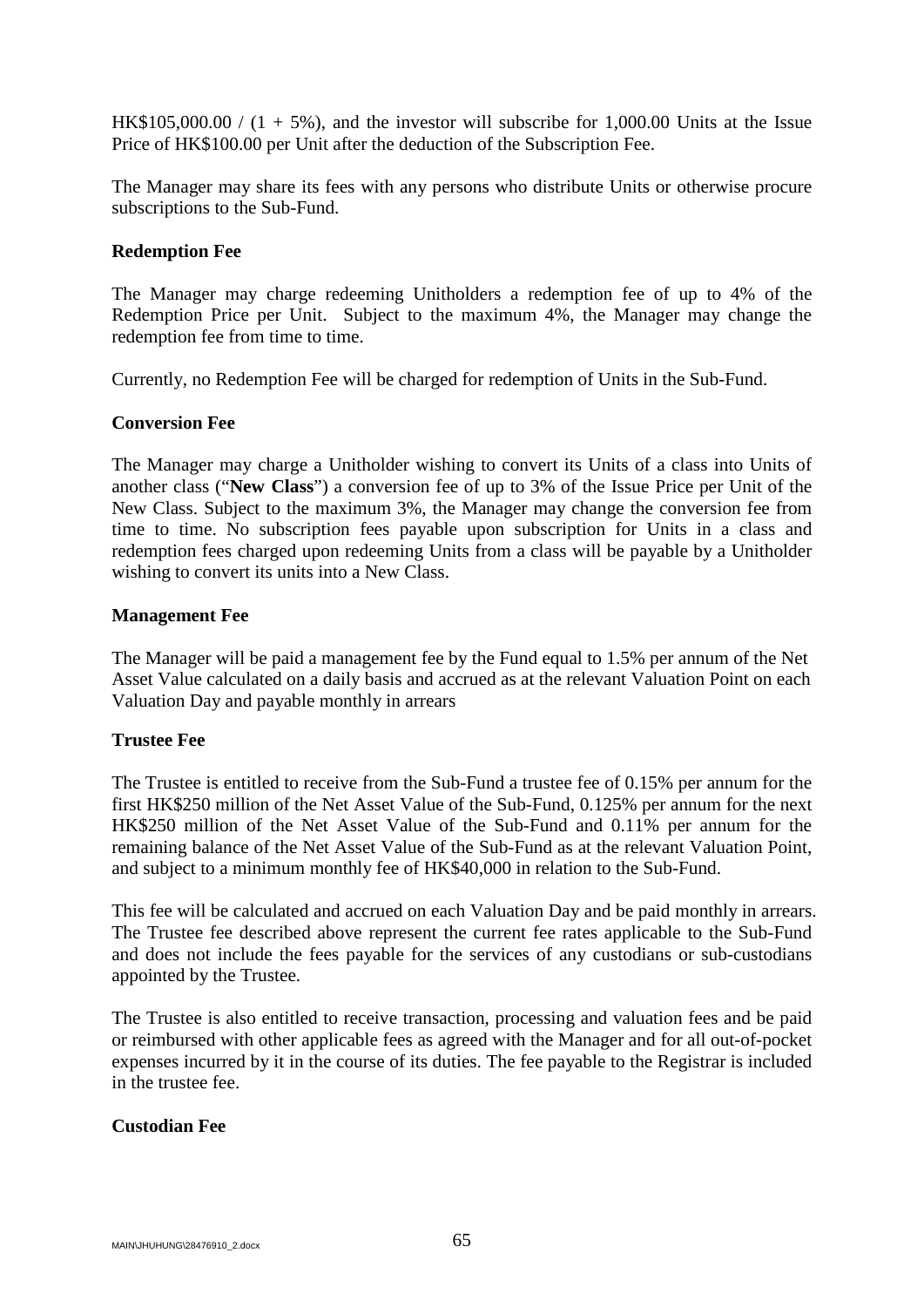The Custodian is entitled to, among others, transaction charges at customary market rates and Custody Fees at different rates, largely depending on the markets where the Custodian is required to hold the Sub-Fund's assets. Prior to 1 January 2017, the Sub-Fund was subject to custody fees at the rates in the range of 0.01% to 0.09% per annum of the Net Asset Value of the Sub-Fund, depending on the markets where the former custodian is required to hold the Sub-Fund's assets. With effect from 1 January 2017, the current rate of the Custody Fees is up to 0.045% per annum of the Net Asset Value of the Sub-Fund.

The Custodian's fees and charges are accrued daily and are payable monthly in arrears. The Custodian will also be entitled to reimbursement by the Sub-Fund for any out-of-pocket expenses incurred in the course of its duties.

### **SUBSCRIPTION DETAILS**

| <b>Minimum Subscription Amount</b> | HK\$50,000 |
|------------------------------------|------------|
| Minimum Holding Amount             | HK\$10,000 |

Except as otherwise provided, Units in the Sub-Fund will be issued on the Dealing Day for applications, together with cleared application monies received by the Trustee prior to the Dealing Deadline. Investors should confirm the relevant cut-off times with their distributor.

For details regarding the procedure for the subscriptions, please refer to the section headed "**Purchase of Units**" in the Explanatory Memorandum.

#### **SUBSCRIPTION OF UNITS**

Units are issued by the Trustee at the direction of the Manager who has the exclusive right to offer and issue Units and has complete discretion to accept or reject any subscription for Units.

Applications for subscription of Units may be made on each Dealing Day at the Subscription Price per Unit of the Sub-Fund, subject to a subscription fee is disclosed under the section headed "**Expenses and Charges**" above.

Written applications for subscription of Units must be forwarded to, and received by, the Trustee (via distributors) by no later than the Dealing Deadline. Applications received after this deadline will be processed for subscription on the next Dealing Day.

The Subscription Price on any Dealing Day is the price per Unit ascertained by dividing the Net Asset Value of the relevant class of Units of the Sub-Fund as at the Valuation Point in respect of the relevant Dealing Day by the number of such class of Units in issue rounded up to the nearest 2 decimal places or in such manner and to such other number of decimal places as the Manager may from time to time determine after consulting the Trustee and such amount of fiscal and purchase charges determined by the Manager.

The subscription amount payable for the number of Unit subscribed by a subscriber, in respect of any Dealing Day, is due and payable no later than the Dealing Deadline.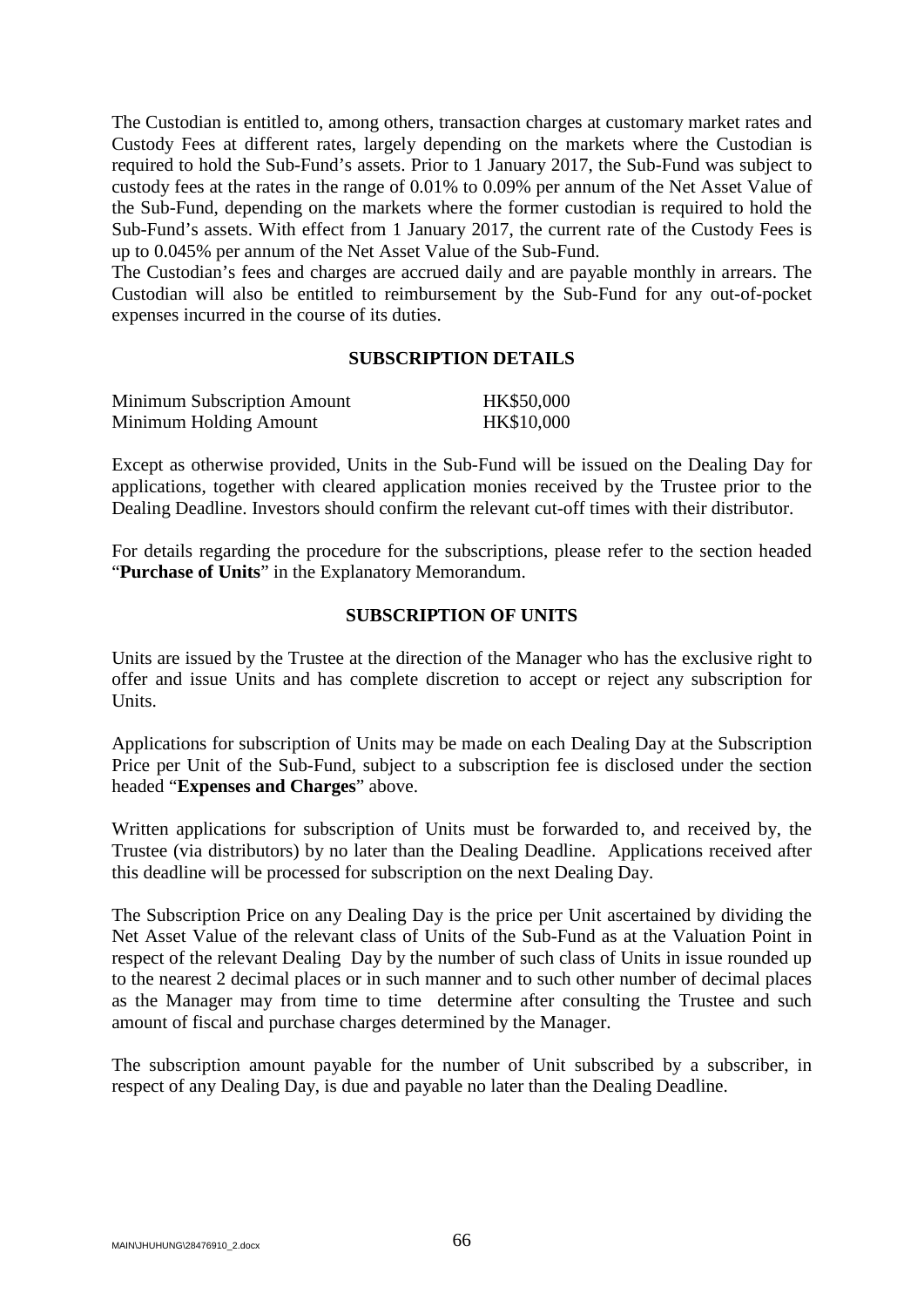### **Minimum Subscription**

The minimum subscription per investor that must be subscribed for in relation to Units is HK\$50,000.

The Manager has absolute discretion to determine the number of applications for Units that will be accepted and whether to accept applications from any subscriber for less than the minimum subscription.

The Trustee will send a contract note confirming to each subscriber no later than 2 Business Days after the relevant Dealing Day, and as to whether the subscriber's application for Unit has been successful, either in whole or in part.

### **Confirmation of Subscription**

If the relevant application form and/or subscription monies is/are not received by the times stated above, the application will be held over to the next Dealing Day and Units will be issued at the relevant Subscription Price on that Dealing Day.

The Manager reserves the right to reject any application in whole or in part at its absolute discretion, in which event the amount paid on application or the balance thereof (as the case may be) will be returned (without interest) as soon as practicable in HK Dollar at the risk and cost of the applicant.

Applications for Units will not be dealt with and Units will not be issued until receipt of confirmation that an applicant's funds have been cleared in the full amount of the applicable subscription amount. Units are deemed to be issued on the relevant Dealing Day.

In order to be dealt with on a particular Dealing Day, an application form and cleared monies must be received by the Trustee (via distributors) before the Dealing Deadline. Investors should confirm the relevant cut-off times with their distributor. Application forms and cleared monies received after such time will be deemed to have been received on the next Dealing Day and will be dealt with accordingly, unless specifically approved by the Manager.

# **REDEMPTION OF UNITS**

The procedures regarding the redemption of Units are described under the section headed "**Redemption of Units**" in the Explanatory Memorandum.

To be dealt with on a particular Dealing Day, the Trustee must receive a redemption request before the Dealing Deadline. Investors should confirm the relevant cut-off times with their distributor. Redemption requests received after such time will be deemed to have been received on the next Dealing Day and will be dealt with accordingly. Unless the Manager in any particular case or generally otherwise agrees, a Unitholder may not redeem Units in amounts of less than HK\$10,000.

The Redemption Price on any Dealing Day is the price per Unit ascertained by dividing the Net Asset Value of the relevant class of Units of the Sub-Fund as at the Valuation Point in respect of the Dealing Day by the number of such class of Units in respect of such Sub-Fund in issue, rounded down to the nearest 2 decimal places or in such manner and to such other

MAIN\JHUHUNG\28476910\_2.docx 67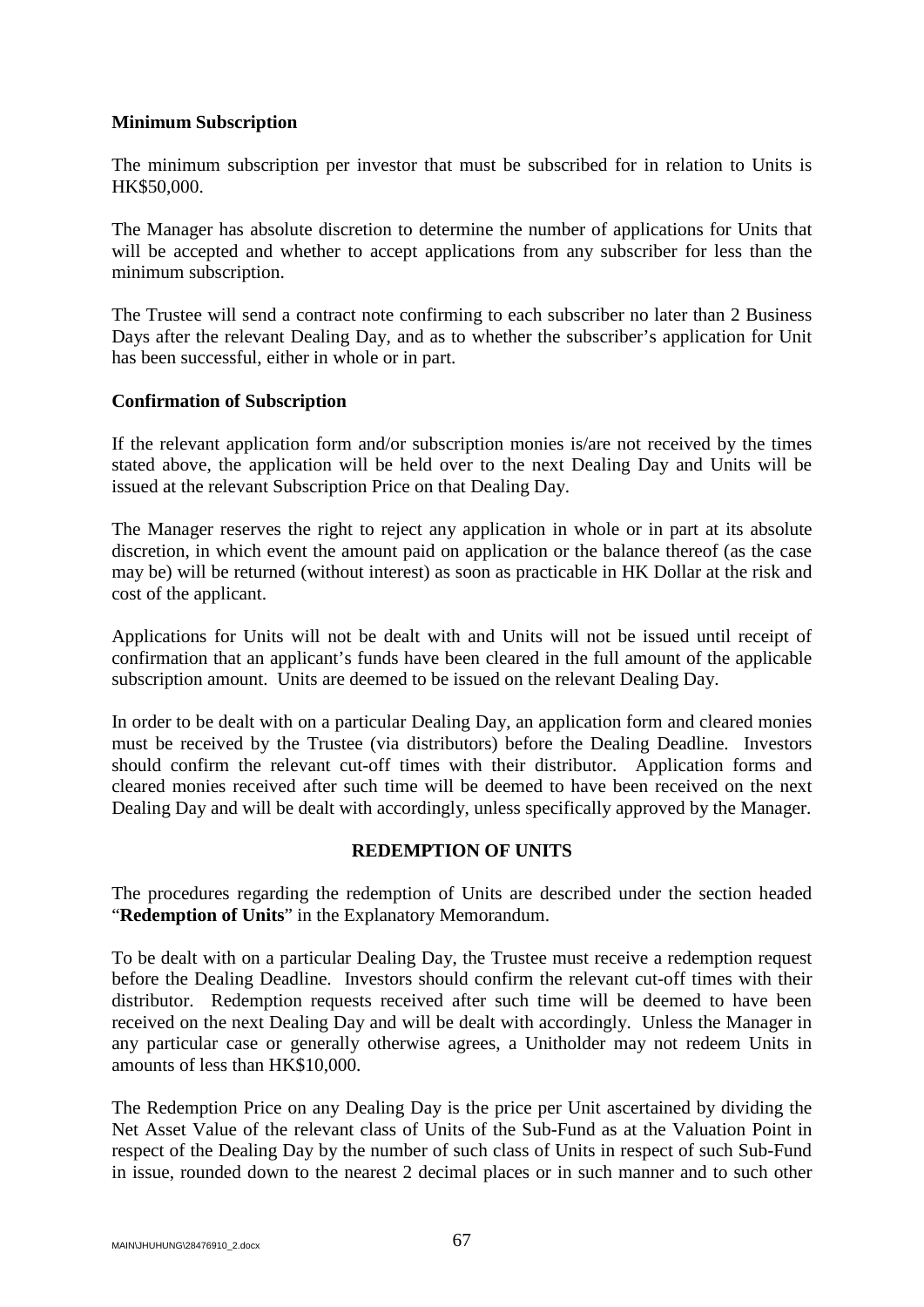number of decimal places as the Manager may determine from time to time after consulting the Trustee.

Unitholders may redeem their Units on any Dealing Day in whole or in part but the Manager may refuse a request for a partial redemption resulting in the Unitholder's holding in the Sub-Fund falling below the Minimum Holding, and in such a situation, the Manager may require the Unitholder to redeem all its Units. The Trustee will send a contract note to each redeeming Unitholder no later than 2 Business Days after the relevant Dealing Day.

The Manager has the discretion to waive, change or accept an amount lower than the amount of minimum redemption or Minimum Holding from time to time, whether generally or in a particular case.

Redemption proceeds will normally be paid in the Base Currency of the Sub-Fund (unless the Unitholder requests another currency, in which case, the Unitholder will bear any exchange costs) within a maximum period of 7 Business Days from the day a properly documented original request for redemption of Units is accepted by the Trustee and the Manager has not exercised any of its powers described in the section headed "**Suspension of Calculation of**  Net Asset Value". In any event, redemption proceeds will be paid no later than one calendar month from the relevant Dealing Day. Any redemption money unclaimed after six years from the date of payment shall become part of the assets of the Sub-Fund.

All bank charges and costs incurred in the payment of the redemption proceeds to the Unitholder will be borne by the relevant Unitholder and deducted from the redemption proceeds. Any risks arising from delay in clearance of funds by banks will be borne by the relevant Unitholder.

No payments shall be made to a person other than the registered Unitholders.

### **DISTRIBUTIONS**

The Manager may in its absolute discretion make distributions to Unitholders whose names are entered on the register of Unitholders on the corresponding record dates, of such amounts and at such times as the Manager may determine. Where the Manager determines that a distribution will be made, the Manager will give Unitholders notice prior to any distribution ("**Distribution Notice**").

There is no guarantee that distributions will be made, and, if distribution is made, the amount being distributed.

The distribution policy may be amended subject to the prior approval of the SFC and by giving not less than one month's prior notice to the Unitholders (if applicable).

### **Distribution from Net income**

Distributions will be derived solely from the net income (after deduction of fees and expenses). No distributions will be paid out of capital or effectively out of capital of the Sub-Fund.

### **Election of Distribution or Reinvestment**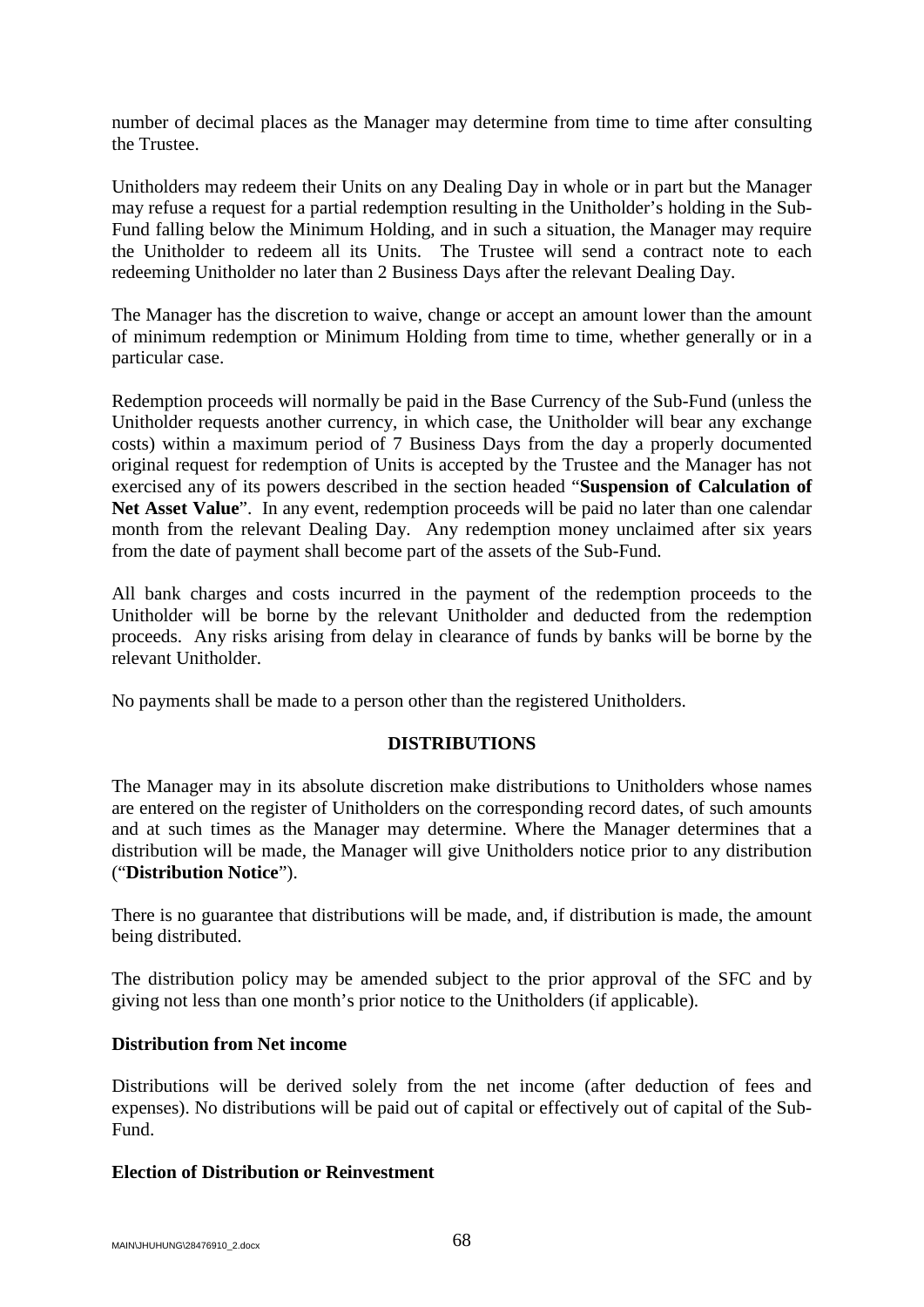Unitholders may elect to receive cash by way of cheque or other means, or to have their distributions reinvested in further Units of the same class. If no election is made by a Unitholder, the Manager will automatically reinvest the distribution in further Units of the same class.

The Manager will either make distribution or reinvestment as per the Unitholder's election for all future distributions unless otherwise notified by the Unitholder. Unitholders may change their election at any time by notice to the Manager in writing signed by the Unitholder (or, in the case of joint Unitholders, by each of them), except for the period between the date of a Distribution Notice and the relevant Distribution Date (as defined below). Any election received during the period between the date of a Distribution Notice and the relevant Distribution Date will not be processed and will only take effect from the next distribution.

## **Timing of Distribution or Reinvestment**

Distributions for reinvestment will be paid to the Manager 15 Business Days after the date of the Distribution Notice ("**Distribution Date**"), and the Manager will reinvest in the purchase of Units at the Subscription Price on the Distribution Date. Subscription fees will not be deducted upon reinvestment of distributions. A statement of reinvestment will be sent to the Unitholder.

Distributions which are not reinvested will be sent by cheque through the post to the registered address of such Unitholder or paid by other means on the Distribution Date. The Fund will not be liable for non-delivery or late delivery of distributions unless the cause of such non-delivery or late delivery is directly attributable to the Fund.

### **RISK FACTORS**

Investment in the Sub-Fund involves risks. In addition to the relevant risks mentioned in the "**RISK FACTORS**" section in the Explanatory Memorandum, investors should also take note of the following risk factors in relation to an investment in the Sub-Fund.

The Sub-Fund may be affected by the following risks, among others:

### **Risks relating to Equity Securities**

A Sub-Fund's investment in equity securities is subject to general market risks, whose value may fluctuate due to various factors, such as changes in investment sentiment, political and economic conditions and issuer-specific factors. There can be no assurance that the Manager will be able to predict future price levels correctly. The Sub-Fund's Net Asset Value will be adversely affected if the price levels of the equity securities drop substantially.

# **PRC Market Risk**

Investing in the securities markets in the PRC is subject to the risks of investing in emerging markets generally and the risks specific to the China market in particular.

Investors should be aware that for more than 50 years, the Chinese government has adopted a planned economic system. Since 1978, the Chinese government has implemented economic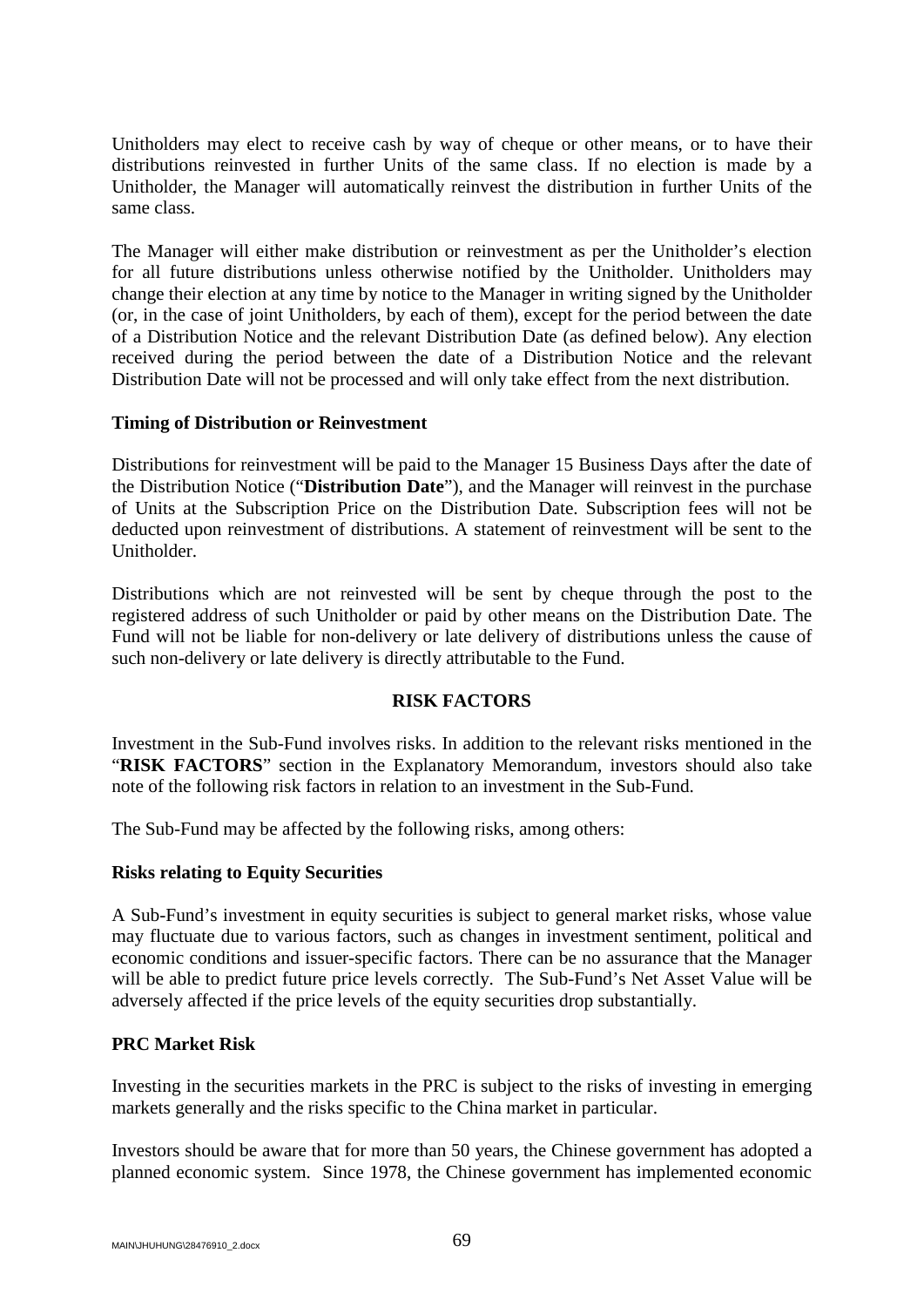reform measures which emphasise decentralisation and the utilisation of market forces in the development of the Chinese economy. Such reforms have resulted in significant economic growth and social progress.

Many of the economic reforms in the PRC are unprecedented or experimental and are subject to adjustment and modification, and such adjustment and modification may not always have a positive effect on foreign investment in joint stock limited companies in the PRC or in A-, Band H Shares.

In view of the small yet slowly increasing number of A, B and H Share issues currently available, the choice of investments available to the Manager will be severely limited as compared with the choice available in other markets. There is a low level of liquidity in the A and B Share markets in the PRC, which are relatively small in terms of both combined total market value and the number of A and B Shares which are available for investment. Investors are warned that this could lead to severe price volatility.

The national regulatory and legal framework for capital markets and joint stock companies in the PRC is not well developed when compared with those of developed countries.

Companies in the PRC are required to follow the Chinese accounting standards and practice which, to a certain extent, follow international accounting standards. However, there may be significant differences between financial statements prepared by accountants following the Chinese accounting standards and practice and those prepared in accordance with international accounting standards.

Both the Shanghai and Shenzhen securities markets are in the process of development and change. This may lead to trading volatility, difficulty in the settlement and recording of transactions and difficulty in interpreting and applying the relevant regulations.

Under the prevailing tax policy in the PRC, there are certain tax incentives available to foreign investment. There can be no assurance, however, that the aforesaid tax incentives will not be abolished in the future.

Investments in the PRC will be sensitive to any significant change in political, social or economic policy in the PRC. Such sensitivity may, for the reasons specified above, adversely affect the capital growth and thus the performance of these investments.

The PRC government's control of currency conversion and future movements in exchange rates may adversely affect the operations and financial results of the companies invested in by the Sub-Fund.

### **Risks associated with Stock Connect**

The Sub-Fund, by investing through Stock Connect, will be subject to the following additional risks:

#### Quota limitations

Trading under Stock Connect is be subject to the Daily Quota. The Sub-Fund does not have exclusive use of the Daily Quota and such quota is utilised on a first-come-first served basis.

MAIN\JHUHUNG\28476910\_2.docx  $70$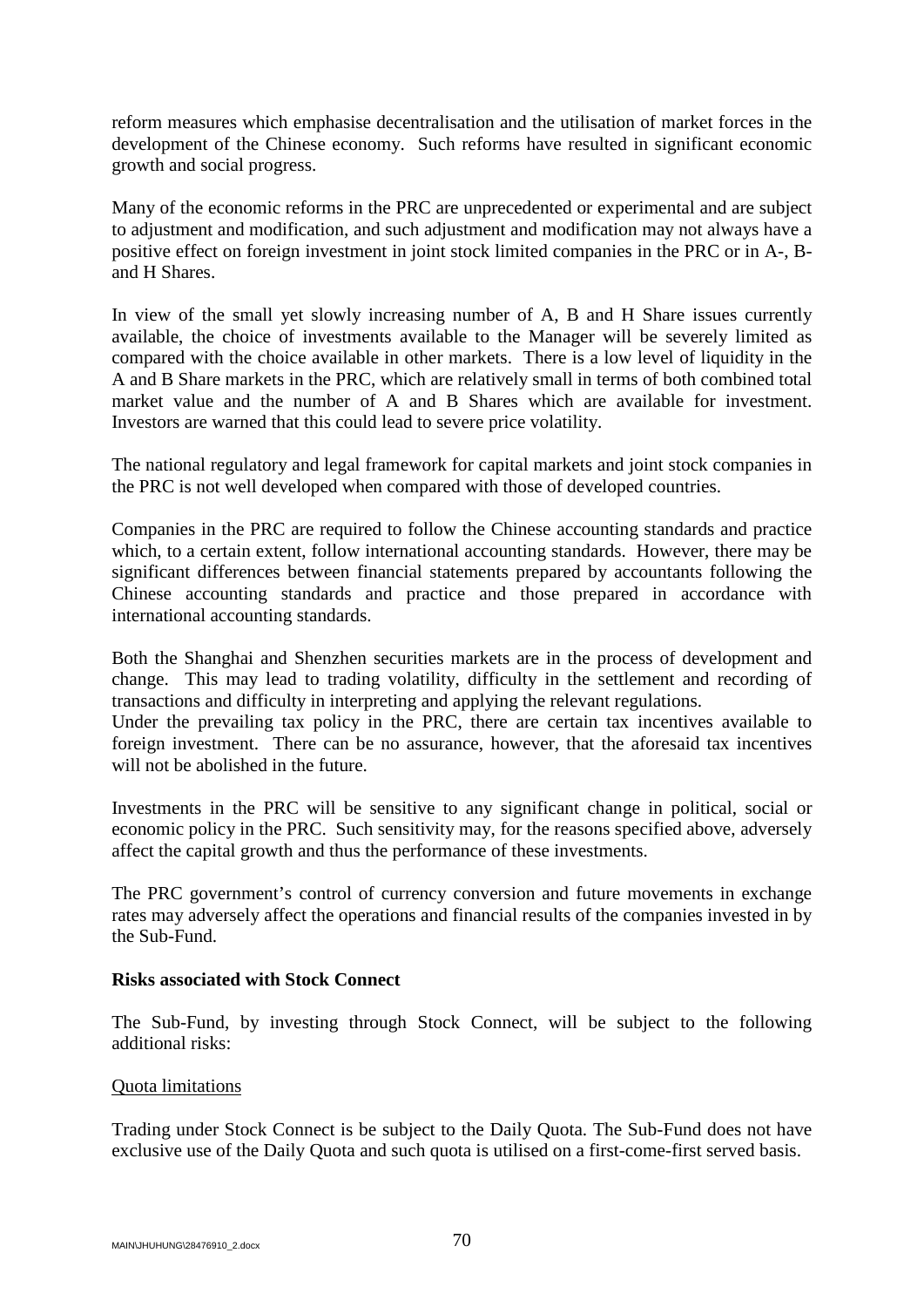Once the remaining balance of the Northbound Daily Quota drops to zero or the Northbound Daily Quota is exceeded during the opening call session, new buy orders will be rejected (though investors will be allowed to sell their cross-boundary securities regardless of the quota balance). Therefore, quota limitations may restrict the Sub-Fund's ability to invest in A Shares through Stock Connect on a timely basis and the Sub-Fund may not be able to effectively pursue its investment strategy.

#### Suspension risk

Both SEHK and SSE would reserve the right to suspend Northbound and/or Southbound trading if necessary for ensuring an orderly and fair market and that risks are managed prudently. Consent from the relevant regulator would be sought before a suspension is triggered. Where a suspension in the Northbound trading through Stock Connect is effected, the Sub-Fund's ability to access the PRC market will be adversely affected.

#### Differences in trading day

Stock Connect will only operate on days when both the PRC and Hong Kong markets are open for trading and when banks in both markets are open on the corresponding settlement days. So it is possible that there are occasions when it is a normal trading day for the PRC market but the Sub-Fund cannot carry out any A Shares trading via Stock Connect. The Sub-Fund may be subject to a risk of price fluctuations in A Shares during the time when Stock Connect is not trading as a result.

#### Operational risk

Stock Connect is premised on the functioning of the operational systems of the relevant market participants. Market participants are able to participate in this program subject to meeting certain information technology capability, risk management and other requirements as may be specified by the relevant exchange and/or clearing house.

It should be appreciated that the securities regimes and legal systems of the two markets differ significantly, market participants may need to address issues arising from the differences on an on-going basis.

Further, the "connectivity" in Stock Connect requires routing of orders across the border. This requires the development of information technology systems on the part of the SEHK and exchange participants (i.e. a new order routing system ("**China Stock Connect System**") set up by SEHK to which exchange participants need to connect). There is no assurance that the systems of the SEHK and market participants will function properly or will continue to be adapted to changes and developments in both markets. In the event that the relevant systems failed to function properly, trading in both markets through the program could be disrupted. The Sub-Fund's ability to access the A Share market (and hence to pursue its investment strategy) will be adversely affected.

### Restrictions on selling imposed by front-end monitoring

PRC regulations require that before an investor sells any share, there should be sufficient shares in the account; otherwise the SSE will reject the sell order concerned. SEHK will carry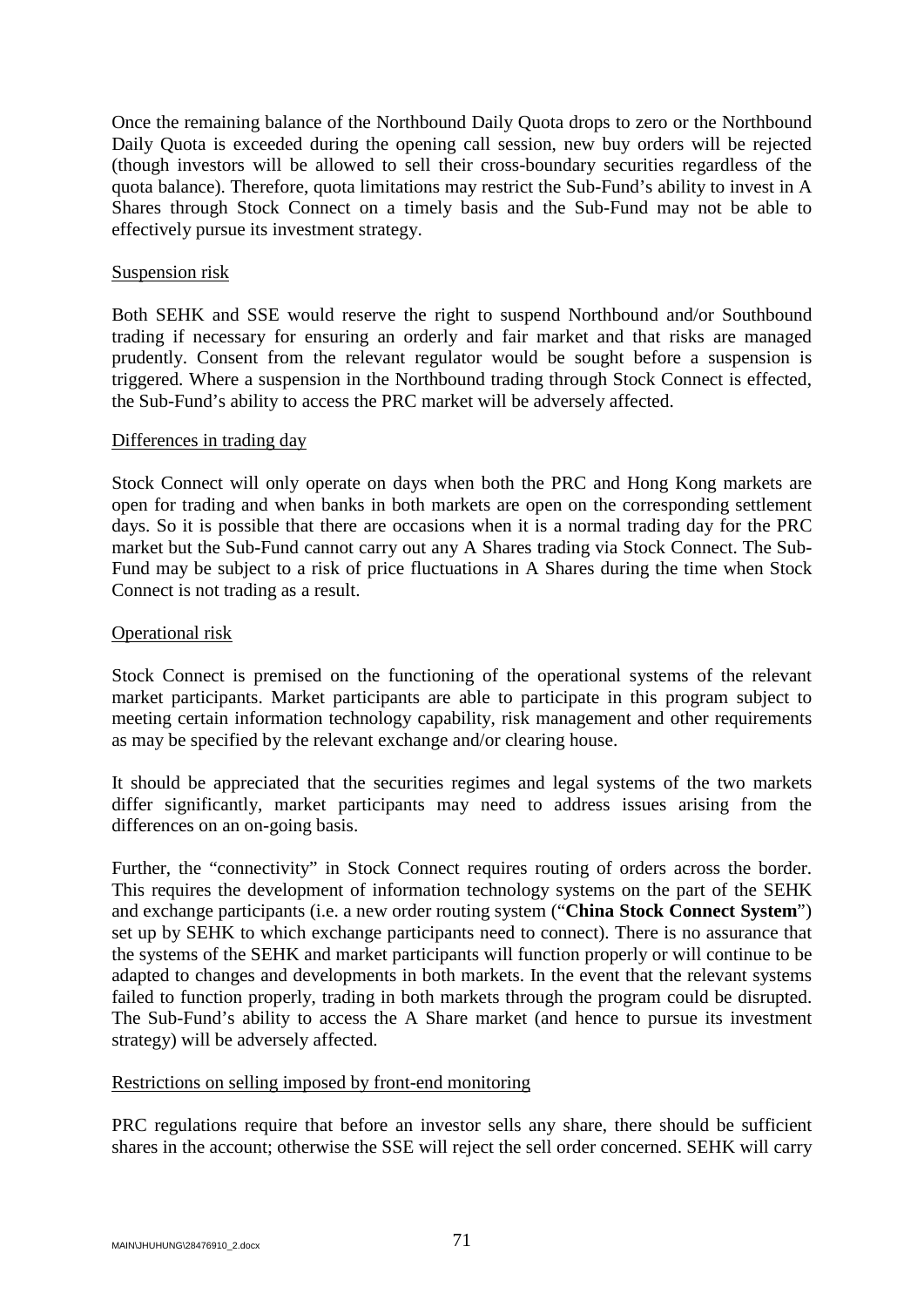out pre-trade checking on A Shares sell orders of its exchange participants (i.e. the stock brokers) to ensure there is no over-selling.

If the Sub-Fund desires to sell certain A Shares it holds, SEHK requires that the broker involved in the sale of the A Shares must confirm the Sub-Fund holds a sufficient amount of those A Shares before the market opens on the day of selling ("**trading day**"). If the broker cannot confirm this prior to the market opening, it will not be able to execute the sale of those A Shares on behalf of the Sub-Fund on that trading day. Because of this requirement, the Sub-Fund may not be able to dispose of its holdings of A Shares in a timely manner.

### Foreign shareholding restrictions on A Shares

Investments in A Shares through Stock Connect are subject to the following shareholding restrictions:

- Single foreign investors' shareholding by any Hong Kong or overseas investor (such as the Sub-Fund) in an A Share must not exceed 10% of the total issued shares; and
- Aggregate foreign investors' shareholding by all Hong Kong and overseas investors (such as the Sub-Fund) in an A Share must not exceed 30% of the total issue shares.

When Hong Kong and overseas investors carry out strategic investments in listed companies in accordance with the "Measures for the Administration of Strategic Investment of Foreign Investors in Listed Companies", the shareholding of the strategic investments is not capped by the above-mentioned percentages.

Should the shareholding of a single investor in an A Share listed company exceed the above restriction, the investor would be required to unwind his position on the excessive shareholding according to a last-in-first-out basis within a specific period. The SSE and the SEHK will issue warnings or restrict the buy orders for the related A Shares if the percentage of total shareholding is approaching the upper limit.

As there are limits on the total shares held by all underlying foreign investors in one listed company in the PRC, the capacity of the Sub-Fund to make investments in A Shares will be affected by the activities of all underlying foreign investors investing through Stock Connect.

# Short swing profit rule

According to the PRC Securities Law, a shareholder of 5% or more of the total issued shares of a PRC listed company ("**major shareholder**") has to return any profits obtained from the purchase and sale of shares of such PRC listed company if both transactions occur within a six-month period. In the event that the Fund or the Sub-Fund becomes a major shareholder of a PRC listed company by investing in A Shares via Stock Connect, the profits that the Sub-Fund may derive from such investments may be limited.

# Recalling of eligible stocks

When a stock is recalled from the scope of eligible stocks for trading via Stock Connect, the stock can only be sold but will be restricted from being bought. This may affect the investment portfolio or strategies of the Sub-Fund, for example, when the Investment Manager wishes to purchase a stock which is recalled from the scope of eligible stocks.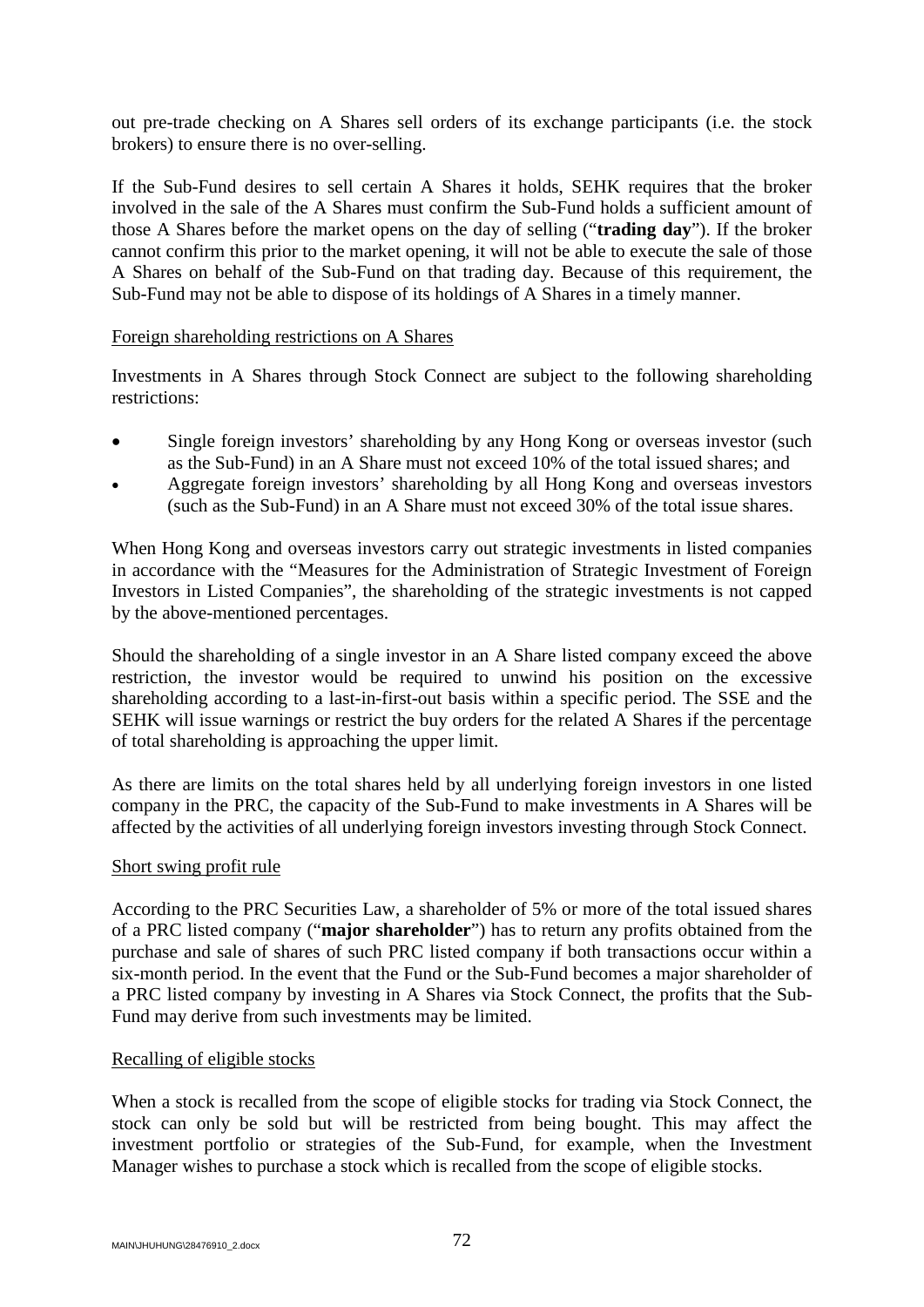#### Clearing and settlement risk

The HKSCC and ChinaClear have established the clearing links and each becomes a participant of each other to facilitate clearing and settlement of cross-border trades. For crossborder trades initiated in a market, the clearing house of that market will on one hand clear and settle with its own clearing participants, and on the other hand undertake to fulfil the clearing and settlement obligations of its clearing participants with the counterparty clearing house.

Should the remote event of ChinaClear default occur and ChinaClear be declared as a defaulter, HKSCC's liabilities in Northbound trades under its market contracts with clearing participants will be limited to assisting clearing participants in pursuing their claims against ChinaClear. HKSCC will in good faith, seek recovery of the outstanding stocks and monies from ChinaClear through available legal channels or through ChinaClear's liquidation. In that event, the Sub-Fund may suffer delay in the recovery process or may not be able to fully recover its losses from ChinaClear.

### Participation in corporate actions and shareholders' meetings

HKSCC will keep CCASS participants informed of corporate actions of SSE Securities. Hong Kong and overseas investors (including the Sub-Fund) will need to comply with the arrangement and deadline specified by their respective brokers or custodians (i.e. CCASS participants). The time for them to take actions for some types of corporate actions of SSE Securities may be as short as one business day only. Therefore, the Sub-Fund may not be able to participate in some corporate actions in a timely manner.

Hong Kong and overseas investors (including the Sub-Fund) may hold SSE Securities traded via the Stock Connect program through their brokers or custodians. According to existing PRC practice, multiple proxies are not available. Therefore, the Sub-Fund may not be able to appoint proxies to attend or participate in shareholders' meetings in respect of the SSE Securities.

### No protection by Investor Compensation Fund

Investment through Stock Connect is conducted through broker(s), and is subject to the risks of default by such brokers' in their obligations.

As disclosed in the sub-section headed "**Shanghai-Hong Kong Stock Connect**" under the section headed "**INVESTMENT OBJECTIVE AND STRATEGY**" above, the Sub-Fund's investments through Northbound trading under Stock Connect will not be covered by Hong Kong's Investor Compensation Fund. Therefore, the Sub-Fund is exposed to the risks of default of the broker(s) it engages in its trading in A Shares through the program.

### Regulatory risk

Stock Connect is novel in nature and will be subject to regulations promulgated by regulatory authorities and implementation rules made by the stock exchanges in the PRC and Hong Kong. Further, new regulations may be promulgated from time to time by the regulators in connection with operations and cross-border legal enforcement in connection with crossborder trades under Stock Connect.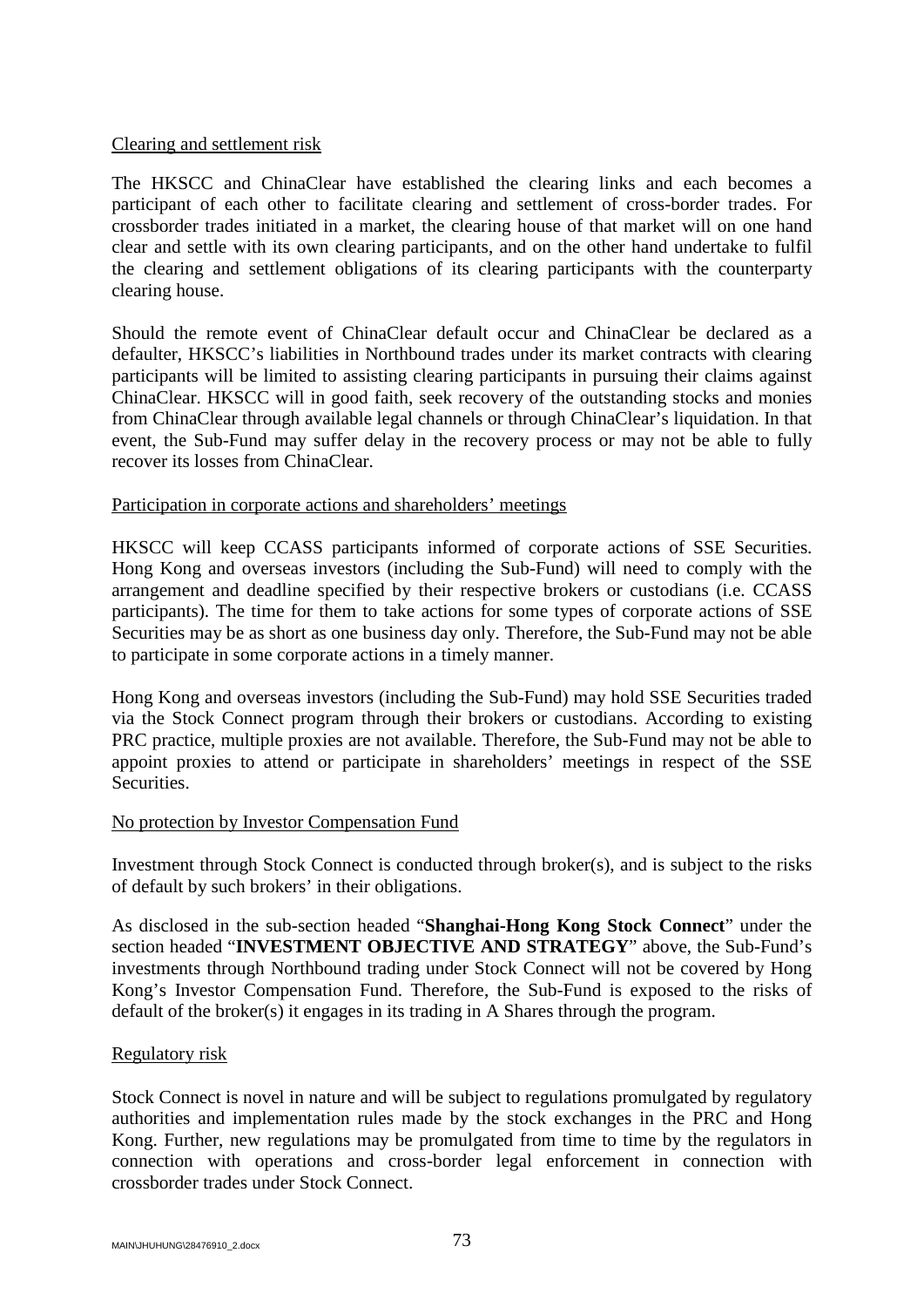It should be noted that the regulations are untested and there is no certainty as to how they will be applied. Moreover, the current regulations are subject to change. There can be no assurance that Stock Connect will not be abolished. The Sub-Fund, which may invest in the PRC markets through Stock Connect, may be adversely affected as a result of such changes.

### Taxation risk

According to a circular of Caishui [2014] no. 81 jointly issued by PRC Ministry of Finance ("**MOF**"), State Taxation Administration **(**"**STA**") and China Securities Regulatory Commission ("**CSRC**") on 14 November 2014, the capital gains realised by the Sub-Fund from trading of eligible A Shares on the SSE under Stock Connect currently enjoy a temporary exemption from PRC income tax and PRC business tax (replaced by Value-added Tax). However, it is uncertain when such exemption will expire and whether other PRC taxes will be applicable to trading of SSE Securities under Stock Connect in the future. The dividends derived from SSE Securities are subject to a 10% PRC withholding tax, except that investors who are tax residents of other countries which have entered into tax treaties with the PRC whereunder the applicable tax rate for dividends is lower than 10% may apply to the competent tax authority for applying the lower tax rate under the treaty. PRC stamp duty is also payable for transactions in SSE Securities under Stock Connect. Given that the relevant tax guidance concerning Stock Connect was issued on 14 November 2014 and is yet to be established in the administrative practice of the PRC tax authorities, there are uncertainties as to how the guidance would be implemented in practice. In addition, the PRC tax authorities may issue further guidance on the tax consequences relating to SSE Securities at any time and, as a result, the PRC tax positions of the Sub-Fund may change accordingly.

According to the above, the Sub-Fund will not make any PRC income tax or business tax (replaced by Value-added Tax) provision for realised and unrealised gains derived from trading SSE Securities under Stock Connect until and unless a tax provision is required by any further guidance issued by PRC tax authorities.

Please refer to the risk factor headed "**PRC Tax Risks**" the section headed "**RISK FACTORS**" below for further information in relation to PRC tax."

# **GDRs and ADRs**

The Sub-Fund may invest in GDRs, which are negotiable certificates issued by depositary banks which represent ownership of a given number of an issuer's shares which can be listed and traded independently from the underlying shares. The Sub-Fund may also invest in ADRs, which are receipts issued by an American bank or trust company evidencing ownership of underlying securities issued by a foreign issuer. Such depository receipts may be sponsored by the foreign issuer or may be unsponsored. Unsponsored depository receipts are organised independently and without the cooperation of the foreign issuer of the underlying securities; as a result, available information regarding the issuer may not be as current as for sponsored depository receipts, and the prices of unsponsored depository receipts may be more volatile than if they were sponsored by the issuers of the underlying securities.

# **Futures Contracts and Options**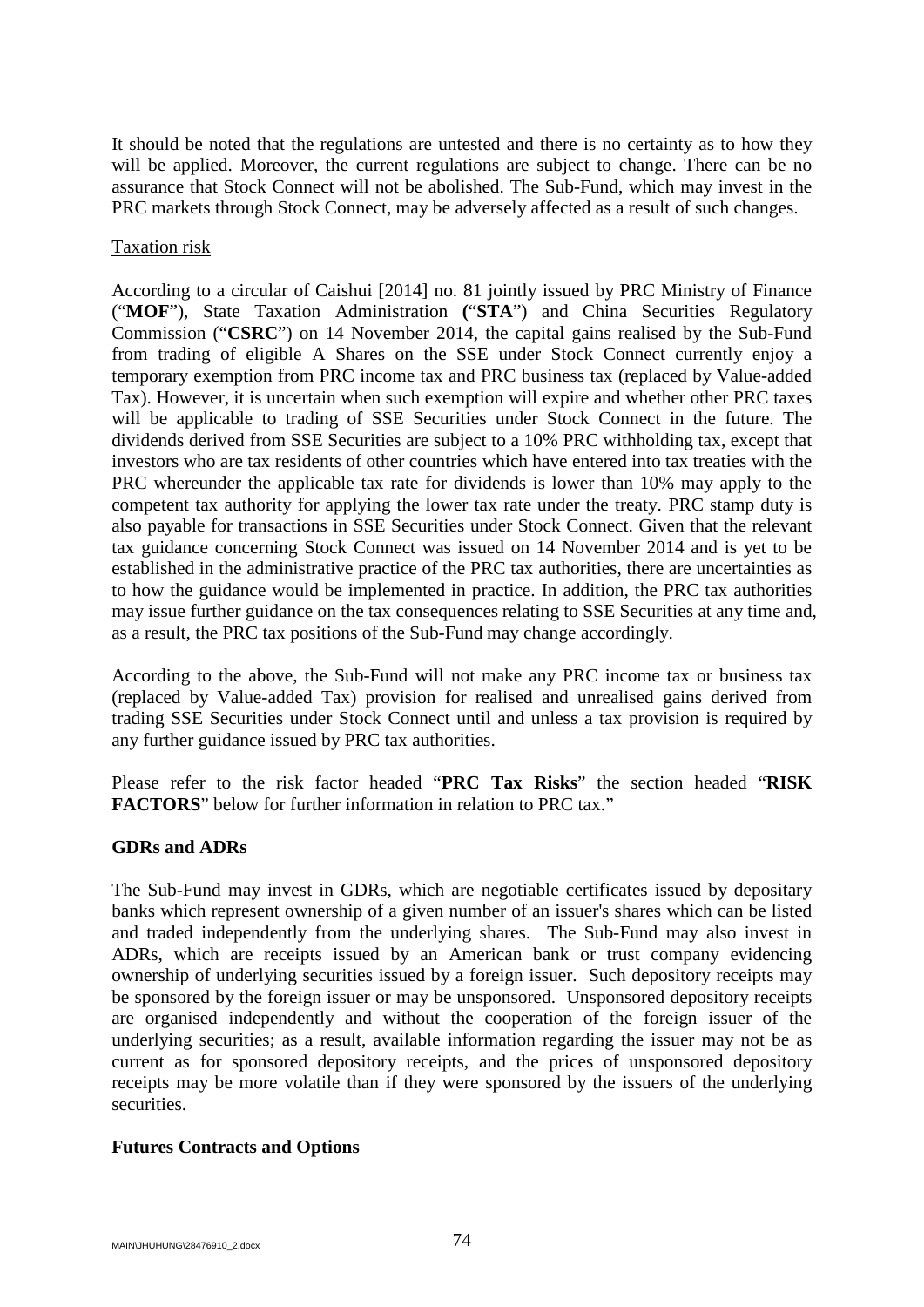The Sub-Fund may trade futures and options. Futures markets are highly volatile. In investing in futures, the Sub-Fund must be able to analyze correctly such markets, which are influenced by, among other things, changing supply and demand relationships, weather, governmental, agricultural, commercial and trade programs and policies designed to influence world political and economic events and changes in interest rates. Purchasing options involves the risk that the instruments underlying the option will not change price in the manner expected, so that the investor loses its premium. Selling options involves potentially greater risk because the investor is exposed to the extent of the actual price movement in the underlying security rather than only the premium payment received, which could result in a potentially unlimited loss. Over-the-counter options also involve counterparty solvency risk.

### **Derivatives**

The Sub-Fund may invest in derivative financial instruments, including, without limitation, warrants, options, convertible securities, forward contracts, and futures contracts for hedging purposes only. The use of derivative instruments involves a variety of material risks, including counterparty/credit risk, liquidity risk, valuation risk, volatility risk and over-thecounter transaction risk. The leverage element/component of a financial derivative instrument can result in a loss significantly greater than the amount invested in the financial derivative instrument by the Sub-Fund. In addition, the markets for certain derivatives are frequently characterized by limited liquidity, which can make it difficult as well as costly to the Sub-Fund to close out positions in order either to realize gains or to limit losses.

Some of the derivatives that may be traded by the Sub-Fund will be principal-to-principal or "over-the-counter" contracts between the Sub-Fund and third parties entered into privately, rather than on an established exchange. As a result, the Sub-Fund will not be afforded the regulatory protections of an exchange or its clearinghouse, or of a government regulator that oversees the exchange or clearinghouse, if a counterparty fails to perform. In privately negotiated transactions, the risk of the negotiated price deviating materially from fair value is substantial, particularly when there is no active market available from which to derive benchmark prices.

Many derivatives are valued on the basis of dealers' pricing of these instruments. However, the price at which dealers value a particular derivative and the price which the same dealers would actually be willing to pay for such derivative should the Sub-Fund wish or be forced to sell such position may be materially different. Such differences can result in an overstatement of the Sub-Fund's net asset value and may materially adversely affect the Sub-Fund in situations in which the Sub-Fund is required to sell derivative instruments. The Sub-Fund's use of derivatives and other techniques for hedging purposes involves certain additional risks, including: (i) dependence on the ability to predict movements in the price of the asset being hedged; (ii) imperfect correlation between movements in the asset on which the derivative is based and movements in the asset being hedged; and (iii) possible impediments to effective portfolio management or the ability to meet short-term obligations because of the percentage of the Sub-Fund's assets segregated to secure its obligations under derivatives contracts. In addition, by hedging a particular position, the Sub-Fund may limit any potential gain from an increase in value of such position.

In adverse situations, the Sub-Fund's use of derivatives instruments for hedging purpose may be ineffective and the Sub-Fund may suffer significant losses. Exposure to financial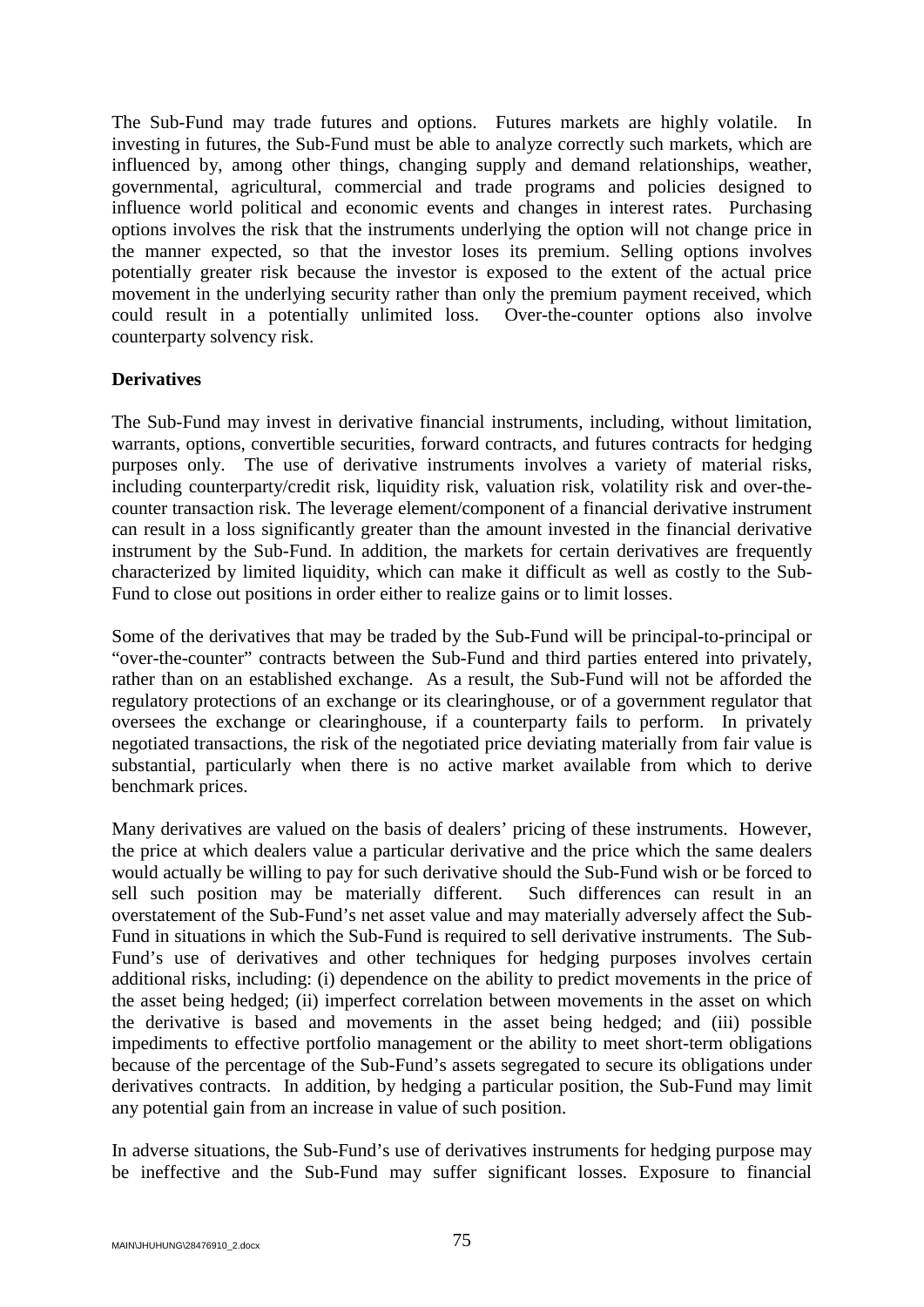derivative instruments may lead to a high risk of significant loss by the Sub-Fund.

### **Credit Analysis and Credit Risk**

The investment strategy to be utilized by the Manager may require accurate and detailed credit analysis of issuers. There can be no assurance that the Manager's analysis will be accurate or complete. The Sub-Fund may be subject to substantial losses in the event of credit deterioration or bankruptcy of one or more issuers in its portfolio.

### **Credit Ratings**

Credit ratings of structured finance products, other debt instruments and investments represent the rating agencies' opinions regarding their credit quality and are not a guarantee of future credit performance of such securities. Rating agencies attempt to evaluate the safety of principal and interest payments and do not evaluate the risks of fluctuations in market value. Therefore, the ratings assigned to securities by rating agencies may not fully reflect the true risks of an investment. Further, in recent years, many highly rated structured securities have been subject to substantial losses.

### **Interest Rate Risk**

The Sub-Fund is subject to interest rate risk. Generally, the value of fixed income securities will change inversely with changes in interest rates. As interest rates rise, the market value of fixed income securities tends to decrease. Conversely, as interest rates fall, the market value of fixed income securities tends to increase. This risk will be greater for long-term securities than for short-term securities. The Manager may attempt to minimize the exposure of its portfolio to interest rate changes through the use of interest rate swaps, interest rate futures and/or interest rate options. However, there can be no guarantee that the Manager will be successful in fully mitigating the impact of interest rate changes on its portfolio.

### **Premium Risk**

Where the Sub-Fund acquires or values securities in the over-the-counter market, there is no guarantee that the Sub-Fund will be able to realise such securities at a premium due to the nature of the over-the-counter market. Subject to the interests of investors and/or the Sub-Fund, the Manager shall make reasonable efforts to reduce the Sub-Fund's exposure to such premium risk.

### **RMB Currency Risk**

RMB is currently not freely convertible and is subject to exchange controls and restrictions. As the exchange rates are influenced by government policy and market forces, the exchange rates for RMB against other currencies, including US dollars and HK dollars, are susceptible to movements based on external factors. Any depreciation of the RMB will decrease the value of RMB-denominated assets the Sub-Fund may hold and of any dividends that the Sub-Fund may receive from such investments, which may have a detrimental impact on the Net Asset Value of the Sub-Fund, and vice versa.

### **PRC Tax Risks**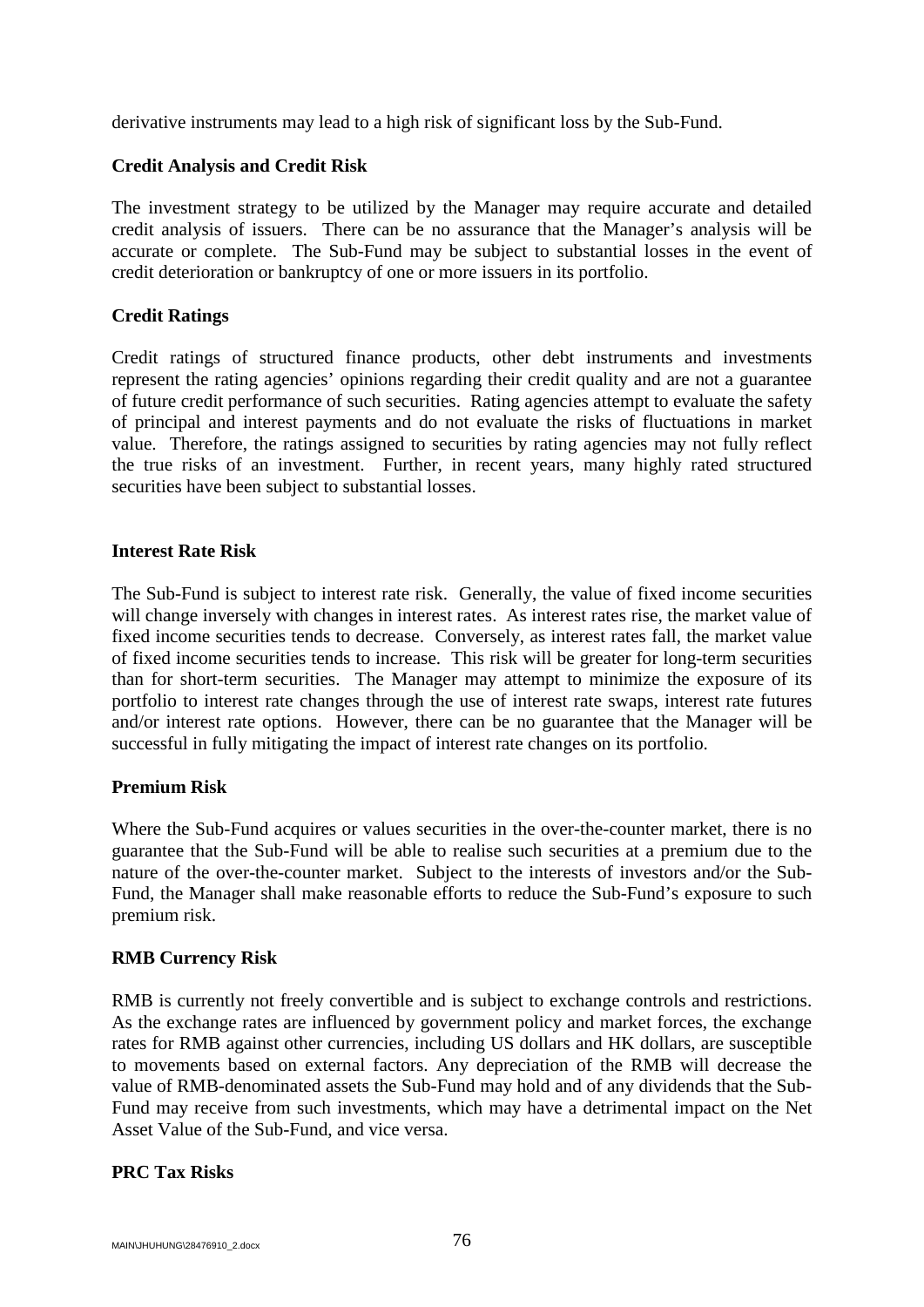### *Withholding Income Tax ("WHT")*

Unless a specific exemption or reduction is available under current PRC tax laws and regulations or relevant tax treaties, under the PRC CIT Law and its implementation rules, income derived from the PRC by non-resident enterprises which have no establishment or place in the PRC are subject to CIT on a withholding basis, generally at a rate of 10% currently.

### *Investing in A Shares*

### *a. Dividend income*

If the Fund is non-tax resident in the PRC and has no permanent establishment in the PRC, the Fund should technically be subject to WHT at the rate of 10% on dividend income derived from investments in A Shares. The A Shares issuers distributing such dividends are required to withhold such tax. The STA issued circulars to clarify that dividends from A Shares distributed from profits of year 2008 and subsequent years should be subject to WHT at 10% or a reduced rate pursuant to any applicable income tax treaty or arrangement.

# *b. Capital gains*

Caishui [2014] No.81 ("Notice 81") deals with the PRC taxation rules in relation to SSE Stock Connect. Under Notice 81, CIT and business tax (replaced by value-added tax; please refer to the sub-section headed "PRC Value-added Tax" for further information) are temporarily exempted on gains realized by foreign Hong Kong market investors (including the Fund and Sub-Fund) on the trading of A Shares through SSE under Stock Connect.

### *Investing in B Shares, H Shares and Red Chips*

# *a. Dividend income*

If the Fund is non-tax resident in the PRC and has no permanent establishment in the PRC, the Fund should technically be subject to WHT at the rate of 10% on dividend income derived from investments in B Shares and H Shares. The B Shares and H Shares issuers distributing such dividends are required to withhold such tax. The STA issued circulars to clarify that dividends from B Shares and H Shares distributed from profits of year 2008 and subsequent years should be subject to WHT at 10% or a reduced rate pursuant to any applicable income tax treaty or arrangement.

Red Chips are generally not subject to WHT on dividend income, unless the companies stated in relevant announcements that they are regarded as a PRC tax resident enterprise by the STA of the PRC.

The Manager reserves the right to make relevant provision on dividends if the WHT is not withheld at source.

# *a. Capital gains*

MAIN\JHUHUNG\28476910\_2.docx 77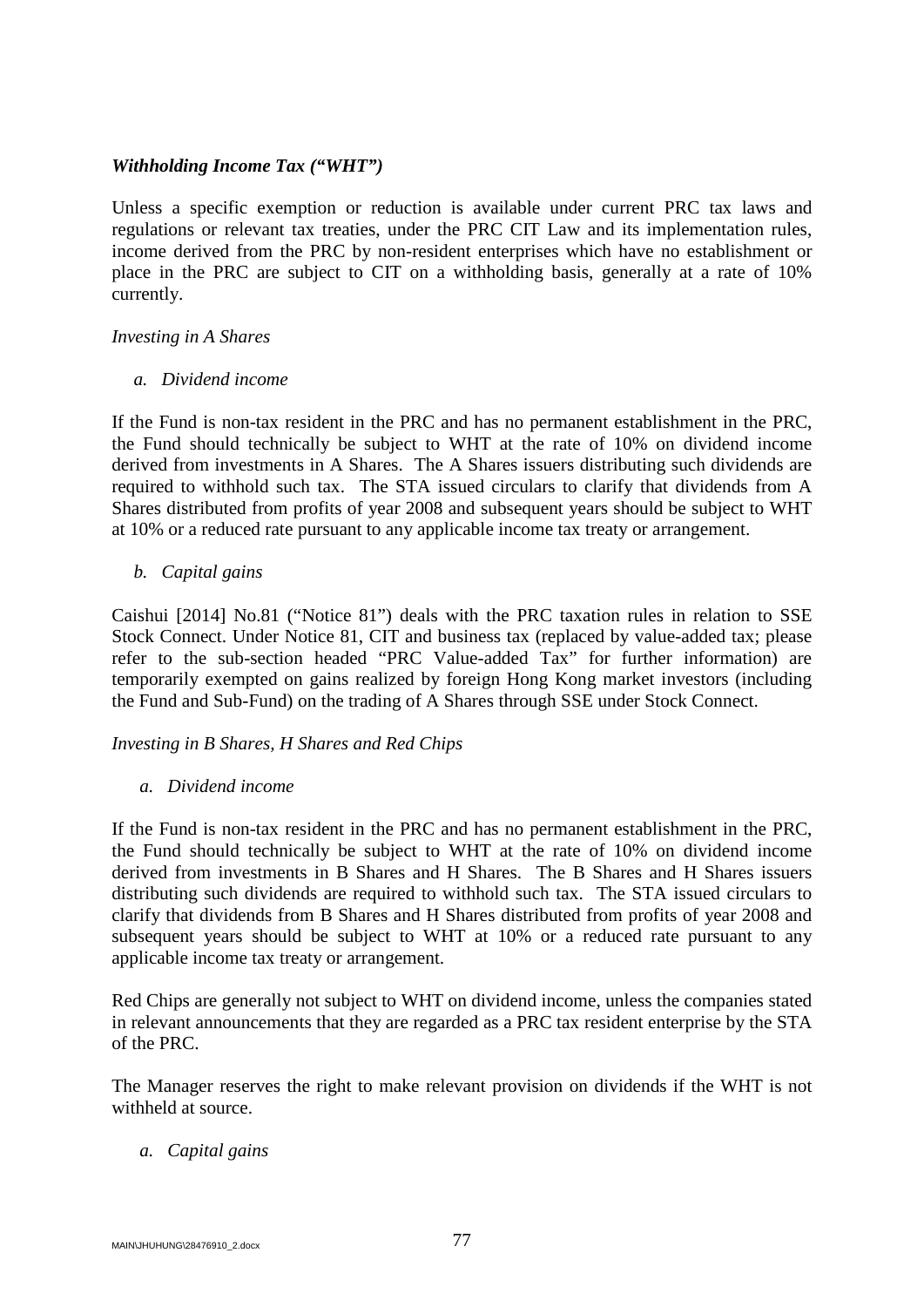After the CIT Law took effect on January 1, 2008, a non-resident enterprise which has no permanent establishment in the PRC should technically be subject to WHT on the gains derived from disposal of B Shares or H Shares. The prevailing WHT rate for both gains on disposal and dividends is 10%, with the possibility of reduction or exemption under an applicable double tax treaty or arrangement between the PRC and the jurisdiction where the non-resident enterprise resides.

For capital gains on trading of H Shares by non-resident enterprises in the stock exchange, no WHT on capital gains is being imposed in practice. However, there are still uncertainties as to whether WHT will be imposed on capital gains derived from trading of B Shares.

In view of the above, any such WHT on gains on trading of B Shares may reduce the income from, and/or adversely affect the performance of the Fund and/or the Sub-Fund. The amount reserved on account for taxes (which may be payable by the Sub-Fund to any tax authorities in respect of the Sub-Fund's investments) will be derived from assets of the Sub-Fund and will be disclosed in the Fund's annual audited accounts and unaudited semi-annual reports.

Capital gains derived by a non-resident from disposal of Red Chips shares would not be subject to WHT unless the listed company is classified by the PRC tax authority as a PRC tax resident enterprise.

Investors should note that the level of provision may be inadequate to meet actual PRC tax liabilities on investments made by the Fund and/or Sub-Fund, or the actual tax liabilities may be lower than the tax provision made. As a result, investors may be disadvantaged depending on the final rules of the relevant PRC tax authorities, the level of provision and when they subscribed and/or redeemed their Units. Upon any future changes to tax law or policies, the Manager will, as soon as practicable, make relevant adjustments to the amount of tax provision as it considers necessary. Unitholders who have already redeemed their Units before the actual tax liabilities are determined will not be entitled or have any right to claim any part of such overprovision and as such may be disadvantaged.

Notwithstanding the Fund and/or Sub-Fund may invest in securities that are not tightly connected with the PRC, the PRC indirect transfer tax rule under Announcement 7 may still apply if an indirect disposal of an equity interest in PRC resident entities, assets of a PRC establishment or place of business and immovable properties in the PRC are involved, and the Fund and/or Sub-Fund may therefore be subject to PRC tax liabilities.

It should also be noted that the actual applicable tax rates imposed by the STA may be different and may change from time to time. There is a possibility of the rules being changed and taxes being applied retrospectively. As such, any provision for taxation made by the Fund and/or Sub-Fund may be excessive or inadequate to meet final PRC tax liabilities. Consequently, Unitholders may be advantaged or disadvantaged depending upon the final tax liabilities, the level of provision and when they subscribed and/or redeemed their Units.

# *PRC Value-added Tax*

In the PRC, business tax was completely replaced by VAT starting from May 1, 2016. Caishui [2016] No.36 ("Circular 36") stipulates that gains derived by taxpayers from the trading of marketable securities would be subject to VAT at 6%. Meanwhile, Notice 81 stipulates that VAT is temporarily exempt on capital gains derived by Hong Kong market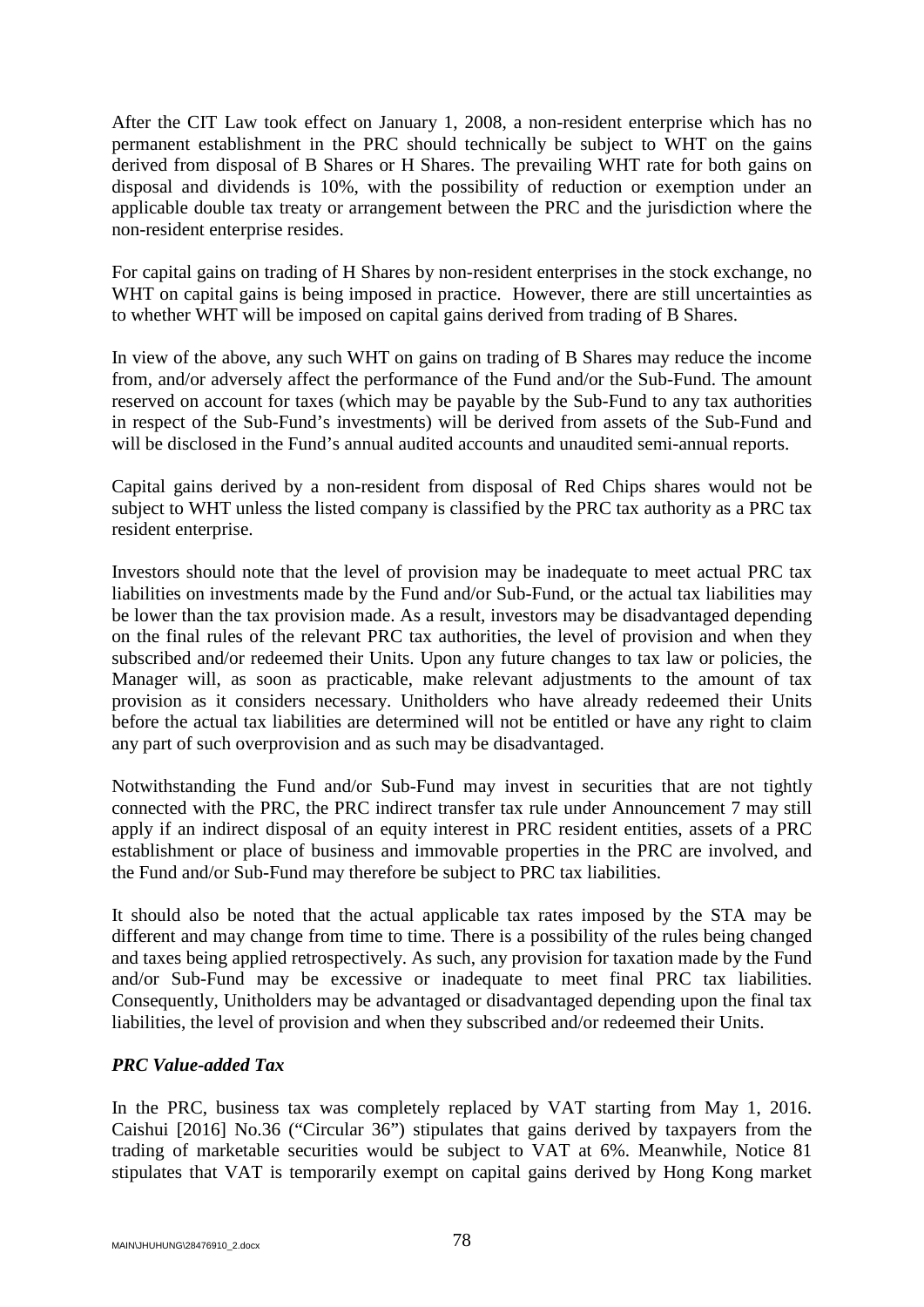investors (including the Fund and Sub-Fund) on the trading of A Shares through SSE under Stock Connect.

For marketable securities other than those trading through Stock Connect, Circular 36 provides that VAT at 6% should be levied on the difference between the selling and buying prices of those marketable securities. However, capital gains derived from trading of offshore marketable securities, including H-shares and Red Chips, in general are regarded as not subject to VAT as the purchase and disposal are often concluded and completed outside the PRC.

Where VAT is applicable, there are also other surtaxes (which include Urban Construction and Maintenance Tax, Education Surcharge and Local Education Surcharge) that would amount to as high as a sum of surtaxes of approximately 12% of 6% VAT payable (or an additional 0.72%).

For completeness, dividend income on equity investments derived from the PRC are not included in the taxable scope of VAT.

# *PRC Stamp Duty*

Stamp Duty ("**SD**") under the PRC laws generally applies to the execution and receipt of all taxable documents listed in the PRC's Provisional Rules on SD. SD is levied on the execution or receipt in the PRC of certain documents, including contracts for the sale of A Shares and B Shares traded on the PRC stock exchanges. In the case of contracts for sale of A Shares and B Shares, such SD is currently imposed on the seller but not on the purchaser, at the rate of  $0.1\%$ .

It is unclear whether PRC SD that is imposed on the transfer of shares of PRC companies under the Stamp Duty Regulations would similarly apply to the acquisition and disposal of H shares and Red Chips by non-PRC investors outside the PRC. That said, PRC SD is generally not imposed for trading of H shares and Red Chips in practice.

### *Legal and regulatory uncertainties*

There are risks and uncertainties associated with the current tax laws, regulations and practice in the PRC, which may be changed with retrospective effect in the future. Moreover, there is no assurance that tax incentives currently offered to foreign companies, if any, will not be abolished and the existing tax laws and regulations will not be revised or amended in the future. Any of these changes may reduce the income from, and/or value of, the Units.

There can be no guarantee that new tax laws, regulations and practice in the PRC that may be promulgated in the future will not adversely impact the tax exposure of the Sub-Fund and/or its Unitholders.

# *Provision for Taxes*

In light of the legal and regulatory uncertainties, the Manager reserves the right to make any provision for taxes or to deduct or to withhold an amount on account of taxes (which may be payable by the Sub-Fund to the PRC tax authorities in respect of its investments in the above mentioned securities) from assets of the Sub-Fund. While the treatment of WHT by the PRC